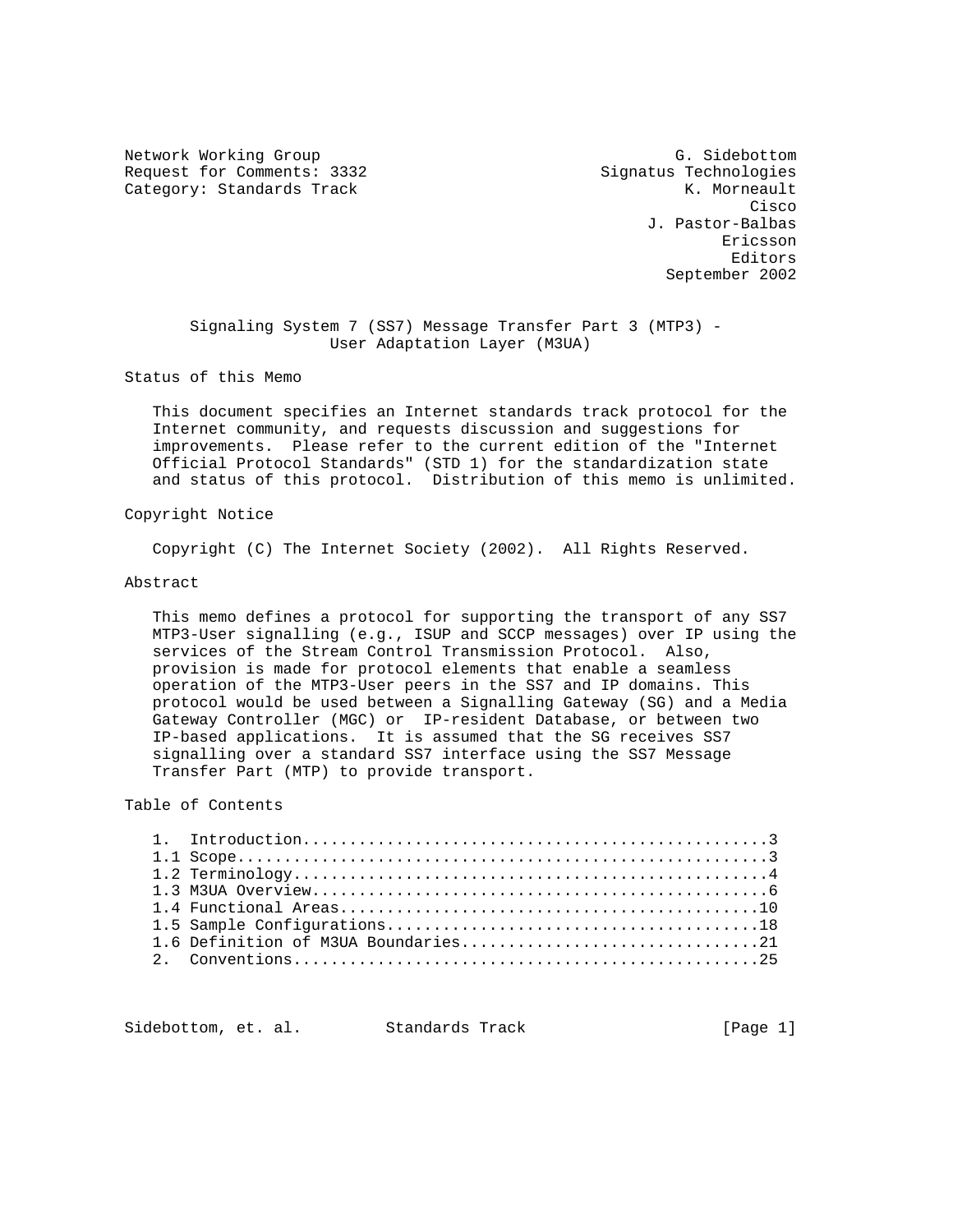| 3. |                                                                   |  |
|----|-------------------------------------------------------------------|--|
|    |                                                                   |  |
|    |                                                                   |  |
|    |                                                                   |  |
|    | 3.4 SS7 Signalling Network Management (SSNM) Messages35           |  |
|    | 3.5 ASP State Maintenance (ASPSM) Messages45                      |  |
|    | 3.6 Routing Key Management (RKM) Messages48                       |  |
|    | 3.7 ASP Traffic Maintenance (ASPTM) Messages59                    |  |
|    |                                                                   |  |
| 4. |                                                                   |  |
|    |                                                                   |  |
|    | 4.2 Procedures to Support the Management of SCTP Associations  70 |  |
|    |                                                                   |  |
|    |                                                                   |  |
|    | 4.5 Procedures to Support the Availability or Congestion Status   |  |
|    |                                                                   |  |
|    |                                                                   |  |
| 5. |                                                                   |  |
|    | 5.1 Establishment of Association and Traffic                      |  |
|    |                                                                   |  |
|    |                                                                   |  |
|    | 5.3 Normal Withdrawal of an ASP from an Application Server        |  |
|    | and Teardown of an Association100                                 |  |
|    | 5.4 M3UA/MTP3-User Boundary Examples101                           |  |
|    | 5.5 Examples of IPSP communication105                             |  |
| 6. |                                                                   |  |
|    |                                                                   |  |
|    |                                                                   |  |
|    |                                                                   |  |
|    |                                                                   |  |
|    | 7.1 SCTP Payload Protocol Identifier109                           |  |
|    |                                                                   |  |
|    |                                                                   |  |
|    |                                                                   |  |
|    |                                                                   |  |
|    |                                                                   |  |
|    |                                                                   |  |
|    |                                                                   |  |
|    |                                                                   |  |
|    | A.1 Signalling Network Architecture114                            |  |
|    |                                                                   |  |
|    |                                                                   |  |
|    |                                                                   |  |

Sidebottom, et. al. Standards Track [Page 2]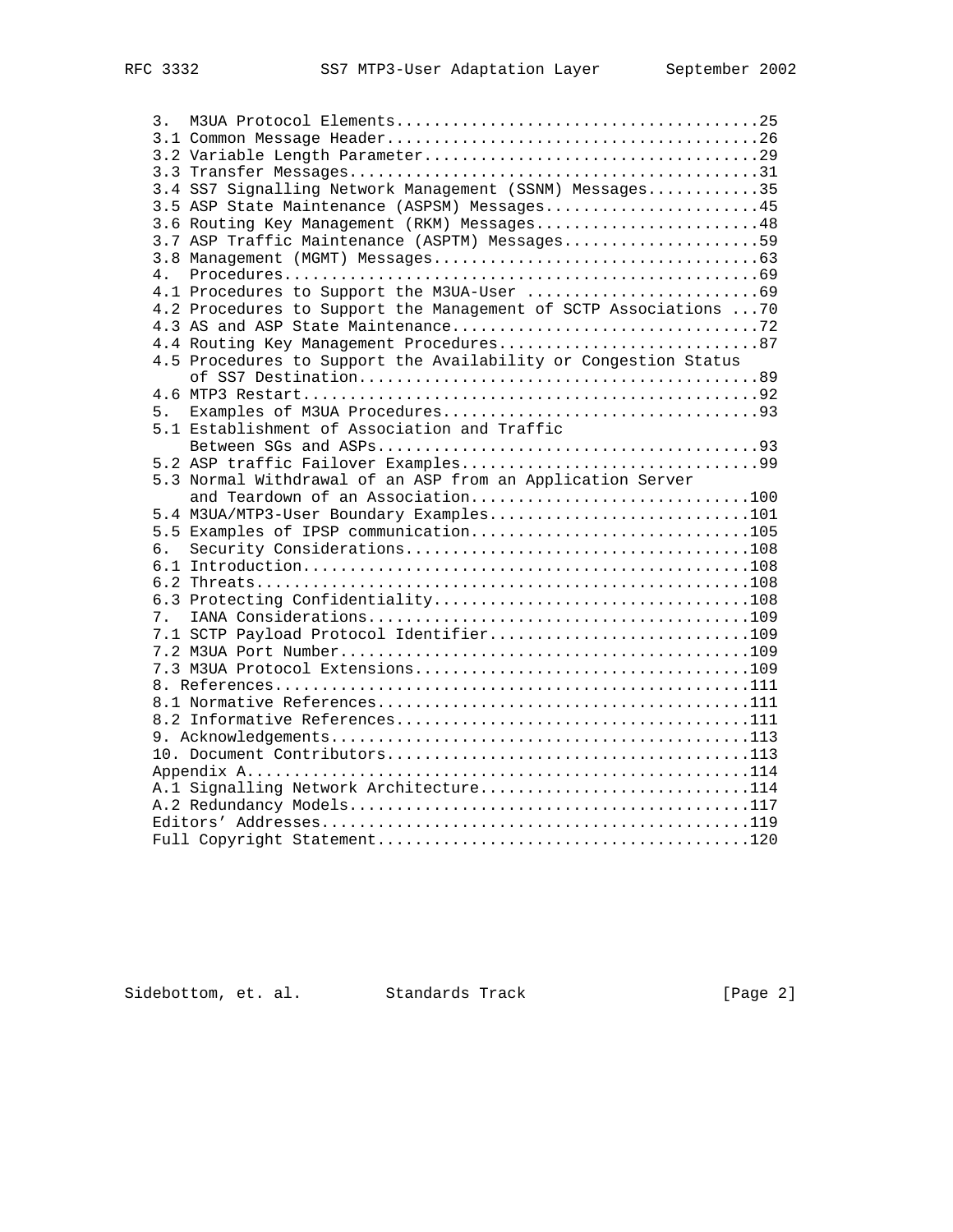# 1. Introduction

 This memo defines a protocol for supporting the transport of any SS7 MTP3-User signalling (e.g., ISUP and SCCP messages) over IP using the services of the Stream Control Transmission Protocol [17]. Also, provision is made for protocol elements that enable a seamless operation of the MTP3-User peers in the SS7 and IP domains. This protocol would be used between a Signalling Gateway (SG) and a Media Gaway Controller (MGC) or IP-resident Database [11], or between two IP-based applications.

# 1.1 Scope

 There is a need for Switched Circuit Network (SCN) signalling protocol delivery from an SS7 Signalling Gateway (SG) to a Media Gateway Controller (MGC) or IP-resident Database as described in the Framework Architecture for Signalling Transport [11]. The delivery mechanism should meet the following criteria:

- \* Support for the transfer of all SS7 MTP3-User Part messages (e.g., ISUP [1,2,3], SCCP [4,5,6], TUP [12], etc.)
- \* Support for the seamless operation of MTP3-User protocol peers
- \* Support for the management of SCTP transport associations and traffic between an SG and one or more MGCs or IP-resident Databases
- \* Support for MGC or IP-resident Database process failover and load sharing
- \* Support for the asynchronous reporting of status changes to management

 In simplistic transport terms, the SG will terminate SS7 MTP2 and MTP3 protocol layers [7,8,9] and deliver ISUP, SCCP and/or any other MTP3-User protocol messages, as well as certain MTP network management events, over SCTP transport associations to MTP3-User peers in MGCs or IP-resident Databases.

Sidebottom, et. al. Standards Track [Page 3]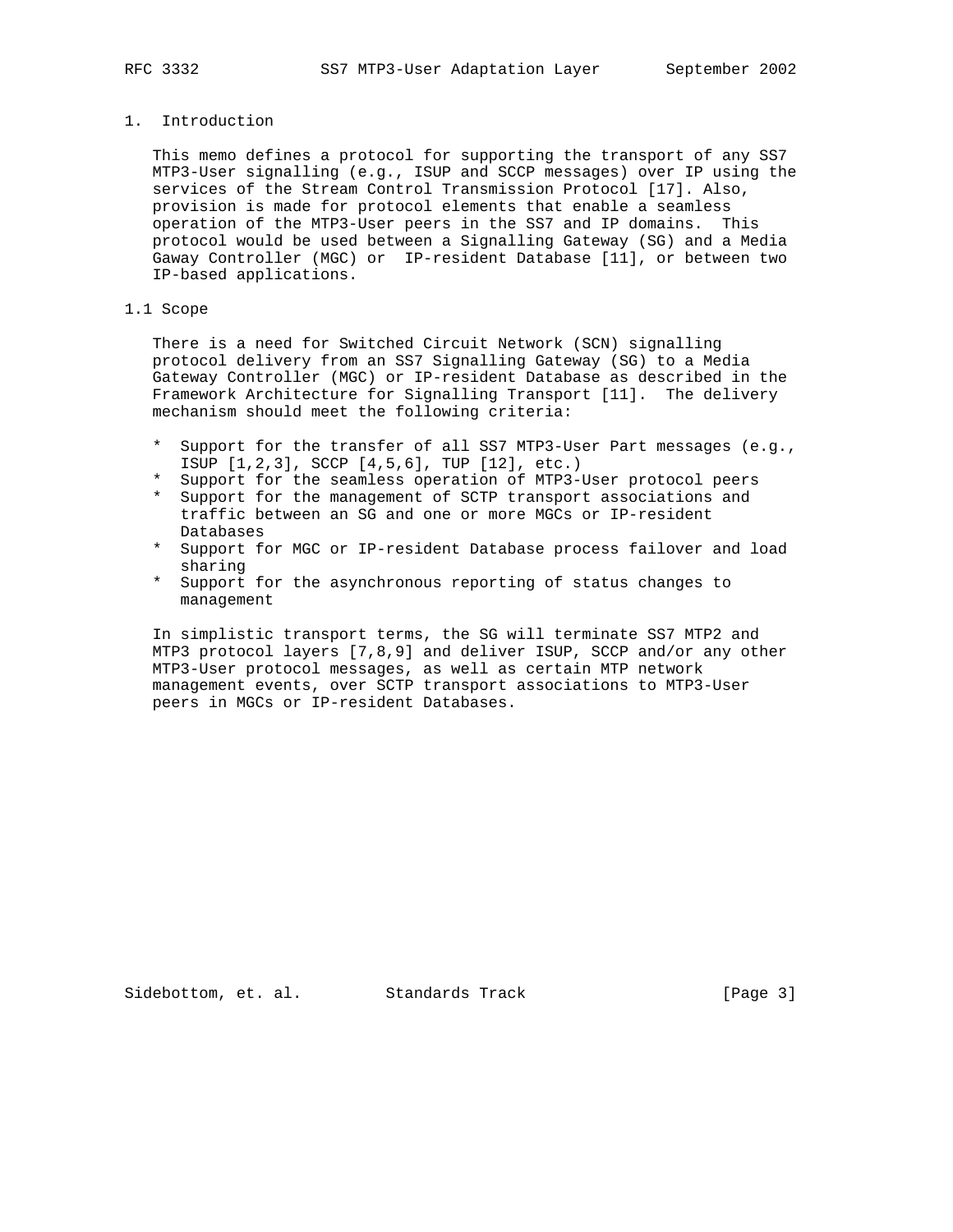#### 1.2 Terminology

 Application Server (AS) - A logical entity serving a specific Routing Key. An example of an Application Server is a virtual switch element handling all call processing for a unique range of PSTN trunks, identified by an SS7 SIO/DPC/OPC/CIC\_range. Another example is a virtual database element, handling all HLR transactions for a particular SS7 DPC/OPC/SCCP\_SSN combination. The AS contains a set of one or more unique Application Server Processes, of which one or more is normally actively processing traffic. Note that there is a 1:1 relationship between an AS and a Routing Key.

 Application Server Process (ASP) - A process instance of an Application Server. An Application Server Process serves as an active or backup process of an Application Server (e.g., part of a distributed virtual switch or database). Examples of ASPs are processes (or process instances) of MGCs, IP SCPs or IP HLRs. An ASP contains an SCTP endpoint and may be configured to process signalling traffic within more than one Application Server.

 Association - An association refers to an SCTP association. The association provides the transport for the delivery of MTP3-User protocol data units and M3UA adaptation layer peer messages.

 IP Server Process (IPSP) - A process instance of an IP-based application. An IPSP is essentially the same as an ASP, except that it uses M3UA in a point-to-point fashion. Conceptually, an IPSP does not use the services of a Signalling Gateway node.

 Failover - The capability to reroute signalling traffic as required to an alternate Application Server Process, or group of ASPs, within an Application Server in the event of failure or unavailability of a currently used Application Server Process. Failover also applies upon the return to service of a previously unavailable Application Server Process.

 Host - The computing platform that the process (SGP, ASP or IPSP) is running on.

 Layer Management - Layer Management is a nodal function that handles the inputs and outputs between the M3UA layer and a local management entity.

Sidebottom, et. al. Standards Track [Page 4]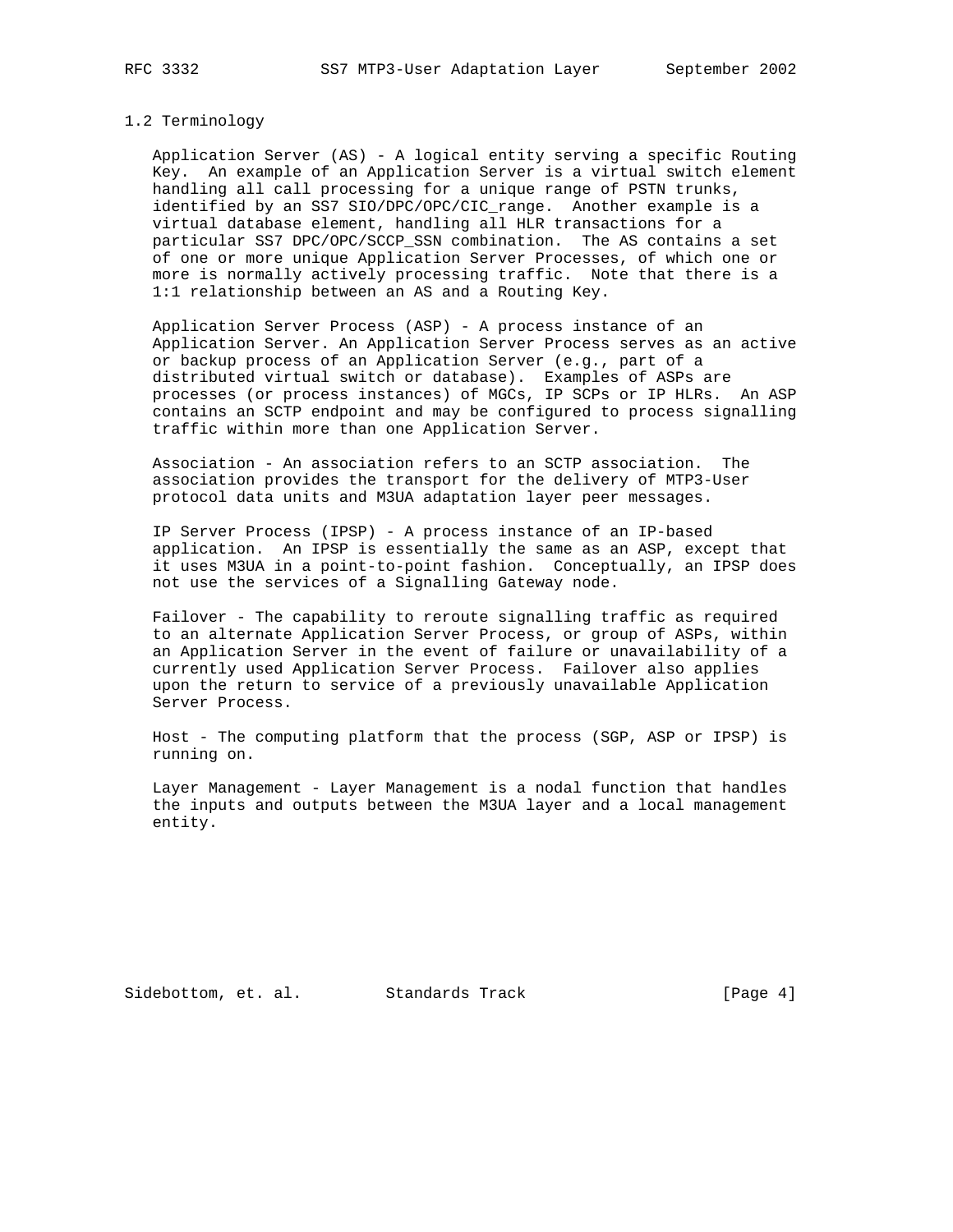Linkset - A number of signalling links that directly interconnect two signalling points, which are used as a module.

MTP - The Message Transfer Part of the SS7 protocol.

MTP3 - MTP Level 3, the signalling network layer of SS7

 MTP3-User - Any protocol normally using the services of the SS7 MTP3 (e.g., ISUP, SCCP, TUP, etc.).

 Network Appearance - The Network Appearance is a M3UA local reference shared by SG and AS (typically an integer) that together with an Signaling Point Code uniquely identifies an SS7 node by indicating the specific SS7 network it belongs to. It can be used to distinguish between signalling traffic associated with different networks being sent between the SG and the ASP over a common SCTP association. An example scenario is where an SG appears as an element in multiple separate national SS7 networks and the same Signaling Point Code value may be reused in different networks.

Network Byte Order: Most significant byte first, a.k.a Big Endian.

 Routing Key: A Routing Key describes a set of SS7 parameters and parameter values that uniquely define the range of signalling traffic to be handled by a particular Application Server. Parameters within the Routing Key cannot extend across more than a single Signalling Point Management Cluster.

 Routing Context - A value that uniquely identifies a Routing Key. Routing Context values are either configured using a configuration management interface, or by using the routing key management procedures defined in this document.

 Signalling Gateway Process (SGP) - A process instance of a Signalling Gateway. It serves as an active, backup, load-sharing or broadcast process of a Signalling Gateway.

 Signalling Gateway - An SG is a signaling agent that receives/sends SCN native signaling at the edge of the IP network [11]. An SG appears to the SS7 network as an SS7 Signalling Point. An SG contains a set of one or more unique Signalling Gateway Processes, of which one or more is normally actively processing traffic. Where an SG contains more than one SGP, the SG is a logical entity and the contained SGPs are assumed to be coordinated into a single management view to the SS7 network and to the supported Application Servers.

Sidebottom, et. al. Standards Track [Page 5]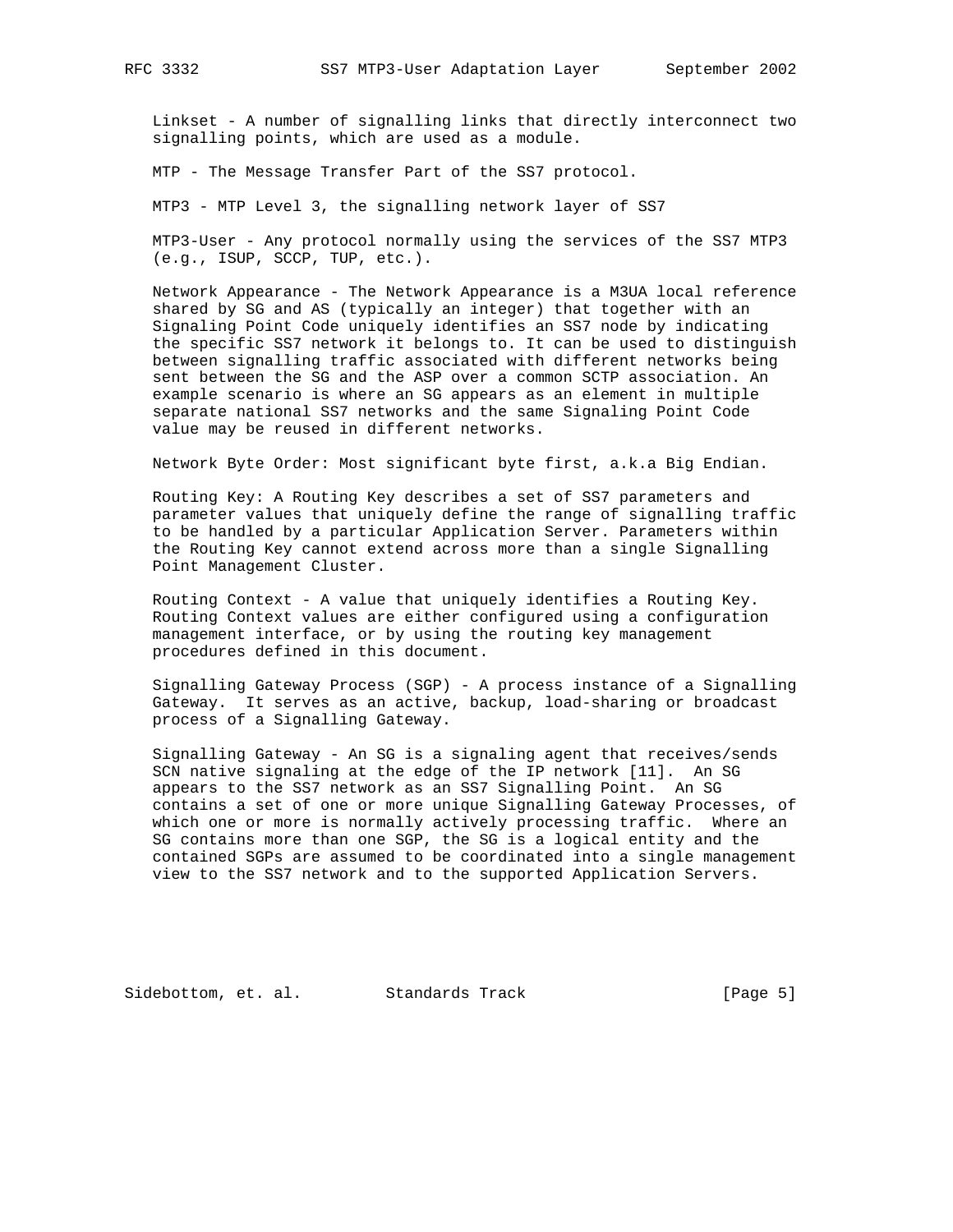Signalling Process - A process instance that uses M3UA to communicate with other signalling processes. An ASP, an SGP and an IPSP are all signalling processes.

 Signalling Point Management Cluster (SPMC) - The complete set of Application Servers represented to the SS7 network under a single MTP entity (Signalling Point) in one specific Network Appearance. SPMCs are used to aggregate the availability, congestion, and user part status of an MTP entity (Signalling Point) that is distributed in the IP domain, for the purpose of supporting MTP3 management procedures towards the SS7 network. In some cases, the SG itself may also be a member of the SPMC. In this case, the SG availability /congestion /User\_Part status should also be taken into account when considering any supporting MTP3 management actions.

 Stream - A stream refers to an SCTP stream; a unidirectional logical channel established from one SCTP endpoint to another associated SCTP endpoint, within which all user messages are delivered in-sequence except for those submitted to the unordered delivery service.

#### 1.3 M3UA Overview

# 1.3.1 Protocol Architecture

 The framework architecture that has been defined for SCN signalling transport over IP [11] uses multiple components, including a common signalling transport protocol and an adaptation module to support the services expected by a particular SCN signalling protocol from its underlying protocol layer.

 Within the framework architecture, this document defines an MTP3-User adaptation module suitable for supporting the transfer of messages of any protocol layer that is identified to the MTP Level 3 as an MTP User. The list of these protocol layers includes, but is not limited to, ISDN User Part (ISUP) [1,2,3], Signalling Connection Control Part (SCCP) [4,5,6] and Telephone User Part (TUP) [12]. TCAP [13,14,15] or RANAP [16] messages are transferred transparently by the M3UA protocol as SCCP payload, as they are SCCP-User protocols.

 It is recommended that M3UA use the services of the Stream Control Transmission Protocol (SCTP) [17] as the underlying reliable common signalling transport protocol. This is to take advantage of various SCTP features such as:

Sidebottom, et. al. Standards Track [Page 6]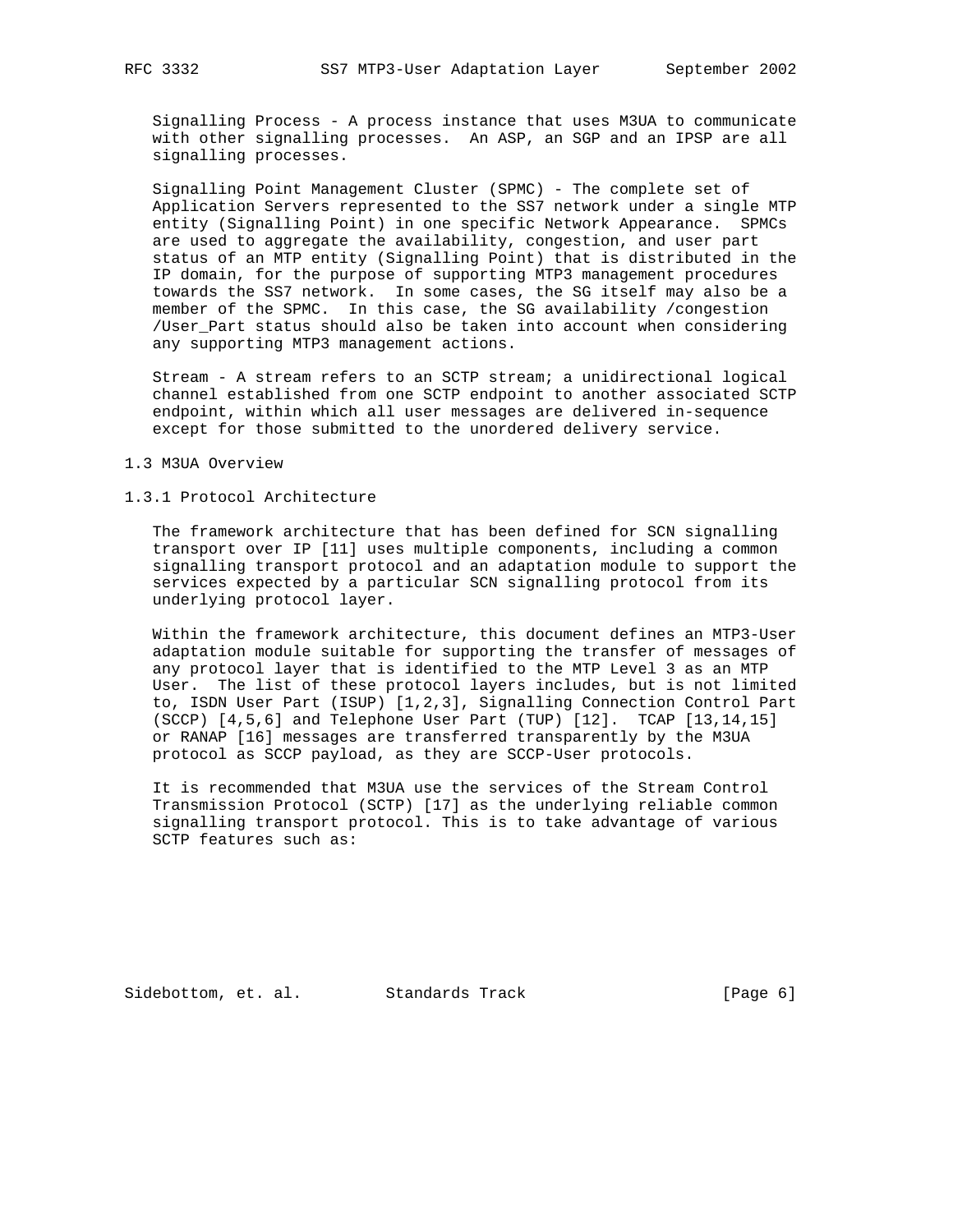- Explicit packet-oriented delivery (not stream-oriented),
- Sequenced delivery of user messages within multiple streams, with an option for order-of-arrival delivery of individual user messages,
- Optional multiplexing of user messages into SCTP datagrams,
- Network-level fault tolerance through support of multi-homing at either or both ends of an association,
- Resistance to flooding and masquerade attacks, and
- Data segmentation to conform to discovered path MTU size.

 Under certain scenarios, such as back-to-back connections without redundancy requirements, the SCTP functions above might not be a requirement and TCP MAY be used as the underlying common transport protocol.

#### 1.3.2 Services Provided by the M3UA Layer

 The M3UA Layer at an ASP or IPSP provides the equivalent set of primitives at its upper layer to the MTP3-Users as provided by the MTP Level 3 to its local MTP3-Users at an SS7 SEP. In this way, the ISUP and/or SCCP layer at an ASP or IPSP is unaware that the expected MTP3 services are offered remotely from an MTP3 Layer at an SGP, and not by a local MTP3 layer. The MTP3 layer at an SGP may also be unaware that its local users are actually remote user parts over M3UA. In effect, the M3UA extends access to the MTP3 layer services to a remote IP-based application. The M3UA layer does not itself provide the MTP3 services. However, in the case where an ASP is connected to more than one SG, the M3UA layer at an ASP should maintain the status of configured SS7 destinations and route messages according to the availability and congestion status of the routes to these destinations via each SG.

 The M3UA layer may also be used for point-to-point signalling between two IP Server Processes (IPSPs). In this case, the M3UA layer provides the same set of primitives and services at its upper layer as the MTP3. However, in this case the expected MTP3 services are not offered remotely from an SGP. The MTP3 services are provided but the procedures to support these services are a subset of the MTP3 procedures due to the simplified point-to-point nature of the IPSP to IPSP relationship.

Sidebottom, et. al. Standards Track [Page 7]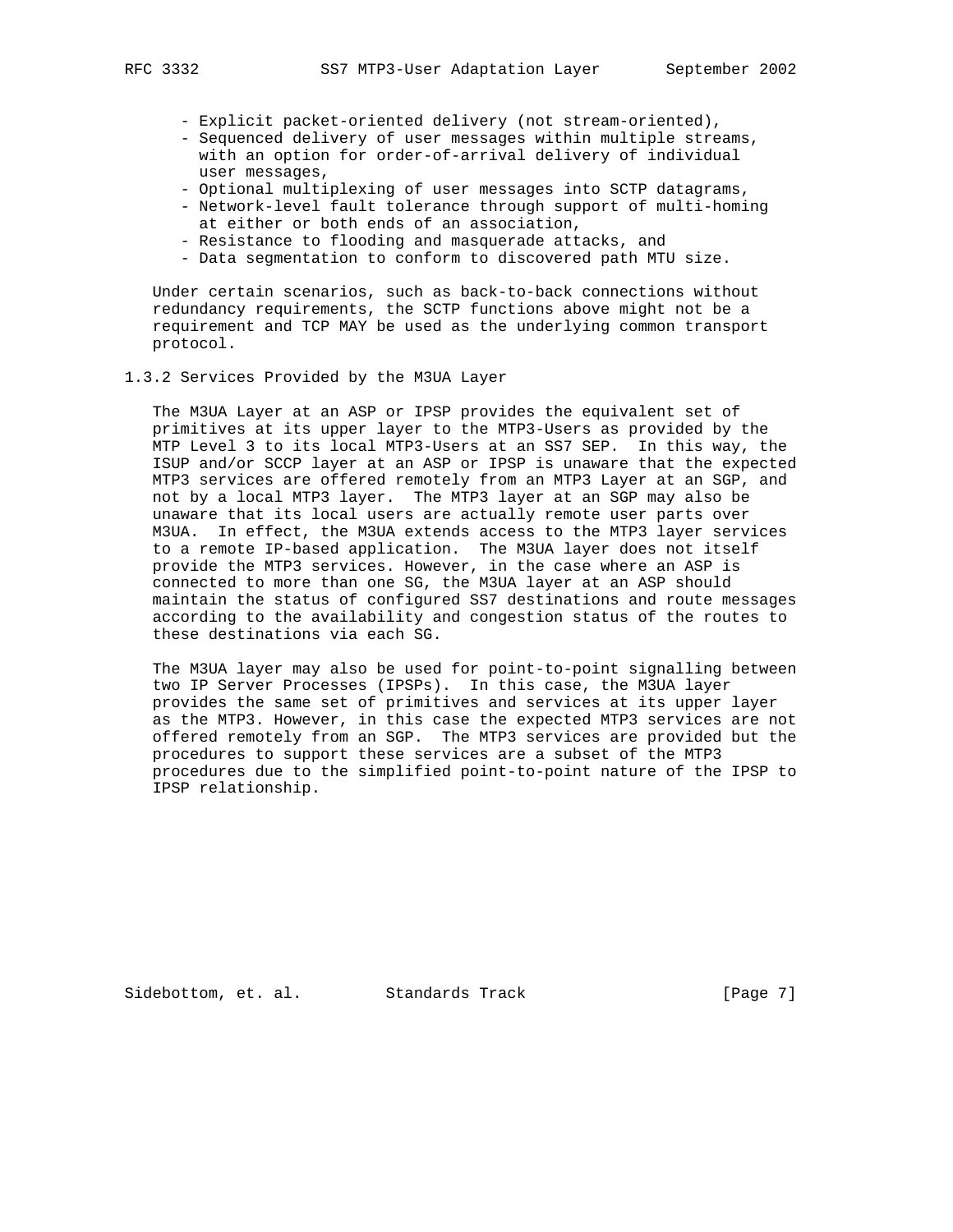1.3.2.1 Support for the Transport of MTP3-User Messages

 The M3UA layer provides the transport of MTP-TRANSFER primitives across an established SCTP association between an SGP and an ASP or between IPSPs.

 At an ASP, in the case where a destination is reachable via multiple SGPs, the M3UA layer must also choose via which SGP the message is to be routed or support load balancing across the SGPs, minimizing missequencing.

 The M3UA layer does not impose a 272-octet signalling information field (SIF) length limit as specified by the SS7 MTP Level 2 protocol [7,8,9]. Larger information blocks can be accommodated directly by M3UA/SCTP, without the need for an upper layer segmentation/re assembly procedure as specified in recent SCCP or ISUP versions. However, in the context of an SG, the maximum 272-octet block size must be followed when interworking to a SS7 network that does not support the transfer of larger information blocks to the final destination. This avoids potential ISUP or SCCP fragmentation requirements at the SGPs. The provisioning and configuration of the SS7 network determines the restriction placed on the maximum block size. Some configurations (e.g., Broadband MTP [21]) may permit larger block sizes.

1.3.2.2 Native Management Functions

 The M3UA layer provides the capability to indicate errors associated with received M3UA messages and to notify, as appropriate, local management and/or the peer M3UA.

1.3.2.3 Interworking with MTP3 Network Management Functions

 At the SGP, the M3UA layer provides interworking with MTP3 management functions to support seamless operation of the user SCN signalling applications in the SS7 and IP domains. This includes:

- Providing an indication to MTP3-Users at an ASP that a destination in the SS7 network is not reachable.
- Providing an indication to MTP3-Users at an ASP that a destination in the SS7 network is now reachable.
- Providing an indication to MTP3-Users at an ASP that messages to a destination in the SS7 network are experiencing SS7 congestion.

Sidebottom, et. al. Standards Track [Page 8]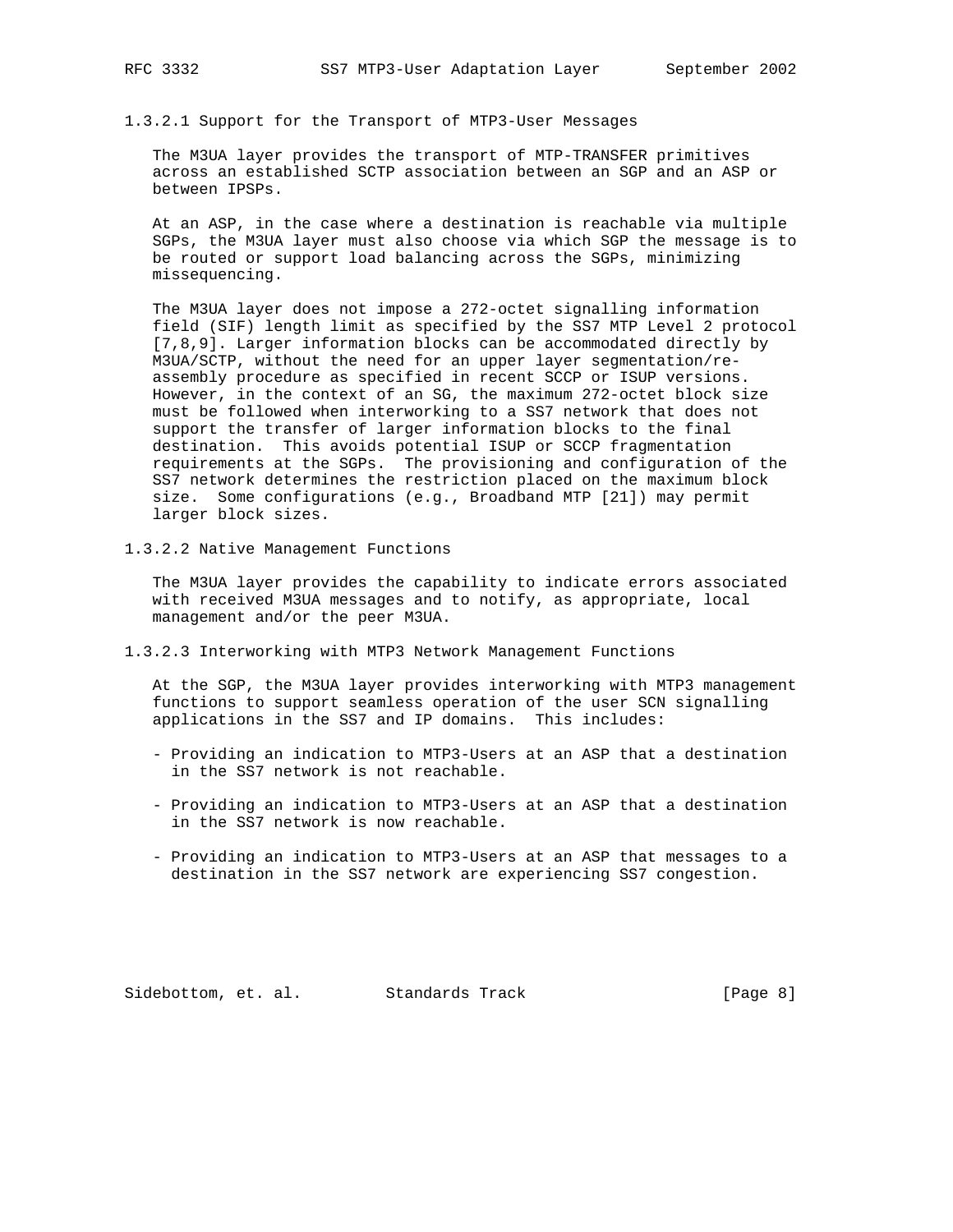- Providing an indication to the M3UA layer at an ASP that the routes to a destination in the SS7 network are restricted.
- Providing an indication to MTP3-Users at an ASP that a MTP3-User peer is unavailable.

 The M3UA layer at an ASP keeps the state of the routes to remote SS7 destinations and may initiate an audit of the availability, the restricted or the congested state of remote SS7 destinations. This information is requested from the M3UA layer at the SGP.

 The M3UA layer at an ASP may also indicate to the SG that the M3UA layer itself or the ASP or the ASP's Host is congested.

1.3.2.4 Support for the Management of SCTP Associations between the SGP and ASPs.

 The M3UA layer at the SGP maintains the availability state of all configured remote ASPs, to manage the SCTP Associations and the traffic between the M3UA peers. As well, the active/inactive and congestion state of remote ASPs is maintained.

 The M3UA layer MAY be instructed by local management to establish an SCTP association to a peer M3UA node. This can be achieved using the M-SCTP\_ESTABLISH primitives (See Section 1.6.3 for a description of management primitives.) to request, indicate and confirm the establishment of an SCTP association with a peer M3UA node. In order to avoid redundant SCTP associations between two M3UA peers, one side (client) SHOULD be designated to establish the SCTP association, or M3UA configuration information maintained to detect redundant associations (e.g., via knowledge of the expected local and remote SCTP endpoint addresses).

 Local management MAY request from the M3UA layer the status of the underlying SCTP associations using the M-SCTP\_STATUS request and confirm primitives. Also, the M3UA MAY autonomously inform local management of the reason for the release of an SCTP association, determined either locally within the M3UA layer or by a primitive from the SCTP.

 Also the M3UA layer MAY inform the local management of the change in status of an ASP or AS. This MAY be achieved using the M-ASP\_STATUS request or M-AS\_STATUS request primitives.

Sidebottom, et. al. Standards Track [Page 9]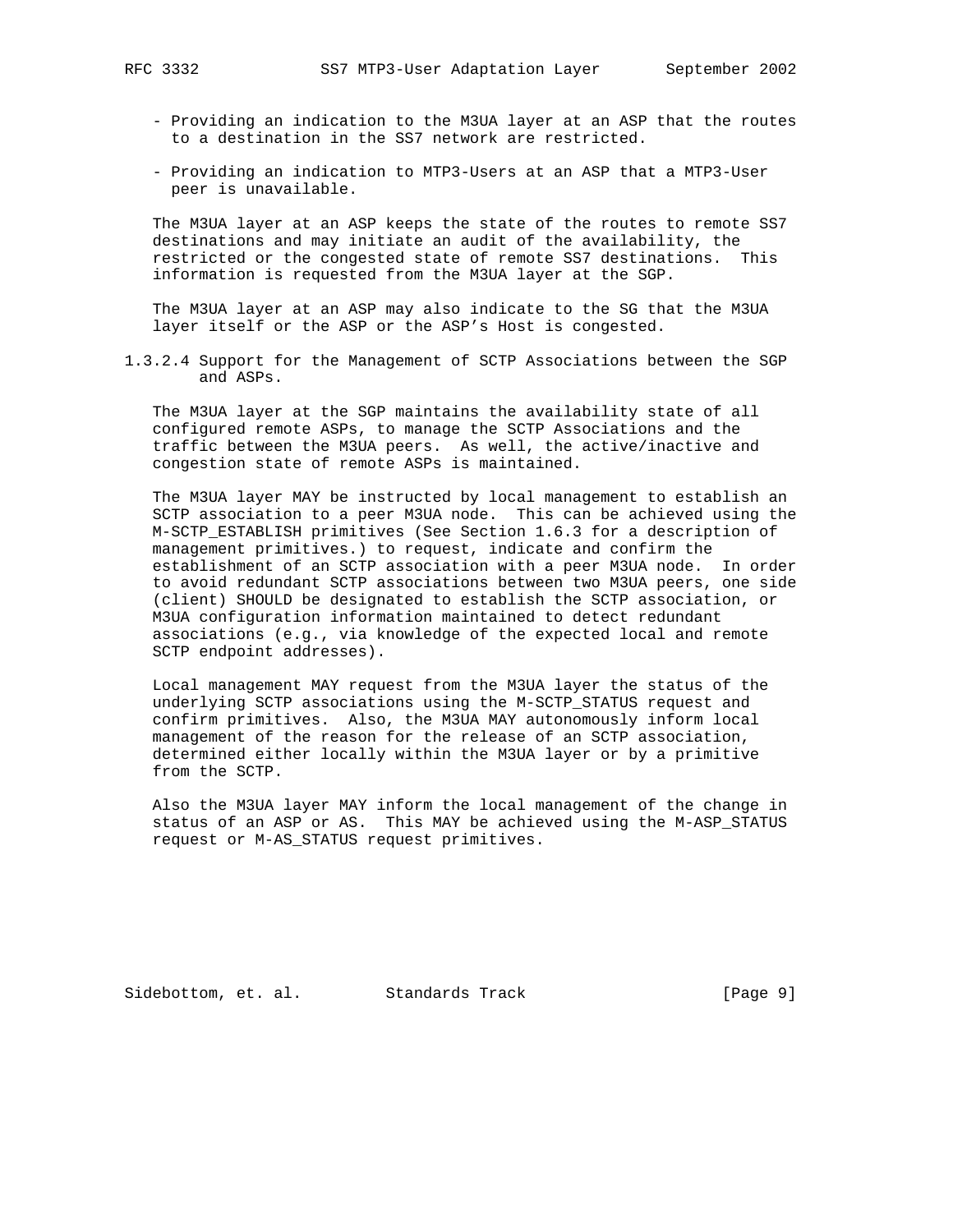1.3.2.5 Support for the Management of Connections to Multiple SGPs

 As shown in Figure 1 an ASP may be connected to multiple SGPs. In such a case a particular SS7 destination may be reachable via more than one SGP and/or SG, i.e., via more than one route. As MTP3 users only maintain status on a destination and not on a route basis, the M3UA layer must maintain the status (availability, restriction, and/or congestion of route to destination) of the individual routes, derive the overall availability or congestion status of the destination from the status of the individual routes, and inform the MTP3 users of this derived status whenever it changes.

1.4 Functional Areas

1.4.1 Signalling Point Code Representation

 For example, within an SS7 network, a Signalling Gateway might be charged with representing a set of nodes in the IP domain into the SS7 network for routing purposes. The SG itself, as a signalling point in the SS7 network, might also be addressable with an SS7 Point Code for MTP3 Management purposes. The SG Point Code might also be used for addressing any local MTP3-Users at the SG such as a local SCCP layer.

 An SG may be logically partitioned to operate in multiple SS7 network appearances. In such a case, the SG could be addressable with a Point Code in each network appearance, and represents a set of nodes in the IP domain into each SS7 network. Alias Point Codes [8] may also be used within an SG network appearance.

 Where an SG contains more than one SGP, the MTP3 routeset, SPMC and remote AS/ASP states of each SGP SHOULD be coordinated across all the SGPs. Rerouting of traffic between the SGPs MAY also be supported.

 Application Servers can be represented under the same Point Code of the SG, their own individual Point Codes or grouped with other Application Servers for Point Code preservation purposes. A single Point Code may be used to represent the SG and all the Application Servers together, if desired.

 If an ASP or group of ASPs is available to the SS7 network via more than one SG, each with its own Point Code, the ASP(s) will typically be represented by a Point Code that is separate from any SG Point Code. This allows, for example, these SGs to be viewed from the SS7 network as "STPs", each having an ongoing "route" to the same ASP(s). Under failure conditions where the ASP(s) become(s) unavailable from one of the SGs, this approach enables MTP3 route management messaging between the SG and SS7 network, allowing simple SS7 rerouting through

Sidebottom, et. al. Standards Track [Page 10]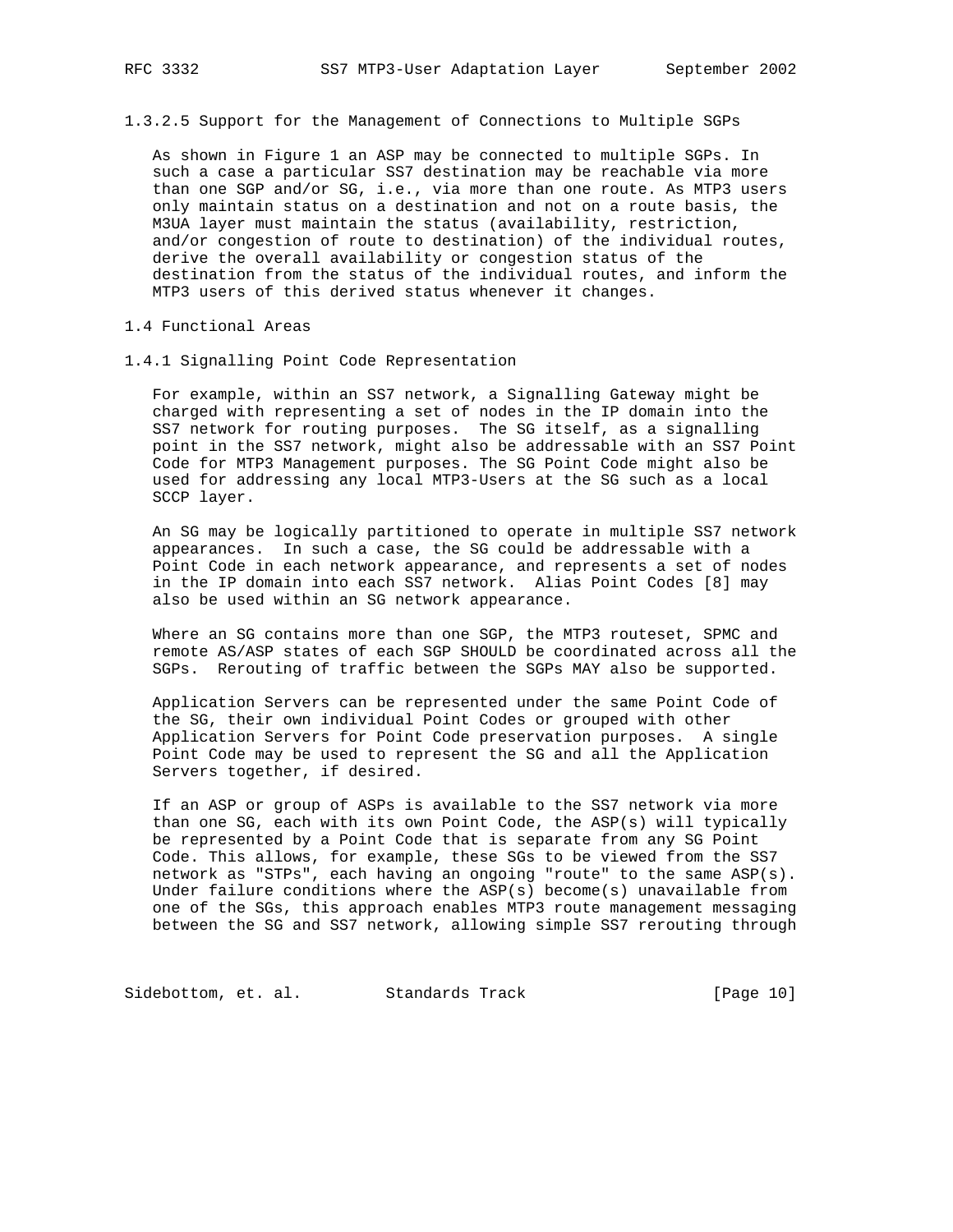an alternate SG without changing the Destination Point Code Address of SS7 traffic to the ASP(s).

 Where a particular AS can be reached via more than one SGP, the corresponding Routing Keys in the SGPs should be identical. (Note: It is possible for the SGP Routing Key configuration data to be temporarily out-of-sync during configuration updates).



Figure 1 Example with mated SGs

 \* Note:. SG-to-SG communication (i.e., "C-links") is recommended for carrier grade networks, using an MTP3 linkset or an equivalent, to allow rerouting between the SGs in the event of route failures. Where SGPs are used, inter-SGP communication might be used. Inter-SGP protocol is outside of the scope of this document.

 The following example shows a signalling gateway partitioned into two network appearances.



Figure 2 Example with multiple Network

Sidebottom, et. al. Standards Track [Page 11]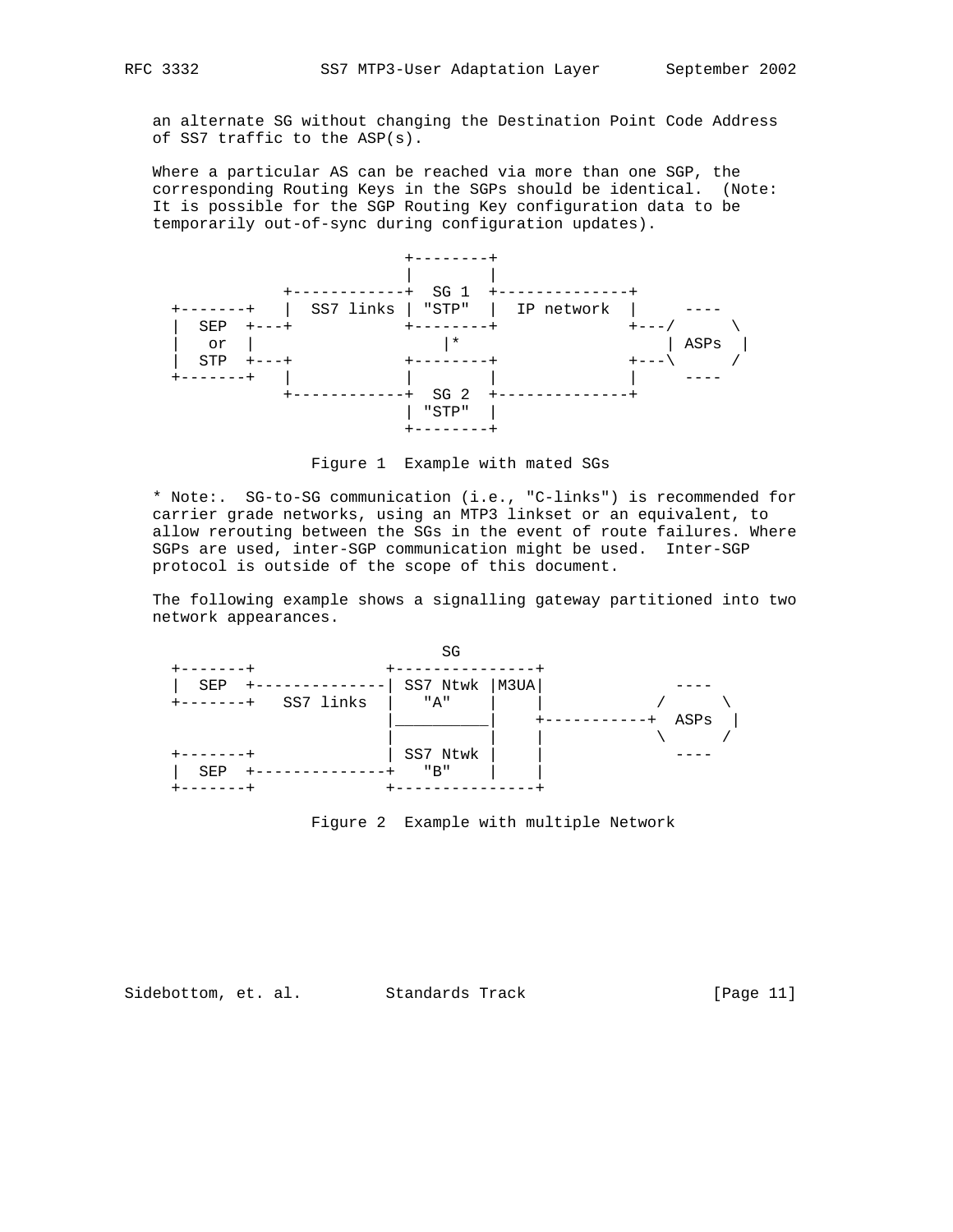# 1.4.2 Routing Contexts and Routing Keys

## 1.4.2.1 Overview

 The distribution of SS7 messages between the SGP and the Application Servers is determined by the Routing Keys and their associated Routing Contexts. A Routing Key is essentially a set of SS7 parameters used to filter SS7 messages, whereas the Routing Context parameter is a 4-byte value (integer) that is associated to that Routing Key in a 1:1 relationship. The Routing Context therefore can be viewed as an index into a sending node's Message Distribution Table containing the Routing Key entries.

 Possible SS7 address/routing information that comprise a Routing Key entry includes, for example, the OPC, DPC, SIO found in the MTP3 routing label, or MTP3-User specific fields (such as the ISUP CIC, SCCP subsystem number). Some example Routing Keys are: the DPC alone, the DPC/OPC combination, the DPC/OPC/CIC combination, or the DPC/SSN combination. The particular information used to define an M3UA Routing Key is application and network dependent, and none of the above examples are mandated.

 An Application Server Process may be configured to process signalling traffic related to more than one Application Server, over a single SCTP Association. In ASP Active and ASP Inactive management messages, the signalling traffic to be started or stopped is discriminated by the Routing Context parameter. At an ASP, the Routing Context parameter uniquely identifies the range of signalling traffic associated with each Application Server that the ASP is configured to receive.

1.4.2.2 Routing Key Limitations

 Routing Keys SHOULD be unique in the sense that each received SS7 signalling message SHOULD have a full or partial match to a single routing result. It is not necessary for the parameter range values within a particular Routing Key to be contiguous. For example, an AS could be configured to support call processing for multiple ranges of PSTN trunks that are not represented by contiguous CIC values.

1.4.2.3 Managing Routing Contexts and Routing Keys

 There are two ways to provision a Routing Key at an SGP. A Routing Key may be configured statically using an implementation dependent management interface, or dynamically using the M3UA Routing Key registration procedure.

Sidebottom, et. al. Standards Track [Page 12]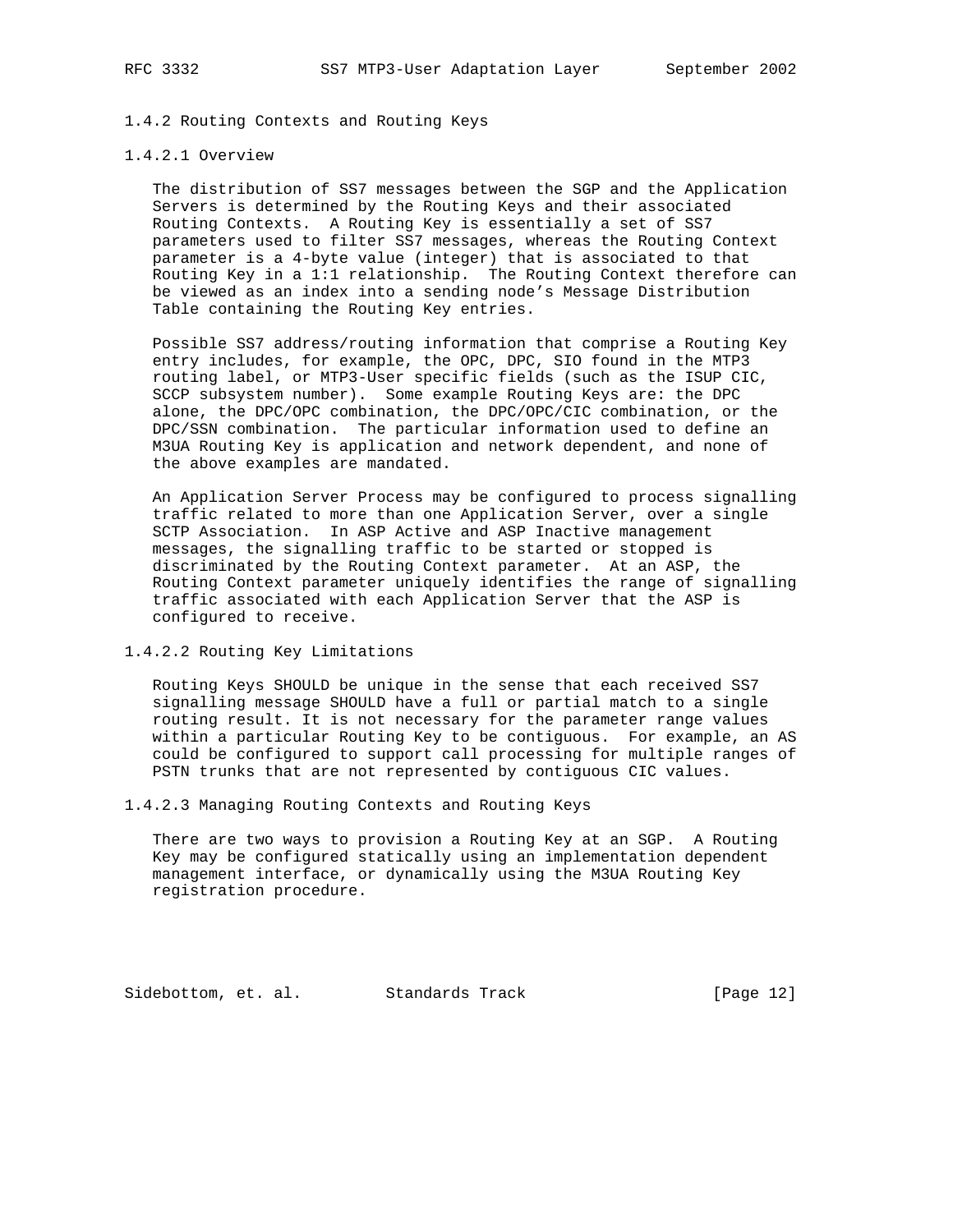When using a management interface to configure Routing Keys, the message distribution function within the SGP is not limited to the set of parameters defined in this document. Other implementation dependent distribution algorithms may be used.

1.4.2.4 Message Distribution at the SGP

 To direct messages received from the SS7 MTP3 network to the appropriate IP destination, the SGP must perform a message distribution function using information from the received MTP3-User message.

 To support this message distribution, the SGP might, for example, maintain the equivalent of a network address translation table, mapping incoming SS7 message information to an Application Server for a particular application and range of traffic. This could be accomplished by comparing elements of the incoming SS7 message to currently defined Routing Keys in the SGP.

 These Routing Keys could in turn map directly to an Application Server that is enabled by one or more ASPs. These ASPs provide dynamic status information regarding their availability, traffic handling capability and congestion to the SGP using various management messages defined in the M3UA protocol.

 The list of ASPs in an AS is assumed to be dynamic, taking into account the availability, traffic handling capability and congestion status of the individual ASPs in the list, as well as configuration changes and possible failover mechanisms.

 Normally, one or more ASPs are active (i.e., currently processing traffic) in the AS but in certain failure and transition cases it is possible that there may be no active ASP available. Broadcast, loadsharing and backup scenarios are supported.

 When there is no matching Routing Key entry for an incoming SS7 message, a default treatment MAY be specified. Possible solutions are to provide a default Application Server at the SGP that directs all unallocated traffic to a (set of) default ASP(s), or to drop the message and provide a notification to layer management. The treatment of unallocated traffic is implementation dependent.

Sidebottom, et. al. Standards Track [Page 13]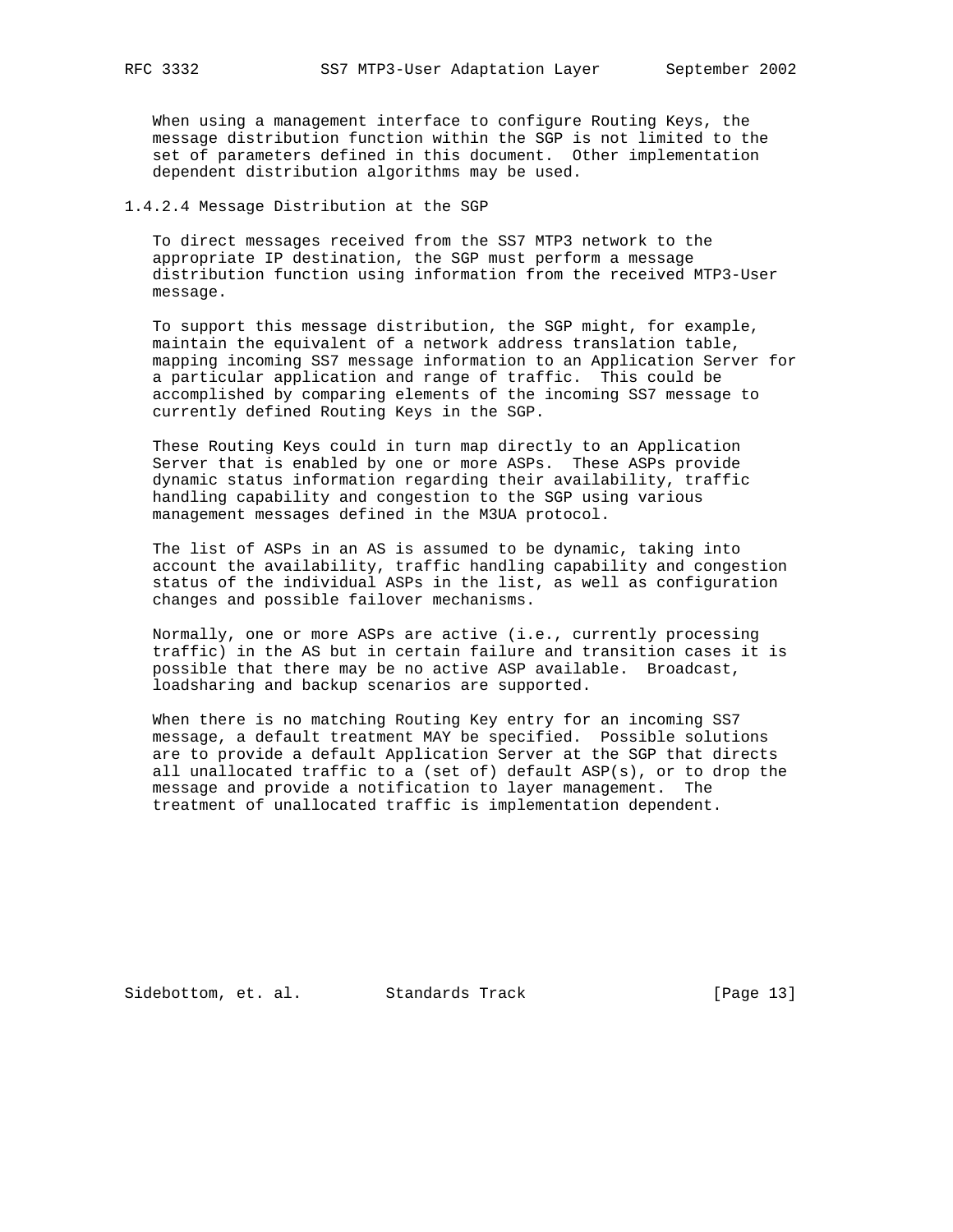## 1.4.2.5 Message Distribution at the ASP

 The ASP must choose an SGP to direct a message to the SS7 network. This is accomplished by observing the Destination Point Code (and possibly other elements of the outgoing message such as the SLS value). The ASP must also take into account whether the related Routing Context is active or not (See Section 4.3.4.3).

 Implementation Note: Where more than one route (or SGP) is possible for routing to the SS7 network, the ASP could, for example, maintain a dynamic table of available SGP routes for the SS7 destinations, taking into account the SS7 destination availability/restricted/congestion status received from the SGP(s), the availability status of the individual SGPs and configuration changes and failover mechanisms. There is, however, no M3UA messaging to manage the status of an SGP (e.g., SGP-Up/Down/Active/Inactive messaging).

 Whenever an SCTP association to an SGP exists, the SGP is assumed to be ready for the purposes of responding to M3UA ASPSM messages (Refer to Section 3).

1.4.3 SS7 and M3UA Interworking

 In the case of SS7 and M3UA interworking, the M3UA adaptation layer is designed to provide an extension of the MTP3 defined user primitives.

1.4.3.1 Signalling Gateway SS7 Layers

 The SG is responsible for terminating MTP Level 3 of the SS7 protocol, and offering an IP-based extension to its users.

 From an SS7 perspective, it is expected that the Signalling Gateway transmits and receives SS7 Message Signalling Units (MSUs) to and from the PSTN over a standard SS7 network interface, using the SS7 Message Transfer Part (MTP) [7,8,9] to provide reliable transport of the messages.

 As a standard SS7 network interface, the use of MTP Level 2 signalling links is not the only possibility. ATM-based High Speed Links can also be used with the services of the Signalling ATM Adaptation Layer (SAAL) [18,19].

 Note: It is also possible for IP-based interfaces to be present, using the services of the MTP2-User Adaptation Layer (M2UA) [27] or M2PA [28].

Sidebottom, et. al. Standards Track [Page 14]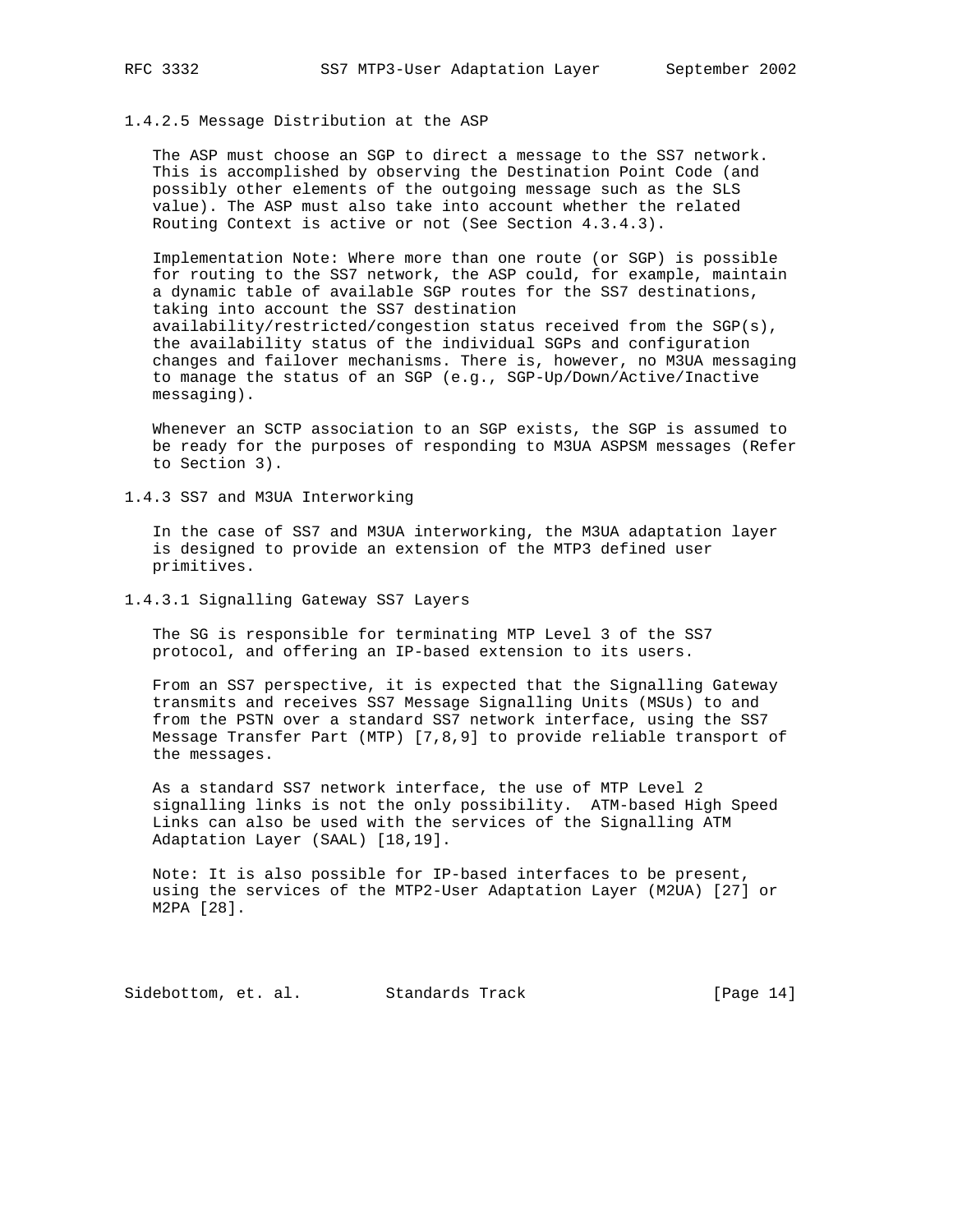These could be terminated at a Signalling Transfer Point (STP) or Signalling End Point (SEP). Using the services of MTP3, the SG could be capable of communicating with remote SS7 SEPs in a quasi associated fashion, where STPs may be present in the SS7 path between the SEP and the SG.

# 1.4.3.2 SS7 and M3UA Interworking at the SG

 The SGP provides a functional interworking of transport functions between the SS7 network and the IP network by also supporting the M3UA adaptation layer. It allows the transfer of MTP3-User signalling messages to and from an IP-based Application Server Process where the peer MTP3-User protocol layer exists.

 For SS7 user part management, it is required that the MTP3-User protocols at ASPs receive indications of SS7 signalling point availability, SS7 network congestion, and remote User Part unavailability as would be expected in an SS7 SEP node. To accomplish this, the MTP-PAUSE, MTP-RESUME and MTP-STATUS indication primitives received at the MTP3 upper layer interface at the SG need to be propagated to the remote MTP3-User lower layer interface at the ASP.

 MTP3 management messages (such as TFPs or TFAs received from the SS7 network) MUST NOT be encapsulated as Data message Payload Data and sent either from SG to ASP or from ASP to SG. The SG MUST terminate these messages and generate M3UA messages as appropriate.

#### 1.4.3.3 Application Server

 A cluster of application servers is responsible for providing the overall support for one or more SS7 upper layers. From an SS7 standpoint, a Signalling Point Management Cluster (SPMC) provides complete support for the upper layer service for a given point code. As an example, an SPMC providing MGC capabilities could provide complete support for ISUP (and any other MTP3 user located at the point code of the SPMC) for a given point code.

 In the case where an ASP is connected to more than one SGP, the M3UA layer must maintain the status of configured SS7 destinations and route messages according to availability/congestion/restricted status of the routes to these SS7 destinations.

#### 1.4.3.4 IPSP Considerations

 Since IPSPs use M3UA in a point-to-point fashion, there is no concept of routing of messages beyond the remote end. Therefore, SS7 and M3UA interworking is not necessary for this model.

Sidebottom, et. al. Standards Track [Page 15]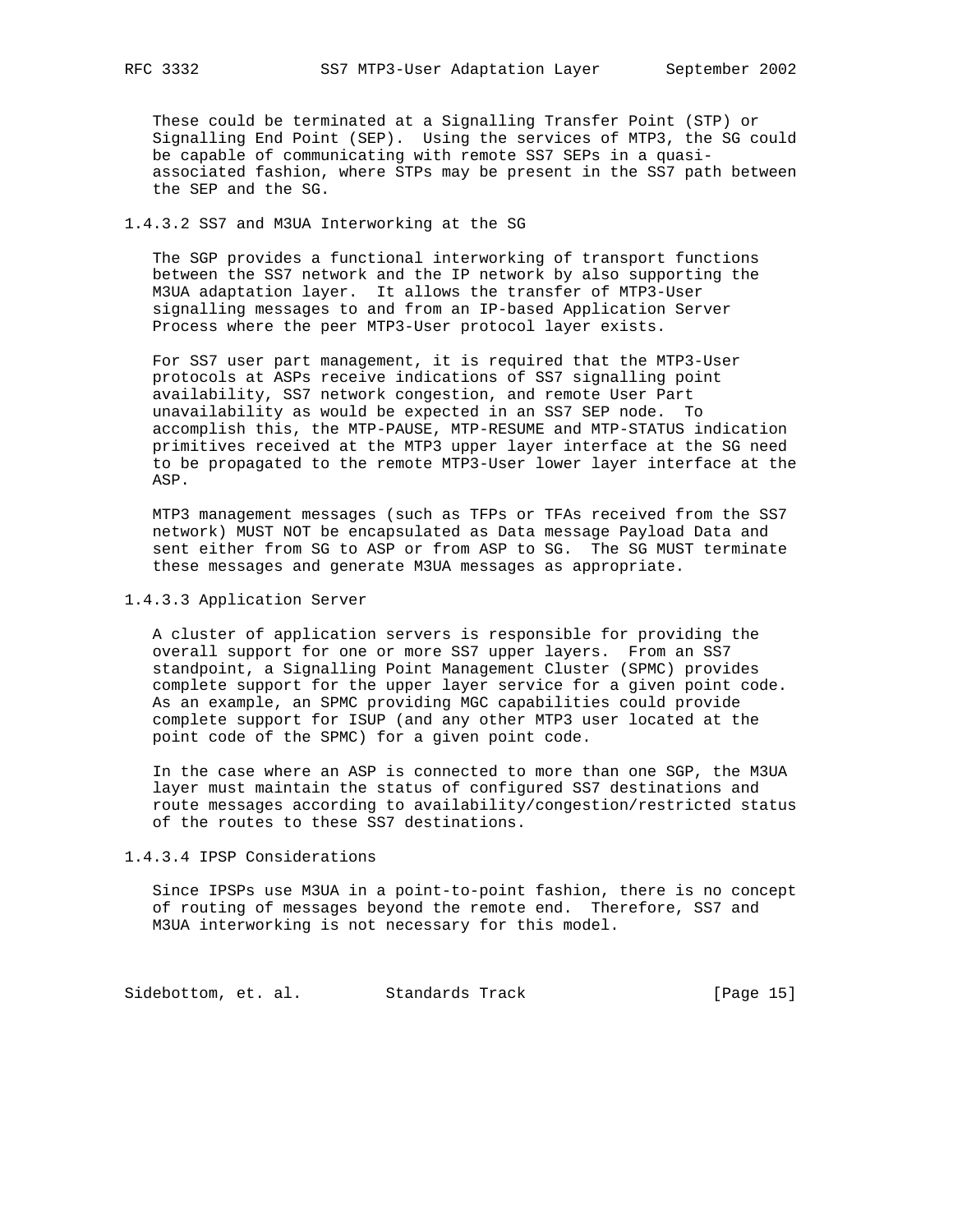#### 1.4.4 Redundancy Models

1.4.4.1 Application Server Redundancy

 All MTP3-User messages (e.g., ISUP, SCCP) which match a provisioned Routing Key at an SGP are mapped to an Application Server.

 The Application Server is the set of all ASPs associated with a specific Routing Key. Each ASP in this set may be active, inactive or unavailable. Active ASPs handle traffic; inactive ASPs might be used when active ASPs become unavailable.

 The failover model supports an "n+k" redundancy model, where "n" ASPs is the minimum number of redundant ASPs required to handle traffic and "k" ASPs are available to take over for a failed or unavailable ASP. A "1+1" active/backup redundancy is a subset of this model. A simplex "1+0" model is also supported as a subset, with no ASP redundancy.

1.4.5 Flow Control

 Local Management at an ASP may wish to stop traffic across an SCTP association to temporarily remove the association from service or to perform testing and maintenance activity. The function could optionally be used to control the start of traffic on to a newly available SCTP association.

1.4.6 Congestion Management

 The M3UA layer is informed of local and IP network congestion by means of an implementation-dependent function (e.g., an implementation dependent indication from the SCTP of IP network congestion).

 At an ASP or IPSP, the M3UA layer indicates congestion to local MTP3-Users by means of an MTP-STATUS primitive, as per current MTP3 procedures, to invoke appropriate upper layer responses.

 When an SG determines that the transport of SS7 messages to a Signalling Point Management Cluster (SPMC) is encountering congestion, the SG MAY trigger SS7 MTP3 Transfer Controlled management messages to originating SS7 nodes, per the congestion procedures of the relevant MTP3 standard. The triggering of SS7 MTP3 Management messages from an SG is an implementation-dependent function.

Sidebottom, et. al. Standards Track [Page 16]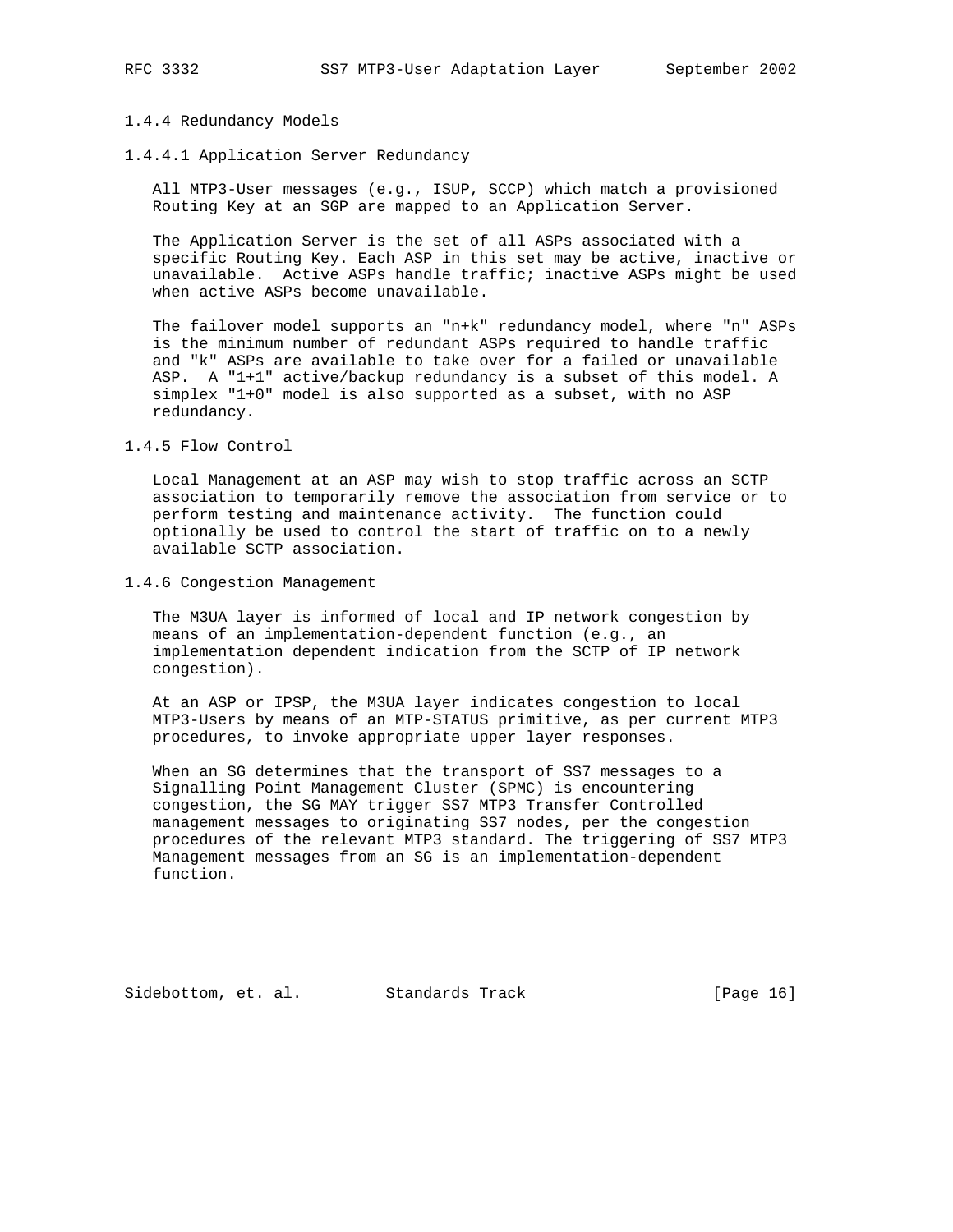The M3UA layer at an ASP or IPSP MAY indicate local congestion to an M3UA peer with an SCON message. When an SG receives a congestion message (SCON) from an ASP, and the SG determines that an SPMC is now encountering congestion, it MAY trigger SS7 MTP3 Transfer Controlled management messages to concerned SS7 destinations according to congestion procedures of the relevant MTP3 standard.

1.4.7 SCTP Stream Mapping.

 The M3UA layer at both the SGP and ASP also supports the assignment of signalling traffic into streams within an SCTP association. Traffic that requires sequencing SHOULD be assigned to the same stream. To accomplish this, MTP3-User traffic may be assigned to individual streams based on, for example, the SLS value in the MTP3 Routing Label or the ISUP CIC assignment, subject of course to the maximum number of streams supported by the underlying SCTP association.

1.4.8 Client/Server Model

 It is recommended that the SGP and ASP be able to support both client and server operation. The peer endpoints using M3UA SHOULD be configured so that one always takes on the role of client and the other the role of server for initiating SCTP associations. The default orientation would be for the SGP to take on the role of server while the ASP is the client. In this case, ASPs SHOULD initiate the SCTP association to the SGP.

 In the case of IPSP to IPSP communication, the peer endpoints using M3UA SHOULD be configured so that one always takes on the role of client and the other the role of server for initiating SCTP associations.

 The SCTP and TCP Registered User Port Number Assignment for M3UA is 2905.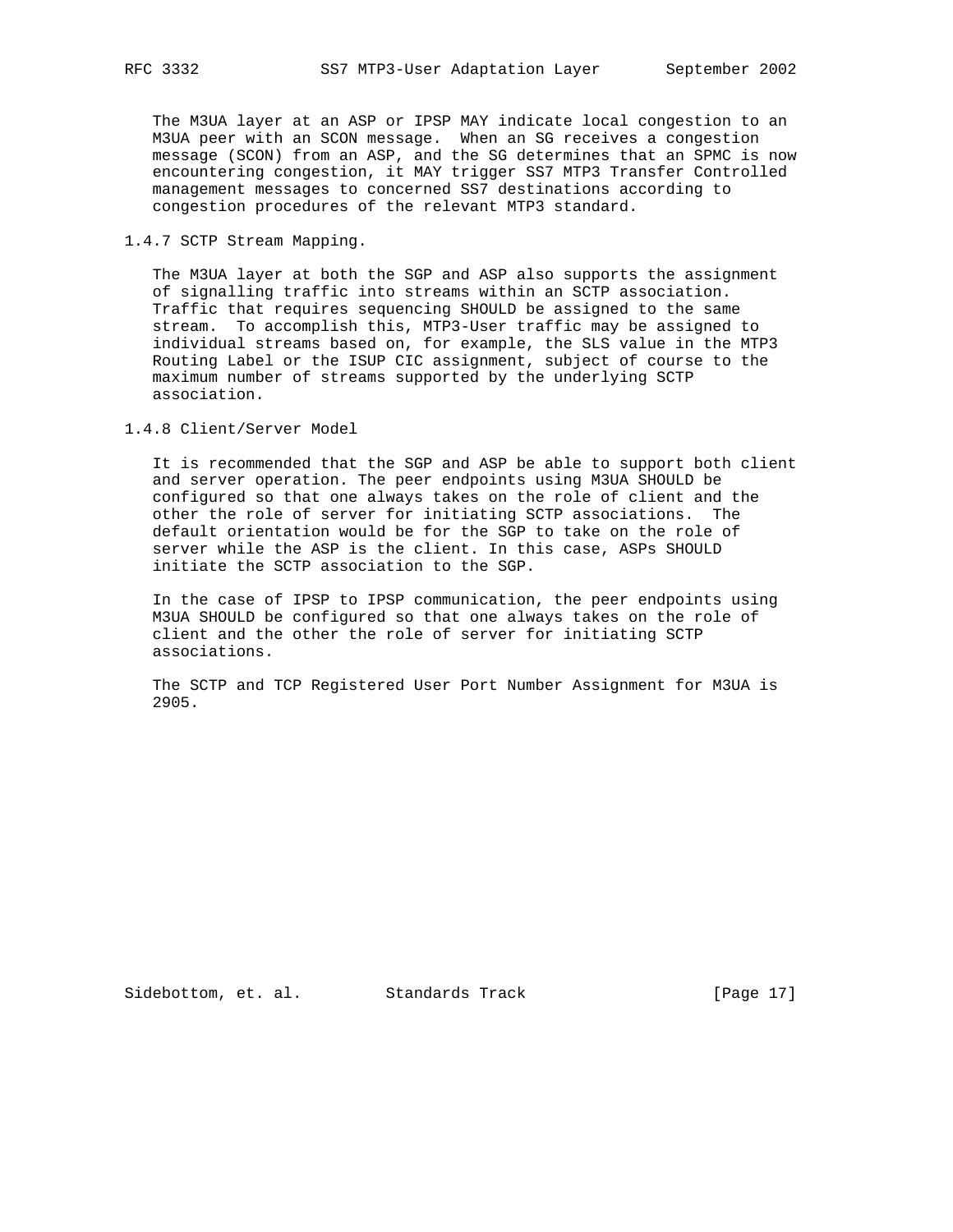# 1.5 Sample Configuration

1.5.1 Example 1: ISUP Message Transport

| ********<br>SS7                    |          | ***************** | ΙP               | ******** |
|------------------------------------|----------|-------------------|------------------|----------|
| $*$ _ _ _ _ _ _ _ _ _ _ *<br>* SEP |          | SGP               | *--------* ASP * |          |
| ********                           |          | ***************** |                  | ******** |
|                                    |          |                   |                  |          |
| ------                             |          | ---------         |                  | -----    |
| ISUP                               |          | (NIF)             |                  | ISUP     |
| ------                             |          | +------+ +-----   |                  | $------$ |
| MTP3                               | MTP3     | M3UA              |                  | M3UA     |
|                                    |          | -----+-+------+   |                  |          |
| MTP2                               | MTP2     | SCTP              |                  | SCTP     |
|                                    | $----++$ | $+ - - - - -$     |                  |          |
|                                    | 五上       | ΙP                |                  | IΡ       |
|                                    |          | $+ - - - - -$     |                  |          |
|                                    |          |                   |                  |          |

 SEP - SS7 Signalling End Point SCTP - Stream Control Transmission Protocol NIF - Nodal Interworking Function

 In this example, the SGP provides an implementation-dependent nodal interworking function (NIF) that allows the MGC to exchange SS7 signalling messages with the SS7-based SEP. The NIF within the SGP serves as the interface within the SGP between the MTP3 and M3UA. This nodal interworking function has no visible peer protocol with either the MGC or SEP. It also provides network status information to one or both sides of the network.

 For internal SGP modeling purposes, at the NIF level, SS7 signalling messages that are destined to the MGC are received as MTP-TRANSFER indication primitives from the MTP Level 3 upper layer interface, translated to MTP-TRANSFER request primitives, and sent to the local M3UA-resident message distribution function for ongoing routing to the final IP destination. Messages received from the local M3UA network address translation and mapping function as MTP-TRANSFER indication primitives are sent to the MTP Level 3 upper layer interface as MTP-TRANSFER request primitives for ongoing MTP Level 3 routing to an SS7 SEP. For the purposes of providing SS7 network status information the NIF also delivers MTP-PAUSE, MTP-RESUME and MTP-STATUS indication primitives received from the MTP Level 3 upper layer interface to the local M3UA-resident management function. In addition, as an implementation and network option, restricted destinations are communicated from MTP network management to the local M3UA-resident management function.

Sidebottom, et. al. Standards Track [Page 18]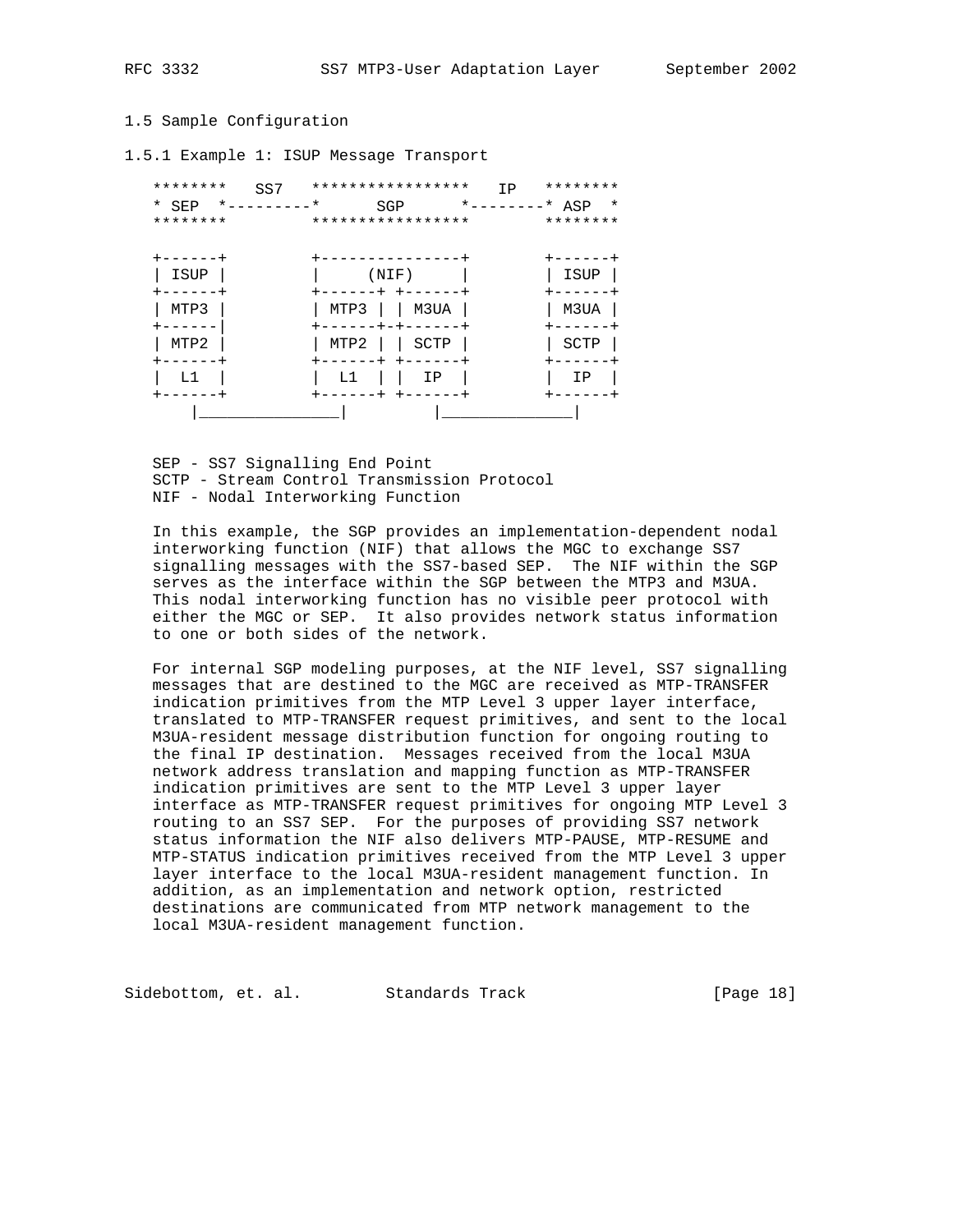1.5.2 Example 2: SCCP Transport between IPSPs

| ********    | ΙP | ********             |
|-------------|----|----------------------|
| *<br>IPSP * |    | *<br>IPSP<br>$\star$ |
| ********    |    | ********             |
|             |    |                      |
|             |    |                      |
| $SCCP-$     |    | SCCP-                |
| User        |    | User                 |
|             |    |                      |
| <b>SCCP</b> |    | <b>SCCP</b>          |
|             |    |                      |
| M3UA        |    | M3UA                 |
|             |    |                      |
| SCTP        |    | SCTP                 |
|             |    |                      |
| ΙP          |    | ΙP                   |
|             |    |                      |
|             |    |                      |

 This example shows an architecture where no Signalling Gateway is used. In this example, SCCP messages are exchanged directly between two IP-resident IPSPs with resident SCCP-User protocol instances, such as RANAP or TCAP. SS7 network interworking is not required, therefore there is no MTP3 network management status information for the SCCP and SCCP-User protocols to consider. Any MTP-PAUSE, MTP- RESUME or MTP-STATUS indications from the M3UA layer to the SCCP layer should consider the status of the SCTP Association and underlying IP network and any congestion information received from the remote site.

Sidebottom, et. al. Standards Track [Page 19]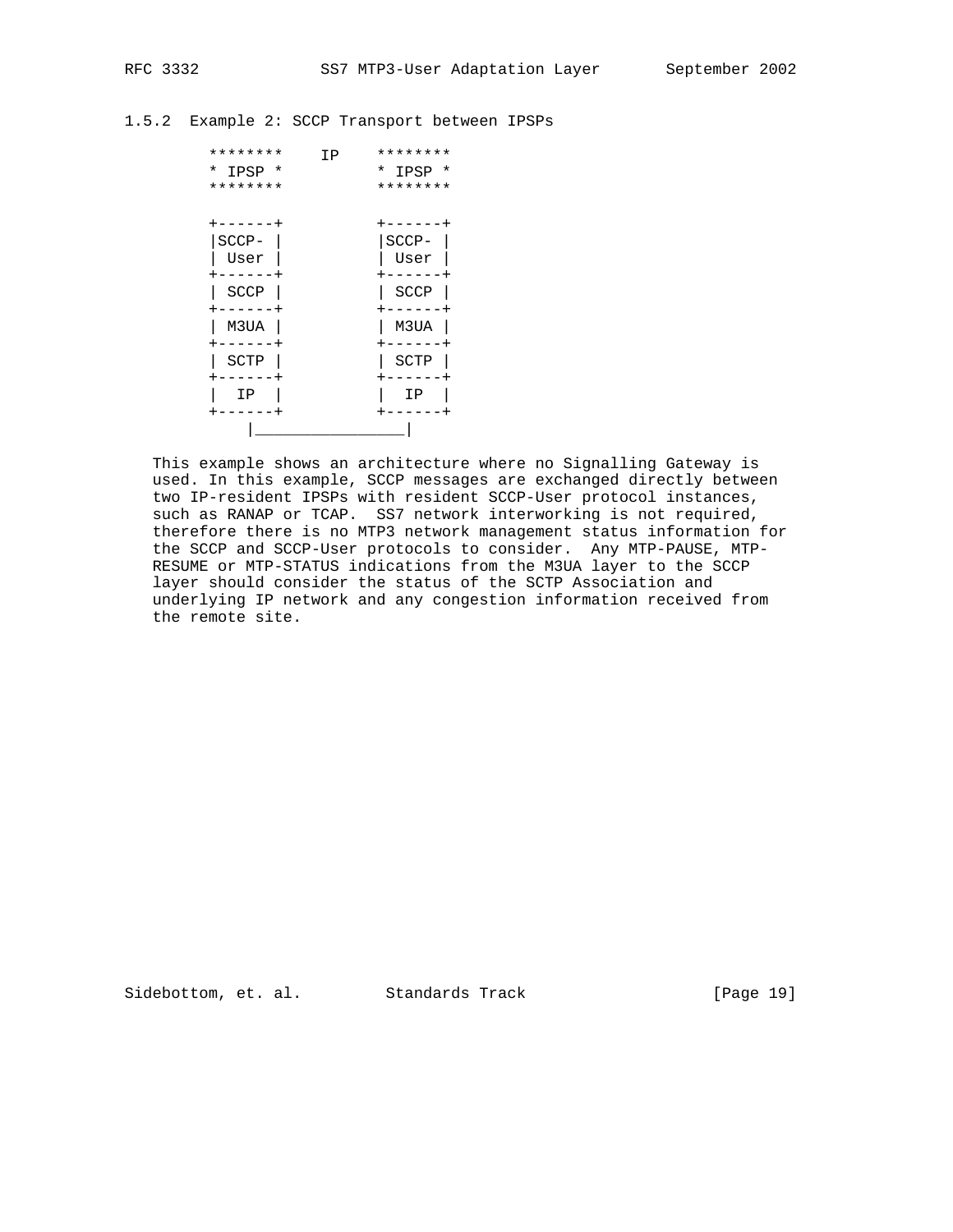1.5.3 Example 3: SGP Resident SCCP Layer, with Remote ASP

| ********       | SS7      |          | ***************** | IP       | ******** |          |
|----------------|----------|----------|-------------------|----------|----------|----------|
| * SEP          | *.       | $\star$  |                   | $\star$  | $\star$  | $\star$  |
| $^\star$<br>or | $^\star$ | $^\star$ | SGP               | $^\star$ | * ASP    | $^\star$ |
| * STP          | $^\star$ | $\star$  |                   | $\star$  | $\star$  | $^\star$ |
| ********       |          |          | ***************** |          | ******** |          |
|                |          |          |                   |          |          |          |
|                |          |          |                   |          |          |          |
| SCCP-          |          |          | SCCP              |          | SCCP-    |          |
| User           |          |          |                   |          | User     |          |
|                |          |          |                   |          |          |          |
| SCCP           |          |          |                   |          | SCCP     |          |
|                |          |          |                   |          |          |          |
| MTP3           |          | MTP3     | M3UA              |          | M3UA     |          |
|                |          |          |                   |          |          |          |
| MTP2           |          | MTP2     | SCTP              |          | SCTP     |          |
|                |          |          |                   |          |          |          |
| L1             |          | L1       | IΡ                |          | ΙP       |          |
|                |          |          |                   |          |          |          |
|                |          |          |                   |          |          |          |

STP - SS7 Signalling Transfer Point

 In this example, the SGP contains an instance of the SS7 SCCP protocol layer that may, for example, perform the SCCP Global Title Translation (GTT) function for messages logically addressed to the SG SCCP. If the result of a GTT for an SCCP message yields an SS7 DPC or DPC/SSN address of an SCCP peer located in the IP domain, the resulting MTP-TRANSFER request primitive is sent to the local M3UA resident network address translation and mapping function for ongoing routing to the final IP destination.

 Similarly, the SCCP instance in an SGP can perform the SCCP GTT service for messages logically addressed to it from SCCP peers in the IP domain. In this case, MTP-TRANSFER indication primitives are sent from the local M3UA-resident network address translation and mapping function to the SCCP for GTT. If the result of the GTT yields the address of an SCCP peer in the SS7 network then the resulting MTP- TRANSFER request primitive is given to the MTP3 for delivery to an SS7-resident node.

 It is possible that the above SCCP GTT at the SGP could yield the address of an SCCP peer in the IP domain and the resulting MTP- TRANSFER request primitive would be sent back to the M3UA layer for delivery to an IP destination.

Sidebottom, et. al. Standards Track [Page 20]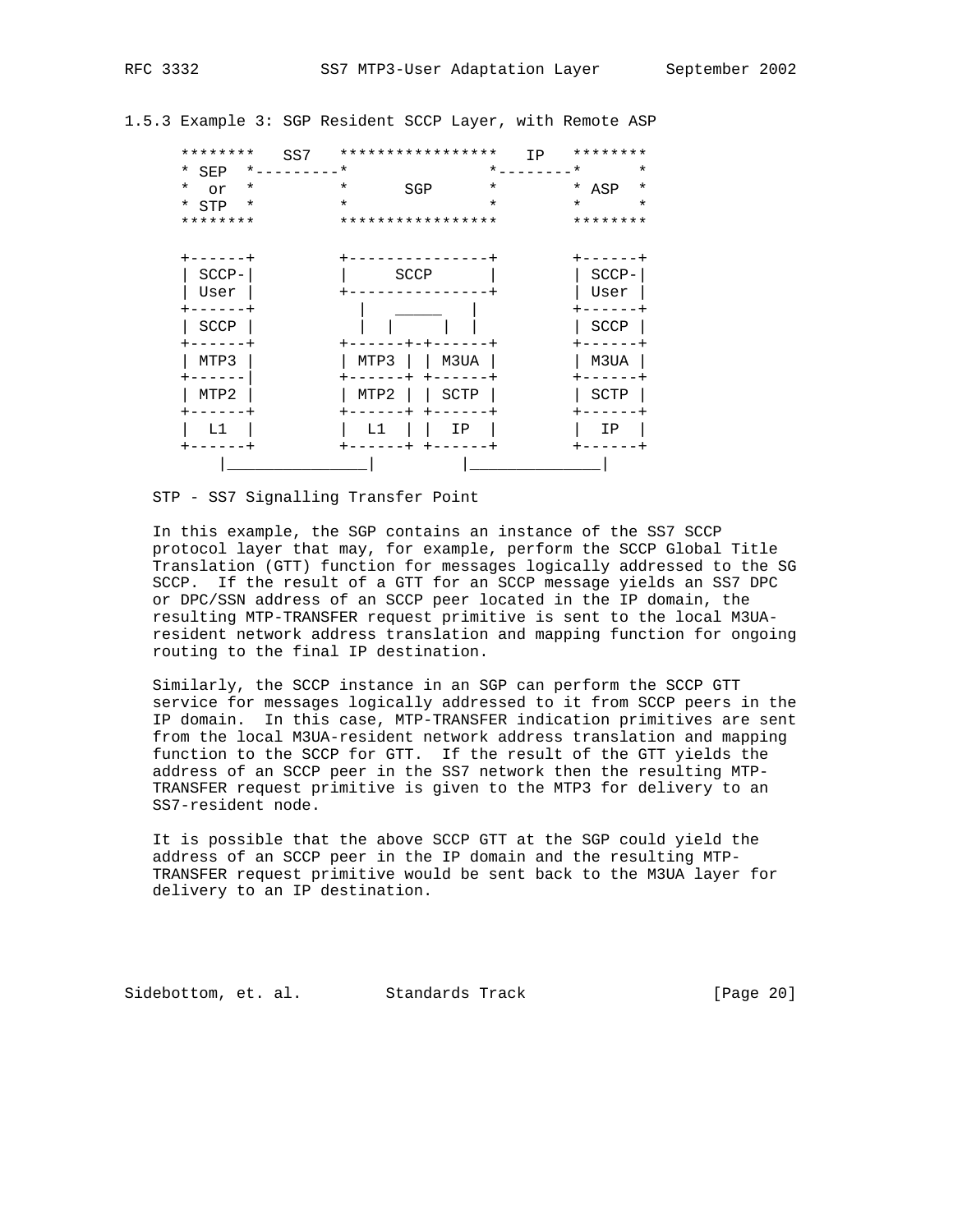For internal SGP modeling purposes, this may be accomplished with the use of an implementation-dependent nodal interworking function within the SGP that effectively sits below the SCCP and routes MTP-TRANSFER request/indication messages to/from both the MTP3 and the M3UA layer, based on the SS7 DPC or DPC/SSN address information. This nodal interworking function has no visible peer protocol with either the ASP or SEP.

 Note that the services and interface provided by the M3UA layer are the same as in Example 1 and the functions taking place in the SCCP entity are transparent to the M3UA layer. The SCCP protocol functions are not reproduced in the M3UA protocol.

1.6 Definition of M3UA Boundaries

1.6.1 Definition of the Boundary between M3UA and an MTP3-User.

From ITU Q.701 [7]:

 MTP-TRANSFER request MTP-TRANSFER indication MTP-PAUSE indication MTP-RESUME indication MTP-STATUS indication

1.6.2 Definition of the Boundary between M3UA and SCTP

 An example of the upper layer primitives provided by the SCTP are provided in Reference [17] Section 10.

1.6.3 Definition of the Boundary between M3UA and Layer Management

 M-SCTP\_ESTABLISH request Direction: LM -> M3UA Purpose: LM requests ASP to establish an SCTP association with its peer.

 M-STCP\_ESTABLISH confirm Direction: M3UA -> LM Purpose: ASP confirms to LM that it has established an SCTP association with its peer.

 M-SCTP\_ESTABLISH indication Direction: M3UA -> LM Purpose: M3UA informs LM that a remote ASP has established an SCTP association.

Sidebottom, et. al. Standards Track [Page 21]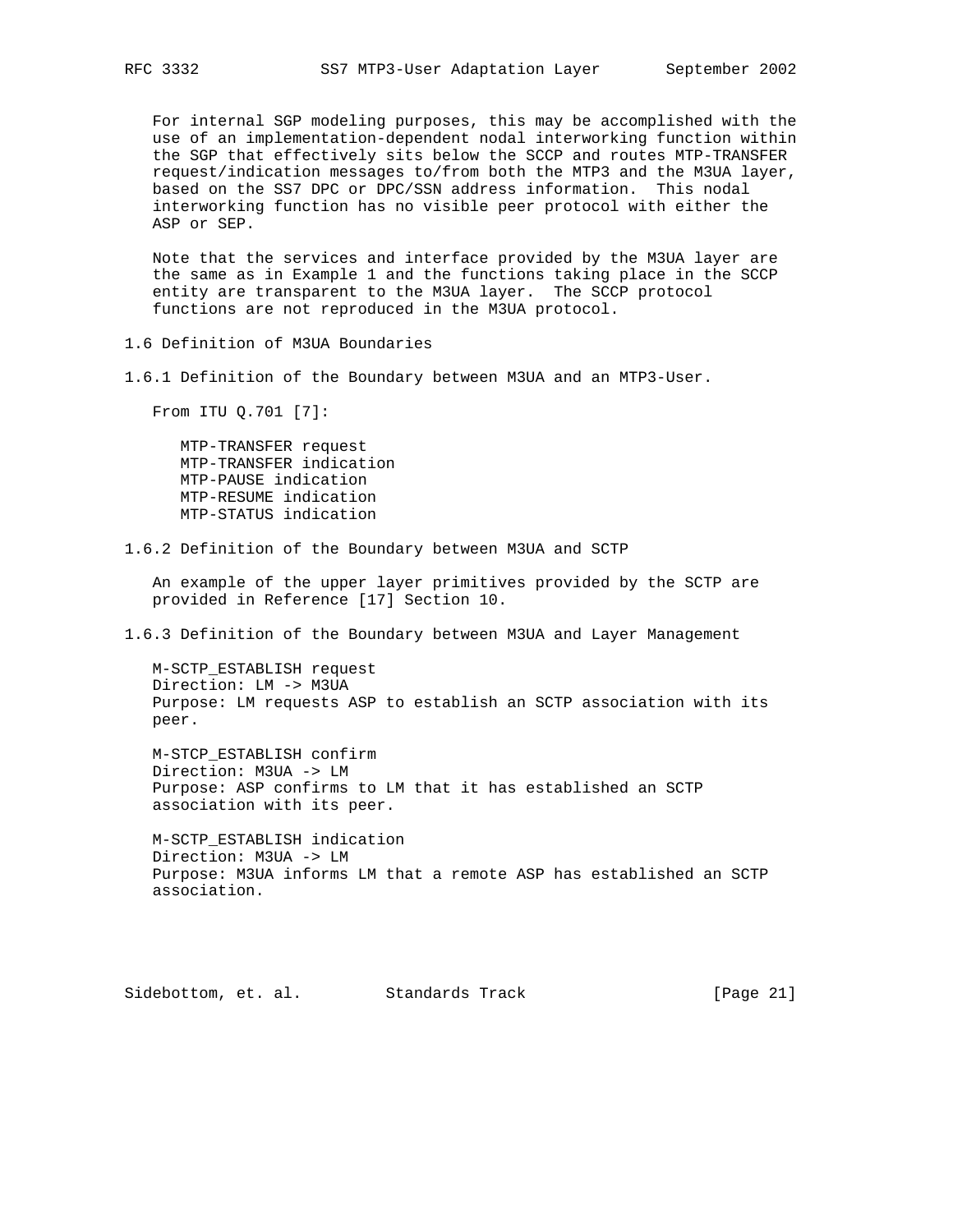M-SCTP\_RELEASE request Direction: LM -> M3UA Purpose: LM requests ASP to release an SCTP association with its peer.

 M-SCTP\_RELEASE confirm Direction: M3UA -> LM Purpose: ASP confirms to LM that it has released SCTP association with its peer.

 M-SCTP\_RELEASE indication Direction: M3UA -> LM Purpose: M3UA informs LM that a remote ASP has released an SCTP Association or the SCTP association has failed.

 M-SCTP\_RESTART indication Direction: M3UA -> LM Purpose: M3UA informs LM that an SCTP restart indication has been received.

 M-SCTP\_STATUS request Direction: LM -> M3UA Purpose: LM requests M3UA to report the status of an SCTP association.

 M-SCTP\_STATUS confirm Direction: M3UA -> LM Purpose: M3UA responds with the status of an SCTP association.

 M-SCTP STATUS indication Direction: M3UA -> LM Purpose: M3UA reports the status of an SCTP association.

 M-ASP\_STATUS request Direction: LM -> M3UA Purpose: LM requests M3UA to report the status of a local or remote ASP.

 M-ASP\_STATUS confirm Direction: M3UA -> LM Purpose: M3UA reports status of local or remote ASP.

 M-AS\_STATUS request Direction: LM -> M3UA Purpose: LM requests M3UA to report the status of an AS.

Sidebottom, et. al. Standards Track [Page 22]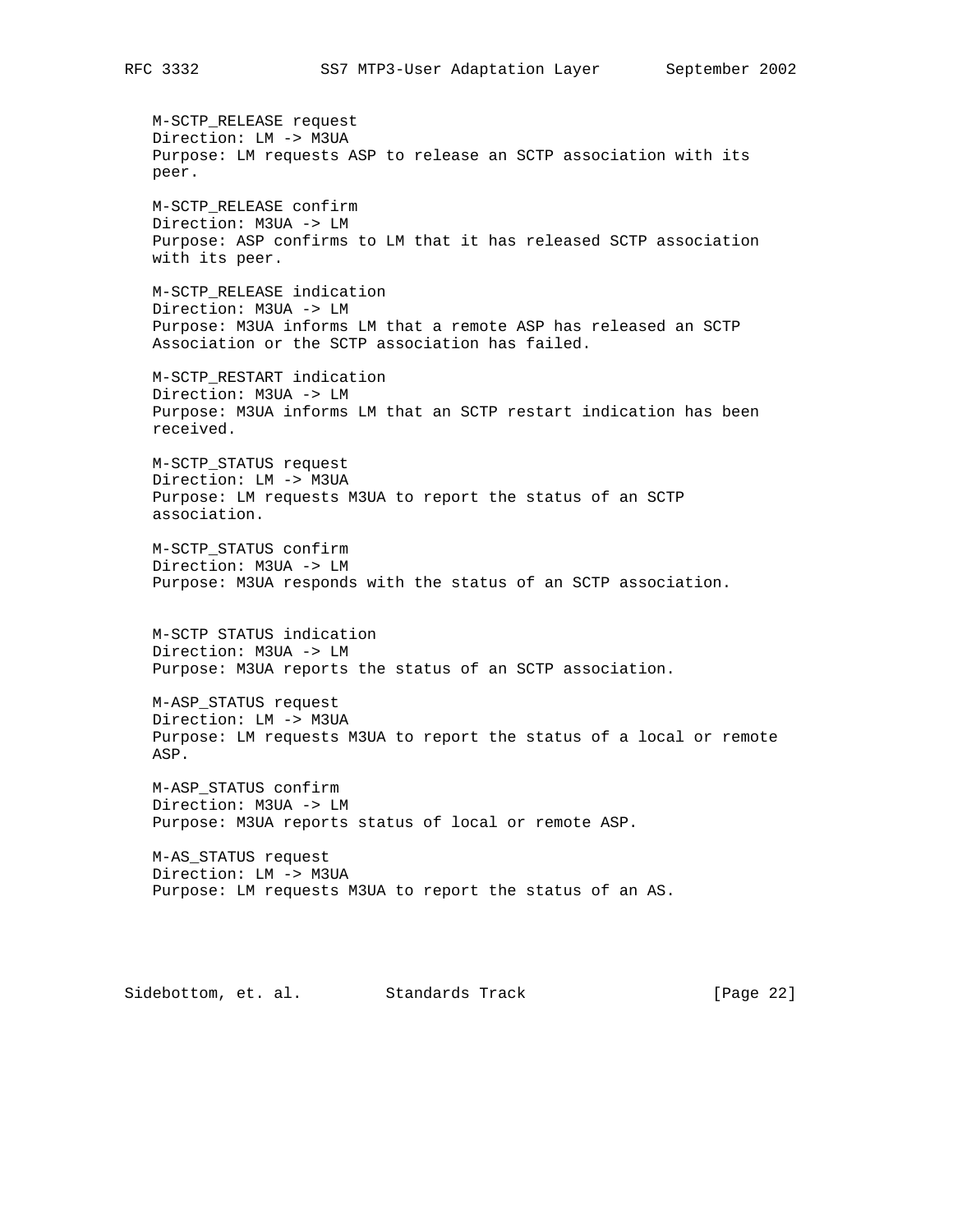M-AS\_STATUS confirm Direction: M3UA -> LM Purpose: M3UA reports the status of an AS. M-NOTIFY indication Direction: M3UA -> LM Purpose: M3UA reports that it has received a Notify message from its peer. M-ERROR indication Direction: M3UA -> LM Purpose: M3UA reports that it has received an Error message from its peer or that a local operation has been unsuccessful. M-ASP\_UP request Direction: LM -> M3UA Purpose: LM requests ASP to start its operation and send an ASP Up message to its peer. M-ASP\_UP confirm Direction: M3UA -> LM Purpose: ASP reports that is has received an ASP UP Ack message from its peer. M-ASP\_UP indication Direction: M3UA -> LM Purpose: M3UA reports it has successfully processed an incoming ASP Up message from its peer. M-ASP\_DOWN request Direction: LM -> M3UA Purpose: LM requests ASP to stop its operation and send an ASP Down message to its peer. M-ASP\_DOWN confirm Direction: M3UA -> LM Purpose: ASP reports that is has received an ASP Down Ack message from its peer. M-ASP\_DOWN indication Direction: M3UA -> LM Purpose: M3UA reports it has successfully processed an incoming ASP Down message from its peer, or the SCTP association has been lost/reset.

Sidebottom, et. al. Standards Track [Page 23]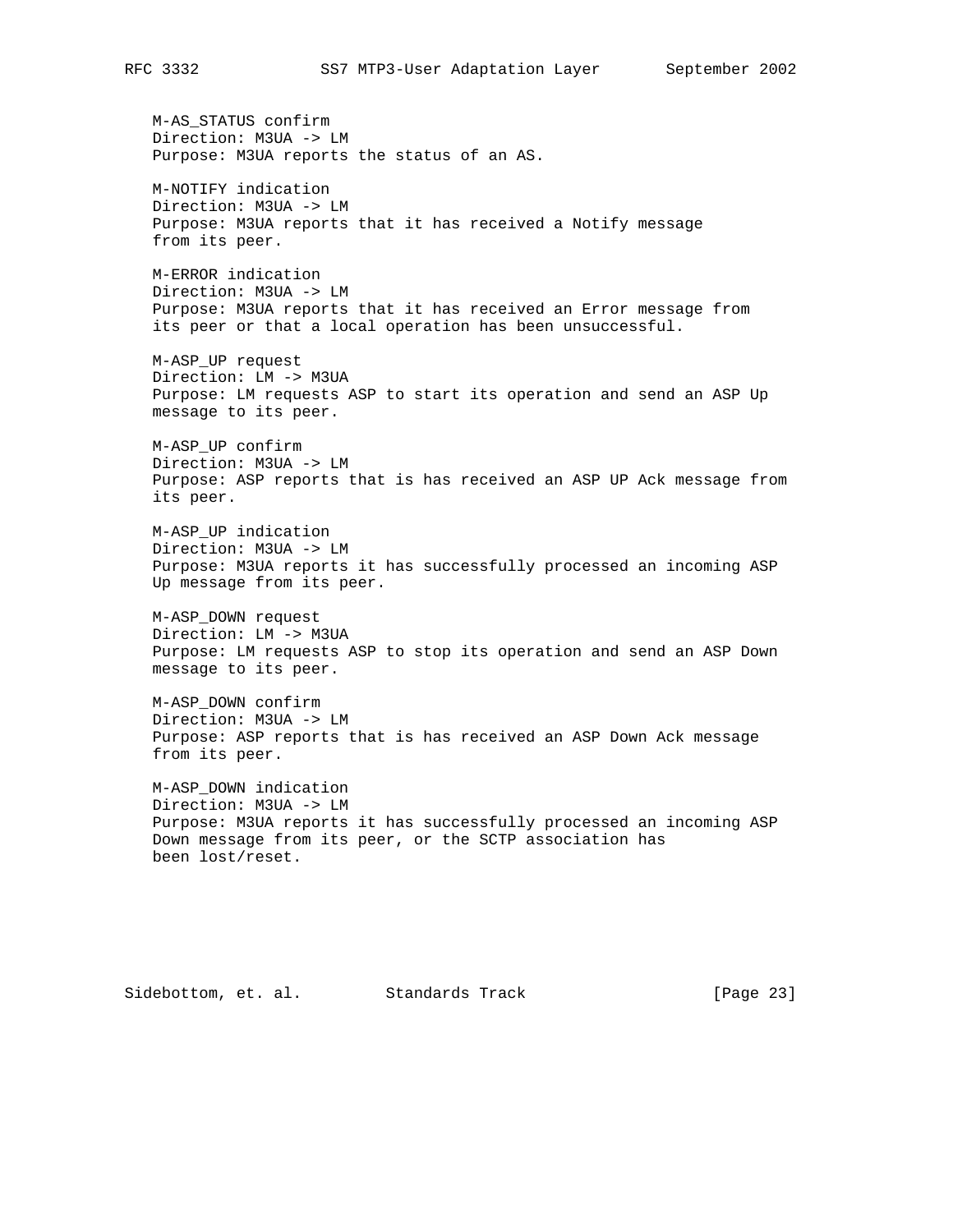M-ASP\_ACTIVE request Direction: LM -> M3UA Purpose: LM requests ASP to send an ASP Active message to its peer.

 M-ASP\_ACTIVE confirm Direction: M3UA -> LM Purpose: ASP reports that is has received an ASP Active Ack message from its peer.

 M-ASP\_ACTIVE indication Direction: M3UA -> LM Purpose: M3UA reports it has successfully processed an incoming ASP Active message from its peer.

 M-ASP\_INACTIVE request Direction: LM -> M3UA Purpose: LM requests ASP to send an ASP Inactive message to its peer.

 M-ASP\_INACTIVE confirm Direction: LM -> M3UA Purpose: ASP reports that is has received an ASP Inactive Ack message from its peer.

 M-ASP\_INACTIVE indication Direction: M3UA -> LM Purpose: M3UA reports it has successfully processed an incoming ASP Inactive message from its peer.

 M-AS\_ACTIVE indication Direction: M3UA -> LM Purpose: M3UA reports that an AS has moved to the AS-ACTIVE state.

 M-AS\_INACTIVE indication Direction: M3UA -> LM Purpose: M3UA reports that an AS has moved to the AS-INACTIVE state.

 M-AS\_DOWN indication Direction: M3UA -> LM Purpose: M3UA reports that an AS has moved to the AS-DOWN state.

 If dynamic registration of RK is supported by the M3UA layer, the layer MAY support the following additional primitives:

 M-RK\_REG request Direction: LM -> M3UA Purpose: LM requests ASP to register RK(s) with its peer by sending REG REQ message

Sidebottom, et. al. Standards Track [Page 24]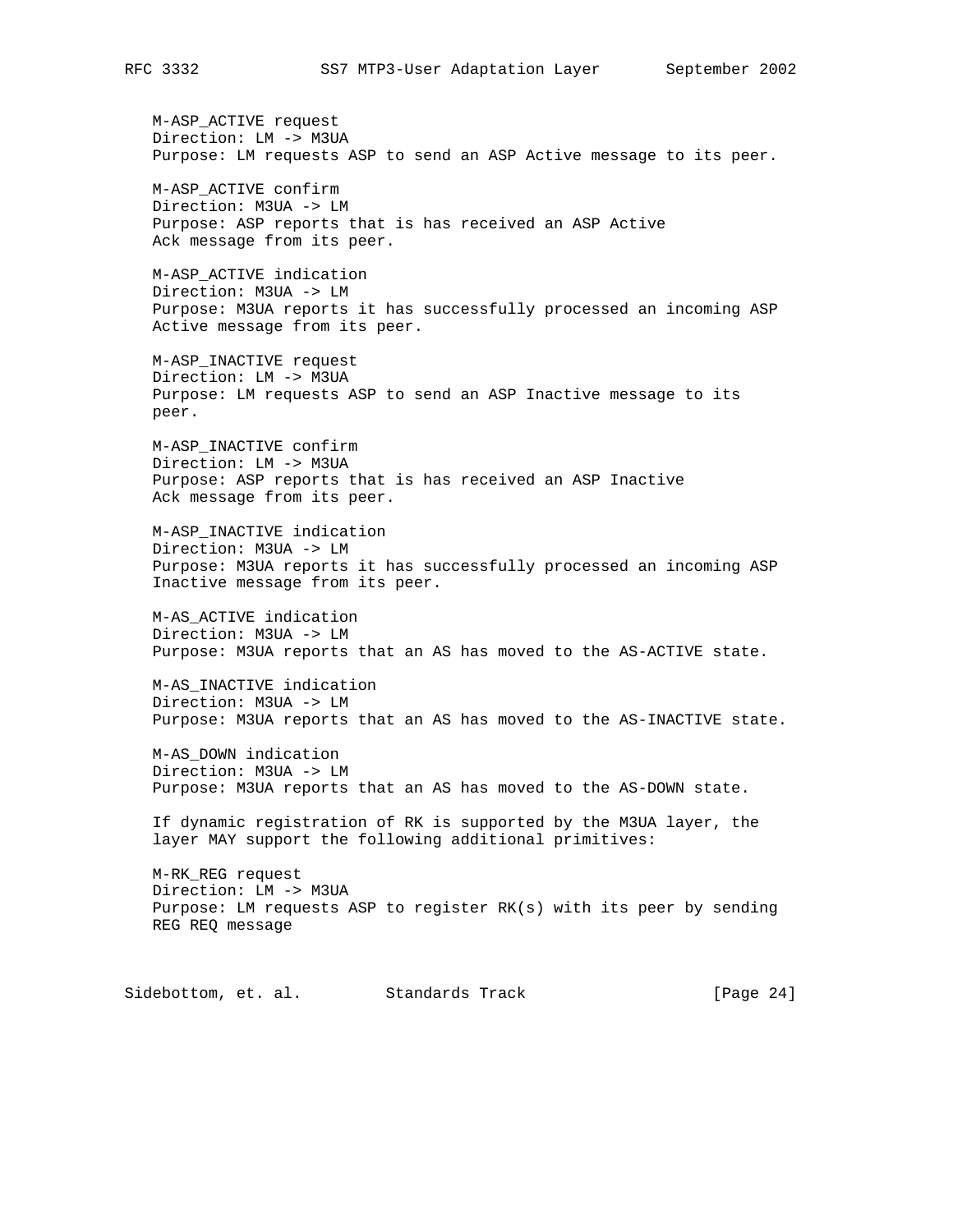M-RK\_REG confirm Direction: M3UA -> LM Purpose: ASP reports that it has received REG RSP message with registration status as successful from its peer.

 M-RK\_REG indication Direction: M3UA -> LM Purpose: M3UA informs LM that it has successfully processed an incoming REG REQ message.

 M-RK\_DEREG request Direction: LM -> M3UA Purpose: LM requests ASP to deregister RK(s) with its peer by sending DEREG REQ message.

 M-RK\_DEREG confirm Direction: M3UA -> LM Purpose: ASP reports that it has received DEREG REQ message with deregistration status as successful from its peer.

 M-RK\_DEREG indication Direction: M3UA -> LM Purpose: M3UA informs LM that it has successfully processed an incoming DEREG REQ from its peer.

2. Conventions

 The keywords MUST, MUST NOT, REQUIRED, SHALL, SHALL NOT, SHOULD, SHOULD NOT, RECOMMENDED, NOT RECOMMENDED, MAY, and OPTIONAL, when they appear in this document, are to be interpreted as described in [20].

3. M3UA Protocol Elements

 The general M3UA message format includes a Common Message Header followed by zero or more parameters as defined by the Message Type. For forward compatibility, all Message Types may have attached parameters even if none are specified in this version.

Sidebottom, et. al. Standards Track [Page 25]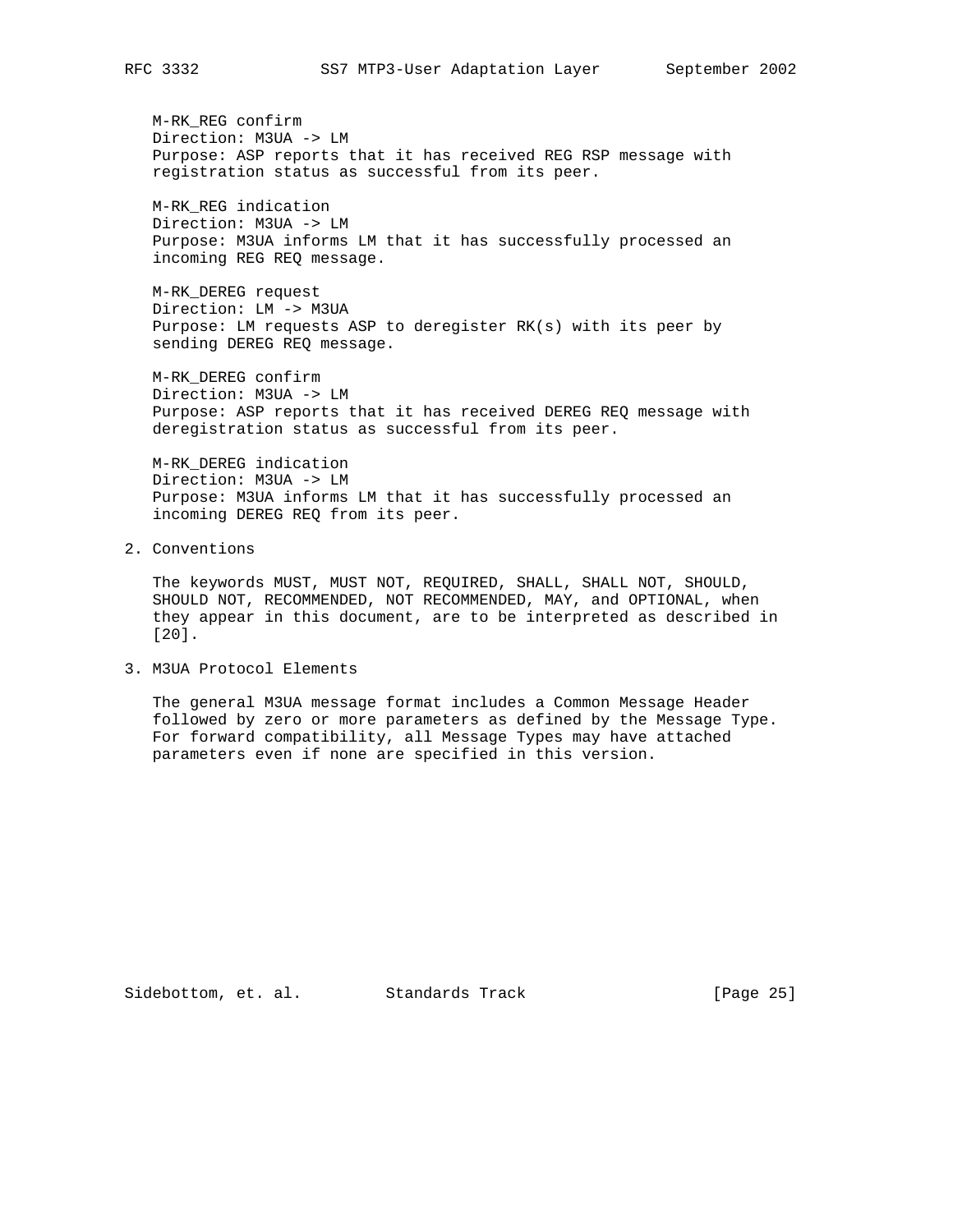### 3.1 Common Message Header

 The protocol messages for MTP3-User Adaptation require a message header which contains the adaptation layer version, the message type, and message length.

 $0$  and  $1$  and  $2$  3 0 1 2 3 4 5 6 7 8 9 0 1 2 3 4 5 6 7 8 9 0 1 2 3 4 5 6 7 8 9 0 1 +-+-+-+-+-+-+-+-+-+-+-+-+-+-+-+-+-+-+-+-+-+-+-+-+-+-+-+-+-+-+-+-+ | Version | Reserved | Message Class | Message Type | +-+-+-+-+-+-+-+-+-+-+-+-+-+-+-+-+-+-+-+-+-+-+-+-+-+-+-+-+-+-+-+-+ Message Length +-+-+-+-+-+-+-+-+-+-+-+-+-+-+-+-+-+-+-+-+-+-+-+-+-+-+-+-+-+-+-+-+  $\lambda$  and  $\lambda$  and  $\lambda$  and  $\lambda$  and  $\lambda$  and  $\lambda$  and  $\lambda$  and  $\lambda$  and  $\lambda$  and  $\lambda$  and  $\lambda$  and  $\lambda$  and  $\lambda$  and  $\lambda$  and  $\lambda$  and  $\lambda$  and  $\lambda$  and  $\lambda$  and  $\lambda$  and  $\lambda$  and  $\lambda$  and  $\lambda$  and  $\lambda$  and  $\lambda$  and  $\lambda$  / /

 All fields in an M3UA message MUST be transmitted in the network byte order, unless otherwise stated.

3.1.1 M3UA Protocol Version: 8 bits (unsigned integer)

The version field contains the version of the M3UA adaptation layer.

The supported versions are the following:

1 Release 1.0

3.1.2 Message Classes and Types

The following list contains the valid Message Classes:

Message Class: 8 bits (unsigned integer)

The following list contains the valid Message Type Classes:

 0 Management (MGMT) Messages 1 Transfer Messages 2 SS7 Signalling Network Management (SSNM) Messages 3 ASP State Maintenance (ASPSM) Messages 4 ASP Traffic Maintenance (ASPTM) Messages 5 Reserved for Other Sigtran Adaptation Layers 6 Reserved for Other Sigtran Adaptation Layers 7 Reserved for Other Sigtran Adaptation Layers 8 Reserved for Other Sigtran Adaptation Layers 9 Routing Key Management (RKM) Messages 10 to 127 Reserved by the IETF 128 to 255 Reserved for IETF-Defined Message Class extensions

Sidebottom, et. al. Standards Track [Page 26]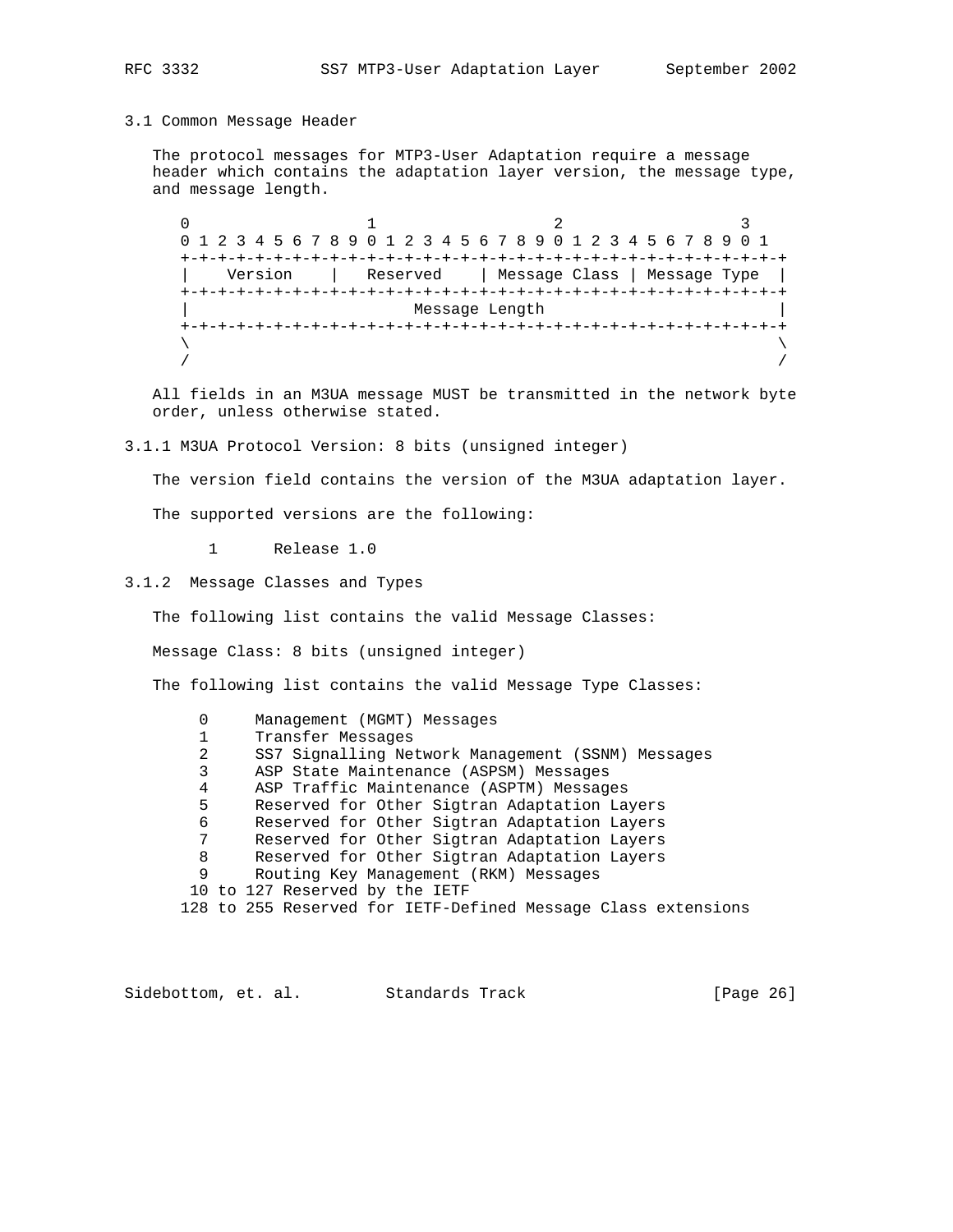Message Type: 8 bits (unsigned integer) The following list contains the message types for the defined messages. Management (MGMT) Messages (See Section 3.8) 0 Error (ERR)<br>1 Notify (NTF Notify (NTFY) 2 to 127 Reserved by the IETF 128 to 255 Reserved for IETF-Defined MGMT extensions Transfer Messages (See Section 3.3) 0 Reserved 1 Payload Data (DATA) 2 to 127 Reserved by the IETF 128 to 255 Reserved for IETF-Defined Transfer extensions SS7 Signalling Network Management (SSNM) Messages (See Section 3.4) 0 Reserved 1 Destination Unavailable (DUNA) 2 Destination Available (DAVA) 3 Destination State Audit (DAUD) 4 Signalling Congestion (SCON) 5 Destination User Part Unavailable (DUPU) 6 Destination Restricted (DRST) 7 to 127 Reserved by the IETF 128 to 255 Reserved for IETF-Defined SSNM extensions ASP State Maintenance (ASPSM) Messages (See Section 3.5) 0 Reserved 1 ASP Up (ASPUP) 2 ASP Down (ASPDN) 3 Heartbeat (BEAT) 4 ASP Up Acknowledgement (ASPUP ACK) 5 ASP Down Acknowledgement (ASPDN ACK) 6 Heartbeat Acknowledgement (BEAT ACK) 7 to 127 Reserved by the IETF 128 to 255 Reserved for IETF-Defined ASPSM extensions

Sidebottom, et. al. Standards Track [Page 27]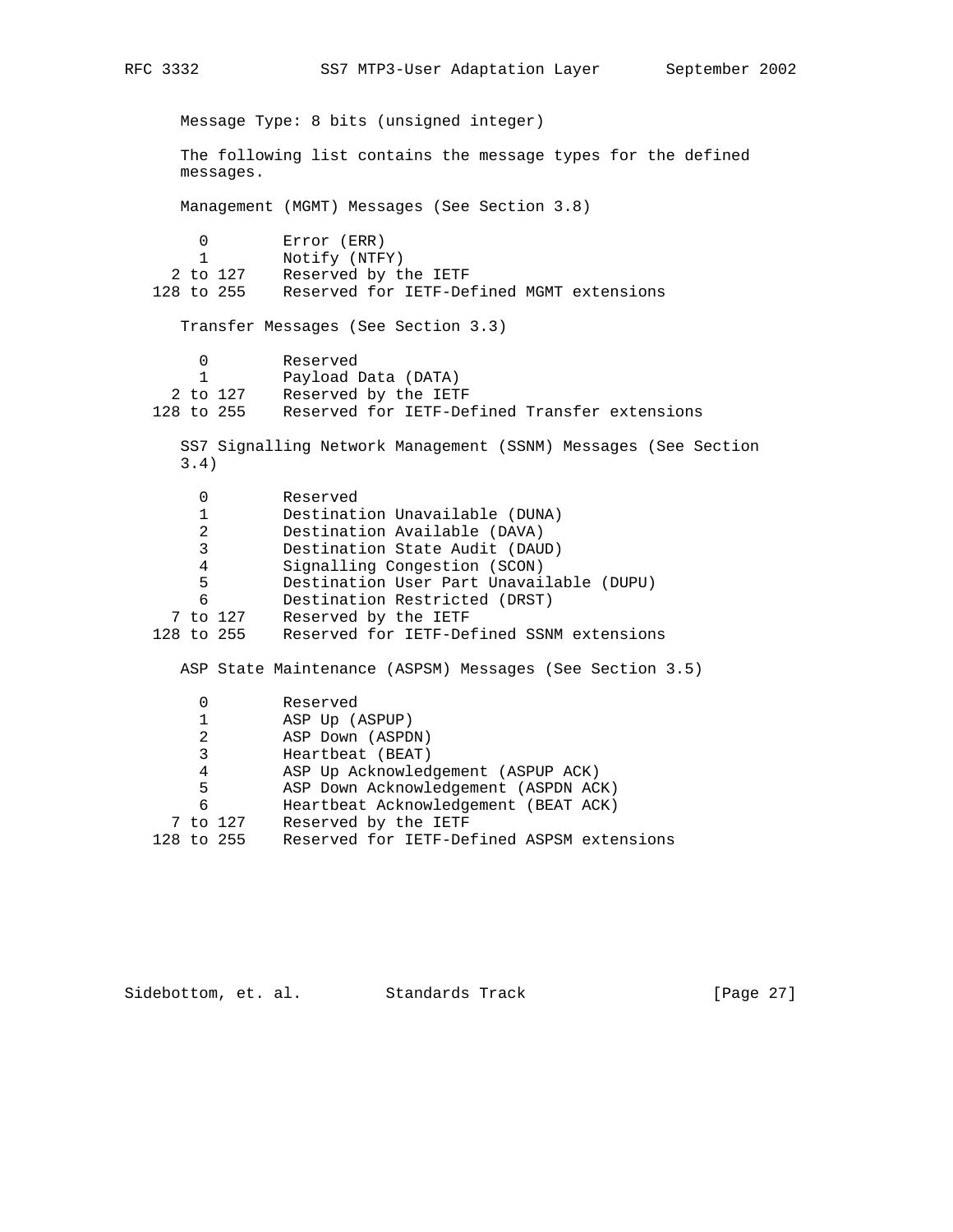ASP Traffic Maintenance (ASPTM) Messages (See Section 3.7)

|                | Reserved                                                |
|----------------|---------------------------------------------------------|
|                | ASP Active (ASPAC)                                      |
| 2              | ASP Inactive (ASPIA)                                    |
| 3              | ASP Active Acknowledgement (ASPAC ACK)                  |
| 4              | ASP Inactive Acknowledgement (ASPIA ACK)                |
| 5 to 127       | Reserved by the IETF                                    |
| 128 to 255     | Reserved for IETF-Defined ASPTM extensions              |
|                |                                                         |
|                | Routing Key Management (RKM) Messages (See Section 3.6) |
|                |                                                         |
| 0              | Reserved                                                |
|                | Registration Request (REG REO)                          |
| $\mathfrak{D}$ | Registration Response (REG RSP)                         |
| 3              | Deregistration Request (DEREG REO)                      |
| 4              | Deregistration Response (DEREG RSP)                     |
|                |                                                         |

5 to 127 Reserved by the IETF

128 to 255 Reserved for IETF-Defined RKM extensions

#### 3.1.3 Reserved: 8 bits

 The Reserved field SHOULD be set to all '0's and ignored by the receiver.

3.1.4 Message Length: 32-bits (unsigned integer)

 The Message Length defines the length of the message in octets, including the Common Header. The Message Length MUST include parameter padding bytes, if any.

 Note: A receiver SHOULD accept the message whether or not the final parameter padding is included in the message length.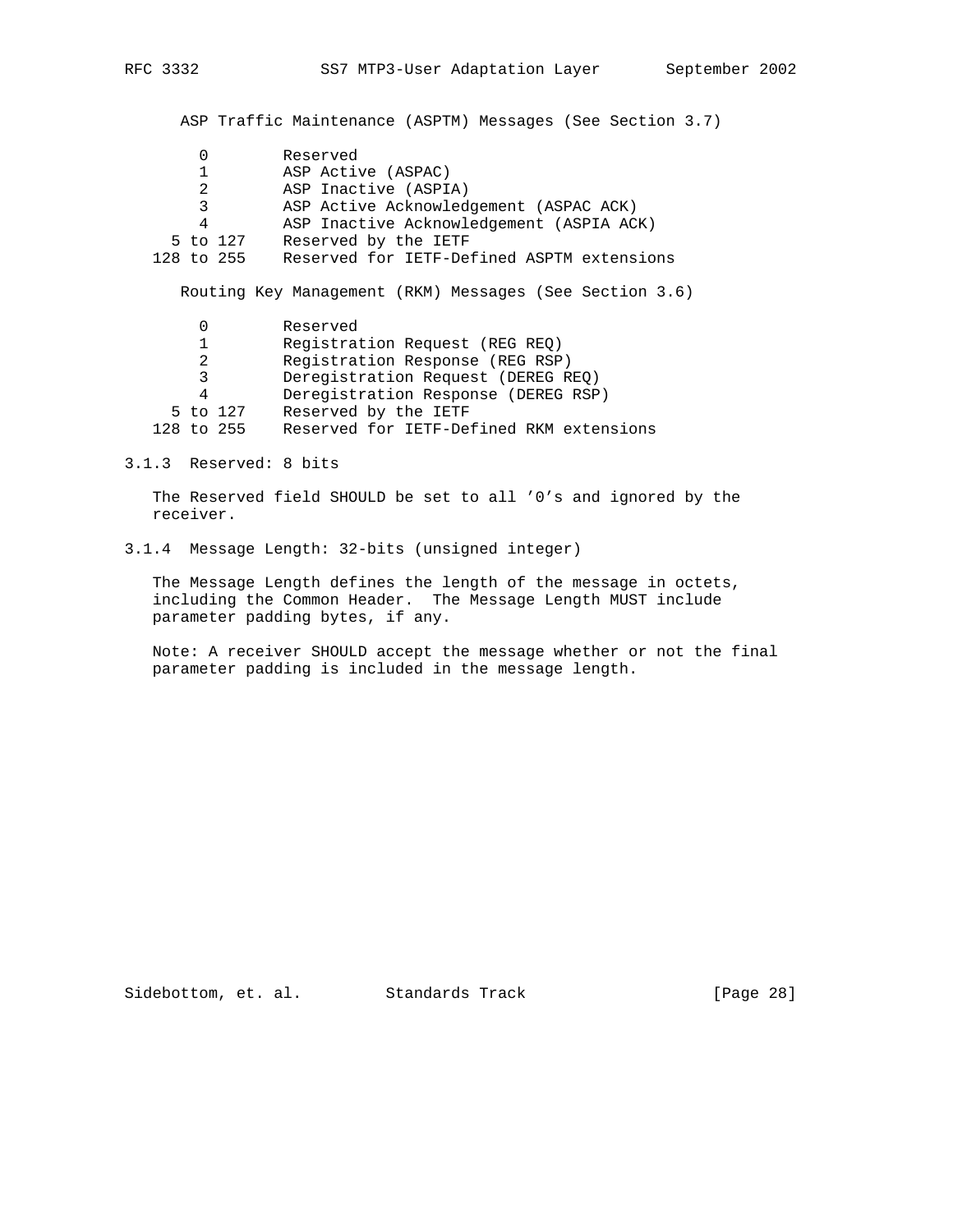#### 3.2 Variable Length Parameter Format

 M3UA messages consist of a Common Header followed by zero or more variable length parameters, as defined by the message type. All the parameters contained in a message are defined in a Tag Length-Value format as shown below.

 $0$  1 2 3 0 1 2 3 4 5 6 7 8 9 0 1 2 3 4 5 6 7 8 9 0 1 2 3 4 5 6 7 8 9 0 1 +-+-+-+-+-+-+-+-+-+-+-+-+-+-+-+-+-+-+-+-+-+-+-+-+-+-+-+-+-+-+-+-+ Parameter Tag  $|$  Parameter Length +-+-+-+-+-+-+-+-+-+-+-+-+-+-+-+-+-+-+-+-+-+-+-+-+-+-+-+-+-+-+-+-+  $\lambda$  and  $\lambda$  and  $\lambda$  and  $\lambda$  and  $\lambda$  and  $\lambda$  and  $\lambda$  and  $\lambda$  and  $\lambda$  and  $\lambda$  and  $\lambda$  and  $\lambda$  and  $\lambda$  and  $\lambda$  and  $\lambda$  and  $\lambda$  and  $\lambda$  and  $\lambda$  and  $\lambda$  and  $\lambda$  and  $\lambda$  and  $\lambda$  and  $\lambda$  and  $\lambda$  and  $\lambda$  Parameter Value / /  $\lambda$  and  $\lambda$  and  $\lambda$  and  $\lambda$  and  $\lambda$  and  $\lambda$  and  $\lambda$  and  $\lambda$  and  $\lambda$  and  $\lambda$  and  $\lambda$  and  $\lambda$  and  $\lambda$  and  $\lambda$  and  $\lambda$  and  $\lambda$  and  $\lambda$  and  $\lambda$  and  $\lambda$  and  $\lambda$  and  $\lambda$  and  $\lambda$  and  $\lambda$  and  $\lambda$  and  $\lambda$  +-+-+-+-+-+-+-+-+-+-+-+-+-+-+-+-+-+-+-+-+-+-+-+-+-+-+-+-+-+-+-+-+

 Where more than one parameter is included in a message, the parameters may be in any order, except where explicitly mandated. A receiver SHOULD accept the parameters in any order.

Parameter Tag: 16 bits (unsigned integer)

 The Tag field is a 16-bit identifier of the type of parameter. It takes a value of 0 to 65534. Common parameters used by adaptation layers are in the range of 0x00 to 0x3f. M3UA-specific parameters have Tags in the range 0x0200 to 0x02ff. The parameter Tags defined are as follows:

 Common Parameters. These TLV parameters are common across the different adaptation layers:

| Parameter Name         | Parameter ID    |  |
|------------------------|-----------------|--|
|                        |                 |  |
| Reserved               | 0x0000          |  |
| Not Used in M3UA       | $0 \times 0001$ |  |
| Not Used in M3UA       | $0 \times 0002$ |  |
| Not Used in M3UA       | $0 \times 0003$ |  |
| INFO String            | $0 \times 0004$ |  |
| Not Used in M3UA       | $0 \times 0005$ |  |
| Routing Context        | $0 \times 0006$ |  |
| Diagnostic Information | $0 \times 0007$ |  |
| Not Used in M3UA       | $0 \times 0008$ |  |
| Heartbeat Data         | 0x0009          |  |
| Not Used in M3UA       | 0x000a          |  |
| Traffic Mode Type      | 0x000b          |  |
| Error Code             | 0x000c          |  |
| Status                 | 0x000d          |  |
|                        |                 |  |

Sidebottom, et. al. Standards Track [Page 29]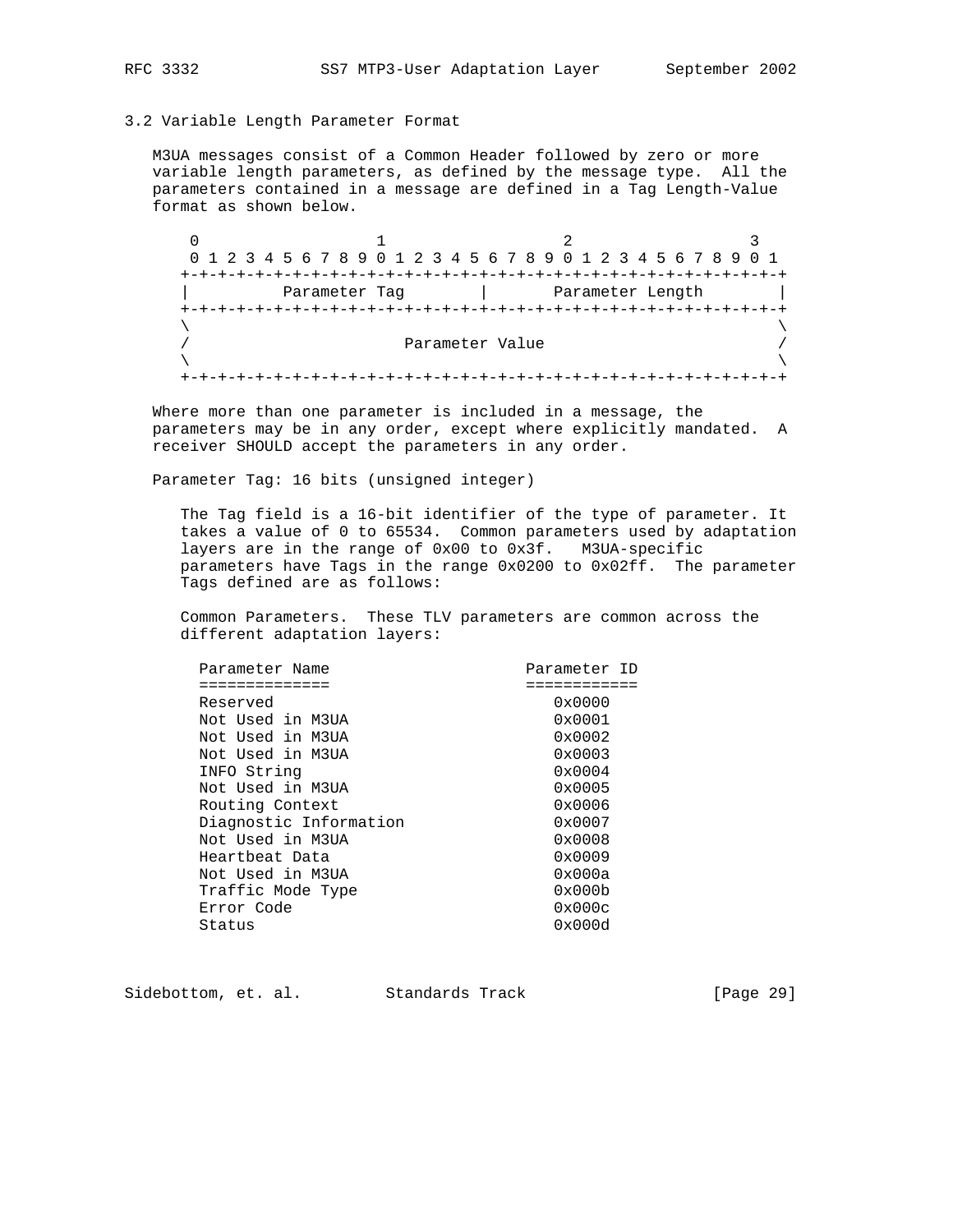| Not Used in M3UA    | 0x000e          |
|---------------------|-----------------|
| Not Used in M3UA    | 0x000f          |
| Not Used in M3UA    | $0 \times 0010$ |
| ASP Identifier      | $0 \times 0011$ |
| Affected Point Code | $0 \times 0012$ |
| Correlation ID      | $0 \times 0013$ |

 M3UA-Specific parameters. These TLV parameters are specific to the M3UA protocol:

| Network Appearance           | 0x0200          |
|------------------------------|-----------------|
| Reserved                     | $0 \times 0201$ |
| Reserved                     | 0x0202          |
| Reserved                     | 0x0203          |
| User/Cause                   | $0 \times 0204$ |
| Congestion Indications       | 0x0205          |
| Concerned Destination        | 0x0206          |
| Routing Key                  | $0 \times 0207$ |
| Registration Result          | 0x0208          |
| Deregistration Result        | 0x0209          |
| Local Routing Key Identifier | 0x020a          |
| Destination Point Code       | 0x020b          |
| Service Indicators           | 0x020c          |
| Reserved                     | 0x020d          |
| Originating Point Code List  | 0x020e          |
| Circuit Range                | 0x020f          |
| Protocol Data                | 0x0210          |
| Reserved                     | 0x0211          |
| Registration Status          | 0x0212          |
| Deregistration Status        | 0x0213          |

Reserved by the IETF 0x0214 to 0xffff

 The value of 65535 is reserved for IETF-defined extensions. Values other than those defined in specific parameter description are reserved for use by the IETF.

Parameter Length: 16 bits (unsigned integer)

 The Parameter Length field contains the size of the parameter in bytes, including the Parameter Tag, Parameter Length, and Parameter Value fields. Thus, a parameter with a zero-length Parameter Value field would have a Length field of 4. The Parameter Length does not include any padding bytes.

Sidebottom, et. al. Standards Track [Page 30]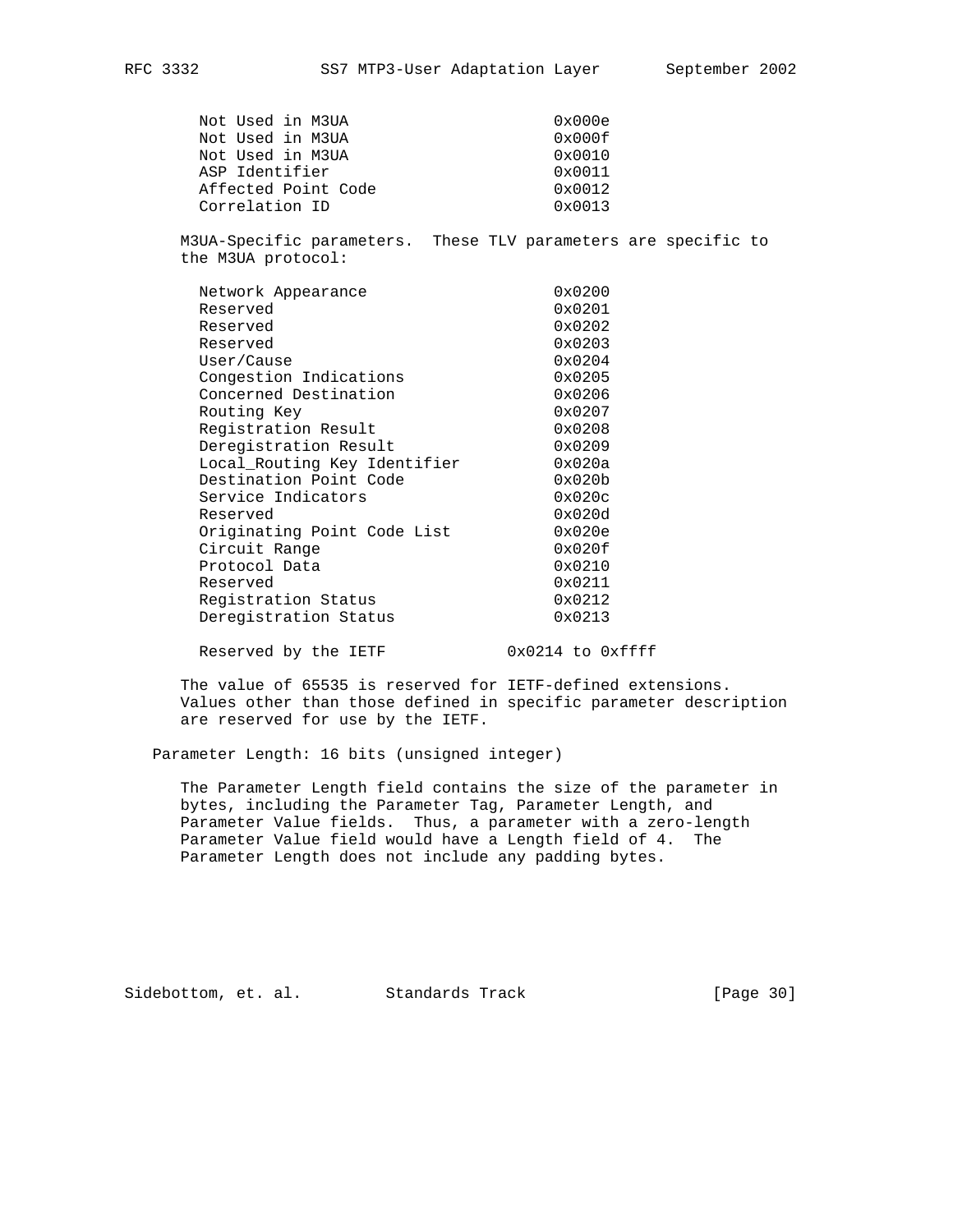Parameter Value: variable length.

 The Parameter Value field contains the actual information to be transferred in the parameter.

 The total length of a parameter (including Tag, Parameter Length and Value fields) MUST be a multiple of 4 bytes. If the length of the parameter is not a multiple of 4 bytes, the sender pads the Parameter at the end (i.e., after the Parameter Value field) with all zero bytes. The length of the padding is NOT included in the parameter length field. A sender SHOULD NOT pad with more than 3 bytes. The receiver MUST ignore the padding bytes.

3.3 Transfer Messages

 The following section describes the Transfer messages and parameter contents.

3.3.1 Payload Data Message (DATA)

 The DATA message contains the SS7 MTP3-User protocol data, which is an MTP-TRANSFER primitive, including the complete MTP3 Routing Label. The DATA message contains the following variable length parameters:

| Network Appearance | Optional  |
|--------------------|-----------|
| Routing Context    | Optional  |
| Protocol Data      | Mandatory |
| Correlation Id     | Optional  |
|                    |           |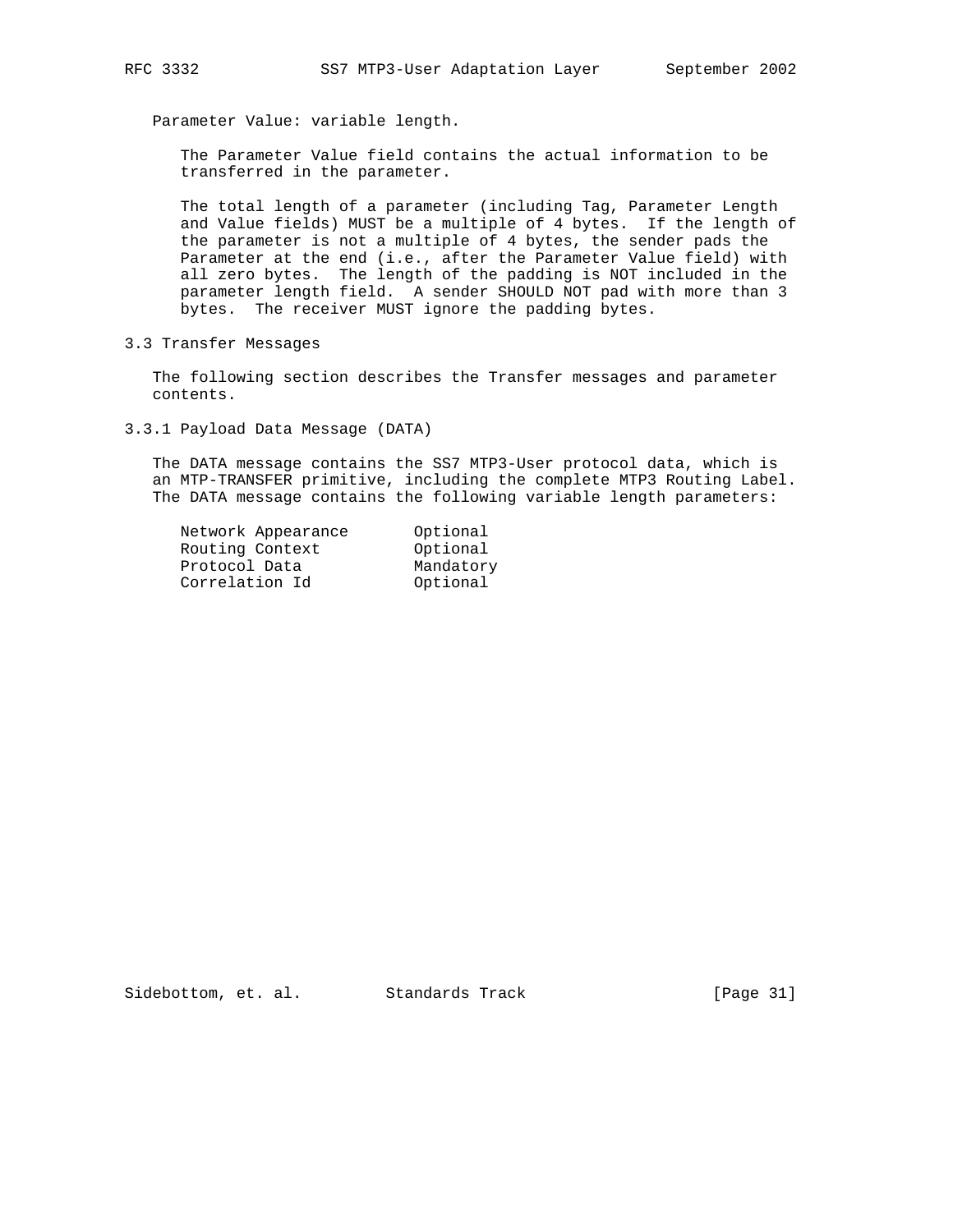The following format MUST be used for the Data Message:

| 1 2 3 4 5 6 7 8 9 0 1 2 3 4 5 6 7 8 9 0 1 2 3 4 5 6 7 8 9 0 1 |                                                  |                      |                                |  |  |
|---------------------------------------------------------------|--------------------------------------------------|----------------------|--------------------------------|--|--|
| $Taq = 0x0200$                                                |                                                  | $-+ - + - + - + - +$ | -+-+-+-+-+-+-+<br>Length $= 8$ |  |  |
|                                                               | -+-+-+-+-+-+-+-+-+-+-+-+-+<br>Network Appearance |                      |                                |  |  |
| $Taq = 0x0006$<br>+-+-+-+-+-+-+-+-+-+-+                       | -+-+-+-+-+-+-+-+-+-+-+-+-+-+-+-+-+-+-+           |                      | Length $= 8$                   |  |  |
|                                                               | Routing Context                                  |                      |                                |  |  |
| $Taq = 0x0210$                                                |                                                  |                      | Length                         |  |  |
|                                                               | Protocol Data                                    |                      |                                |  |  |
| +-+-+-+-+-+-+-+-+-+-+-+<br>$Taq = 0x0013$                     | -+-+-+-+-+-+-+-+                                 |                      | Length = $8$                   |  |  |
|                                                               | Correlation Id                                   |                      |                                |  |  |
|                                                               |                                                  |                      |                                |  |  |

Network Appearance: 32-bits (unsigned integer)

 The Network Appearance parameter identifies the SS7 network context for the message and implicitly identifies the SS7 Point Code format used, the SS7 Network Indicator value, and the MTP3 and possibly the MTP3-User protocol type/variant/version used within the specific SS7 network. Where an SG operates in the context of a single SS7 network, or individual SCTP associations are dedicated to each SS7 network context, the Network Appearance parameter is not required. In other cases the parameter may be configured to be present for the use of the receiver.

 The Network Appearance parameter value is of local significance only, coordinated between the SGP and ASP. Therefore, in the case where an ASP is connected to more than one SGP, the same SS7 network context may be identified by different Network Appearance values depending over which SGP a message is being transmitted/received.

 Where the optional Network Appearance parameter is present, it must be the first parameter in the message as it defines the format of the Protocol Data field.

Sidebottom, et. al. Standards Track [Page 32]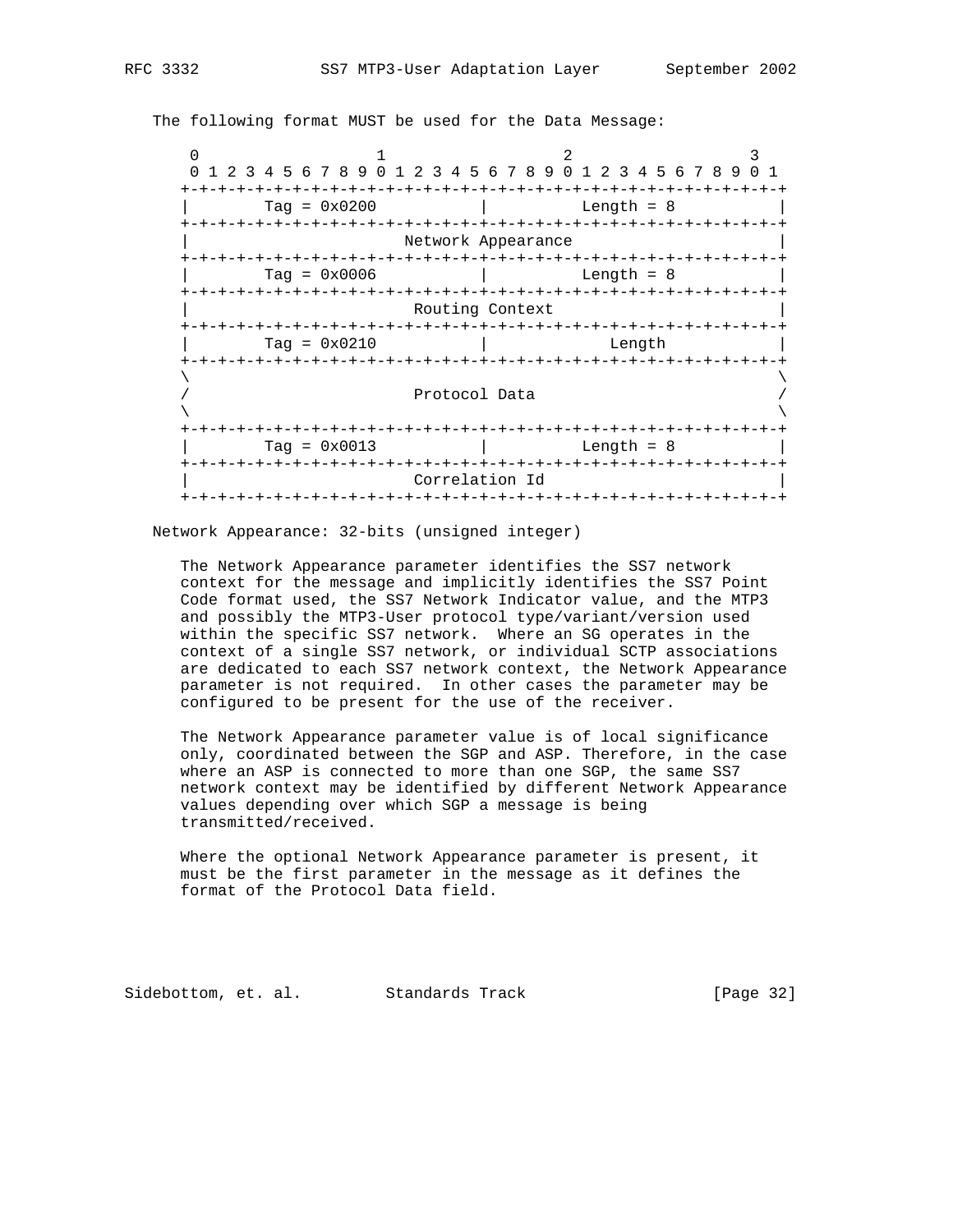IMPLEMENTATION NOTE: For simplicity of configuration it may be desirable to use the same NA value across all nodes sharing a particular network context.

Routing Context: 32-bits (unsigned integer)

 The Routing Context parameter contains the Routing Context value associated with the DATA message. Where a Routing Key has not been coordinated between the SGP and ASP, sending of Routing Context is not required. Where multiple Routing Keys and Routing Contexts are used across a common association, the Routing Context MUST be sent to identify the traffic flow, assisting in the internal distribution of Data messages.

Protocol Data: variable length

 The Protocol Data parameter contains the original SS7 MTP3 message, including the Service Information Octet and Routing Label.

The Protocol Data parameter contains the following fields:

 Service Indicator, Network Indicator, Message Priority.

 Destination Point Code, Originating Point Code,

Signalling Link Selection Code (SLS).

User Protocol Data. Includes:

 MTP3-User protocol elements (e.g., ISUP, SCCP, or TUP parameters).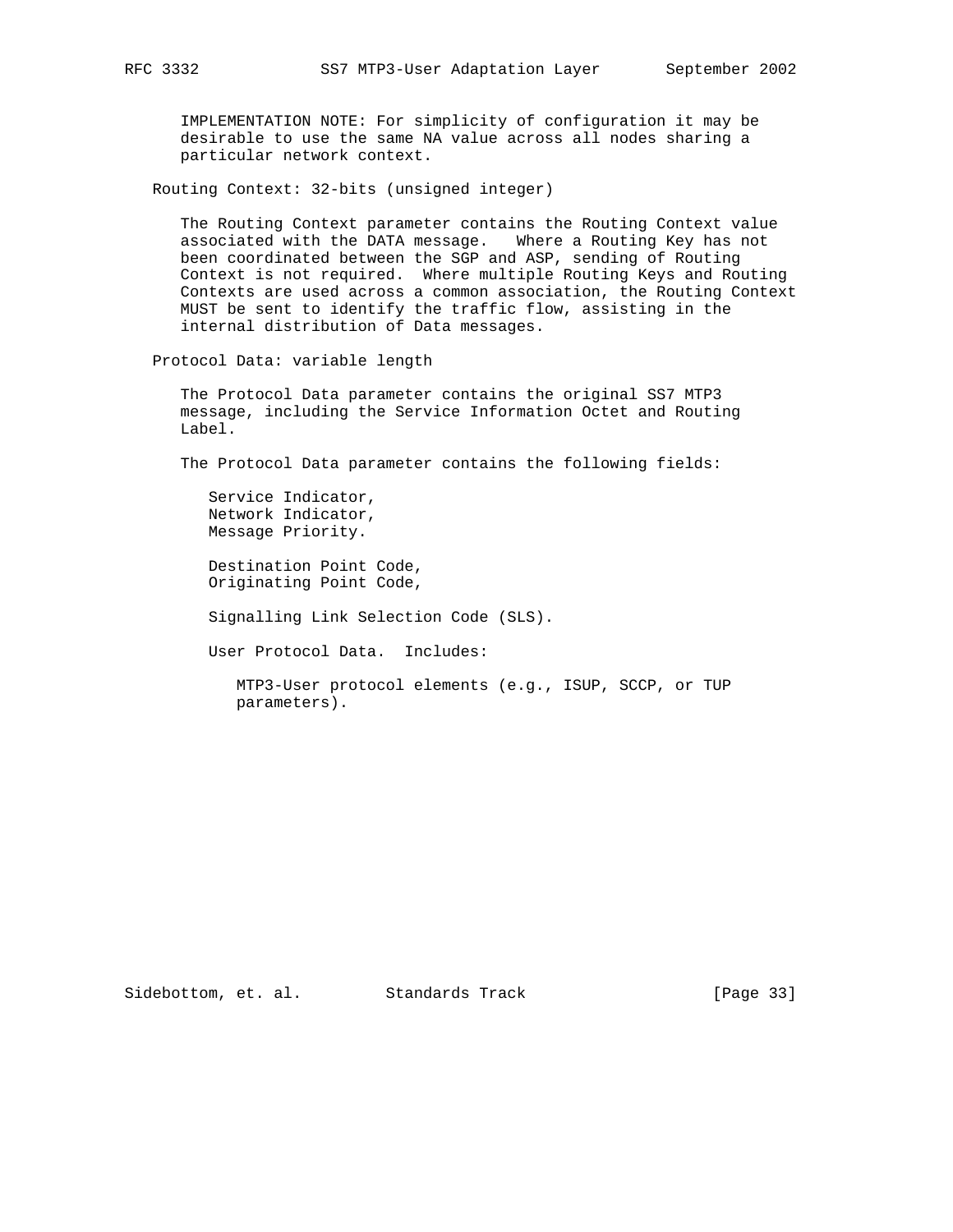The Protocol Data parameter is encoded as follows:

0  $1$  2 3 0 1 2 3 4 5 6 7 8 9 0 1 2 3 4 5 6 7 8 9 0 1 2 3 4 5 6 7 8 9 0 1 +-+-+-+-+-+-+-+-+-+-+-+-+-+-+-+-+-+-+-+-+-+-+-+-+-+-+-+-+-+-+-+-+ Originating Point Code +-+-+-+-+-+-+-+-+-+-+-+-+-+-+-+-+-+-+-+-+-+-+-+-+-+-+-+-+-+-+-+-+ Destination Point Code +-+-+-+-+-+-+-+-+-+-+-+-+-+-+-+-+-+-+-+-+-+-+-+-+-+-+-+-+-+-+-+-+ | SI | NI | MP | SLS | +-+-+-+-+-+-+-+-+-+-+-+-+-+-+-+-+-+-+-+-+-+-+-+-+-+-+-+-+-+-+-+-+  $\lambda$  and  $\lambda$  and  $\lambda$  and  $\lambda$  and  $\lambda$  and  $\lambda$  and  $\lambda$  and  $\lambda$  and  $\lambda$  and  $\lambda$  and  $\lambda$  and  $\lambda$  and  $\lambda$  and  $\lambda$  and  $\lambda$  and  $\lambda$  and  $\lambda$  and  $\lambda$  and  $\lambda$  and  $\lambda$  and  $\lambda$  and  $\lambda$  and  $\lambda$  and  $\lambda$  and  $\lambda$  / User Protocol Data /  $\lambda$  and  $\lambda$  and  $\lambda$  and  $\lambda$  and  $\lambda$  and  $\lambda$  and  $\lambda$  and  $\lambda$  and  $\lambda$  and  $\lambda$  and  $\lambda$  and  $\lambda$  and  $\lambda$  and  $\lambda$  and  $\lambda$  and  $\lambda$  and  $\lambda$  and  $\lambda$  and  $\lambda$  and  $\lambda$  and  $\lambda$  and  $\lambda$  and  $\lambda$  and  $\lambda$  and  $\lambda$  +-+-+-+-+-+-+-+-+-+-+-+-+-+-+-+-+-+-+-+-+-+-+-+-+-+-+-+-+-+-+-+-+

 Originating Point Code: 32 bits (unsigned integer) Destination Point Code: 32 bits (unsigned integer)

 The Originating and Destination Point Code fields contains the OPC and DPC from the routing label of the original SS7 message in Network Byte Order, justified to the least significant bit. Unused bits are coded '0'.

Service Indicator: 8 bits (unsigned integer)

 The Service Indicator field contains the SI field from the original SS7 message justified to the least significant bit. Unused bits are coded '0'.

Network Indicator: 8-bits (unsigned integer)

 The Network Indicator contains the NI field from the original SS7 message justified to the least significant bit. Unused bits are coded '0'.

Message Priority: 8 bits (unsigned integer)

 The Message Priority field contains the MP bits (if any) from the original SS7 message, both for ANSI-style and TTC-style [29] message priority bits. The MP bits are aligned to the least significant bit. Unused bits are coded '0'.

Sidebottom, et. al. Standards Track [Page 34]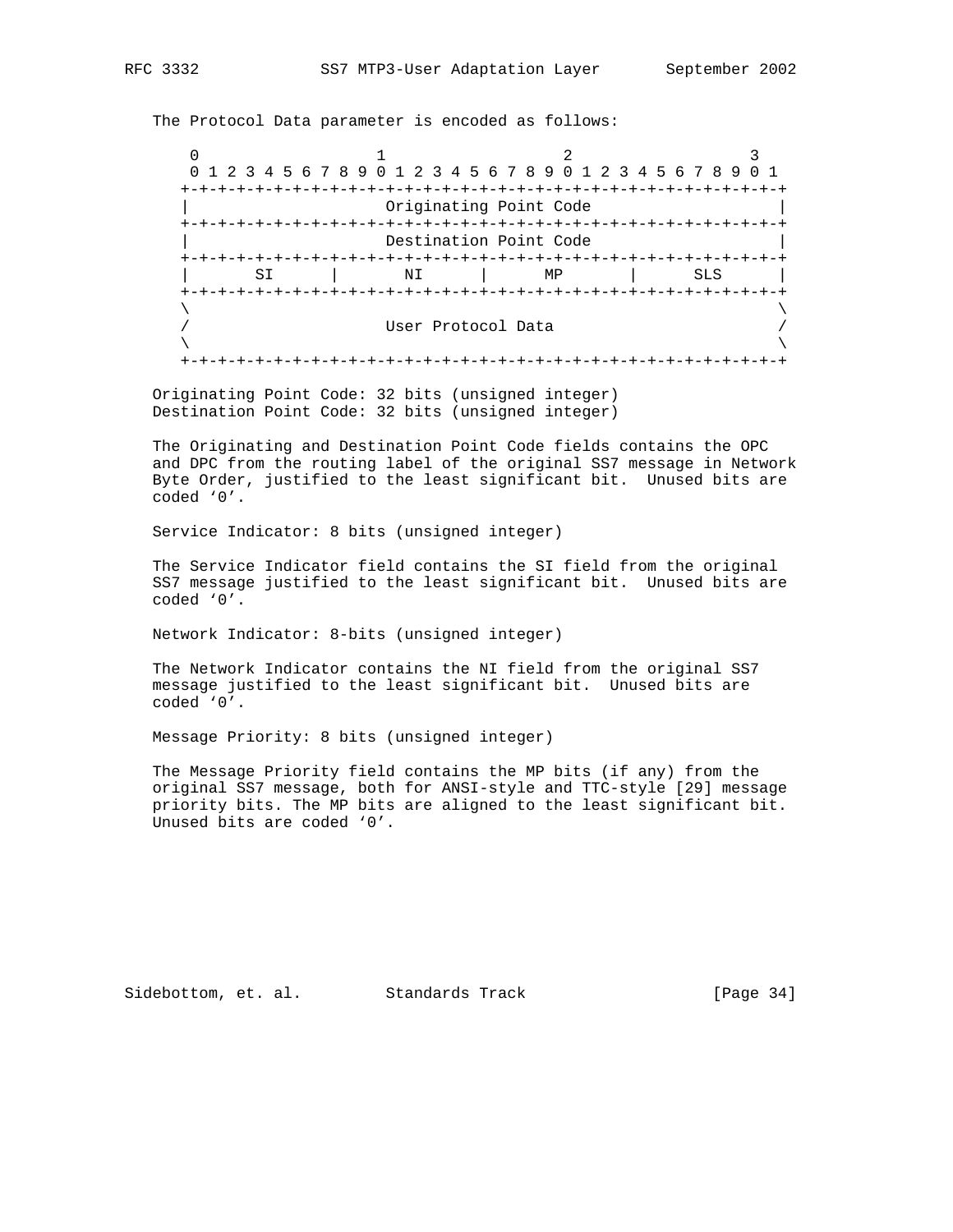Signalling Link Selection: 8 bits (unsigned integer)

 The Signalling Link Selection field contains the SLS bits from the routing label of the original SS7 message justified to the least significant bit and in Network Byte Order. Unused bits are coded  $'0'$ .

User Protocol Data: (byte string)

 The User Protocol Data field contains a byte string of MTP-User information from the original SS7 message starting with the first byte of the original SS7 message following the Routing Label.

Correlation Id: 32-bits (unsigned integer)

 The Correlation Id parameter uniquely identifies the MSU carried in the Protocol Data within an AS. This Correlation Id parameter is assigned by the sending M3UA.

3.4 SS7 Signalling Network Management (SSNM) Messages

3.4.1 Destination Unavailable (DUNA)

 The DUNA message is sent from an SGP in an SG to all concerned ASPs to indicate that the SG has determined that one or more SS7 destinations are unreachable. It is also sent by an SGP in response to a message from the ASP to an unreachable SS7 destination. As an implementation option the SG may suppress the sending of subsequent "response" DUNA messages regarding a certain unreachable SS7 destination for a certain period to give the remote side time to react. If there is no alternate route via another SG, the MTP3-User at the ASP is expected to stop traffic to the affected destination via the SG as per the defined MTP3-User procedures.

Sidebottom, et. al. Standards Track [Page 35]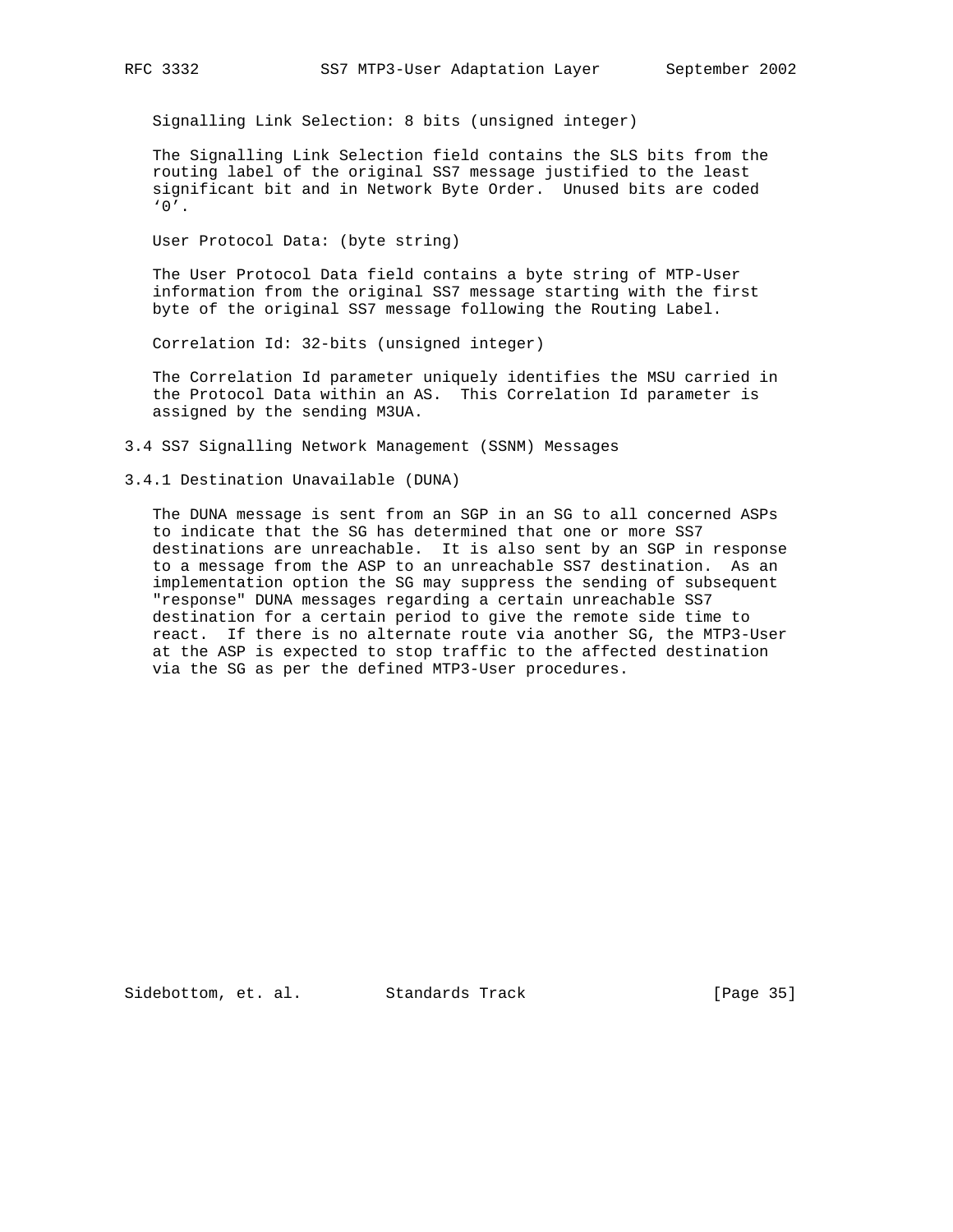The DUNA message contains the following parameters:

| Optional  |
|-----------|
| Optional  |
| Mandatory |
| Optional  |
|           |

The format for DUNA Message parameters is as follows:

 $0$  1 2 3 0 1 2 3 4 5 6 7 8 9 0 1 2 3 4 5 6 7 8 9 0 1 2 3 4 5 6 7 8 9 0 1 +-+-+-+-+-+-+-+-+-+-+-+-+-+-+-+-+-+-+-+-+-+-+-+-+-+-+-+-+-+-+-+-+ | Tag = 0x0200 | Length = 8 | +-+-+-+-+-+-+-+-+-+-+-+-+-+-+-+-+-+-+-+-+-+-+-+-+-+-+-+-+-+-+-+-+ Network Appearance +-+-+-+-+-+-+-+-+-+-+-+-+-+-+-+-+-+-+-+-+-+-+-+-+-+-+-+-+-+-+-+-+ | Tag = 0x0006 | Length | +-+-+-+-+-+-+-+-+-+-+-+-+-+-+-+-+-+-+-+-+-+-+-+-+-+-+-+-+-+-+-+-+  $\lambda$  and  $\lambda$  and  $\lambda$  and  $\lambda$  and  $\lambda$  and  $\lambda$  and  $\lambda$  and  $\lambda$  and  $\lambda$  and  $\lambda$  and  $\lambda$  and  $\lambda$  and  $\lambda$  and  $\lambda$  and  $\lambda$  and  $\lambda$  and  $\lambda$  and  $\lambda$  and  $\lambda$  and  $\lambda$  and  $\lambda$  and  $\lambda$  and  $\lambda$  and  $\lambda$  and  $\lambda$  Routing Context  $\lambda$  and  $\lambda$  and  $\lambda$  and  $\lambda$  and  $\lambda$  and  $\lambda$  and  $\lambda$  and  $\lambda$  and  $\lambda$  and  $\lambda$  and  $\lambda$  and  $\lambda$  and  $\lambda$  and  $\lambda$  and  $\lambda$  and  $\lambda$  and  $\lambda$  and  $\lambda$  and  $\lambda$  and  $\lambda$  and  $\lambda$  and  $\lambda$  and  $\lambda$  and  $\lambda$  and  $\lambda$  +-+-+-+-+-+-+-+-+-+-+-+-+-+-+-+-+-+-+-+-+-+-+-+-+-+-+-+-+-+-+-+-+ Tag =  $0x0012$  | Length +-+-+-+-+-+-+-+-+-+-+-+-+-+-+-+-+-+-+-+-+-+-+-+-+-+-+-+-+-+-+-+-+ Mask | Affected PC 1 +-+-+-+-+-+-+-+-+-+-+-+-+-+-+-+-+-+-+-+-+-+-+-+-+-+-+-+-+-+-+-+-+  $\lambda$  and  $\lambda$  and  $\lambda$  and  $\lambda$  and  $\lambda$  and  $\lambda$  and  $\lambda$  and  $\lambda$  and  $\lambda$  and  $\lambda$  and  $\lambda$  and  $\lambda$  and  $\lambda$  and  $\lambda$  and  $\lambda$  and  $\lambda$  and  $\lambda$  and  $\lambda$  and  $\lambda$  and  $\lambda$  and  $\lambda$  and  $\lambda$  and  $\lambda$  and  $\lambda$  and  $\lambda$  / ... /  $\lambda$  and  $\lambda$  and  $\lambda$  and  $\lambda$  and  $\lambda$  and  $\lambda$  and  $\lambda$  and  $\lambda$  and  $\lambda$  and  $\lambda$  and  $\lambda$  and  $\lambda$  and  $\lambda$  and  $\lambda$  and  $\lambda$  and  $\lambda$  and  $\lambda$  and  $\lambda$  and  $\lambda$  and  $\lambda$  and  $\lambda$  and  $\lambda$  and  $\lambda$  and  $\lambda$  and  $\lambda$  +-+-+-+-+-+-+-+-+-+-+-+-+-+-+-+-+-+-+-+-+-+-+-+-+-+-+-+-+-+-+-+-+ Mask | Affected PC n +-+-+-+-+-+-+-+-+-+-+-+-+-+-+-+-+-+-+-+-+-+-+-+-+-+-+-+-+-+-+-+-+  $\text{Tag} = 0 \times 0004$  | Length +-+-+-+-+-+-+-+-+-+-+-+-+-+-+-+-+-+-+-+-+-+-+-+-+-+-+-+-+-+-+-+-+  $\lambda$  and  $\lambda$  and  $\lambda$  and  $\lambda$  and  $\lambda$  and  $\lambda$  and  $\lambda$  and  $\lambda$  and  $\lambda$  and  $\lambda$  and  $\lambda$  and  $\lambda$  and  $\lambda$  and  $\lambda$  and  $\lambda$  and  $\lambda$  and  $\lambda$  and  $\lambda$  and  $\lambda$  and  $\lambda$  and  $\lambda$  and  $\lambda$  and  $\lambda$  and  $\lambda$  and  $\lambda$  INFO String  $\lambda$  and  $\lambda$  and  $\lambda$  and  $\lambda$  and  $\lambda$  and  $\lambda$  and  $\lambda$  and  $\lambda$  and  $\lambda$  and  $\lambda$  and  $\lambda$  and  $\lambda$  and  $\lambda$  and  $\lambda$  and  $\lambda$  and  $\lambda$  and  $\lambda$  and  $\lambda$  and  $\lambda$  and  $\lambda$  and  $\lambda$  and  $\lambda$  and  $\lambda$  and  $\lambda$  and  $\lambda$  +-+-+-+-+-+-+-+-+-+-+-+-+-+-+-+-+-+-+-+-+-+-+-+-+-+-+-+-+-+-+-+-+

Network Appearance: 32-bit unsigned integer

See Section 3.3.1

Routing Context: n x 32-bits (unsigned integer)

 The optional Routing Context parameter contains the Routing Context values associated with the DUNA message. Where a Routing Key has not been coordinated between the SGP and ASP, sending of

Sidebottom, et. al. Standards Track [Page 36]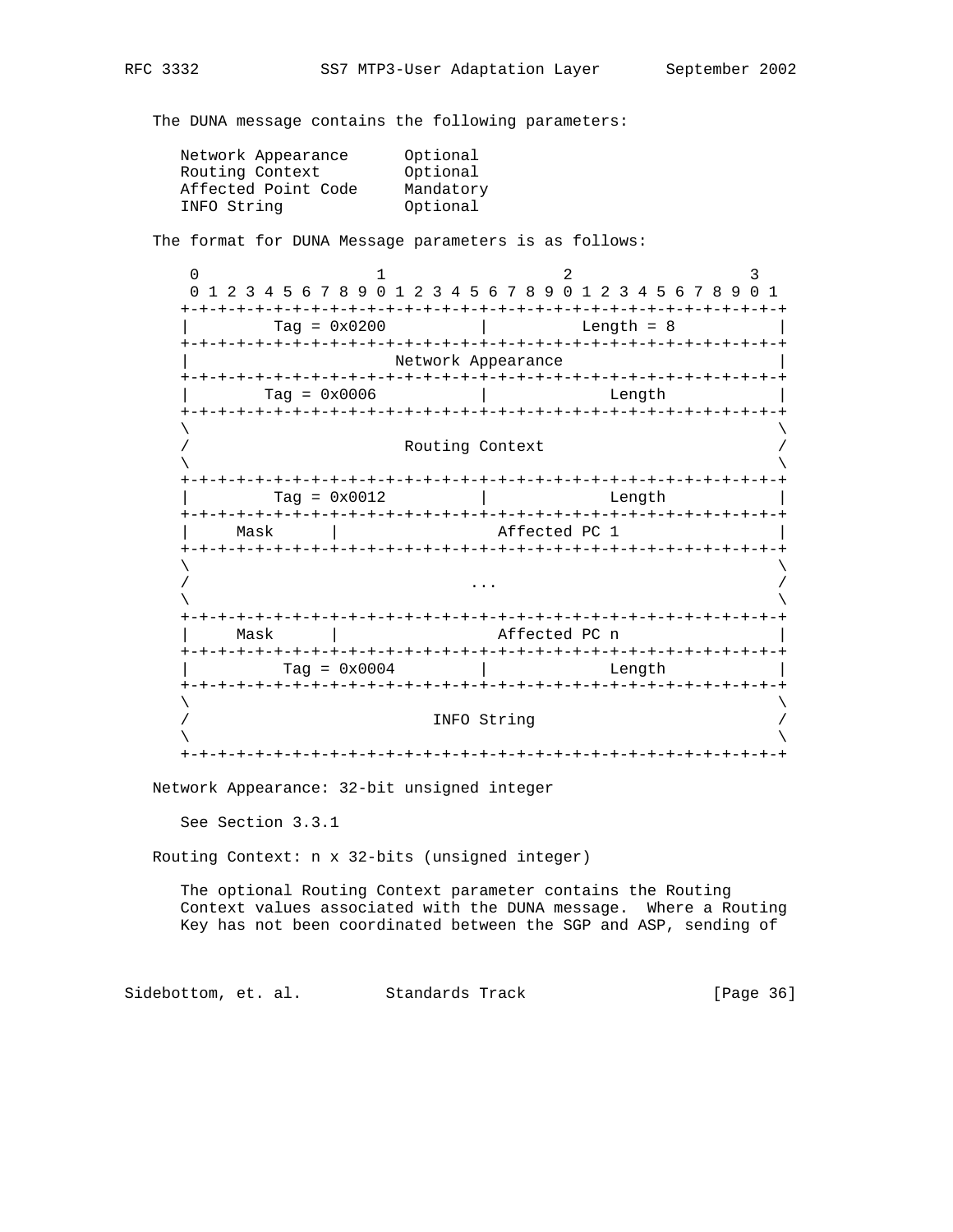Routing Context is not required. Where multiple Routing Keys and Routing Contexts are used across a common association, the Routing Context(s) MUST be sent to identify the concerned traffic flows for which the DUNA message applies, assisting in outgoing traffic management and internal distribution of MTP-PAUSE indications to MTP3-Users at the receiver.

# Affected Point Code: n x 32-bits

 The Affected Point Code parameter contains a list of Affected Destination Point Code fields, each a three-octet parameter to allow for 14-, 16- and 24-bit binary formatted SS7 Point Codes. Affected Point Codes that are less than 24-bits, are padded on the left to the 24-bit boundary. The encoding is shown below for ANSI and ITU Point Code examples.

ANSI 24-bit Point Code:

 $0$  1 2 3 0 1 2 3 4 5 6 7 8 9 0 1 2 3 4 5 6 7 8 9 0 1 2 3 4 5 6 7 8 9 0 1 +-+-+-+-+-+-+-+-+-+-+-+-+-+-+-+-+-+-+-+-+-+-+-+-+-+-+-+-+-+-+-+-+ | Mask | Network | Cluster | Member | +-+-+-+-+-+-+-+-+-+-+-+-+-+-+-+-+-+-+-+-+-+-+-+-+-+-+-+-+-+-+-+-+

|MSB-----------------------------------------LSB|

ITU 14-bit Point Code:

|      |  | 0 1 2 3 4 5 6 7 8 9 0 1 2 3 4 5 6 7 8 9 0 1 2 3 4 5 6 7 8 9 0 1 |             |
|------|--|-----------------------------------------------------------------|-------------|
|      |  |                                                                 |             |
| Mask |  |                                                                 | Region   SP |
|      |  |                                                                 |             |

|MSB--------------------LSB|

 It is optional to send an Affected Point Code parameter with more than one Affected PC but it is mandatory to receive it. Including multiple Affected PCs may be useful when reception of an MTP3 management message or a linkset event simultaneously affects the availability status of a list of destinations at an SG.

Sidebottom, et. al. Standards Track [Page 37]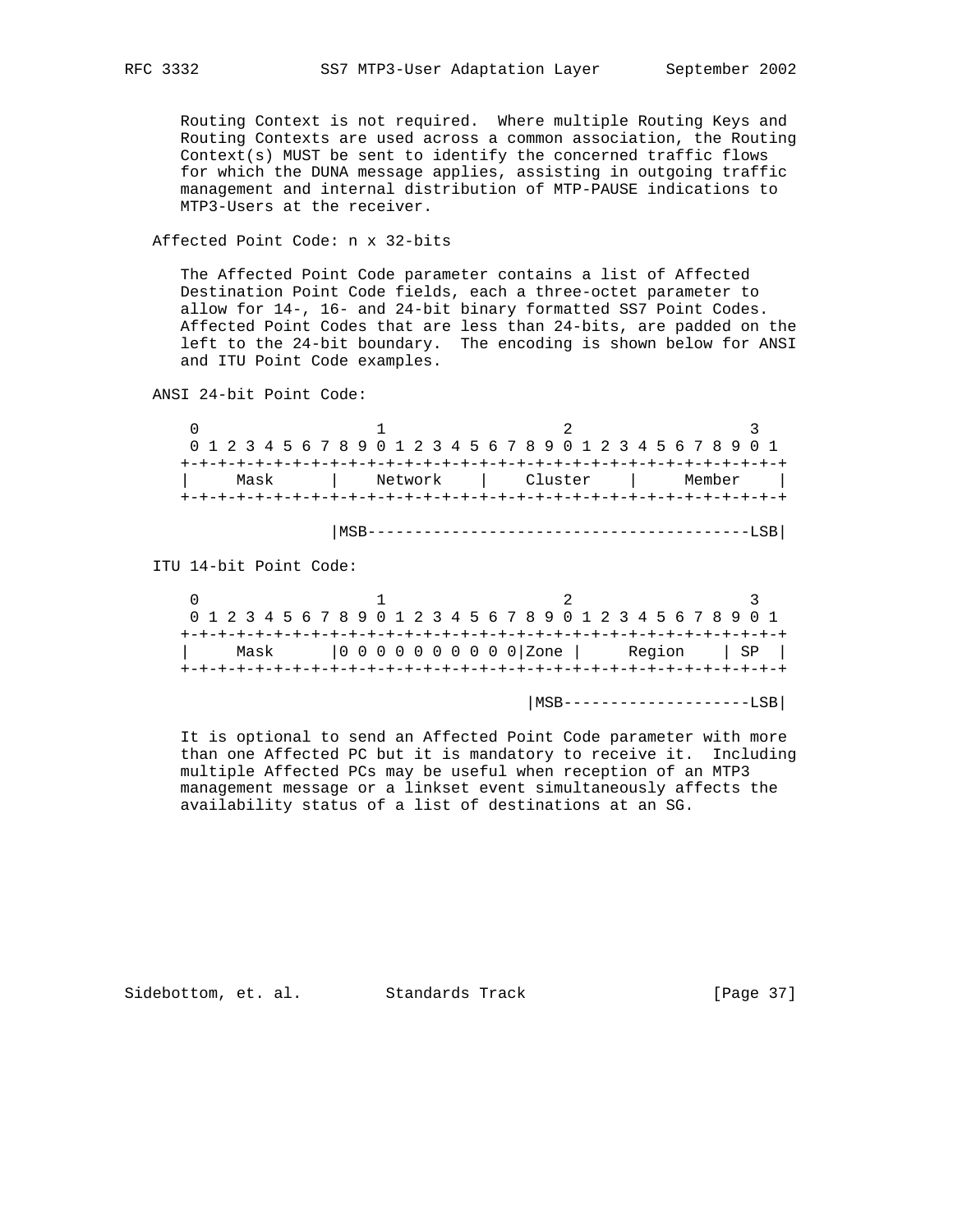Mask: 8-bits (unsigned integer)

 The Mask field can be used to identify a contiguous range of Affected Destination Point Codes. Identifying a contiguous range of Affected DPCs may be useful when reception of an MTP3 management message or a linkset event simultaneously affects the availability status of a series of destinations at an SG.

 The Mask parameter is an integer representing a bit mask that can be applied to the related Affected PC field. The bit mask identifies how many bits of the Affected PC field are significant and which are effectively "wildcarded". For example, a mask of "8" indicates that the last eight bits of the PC is "wildcarded". For an ANSI 24-bit Affected PC, this is equivalent to signalling that all PCs in an ANSI Cluster are unavailable. A mask of "3" indicates that the last three bits of the PC is "wildcarded". For a 14-bit ITU Affected PC, this is equivalent to signaling that an ITU

 Region is unavailable. A mask value equal (or greater than) the number of bits in the PC indicates that the entire network appearance is affected - this is used to indicate network isolation to the ASP.

INFO String: variable length

 The optional INFO String parameter can carry any meaningful UTF-8 [10] character string along with the message. Length of the INFO String parameter is from 0 to 255 octets. No procedures are presently identified for its use but the INFO String MAY be used for debugging purposes.

3.4.2 Destination Available (DAVA)

 The DAVA message is sent from an SGP to all concerned ASPs to indicate that the SG has determined that one or more SS7 destinations are now reachable (and not restricted), or in response to a DAUD message if appropriate. If the ASP M3UA layer previously had no routes to the affected destinations the ASP MTP3-User protocol is informed and may now resume traffic to the affected destination. The ASP M3UA layer now routes the MTP3-user traffic through the SG initiating the DAVA message.

Sidebottom, et. al. Standards Track [Page 38]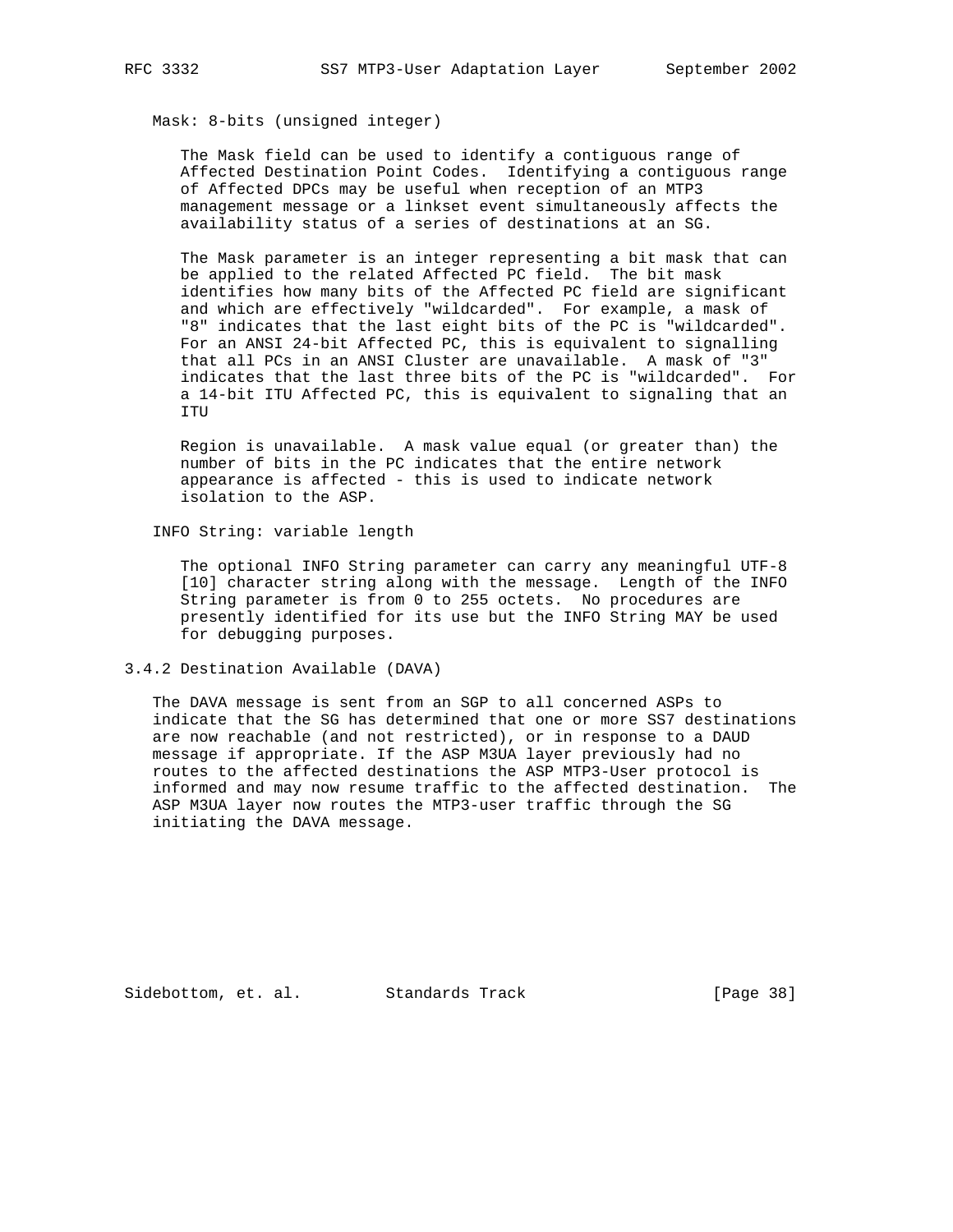The DAVA message contains the following parameters:

| Network Appearance  | Optional  |
|---------------------|-----------|
| Routing Context     | Optional  |
| Affected Point Code | Mandatory |
| INFO String         | Optional  |

 The format and description of the Network Appearance, Routing Context, Affected Point Code and INFO String parameters is the same as for the DUNA message (See Section 3.4.1).

3.4.3 Destination State Audit (DAUD)

 The DAUD message MAY be sent from the ASP to the SGP to audit the availability/congestion state of SS7 routes from the SG to one or more affected destinations.

The DAUD message contains the following parameters:

| Network Appearance  | Optional  |
|---------------------|-----------|
| Routing Context     | Optional  |
| Affected Point Code | Mandatory |
| INFO String         | Optional  |

 The format and description of DAUD Message parameters is the same as for the DUNA message (See Section 3.4.1).

3.4.4 Signalling Congestion (SCON)

 The SCON message can be sent from an SGP to all concerned ASPs to indicate that an SG has determined that there is congestion in the SS7 network to one or more destinations, or to an ASP in response to a DATA or DAUD message as appropriate. For some MTP protocol variants (e.g., ANSI MTP) the SCON message may be sent when the SS7 congestion level changes. The SCON message MAY also be sent from the M3UA layer of an ASP to an M3UA peer indicating that the M3UA layer or the ASP is congested.

The SCON message contains the following parameters:

| Network Appearance     | Optional  |
|------------------------|-----------|
| Routing Context        | Optional  |
| Affected Point Code    | Mandatory |
| Concerned Destination  | Optional  |
| Congestion Indications | Optional  |
| INFO String            | Optional  |

Sidebottom, et. al. Standards Track [Page 39]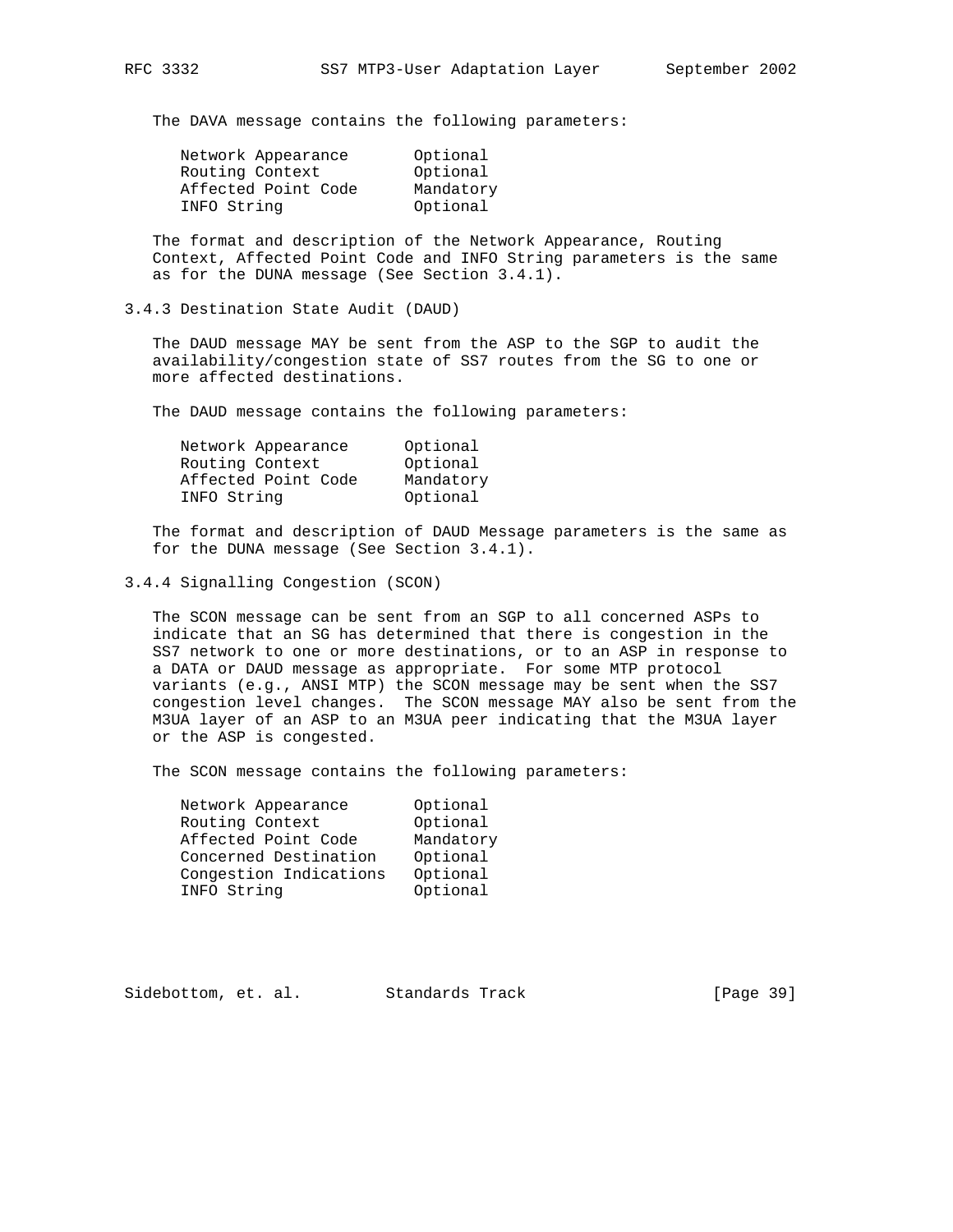$\Omega$  $\overline{1}$  $\overline{2}$  $\mathbf{3}$ 0 1 2 3 4 5 6 7 8 9 0 1 2 3 4 5 6 7 8 9 0 1 2 3 4 5 6 7 8 9 0 1  $Tag = 0x0200$  | Length =  $8$ Network Appearance  $Tag = 0x0006$ **Example 1** Length Routing Context Tag =  $0 \times 0012$ Length  $\mathbb{R}^n$ Mask | Affected PC 1  $\mathbf{1}$ | Mask | Affected PC n  $Tag = 0x0206$  | Length =  $8$ reserved | Concerned DPC  $Tag = 0x0205$  | Length  $= 8$ Reserved | Cong. Level | Length  $Tag = 0x0004$  $\mathcal{L} = \mathcal{L}$ INFO String 

The format for SCON Message parameters is as follows:

[Page  $40$ ]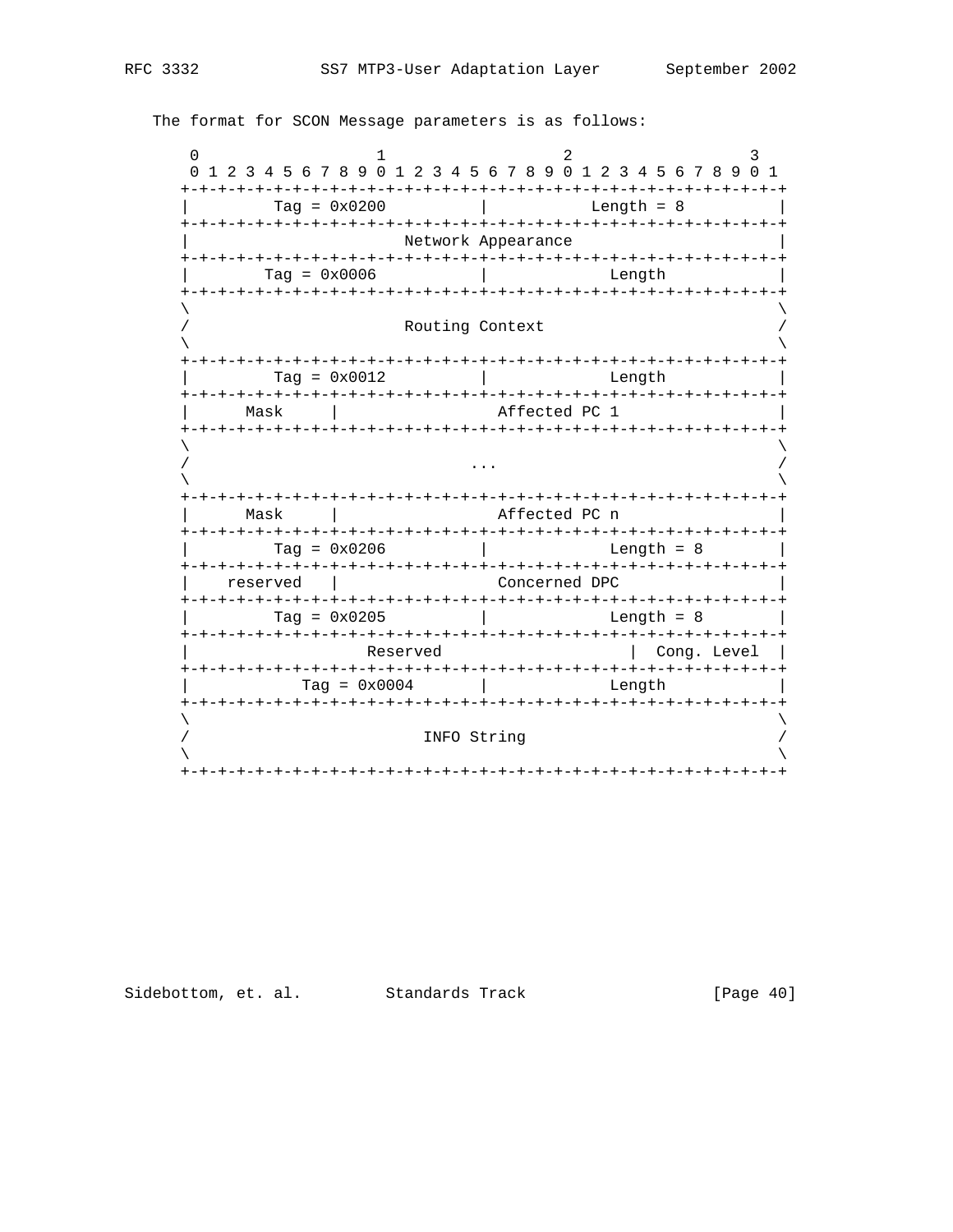The format and description of the Network Appearance, Routing Context, Affected Point Code, and INFO String parameters is the same as for the DUNA message (See Section 3.4.1).

 The Affected Point Code parameter can be used to indicate congestion of multiple destinations or ranges of destinations.

Concerned Destination: 32-bits

 The optional Concerned Destination parameter is only used if the SCON message is sent from an ASP to the SGP. It contains the point code of the originator of the message that triggered the SCON message. The Concerned Destination parameter contains one Concerned Destination Point Code field, a three-octet parameter to allow for 14-, 16- and 24-bit binary formatted SS7 Point Codes. A Concerned Point Code that is less than 24-bits is padded on the left to the 24-bit boundary. Any resulting Transfer Controlled (TFC) message from the SG is sent to the Concerned Point Code using the single Affected DPC contained in the SCON message to populate the (affected) Destination field of the TFC message

Congested Indications: 32-bits

 The optional Congestion Indications parameter contains a Congestion Level field. This optional parameter is used to communicate congestion levels in national MTP networks with multiple congestion thresholds, such as in ANSI MTP3. For MTP congestion methods without multiple congestion levels (e.g., the ITU international method) the parameter is not included.

Congestion Level field: 8-bits (unsigned integer)

 The Congestion Level field, associated with all of the Affected DPC(s) in the Affected Destinations parameter, contains one of the following values:

- 0 No Congestion or Undefined
- 
- 1 Congestion Level 1<br>2 Congestion Level 2 2 Congestion Level 2
- 3 Congestion Level 3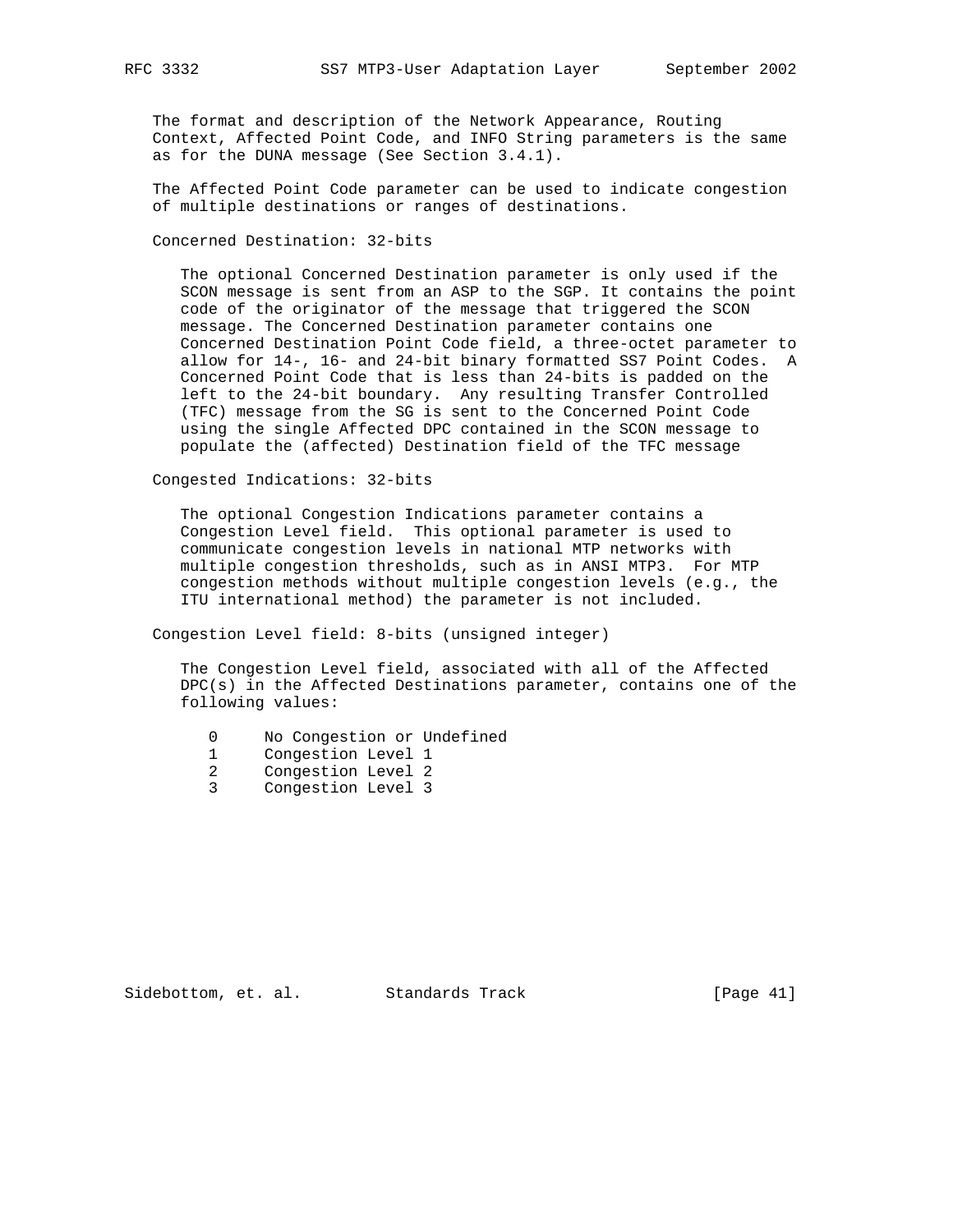The congestion levels are defined in the congestion method in the appropriate national MTP recommendations [7,8].

3.4.5 Destination User Part Unavailable (DUPU)

 The DUPU message is used by an SGP to inform concerned ASPs that a remote peer MTP3-User Part (e.g., ISUP or SCCP) at an SS7 node is unavailable.

The DUPU message contains the following parameters:

| Network Appearance  | Optional  |
|---------------------|-----------|
| Routing Context     | Optional  |
| Affected Point Code | Mandatory |
| User/Cause          | Mandatory |
| INFO String         | Optional  |
|                     |           |

The format for DUPU message parameters is as follows:

| 2 3 4 5 6 7 8 9 0 1 2 3 4 5 6 7 8 9 0 1 2 3 4 5 6 7 8 9 0 1 |  |                    |  |                                                  |  |  |  |  |  |  |              |  |  |  |  |  |  |
|-------------------------------------------------------------|--|--------------------|--|--------------------------------------------------|--|--|--|--|--|--|--------------|--|--|--|--|--|--|
| Tag = $0 \times 0200$                                       |  |                    |  |                                                  |  |  |  |  |  |  | Length = $8$ |  |  |  |  |  |  |
|                                                             |  | Network Appearance |  |                                                  |  |  |  |  |  |  |              |  |  |  |  |  |  |
| $Taq = 0x0006$                                              |  |                    |  | Length                                           |  |  |  |  |  |  |              |  |  |  |  |  |  |
|                                                             |  |                    |  |                                                  |  |  |  |  |  |  |              |  |  |  |  |  |  |
| Routing Context<br>-+-+-+-+-+-+-+<br>-+-+-+-+-+             |  |                    |  |                                                  |  |  |  |  |  |  |              |  |  |  |  |  |  |
| $Tag = 0x0012$<br>-+-+-+-+-+-+-+-+-+-+-+-+-                 |  |                    |  | Length = $8$                                     |  |  |  |  |  |  |              |  |  |  |  |  |  |
| $Mask = 0$                                                  |  |                    |  | -+-+-+-+-+-+-+-+-+-+-+-+-+-+-+-+-<br>Affected PC |  |  |  |  |  |  |              |  |  |  |  |  |  |
| Tag = $0 \times 0204$                                       |  |                    |  | -+-+-+-+-+-+-+-+-+-+-+<br>Length $= 8$           |  |  |  |  |  |  |              |  |  |  |  |  |  |
| Cause                                                       |  | User               |  |                                                  |  |  |  |  |  |  |              |  |  |  |  |  |  |
| $Tag = 0x0004$                                              |  | Length             |  |                                                  |  |  |  |  |  |  |              |  |  |  |  |  |  |
|                                                             |  |                    |  |                                                  |  |  |  |  |  |  |              |  |  |  |  |  |  |
|                                                             |  | INFO String        |  |                                                  |  |  |  |  |  |  |              |  |  |  |  |  |  |

Sidebottom, et. al. Standards Track [Page 42]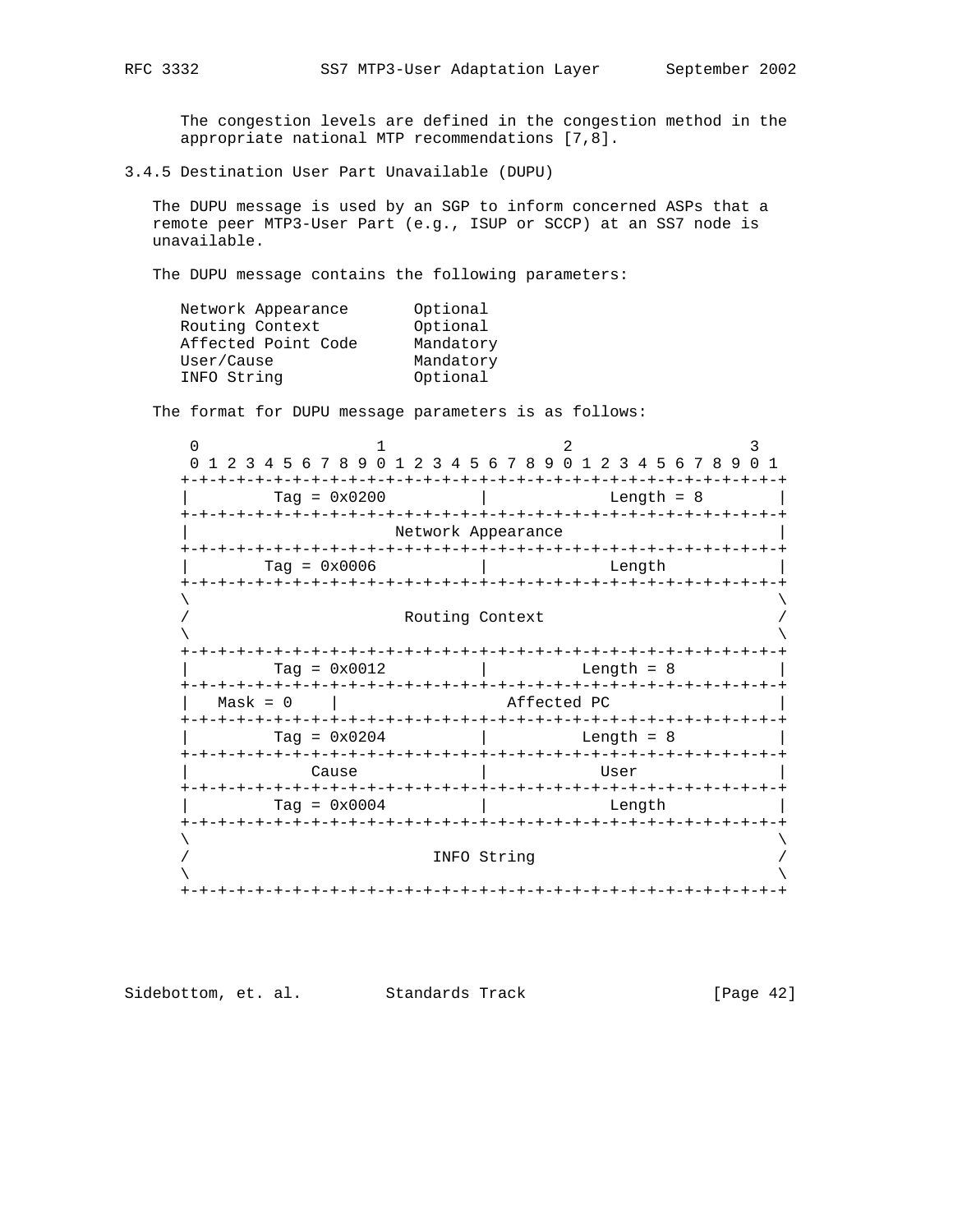User/Cause: 32-bits

 The Unavailability Cause and MTP3-User Identity fields, associated with the Affected PC in the Affected Point Code parameter, are encoded as follows:

Unavailability Cause field: 16-bits (unsigned integer)

 The Unavailability Cause parameter provides the reason for the unavailability of the MTP3-User. The valid values for the Unavailability Cause parameter are shown in the following table. The values agree with those provided in the SS7 MTP3 User Part Unavailable message. Depending on the MTP3 protocol used in the Network Appearance, additional values may be used - the specification of the relevant MTP3 protocol variant/version recommendation is definitive.

- 0 Unknown<br>1 Unequipp Unequipped Remote User
- 2 Inaccessible Remote User

MTP3-User Identity field: 16-bits (unsigned integer)

 The MTP3-User Identity describes the specific MTP3-User that is unavailable (e.g., ISUP, SCCP, ...). Some of the valid values for the MTP3-User Identity are shown below. The values align with those provided in the SS7 MTP3 User Part Unavailable message and Service Indicator. Depending on the MTP3 protocol variant/version used in the network appearance, additional values may be used. The relevant MTP3 protocol variant/version recommendation is definitive.

|  |    | 0 to 2 Reserved                        |
|--|----|----------------------------------------|
|  | 3  | SCCP                                   |
|  | 4  | TUP                                    |
|  | 5  | ISUP                                   |
|  |    | 6 to 8 Reserved                        |
|  | 9  | Broadband ISUP                         |
|  | 10 | Satellite ISUP                         |
|  | 11 | Reserved                               |
|  | 12 | AAL type 2 Signalling                  |
|  | 13 | Bearer Independent Call Control (BICC) |
|  | 14 | Gateway Control Protocol               |
|  | 15 | Reserved                               |
|  |    |                                        |

 The format and description of the Affected Point Code parameter is the same as for the DUNA message (See Section 3.4.1.) except that the Mask field is not used and only a single Affected DPC is

Sidebottom, et. al. Standards Track [Page 43]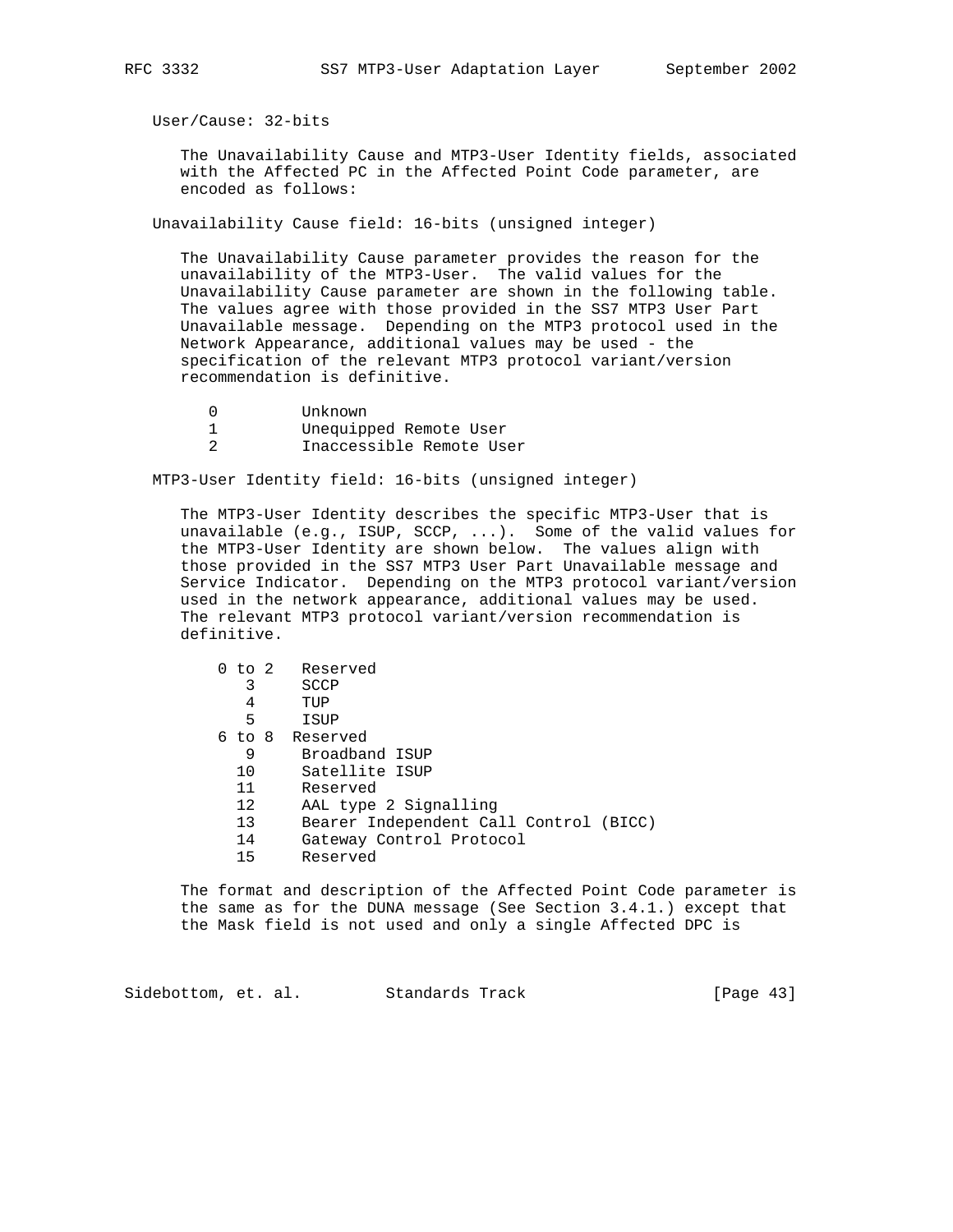included. Ranges and lists of Affected DPCs cannot be signaled in a DUPU message, but this is consistent with UPU operation in the SS7 network. The Affected Destinations parameter in an MTP3 User Part Unavailable message (UPU) received by an SGP from the SS7 network contains only one destination.

 The format and description of the Network Appearance, Routing Context, and INFO String parameters is the same as for the DUNA message (See Section 3.4.1).

# 3.4.6 Destination Restricted (DRST)

 The DRST message is optionally sent from the SGP to all concerned ASPs to indicate that the SG has determined that one or more SS7 destinations are now restricted from the point of view of the SG, or in response to a DAUD message if appropriate. The M3UA layer at the ASP is expected to send traffic to the affected destination via an alternate SG with route(s) of equal priority, but only if such an alternate route exists and is available. If the affected destination is currently considered unavailable by the ASP, The MTP3-User should be informed that traffic to the affected destination can be resumed. In this case, the M3UA layer should route the traffic through the SG initiating the DRST message.

 This message is optional for the SG to send and it is optional for the ASP to act on any information received in the message. It is for use in the "STP" case described in Section 1.4.1.

The DRST message contains the following parameters:

| Network Appearance  | Optional  |
|---------------------|-----------|
| Routing Context     | Optional  |
| Affected Point Code | Mandatory |
| INFO String         | Optional  |

 The format and description of the Network Appearance, Routing Context, Affected Point Code and INFO String parameters is the same as for the DUNA message (See Section 3.4.1).

Sidebottom, et. al. Standards Track [Page 44]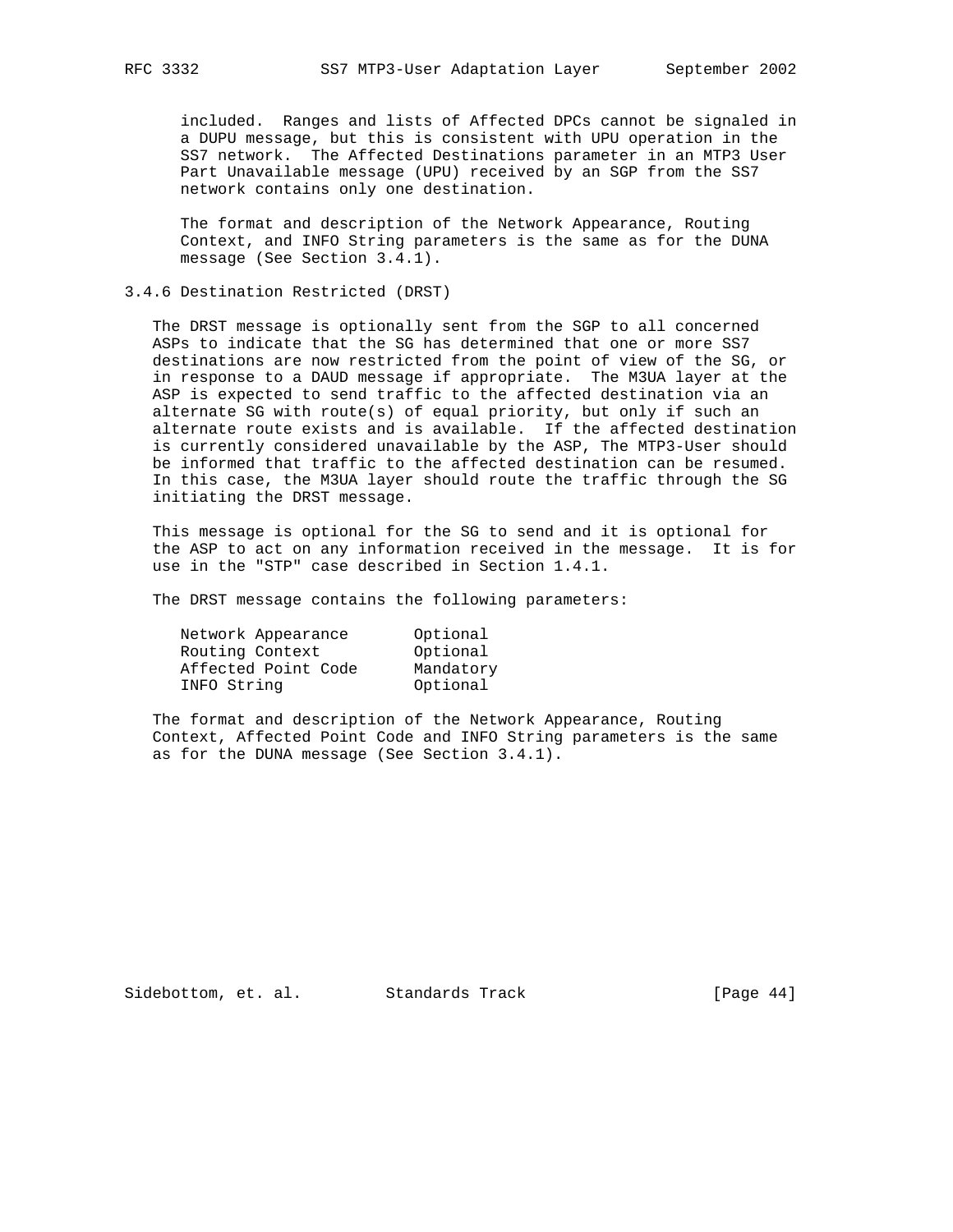3.5 ASP State Maintenance (ASPSM) Messages

3.5.1 ASP Up

 The ASP Up message is used to indicate to a remote M3UA peer that the adaptation layer is ready to receive any ASPSM/ASPTM messages for all Routing Keys that the ASP is configured to serve.

The ASP Up message contains the following parameters:

| ASP Identifier | Optional |
|----------------|----------|
| INFO String    | Optional |

The format for ASP Up message parameters is as follows:

 $0$  1 2 3 0 1 2 3 4 5 6 7 8 9 0 1 2 3 4 5 6 7 8 9 0 1 2 3 4 5 6 7 8 9 0 1 +-+-+-+-+-+-+-+-+-+-+-+-+-+-+-+-+-+-+-+-+-+-+-+-+-+-+-+-+-+-+-+-+ | Tag = 0x0011 | Length = 8 | +-+-+-+-+-+-+-+-+-+-+-+-+-+-+-+-+-+-+-+-+-+-+-+-+-+-+-+-+-+-+-+-+ ASP Identifier +-+-+-+-+-+-+-+-+-+-+-+-+-+-+-+-+-+-+-+-+-+-+-+-+-+-+-+-+-+-+-+-+ | Tag = 0x0004 | Length | +-+-+-+-+-+-+-+-+-+-+-+-+-+-+-+-+-+-+-+-+-+-+-+-+-+-+-+-+-+-+-+-+  $\lambda$  and  $\lambda$  and  $\lambda$  and  $\lambda$  and  $\lambda$  and  $\lambda$  and  $\lambda$  and  $\lambda$  and  $\lambda$  and  $\lambda$  and  $\lambda$  and  $\lambda$  and  $\lambda$  and  $\lambda$  and  $\lambda$  and  $\lambda$  and  $\lambda$  and  $\lambda$  and  $\lambda$  and  $\lambda$  and  $\lambda$  and  $\lambda$  and  $\lambda$  and  $\lambda$  and  $\lambda$  / INFO String /  $\lambda$  and  $\lambda$  and  $\lambda$  and  $\lambda$  and  $\lambda$  and  $\lambda$  and  $\lambda$  and  $\lambda$  and  $\lambda$  and  $\lambda$  and  $\lambda$  and  $\lambda$  and  $\lambda$  and  $\lambda$  and  $\lambda$  and  $\lambda$  and  $\lambda$  and  $\lambda$  and  $\lambda$  and  $\lambda$  and  $\lambda$  and  $\lambda$  and  $\lambda$  and  $\lambda$  and  $\lambda$  +-+-+-+-+-+-+-+-+-+-+-+-+-+-+-+-+-+-+-+-+-+-+-+-+-+-+-+-+-+-+-+-+

ASP Identifier: 32-bit unsigned integer

 The optional ASP Identifier parameter contains a unique value that is locally significant among the ASPs that support an AS. The SGP should save the ASP Identifier to be used, if necessary, with the Notify message (see Section 3.8.2).

 The format and description of the optional INFO String parameter is the same as for the DUNA message (See Section 3.4.1).

Sidebottom, et. al. Standards Track [Page 45]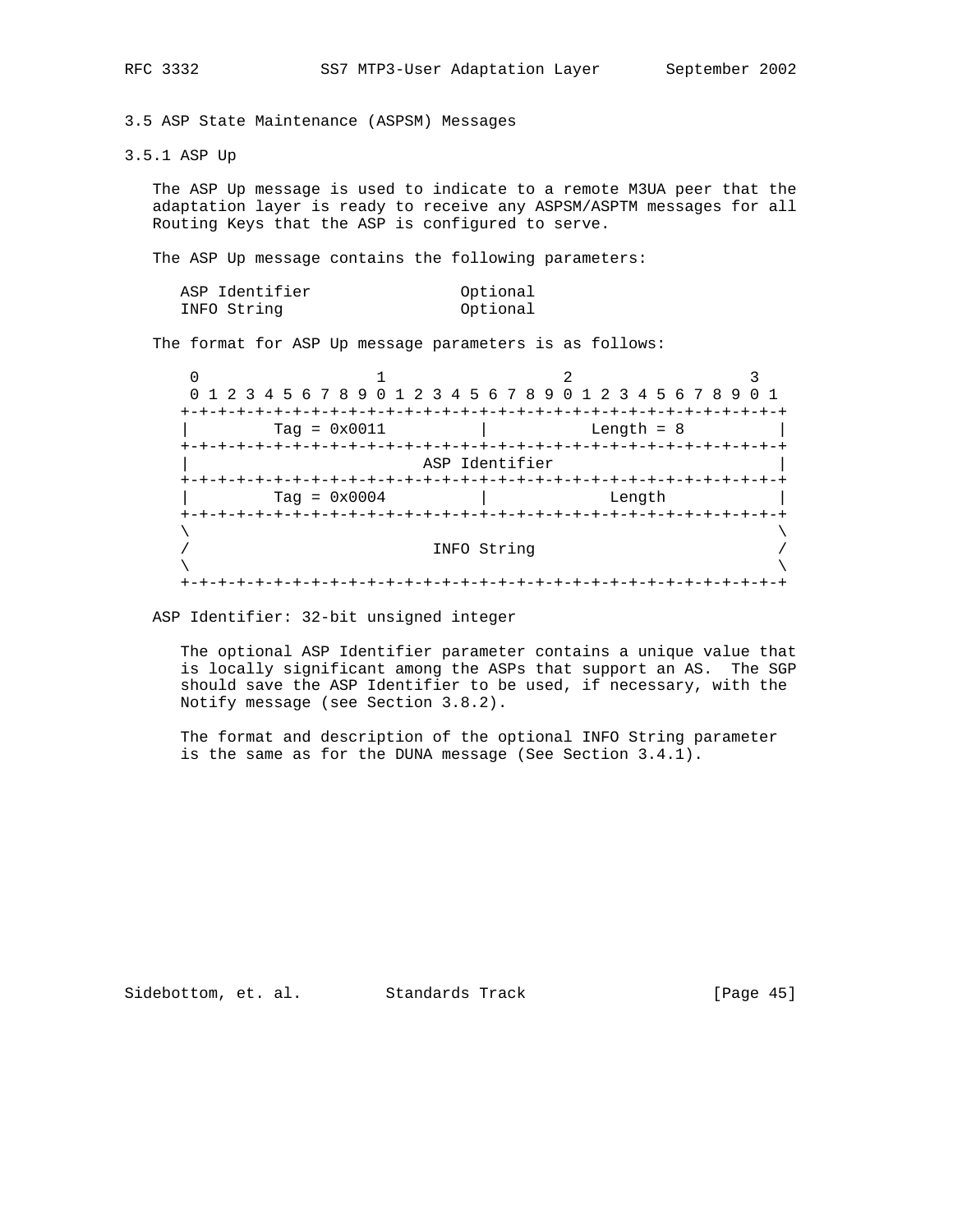3.5.2 ASP Up Acknowledgement (ASP Up Ack)

 The ASP UP Ack message is used to acknowledge an ASP Up message received from a remote M3UA peer.

The ASP Up Ack message contains the following parameters:

INFO String (optional)

The format for ASP Up Ack message parameters is as follows:

|         | 0 1 2 3 4 5 6 7 8 9 0 1 2 3 4 5 6 7 8 9 0 1 2 3 4 5 6 7 8 9 0 1 |                                       |        |  |  |  |  |  |  |  |  |  |  |  |
|---------|-----------------------------------------------------------------|---------------------------------------|--------|--|--|--|--|--|--|--|--|--|--|--|
|         |                                                                 |                                       |        |  |  |  |  |  |  |  |  |  |  |  |
|         | Tag $=0x0004$                                                   |                                       | Length |  |  |  |  |  |  |  |  |  |  |  |
| $+ - +$ |                                                                 | . - + - + - + - + - + - + - + - + - + |        |  |  |  |  |  |  |  |  |  |  |  |
|         |                                                                 |                                       |        |  |  |  |  |  |  |  |  |  |  |  |
|         |                                                                 | INFO String                           |        |  |  |  |  |  |  |  |  |  |  |  |
|         |                                                                 |                                       |        |  |  |  |  |  |  |  |  |  |  |  |
|         |                                                                 |                                       |        |  |  |  |  |  |  |  |  |  |  |  |

 The format and description of the optional INFO String parameter is the same as for the DUNA message (See Section 3.4.1). The INFO String in an ASP Up Ack message is independent from the INFO String in the ASP Up message (i.e., it does not have to echo back the INFO String received).

3.5.3 ASP Down

 The ASP Down message is used to indicate to a remote M3UA peer that the adaptation layer is NOT ready to receive DATA, SSNM, RKM or ASPTM messages.

The ASP Down message contains the following parameters:

INFO String Optional

Sidebottom, et. al. Standards Track [Page 46]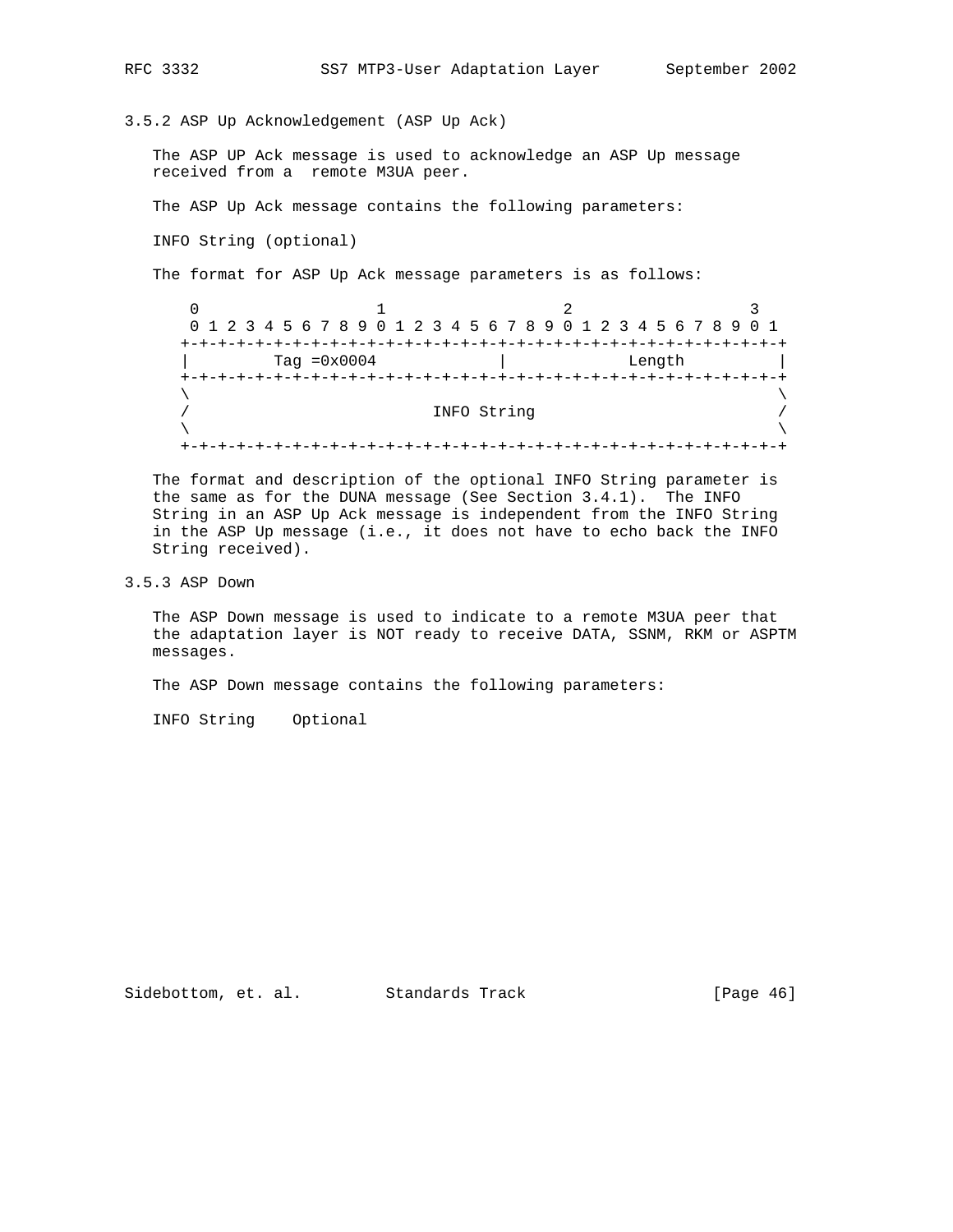The format for the ASP Down message parameters is as follows:

0  $1$  2 3 0 1 2 3 4 5 6 7 8 9 0 1 2 3 4 5 6 7 8 9 0 1 2 3 4 5 6 7 8 9 0 1 +-+-+-+-+-+-+-+-+-+-+-+-+-+-+-+-+-+-+-+-+-+-+-+-+-+-+-+-+-+-+-+-+ | Tag =0x0004 | Length | +-+-+-+-+-+-+-+-+-+-+-+-+-+-+-+-+-+-+-+-+-+-+-+-+-+-+-+-+-+-+-+-+  $\lambda$  and  $\lambda$  and  $\lambda$  and  $\lambda$  and  $\lambda$  and  $\lambda$  and  $\lambda$  and  $\lambda$  and  $\lambda$  and  $\lambda$  and  $\lambda$  and  $\lambda$  and  $\lambda$  and  $\lambda$  and  $\lambda$  and  $\lambda$  and  $\lambda$  and  $\lambda$  and  $\lambda$  and  $\lambda$  and  $\lambda$  and  $\lambda$  and  $\lambda$  and  $\lambda$  and  $\lambda$  INFO String  $\lambda$  and  $\lambda$  and  $\lambda$  and  $\lambda$  and  $\lambda$  and  $\lambda$  and  $\lambda$  and  $\lambda$  and  $\lambda$  and  $\lambda$  and  $\lambda$  and  $\lambda$  and  $\lambda$  and  $\lambda$  and  $\lambda$  and  $\lambda$  and  $\lambda$  and  $\lambda$  and  $\lambda$  and  $\lambda$  and  $\lambda$  and  $\lambda$  and  $\lambda$  and  $\lambda$  and  $\lambda$  +-+-+-+-+-+-+-+-+-+-+-+-+-+-+-+-+-+-+-+-+-+-+-+-+-+-+-+-+-+-+-+-+

 The format and description of the optional INFO String parameter is the same as for the DUNA message (See Section 3.4.1).

3.5.4 ASP Down Acknowledgement (ASP Down Ack)

 The ASP Down Ack message is used to acknowledge an ASP Down message received from a remote M3UA peer.

The ASP Down Ack message contains the following parameters:

INFO String Optional

The format for the ASP Down Ack message parameters is as follows:

0  $1$  2 3 0 1 2 3 4 5 6 7 8 9 0 1 2 3 4 5 6 7 8 9 0 1 2 3 4 5 6 7 8 9 0 1 +-+-+-+-+-+-+-+-+-+-+-+-+-+-+-+-+-+-+-+-+-+-+-+-+-+-+-+-+-+-+-+-+ | Tag = 0x0004 | Length | +-+-+-+-+-+-+-+-+-+-+-+-+-+-+-+-+-+-+-+-+-+-+-+-+-+-+-+-+-+-+-+-+  $\lambda$  and  $\lambda$  and  $\lambda$  and  $\lambda$  and  $\lambda$  and  $\lambda$  and  $\lambda$  and  $\lambda$  and  $\lambda$  and  $\lambda$  and  $\lambda$  and  $\lambda$  and  $\lambda$  and  $\lambda$  and  $\lambda$  and  $\lambda$  and  $\lambda$  and  $\lambda$  and  $\lambda$  and  $\lambda$  and  $\lambda$  and  $\lambda$  and  $\lambda$  and  $\lambda$  and  $\lambda$  / INFO String /  $\lambda$  and  $\lambda$  and  $\lambda$  and  $\lambda$  and  $\lambda$  and  $\lambda$  and  $\lambda$  and  $\lambda$  and  $\lambda$  and  $\lambda$  and  $\lambda$  and  $\lambda$  and  $\lambda$  and  $\lambda$  and  $\lambda$  and  $\lambda$  and  $\lambda$  and  $\lambda$  and  $\lambda$  and  $\lambda$  and  $\lambda$  and  $\lambda$  and  $\lambda$  and  $\lambda$  and  $\lambda$  +-+-+-+-+-+-+-+-+-+-+-+-+-+-+-+-+-+-+-+-+-+-+-+-+-+-+-+-+-+-+-+-+

 The format and description of the optional INFO String parameter is the same as for the DUNA message (See Section 3.4.1).

 The INFO String in an ASP Down Ack message is independent from the INFO String in the ASP Down message (i.e., it does not have to echo back the INFO String received).

Sidebottom, et. al. Standards Track [Page 47]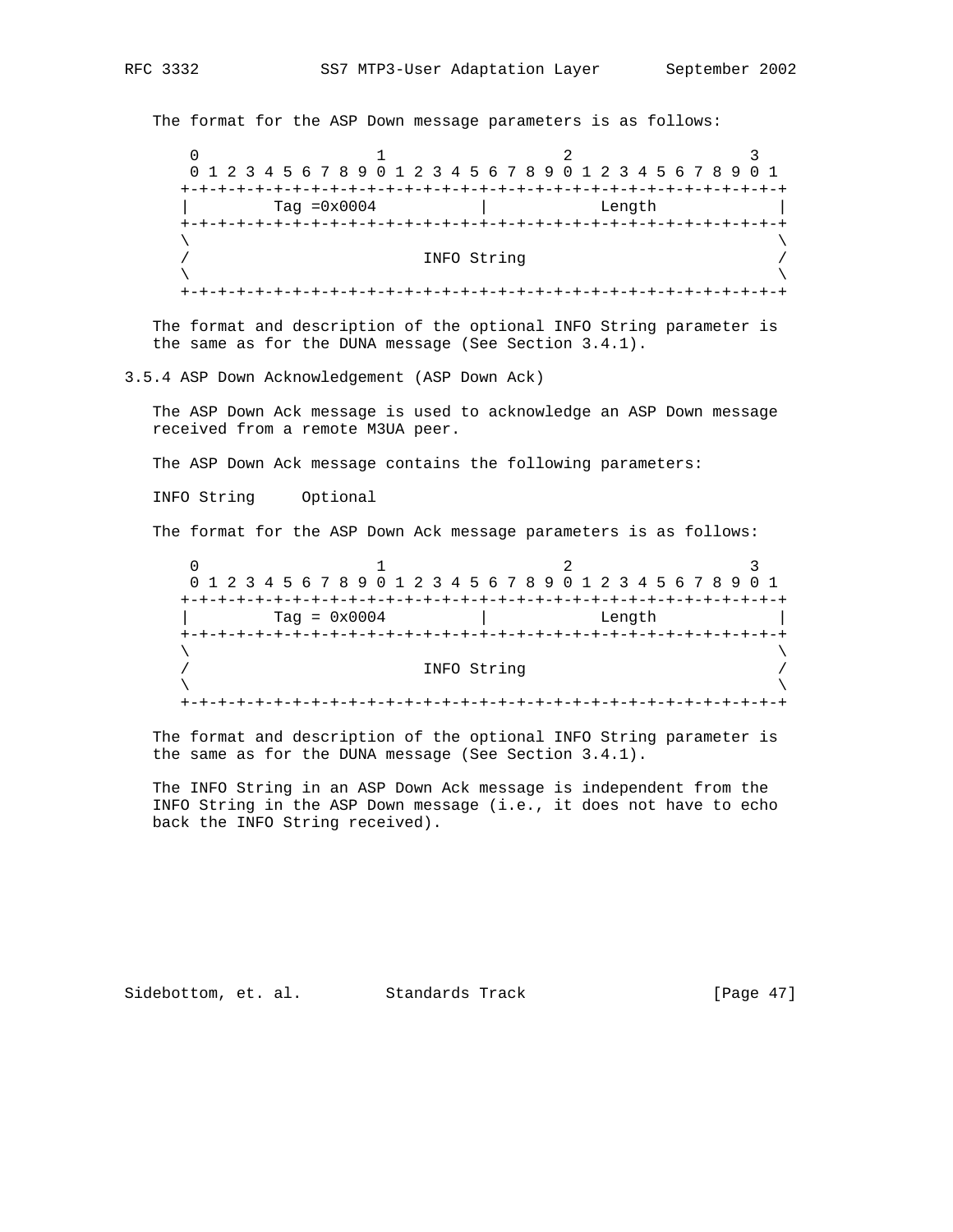3.5.5 Heartbeat (BEAT)

 The BEAT message is optionally used to ensure that the M3UA peers are still available to each other. It is recommended for use when the M3UA runs over a transport layer other than the SCTP, which has its own heartbeat.

The BEAT message contains the following parameters:

Heartbeat Data Optional

The format for the BEAT message is as follows:

 $0$  1 2 3 0 1 2 3 4 5 6 7 8 9 0 1 2 3 4 5 6 7 8 9 0 1 2 3 4 5 6 7 8 9 0 1 +-+-+-+-+-+-+-+-+-+-+-+-+-+-+-+-+-+-+-+-+-+-+-+-+-+-+-+-+-+-+-+-+ | Tag = 0x0009 | Length | +-+-+-+-+-+-+-+-+-+-+-+-+-+-+-+-+-+-+-+-+-+-+-+-+-+-+-+-+-+-+-+-+  $\lambda$  and  $\lambda$  and  $\lambda$  and  $\lambda$  and  $\lambda$  and  $\lambda$  and  $\lambda$  and  $\lambda$  and  $\lambda$  and  $\lambda$  and  $\lambda$  and  $\lambda$  and  $\lambda$  and  $\lambda$  and  $\lambda$  and  $\lambda$  and  $\lambda$  and  $\lambda$  and  $\lambda$  and  $\lambda$  and  $\lambda$  and  $\lambda$  and  $\lambda$  and  $\lambda$  and  $\lambda$  Heartbeat Data  $\lambda$  and  $\lambda$  and  $\lambda$  and  $\lambda$  and  $\lambda$  and  $\lambda$  and  $\lambda$  and  $\lambda$  and  $\lambda$  and  $\lambda$  and  $\lambda$  and  $\lambda$  and  $\lambda$  and  $\lambda$  and  $\lambda$  and  $\lambda$  and  $\lambda$  and  $\lambda$  and  $\lambda$  and  $\lambda$  and  $\lambda$  and  $\lambda$  and  $\lambda$  and  $\lambda$  and  $\lambda$  +-+-+-+-+-+-+-+-+-+-+-+-+-+-+-+-+-+-+-+-+-+-+-+-+-+-+-+-+-+-+-+-+

 The Heartbeat Data parameter contents are defined by the sending node. The Heartbeat Data could include, for example, a Heartbeat Sequence Number and/or Timestamp. The receiver of a BEAT message does not process this field as it is only of significance to the sender. The receiver MUST respond with a BEAT Ack message.

3.5.6 Heartbeat Acknowledgement (BEAT Ack)

 The BEAT Ack message is sent in response to a received BEAT message. It includes all the parameters of the received BEAT message, without any change.

3.6 Routing Key Management (RKM) Messages [Optional]

3.6.1 Registration Request (REG REQ)

 The REG REQ message is sent by an ASP to indicate to a remote M3UA peer that it wishes to register one or more given Routing Keys with the remote peer. Typically, an ASP would send this message to an SGP, and expects to receive a REG RSP message in return with an associated Routing Context value.

Sidebottom, et. al. Standards Track [Page 48]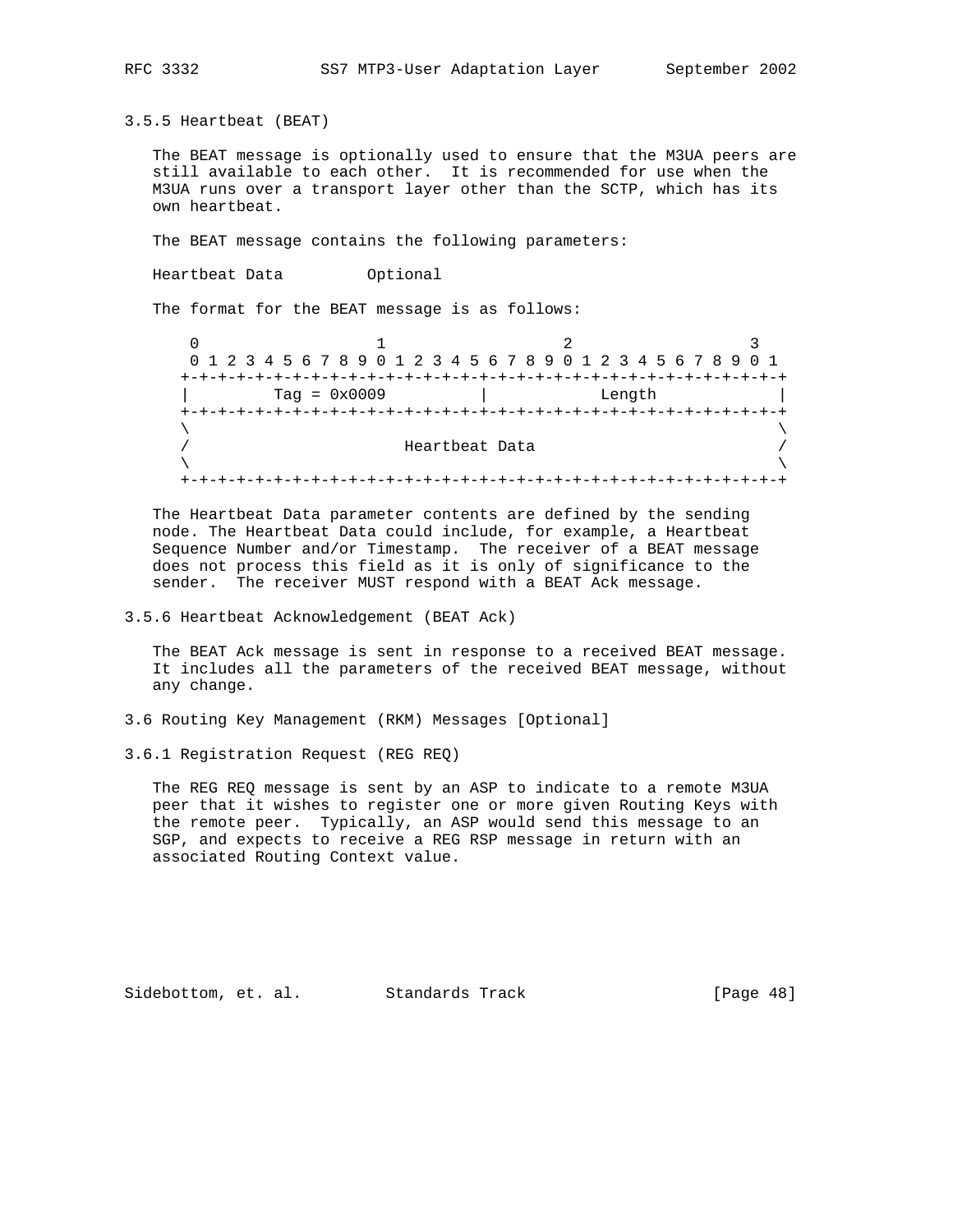The REG REQ message contains the following parameters:

Routing Key Mandatory

 One or more Routing Key parameters MAY be included. The format for the REG REQ message is as follows:

 $0$  1 2 3 0 1 2 3 4 5 6 7 8 9 0 1 2 3 4 5 6 7 8 9 0 1 2 3 4 5 6 7 8 9 0 1 +-+-+-+-+-+-+-+-+-+-+-+-+-+-+-+-+-+-+-+-+-+-+-+-+-+-+-+-+-+-+-+-+ | Tag = 0x0207 | Length | +-+-+-+-+-+-+-+-+-+-+-+-+-+-+-+-+-+-+-+-+-+-+-+-+-+-+-+-+-+-+-+-+  $\lambda$  and  $\lambda$  and  $\lambda$  and  $\lambda$  and  $\lambda$  and  $\lambda$  and  $\lambda$  and  $\lambda$  and  $\lambda$  and  $\lambda$  and  $\lambda$  and  $\lambda$  and  $\lambda$  and  $\lambda$  and  $\lambda$  and  $\lambda$  and  $\lambda$  and  $\lambda$  and  $\lambda$  and  $\lambda$  and  $\lambda$  and  $\lambda$  and  $\lambda$  and  $\lambda$  and  $\lambda$  Routing Key 1  $\lambda$  and  $\lambda$  and  $\lambda$  and  $\lambda$  and  $\lambda$  and  $\lambda$  and  $\lambda$  and  $\lambda$  and  $\lambda$  and  $\lambda$  and  $\lambda$  and  $\lambda$  and  $\lambda$  and  $\lambda$  and  $\lambda$  and  $\lambda$  and  $\lambda$  and  $\lambda$  and  $\lambda$  and  $\lambda$  and  $\lambda$  and  $\lambda$  and  $\lambda$  and  $\lambda$  and  $\lambda$  +-+-+-+-+-+-+-+-+-+-+-+-+-+-+-+-+-+-+-+-+-+-+-+-+-+-+-+-+-+-+-+-+  $\lambda$  and  $\lambda$  and  $\lambda$  and  $\lambda$  and  $\lambda$  and  $\lambda$  and  $\lambda$  and  $\lambda$  and  $\lambda$  and  $\lambda$  and  $\lambda$  and  $\lambda$  and  $\lambda$  and  $\lambda$  and  $\lambda$  and  $\lambda$  and  $\lambda$  and  $\lambda$  and  $\lambda$  and  $\lambda$  and  $\lambda$  and  $\lambda$  and  $\lambda$  and  $\lambda$  and  $\lambda$  / ... /  $\lambda$  and  $\lambda$  and  $\lambda$  and  $\lambda$  and  $\lambda$  and  $\lambda$  and  $\lambda$  and  $\lambda$  and  $\lambda$  and  $\lambda$  and  $\lambda$  and  $\lambda$  and  $\lambda$  and  $\lambda$  and  $\lambda$  and  $\lambda$  and  $\lambda$  and  $\lambda$  and  $\lambda$  and  $\lambda$  and  $\lambda$  and  $\lambda$  and  $\lambda$  and  $\lambda$  and  $\lambda$  +-+-+-+-+-+-+-+-+-+-+-+-+-+-+-+-+-+-+-+-+-+-+-+-+-+-+-+-+-+-+-+-+ | Tag = 0x0207 | Length | +-+-+-+-+-+-+-+-+-+-+-+-+-+-+-+-+-+-+-+-+-+-+-+-+-+-+-+-+-+-+-+-+  $\lambda$  and  $\lambda$  and  $\lambda$  and  $\lambda$  and  $\lambda$  and  $\lambda$  and  $\lambda$  and  $\lambda$  and  $\lambda$  and  $\lambda$  and  $\lambda$  and  $\lambda$  and  $\lambda$  and  $\lambda$  and  $\lambda$  and  $\lambda$  and  $\lambda$  and  $\lambda$  and  $\lambda$  and  $\lambda$  and  $\lambda$  and  $\lambda$  and  $\lambda$  and  $\lambda$  and  $\lambda$  Routing Key n / /  $\lambda$  and  $\lambda$  and  $\lambda$  and  $\lambda$  and  $\lambda$  and  $\lambda$  and  $\lambda$  and  $\lambda$  and  $\lambda$  and  $\lambda$  and  $\lambda$  and  $\lambda$  and  $\lambda$  and  $\lambda$  and  $\lambda$  and  $\lambda$  and  $\lambda$  and  $\lambda$  and  $\lambda$  and  $\lambda$  and  $\lambda$  and  $\lambda$  and  $\lambda$  and  $\lambda$  and  $\lambda$  +-+-+-+-+-+-+-+-+-+-+-+-+-+-+-+-+-+-+-+-+-+-+-+-+-+-+-+-+-+-+-+-+

Routing Key: variable length

 The Routing Key parameter is mandatory. The sender of this message expects that the receiver of this message will create a Routing Key entry and assign a unique Routing Context value to it, if the Routing Key entry does not already exist.

 The Routing Key parameter may be present multiple times in the same message. This is used to allow the registration of multiple Routing Keys in a single message.

Sidebottom, et. al. Standards Track [Page 49]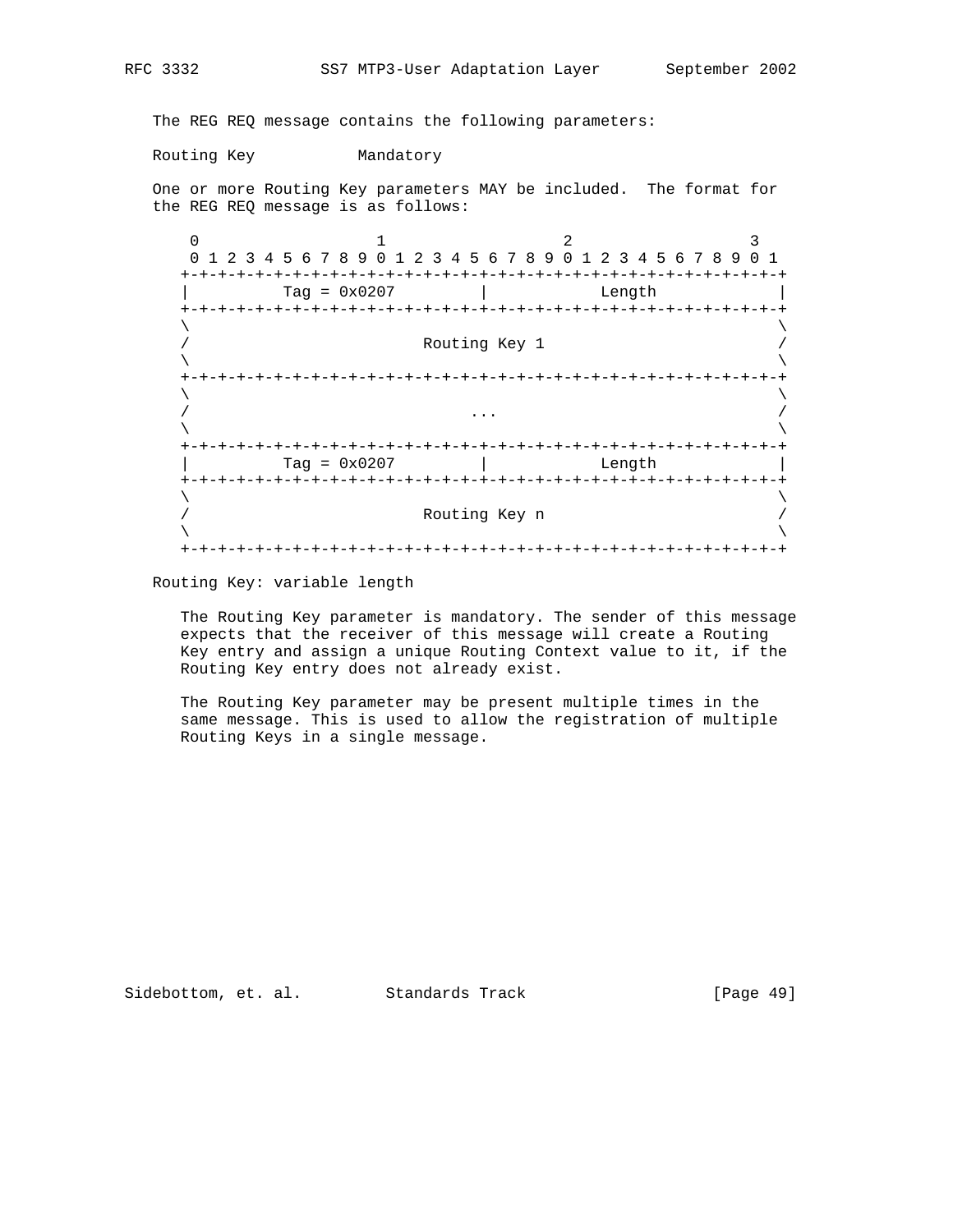The format of the Routing Key parameter is as follows.

| $\Omega$                     |                                                       |  |                                        |  |  |  |  |  |  |  | $\overline{2}$                |  |                  |               |  |  | 3 |    |
|------------------------------|-------------------------------------------------------|--|----------------------------------------|--|--|--|--|--|--|--|-------------------------------|--|------------------|---------------|--|--|---|----|
| $\Omega$                     | 3 4 5 6 7 8 9 0 1 2 3 4 5 6 7 8 9 0 1 2 3 4 5 6 7 8 9 |  |                                        |  |  |  |  |  |  |  |                               |  |                  |               |  |  |   | -1 |
|                              |                                                       |  |                                        |  |  |  |  |  |  |  | Local-RK-Identifier           |  |                  |               |  |  |   |    |
|                              |                                                       |  |                                        |  |  |  |  |  |  |  |                               |  |                  |               |  |  |   |    |
| Traffic Mode Type (optional) |                                                       |  |                                        |  |  |  |  |  |  |  |                               |  |                  |               |  |  |   |    |
| Destination Point Code       |                                                       |  |                                        |  |  |  |  |  |  |  |                               |  |                  |               |  |  |   |    |
|                              |                                                       |  |                                        |  |  |  |  |  |  |  |                               |  |                  |               |  |  |   |    |
|                              |                                                       |  |                                        |  |  |  |  |  |  |  | Network Appearance (optional) |  |                  |               |  |  |   |    |
|                              |                                                       |  |                                        |  |  |  |  |  |  |  | Service Indicators (optional) |  |                  |               |  |  |   |    |
|                              |                                                       |  | Originating Point Code List (optional) |  |  |  |  |  |  |  |                               |  |                  |               |  |  |   |    |
|                              |                                                       |  |                                        |  |  |  |  |  |  |  |                               |  |                  |               |  |  |   |    |
|                              |                                                       |  |                                        |  |  |  |  |  |  |  | Circuit Range List (optional) |  |                  |               |  |  |   |    |
|                              |                                                       |  |                                        |  |  |  |  |  |  |  | -+-+-+-+-+-+-+-+-+-+-+-+-+-+- |  |                  | -+-+-+-+-+-+· |  |  |   |    |
|                              |                                                       |  |                                        |  |  |  |  |  |  |  |                               |  |                  |               |  |  |   |    |
|                              |                                                       |  |                                        |  |  |  |  |  |  |  |                               |  |                  |               |  |  |   |    |
|                              |                                                       |  |                                        |  |  |  |  |  |  |  |                               |  | -+-+-+-+-+-+-+-+ |               |  |  |   |    |
|                              |                                                       |  |                                        |  |  |  |  |  |  |  | Destination Point Code        |  |                  |               |  |  |   |    |
|                              |                                                       |  |                                        |  |  |  |  |  |  |  | Service Indicators (optional) |  |                  |               |  |  |   |    |
|                              |                                                       |  |                                        |  |  |  |  |  |  |  |                               |  |                  |               |  |  |   |    |
|                              |                                                       |  | Originating Point Code List (optional) |  |  |  |  |  |  |  |                               |  |                  |               |  |  |   |    |
|                              |                                                       |  |                                        |  |  |  |  |  |  |  | Circuit Range List (optional) |  |                  |               |  |  |   |    |
|                              |                                                       |  |                                        |  |  |  |  |  |  |  |                               |  |                  |               |  |  |   |    |

 Note: The Destination Point Code, Service Indicators, Originating Point Code List and Circuit Range List parameters MAY be repeated as a grouping within the Routing Key parameter, in the structure shown above.

Local-RK-Identifier: 32-bit unsigned integer

 The mandatory Local-RK-Identifier field is used to uniquely identify the registration request. The Identifier value is assigned by the ASP, and is used to correlate the response in an REG RSP message with the original registration request. The Identifier value must remain unique until the REG RSP message is received.

Sidebottom, et. al. Standards Track [Page 50]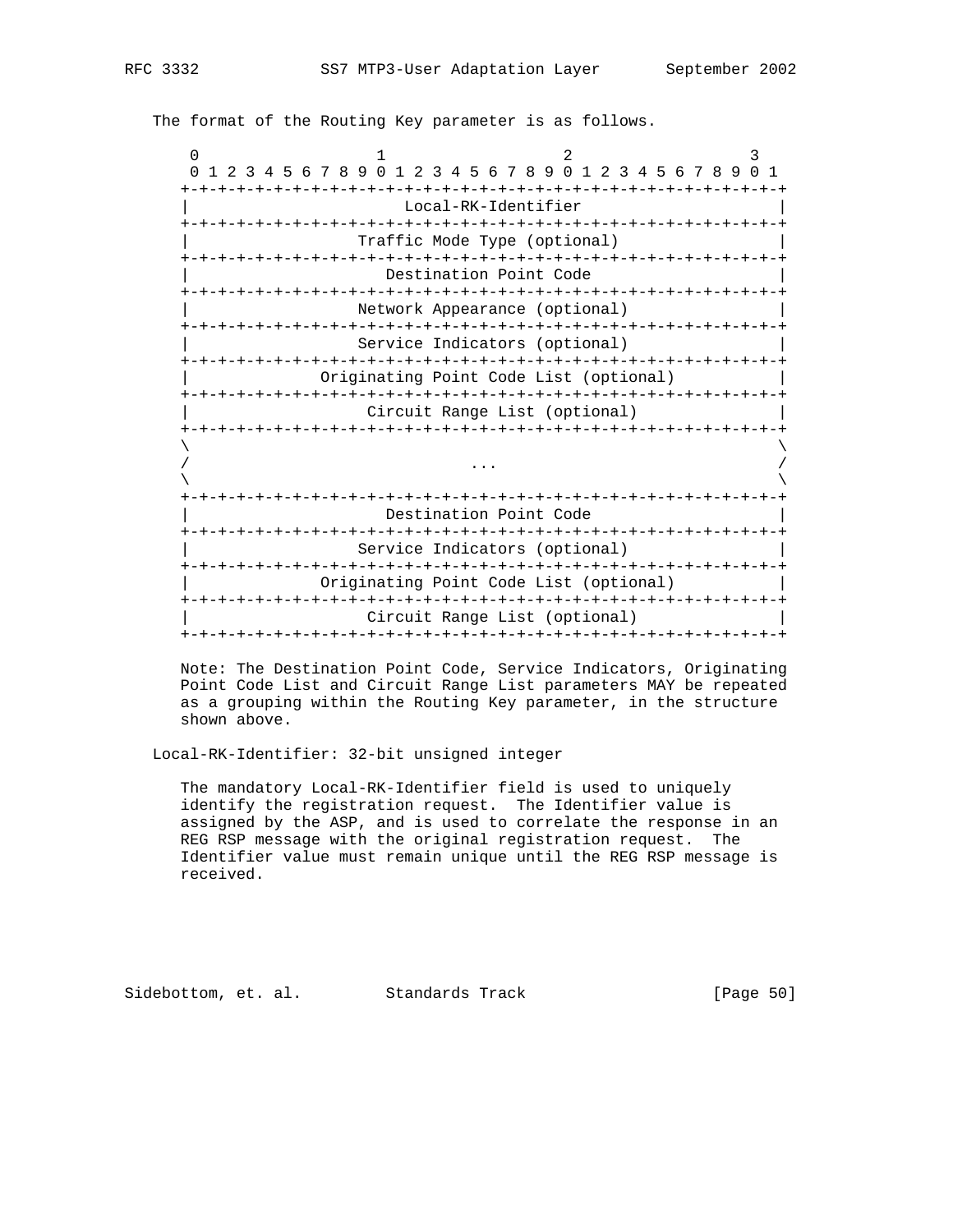The format of the Local-RK-Identifier field is as follows:

0  $1$  2 3 0 1 2 3 4 5 6 7 8 9 0 1 2 3 4 5 6 7 8 9 0 1 2 3 4 5 6 7 8 9 0 1 +-+-+-+-+-+-+-+-+-+-+-+-+-+-+-+-+-+-+-+-+-+-+-+-+-+-+-+-+-+-+-+-+  $\text{Tag} = 0 \times 020a$  | Length = 8 +-+-+-+-+-+-+-+-+-+-+-+-+-+-+-+-+-+-+-+-+-+-+-+-+-+-+-+-+-+-+-+-+ Local-RK-Identifier value +-+-+-+-+-+-+-+-+-+-+-+-+-+-+-+-+-+-+-+-+-+-+-+-+-+-+-+-+-+-+-+-+

Traffic Mode Type: 32-bit (unsigned integer)

 The optional Traffic Mode Type parameter identifies the traffic mode of operation of the ASP(s) within an Application Server. The format of the Traffic Mode Type Identifier is as follows:

| 0 1 2 3 4 5 6 7 8 9 0 1 2 3 4 5 6 7 8 9 0 1 2 3 4 5 6 7 8 9 0 1 |                |  |  |  |  |  |              |                   |  |  |  |  |  |  |  |  |  |  |  |  |  |  |  |
|-----------------------------------------------------------------|----------------|--|--|--|--|--|--------------|-------------------|--|--|--|--|--|--|--|--|--|--|--|--|--|--|--|
|                                                                 |                |  |  |  |  |  |              |                   |  |  |  |  |  |  |  |  |  |  |  |  |  |  |  |
|                                                                 | $Taq = 0x000b$ |  |  |  |  |  | Length $= 8$ |                   |  |  |  |  |  |  |  |  |  |  |  |  |  |  |  |
|                                                                 |                |  |  |  |  |  |              |                   |  |  |  |  |  |  |  |  |  |  |  |  |  |  |  |
|                                                                 |                |  |  |  |  |  |              | Traffic Mode Type |  |  |  |  |  |  |  |  |  |  |  |  |  |  |  |
|                                                                 |                |  |  |  |  |  |              |                   |  |  |  |  |  |  |  |  |  |  |  |  |  |  |  |

 The valid values for Traffic Mode Type are shown in the following table:

1 Override<br>2 Loadshare

- 2 Loadshare
- 3 Broadcast

Destination Point Code:

 The Destination Point Code parameter is mandatory, and identifies the Destination Point Code of incoming SS7 traffic for which the ASP is registering. The format is the same as described for the Affected Destination parameter in the DUNA message (See Section 3.4.1). Its format is:

 $0$  1 2 3 0 1 2 3 4 5 6 7 8 9 0 1 2 3 4 5 6 7 8 9 0 1 2 3 4 5 6 7 8 9 0 1 +-+-+-+-+-+-+-+-+-+-+-+-+-+-+-+-+-+-+-+-+-+-+-+-+-+-+-+-+-+-+-+-+ | Tag = 0x020b | Length = 8 | +-+-+-+-+-+-+-+-+-+-+-+-+-+-+-+-+-+-+-+-+-+-+-+-+-+-+-+-+-+-+-+-+ | Mask = 0 | Destination Point Code | +-+-+-+-+-+-+-+-+-+-+-+-+-+-+-+-+-+-+-+-+-+-+-+-+-+-+-+-+-+-+-+-+

Sidebottom, et. al. Standards Track [Page 51]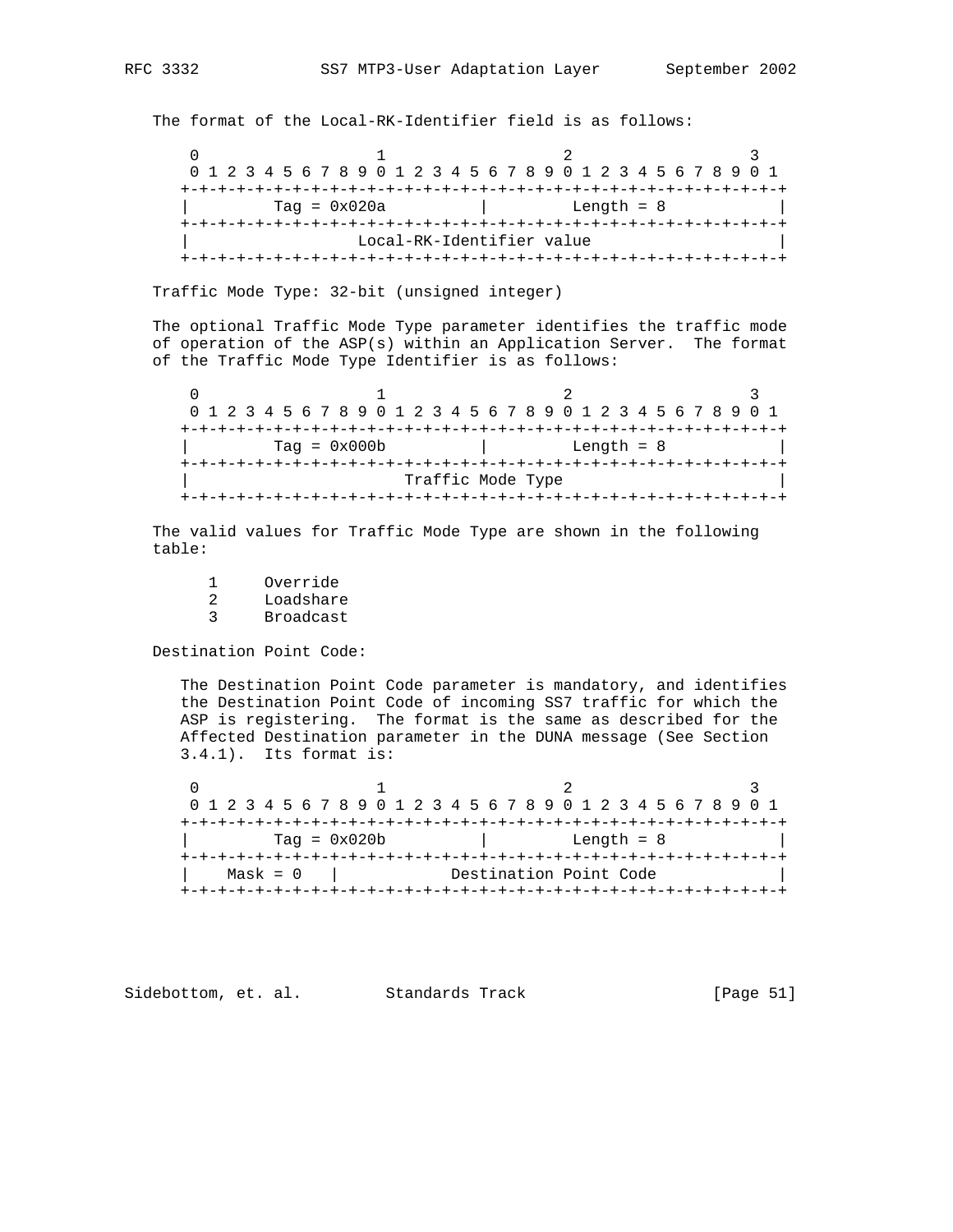Network Appearance:

 The optional Network Appearance parameter field identifies the SS7 network context for the Routing Key, and has the same format as in the DATA message (See Section 3.3.1). The absence of the Network Appearance parameter in the Routing Key indicates the use of any Network Appearance value. Its format is:

|  |                |  |  |  |                    |  |                          |  | 0 1 2 3 4 5 6 7 8 9 0 1 2 3 4 5 6 7 8 9 0 1 2 3 4 5 6 7 8 9 0 1 |  |  |  |  |  |  |  |  |  |  |  |  |  |  |  |  |  |
|--|----------------|--|--|--|--------------------|--|--------------------------|--|-----------------------------------------------------------------|--|--|--|--|--|--|--|--|--|--|--|--|--|--|--|--|--|
|  |                |  |  |  |                    |  |                          |  |                                                                 |  |  |  |  |  |  |  |  |  |  |  |  |  |  |  |  |  |
|  | $Taq = 0x0200$ |  |  |  |                    |  | Length $= 8$             |  |                                                                 |  |  |  |  |  |  |  |  |  |  |  |  |  |  |  |  |  |
|  |                |  |  |  |                    |  | --+-+-+-+-+-+-+-+-+-+-+- |  |                                                                 |  |  |  |  |  |  |  |  |  |  |  |  |  |  |  |  |  |
|  |                |  |  |  | Network Appearance |  |                          |  |                                                                 |  |  |  |  |  |  |  |  |  |  |  |  |  |  |  |  |  |
|  |                |  |  |  |                    |  |                          |  |                                                                 |  |  |  |  |  |  |  |  |  |  |  |  |  |  |  |  |  |

Service Indicators (SI): n X 8-bit integers

 The optional SI [7,8] field contains one or more Service Indicators from the values as described in the MTP3-User Identity field of the DUPU message. The absence of the SI parameter in the Routing Key indicates the use of any SI value, excluding of course MTP management. Where an SI parameter does not contain a multiple of four SIs, the parameter is padded out to 32-byte alignment.

The SI format is:

|         | 0 1 2 3 4 5 6 7 8 9 0 1 2 3 4 5 6 7 8 9 0 1 2 3 4 5 6 7 8 9 |                         |        |
|---------|-------------------------------------------------------------|-------------------------|--------|
|         |                                                             | +-+-+-+-+-+-+-+-+-      |        |
|         | $Taq = 0x020c$                                              |                         | Length |
|         |                                                             |                         |        |
| $SI$ #1 | SI #2                                                       | $\vert$ SI #3           | SI #4  |
|         |                                                             |                         |        |
|         |                                                             |                         |        |
|         |                                                             |                         |        |
| SI #n   |                                                             | 0 Padding, if necessary |        |
|         |                                                             |                         |        |

OPC List:

 The Originating Point Code List parameter contains one or more SS7 OPC entries, and its format is the same as the Destination Point Code parameter. The absence of the OPC List parameter in the Routing Key indicates the use of any OPC value,

Sidebottom, et. al. Standards Track [Page 52]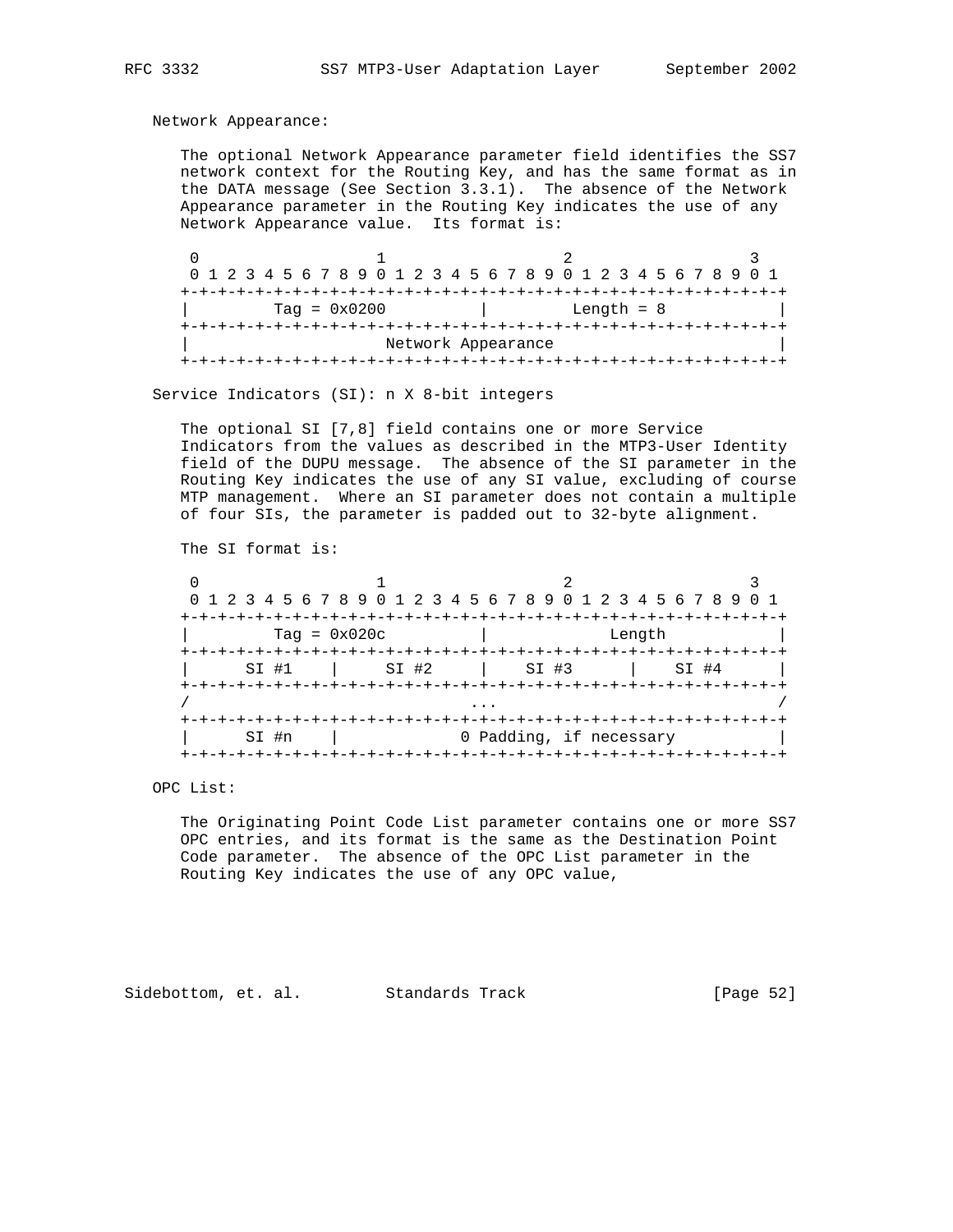|            | 0 1 2 3 4 5 6 7 8 9 0 1 2 3 4 5 6 7 8 9 0 1 2 3 4 5 6 7 8 9 |                           |  |
|------------|-------------------------------------------------------------|---------------------------|--|
|            | $Taq = 0x020e$                                              | Length                    |  |
| $Mask = 0$ |                                                             | Origination Point Code #1 |  |
| $Mask = 0$ |                                                             | Origination Point Code #2 |  |
|            |                                                             |                           |  |
| $Mask = 0$ |                                                             | Origination Point Code #n |  |

Circuit Range:

 An ISUP controlled circuit is uniquely identified by the SS7 OPC, DPC and CIC value. For the purposes of identifying Circuit Ranges in an M3UA Routing Key, the optional Circuit Range parameter includes one or more circuit ranges, each identified by an OPC and Upper/Lower CIC value. The DPC is implicit as it is mandatory and already included in the DPC parameter of the Routing Key. The absence of the Circuit Range parameter in the Routing Key indicates the use of any Circuit Range values, in the case of ISUP/TUP traffic. The Origination Point Code is encoded the same as the Destination Point Code parameter, while the CIC values are 16-bit integers.

Sidebottom, et. al. Standards Track [Page 53]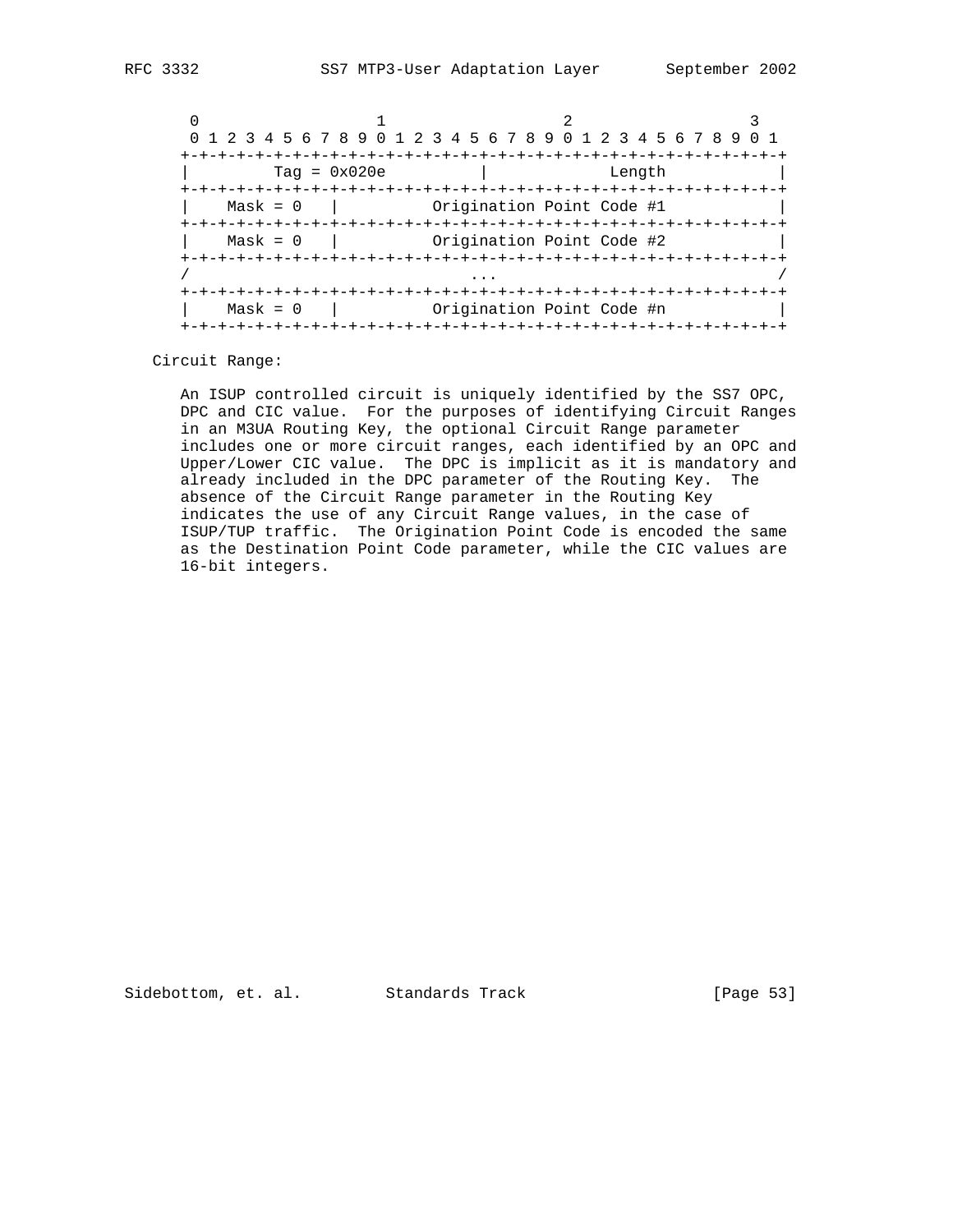The Circuit Range format is as follows:

| 1 2 3 4 5 6 7 8 9 0 1 2 3 4 5 6 7 8 9 0 1 2 3 4 5 6 7 8 9 0 1 |                    |                        |                                         |                    |  |  |
|---------------------------------------------------------------|--------------------|------------------------|-----------------------------------------|--------------------|--|--|
|                                                               |                    |                        | -+-+-+-+-+-+-+-+-+-+-+-+-+-+-+-+-+-+    |                    |  |  |
|                                                               | $Taq = 0x020f$     |                        |                                         | Length             |  |  |
|                                                               |                    |                        |                                         |                    |  |  |
| $Mask = 0$                                                    |                    |                        | Origination Point Code #1               |                    |  |  |
|                                                               | Lower CIC Value #1 |                        |                                         | Upper CIC Value #1 |  |  |
| -+-+-+-+-+-+                                                  |                    |                        |                                         |                    |  |  |
| $Mask = 0$                                                    |                    |                        | Origination Point Code #2               |                    |  |  |
| +-+-+-+-+-+-+-+                                               | Lower CIC Value #2 |                        |                                         | Upper CIC Value #2 |  |  |
|                                                               |                    | -+-+-+-+-+-+-+-+-+-+   |                                         |                    |  |  |
| $Mask = 0$<br>+-+-+-+-+-+                                     |                    | -+-+-+-+-+-+-+-+-+-+-+ | Origination Point Code #n               |                    |  |  |
| +-+-+-+-+-+-+-+-+-+-+-+                                       | Lower CIC Value #n |                        | -+-+-+-+-+-+-+-+-+-+-+-+-+-+-+-+-+-+-+- | Upper CIC Value #n |  |  |
|                                                               |                    |                        |                                         |                    |  |  |

3.6.2 Registration Response (REG RSP)

 The REG RSP message is used as a response to the REG REQ message from a remote M3UA peer. It contains indications of success/failure for registration requests and returns a unique Routing Context value for successful registration requests, to be used in subsequent M3UA Traffic Management protocol.

The REG RSP message contains the following parameters:

Registration Result Mandatory

 One or more Registration Result parameters MUST be included. The format for the REG RSP message is as follows:

Sidebottom, et. al. Standards Track [Page 54]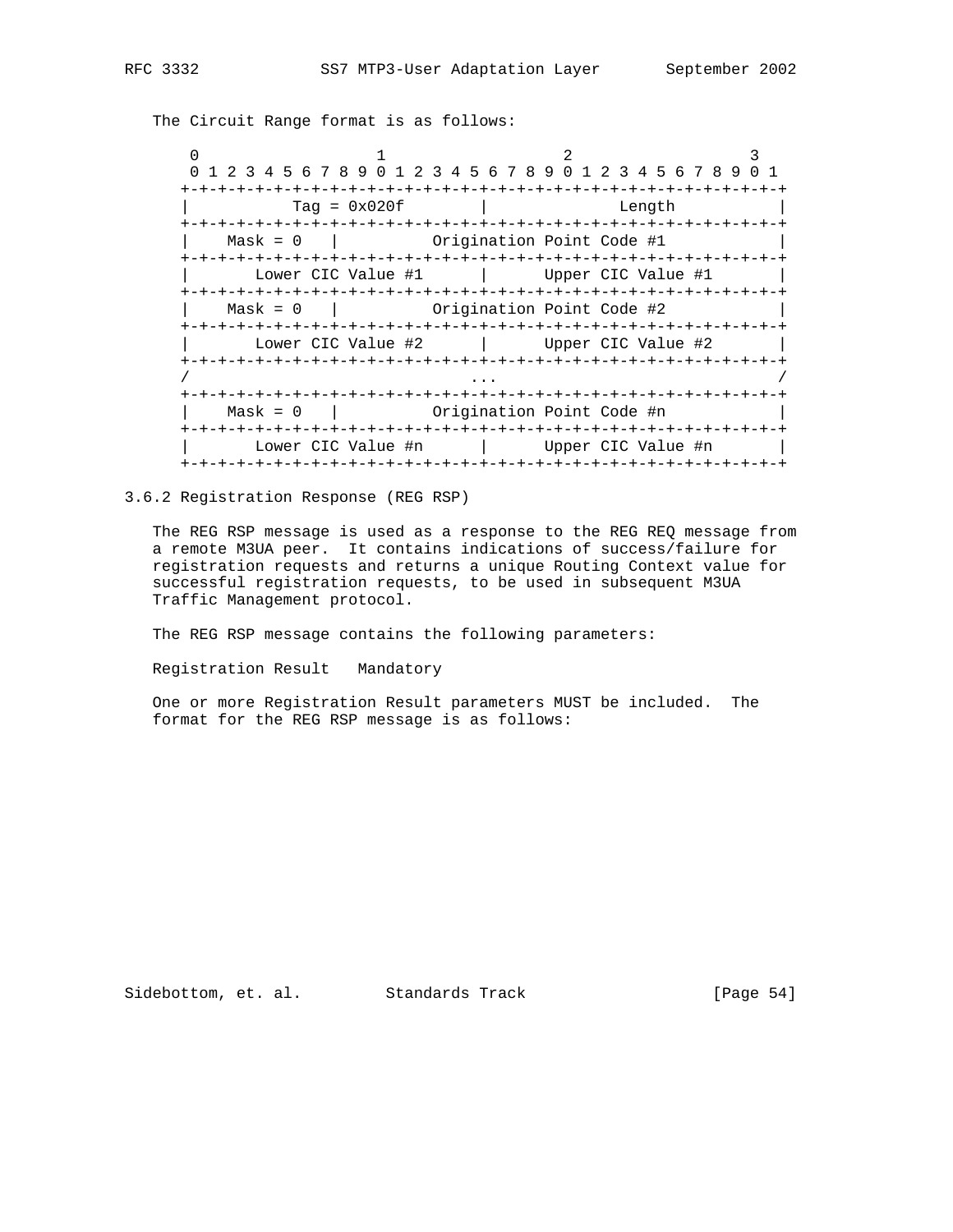| $\Omega$                |                       | 1 2 3 4 5 6 7 8 9 0 1 2 3 4 5 6 7 8 9 0 1 2 3 4 5 6 7 8 9 | $(1)$ 1 |
|-------------------------|-----------------------|-----------------------------------------------------------|---------|
| $+-+$<br>$Taq = 0x0208$ |                       | Length                                                    |         |
|                         | Registration Result 1 |                                                           |         |
|                         |                       |                                                           |         |
| Tag = $0 \times 0208$   |                       | Length                                                    |         |
|                         | Registration Result n |                                                           |         |

Registration Results:

 The Registration Result parameter contains the registration result for a single Routing Key in an REG REQ message. The number of results in a single REG RSP message MUST be anywhere from one to the total number of number of Routing Key parameters found in the corresponding REG REQ message. Where multiple REG RSP messages are used in reply to REG REQ message, a specific result SHOULD be in only one REG RSP message. The format of each result is as follows:

|                           |                                    | 0 1 2 3 4 5 6 7 8 9 0 1 2 3 4 5 6 7 8 9 0 1 2 3 4 5 6 7 8 9 |  |
|---------------------------|------------------------------------|-------------------------------------------------------------|--|
|                           | -+-+-+-+-+                         |                                                             |  |
| $Taq = 0x020a$            |                                    | Length = $8$                                                |  |
| +-+-+-+-+-+-+-+-+-+-+-+-+ |                                    | -+-+-+-+-+-+-+-+-+-+-+-+-+-+-+                              |  |
|                           | Local-RK-Identifier value          |                                                             |  |
|                           |                                    | -+-+-+-+-+-+-+-+-+-+-+-+-                                   |  |
| Tag = $0 \times 0212$     |                                    | Length = $8$                                                |  |
|                           |                                    |                                                             |  |
|                           | Registration Status                |                                                             |  |
|                           |                                    |                                                             |  |
| $Taq = 0x0006$            |                                    | Length = $8$                                                |  |
|                           |                                    |                                                             |  |
|                           | Routing Context                    |                                                             |  |
|                           | +-+-+-+-+-+-+-+-+-+-+-+-+-+-+-+-+- |                                                             |  |

Local-RK-Identifier: 32-bit integer

 The Local-RK-Identifier contains the same value as found in the matching Routing Key parameter found in the REG REQ message (See Section 3.6.1).

Sidebottom, et. al. Standards Track [Page 55]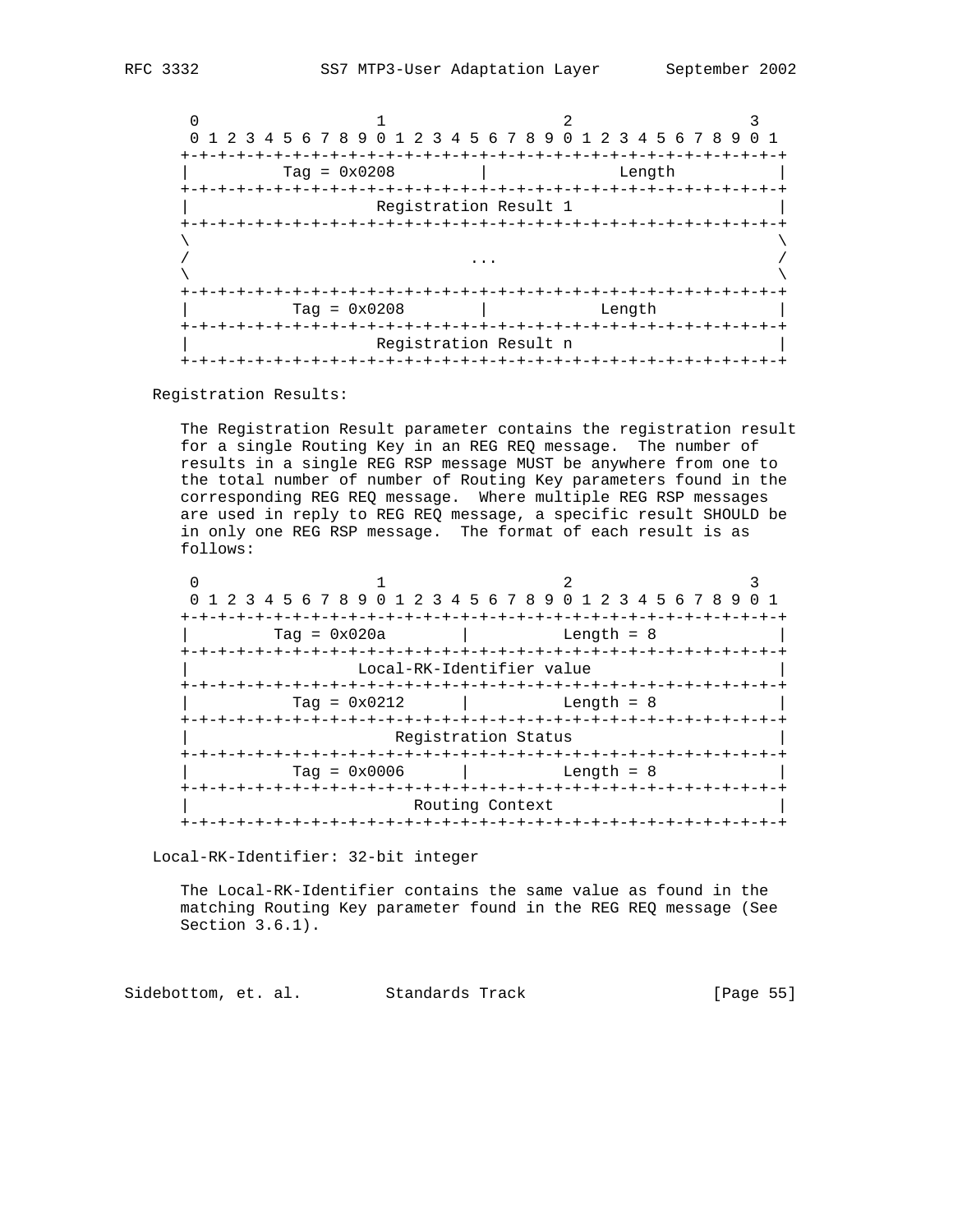# Registration Status: 32-bit integer

 The Registration Result Status field indicates the success or the reason for failure of a registration request.

Its values may be:

|    | Successfully Registered                           |
|----|---------------------------------------------------|
|    | Error - Unknown                                   |
| 2  | Error - Invalid DPC                               |
|    | Error - Invalid Network Appearance                |
| 4  | Error - Invalid Routing Key                       |
| 5  | Error - Permission Denied                         |
| 6  | Error - Cannot Support Unique Routing             |
|    | Error - Routing Key not Currently Provisioned     |
| 8  | Error - Insufficient Resources                    |
| 9  | Error - Unsupported RK parameter Field            |
| 10 | Error - Unsupported/Invalid Traffic Handling Mode |

Routing Context: 32-bit integer

 The Routing Context field contains the Routing Context value for the associated Routing Key if the registration was successful. It is set to "0" if the registration was not successful.

# 3.6.3 Deregistration Request (DEREG REQ)

 The DEREG REQ message is sent by an ASP to indicate to a remote M3UA peer that it wishes to deregister a given Routing Key. Typically, an ASP would send this message to an SGP, and expects to receive a DEREG RSP message in return with the associated Routing Context value.

The DEREG REQ message contains the following parameters:

Routing Context Mandatory

The format for the DEREG REQ message is as follows:

Sidebottom, et. al. Standards Track [Page 56]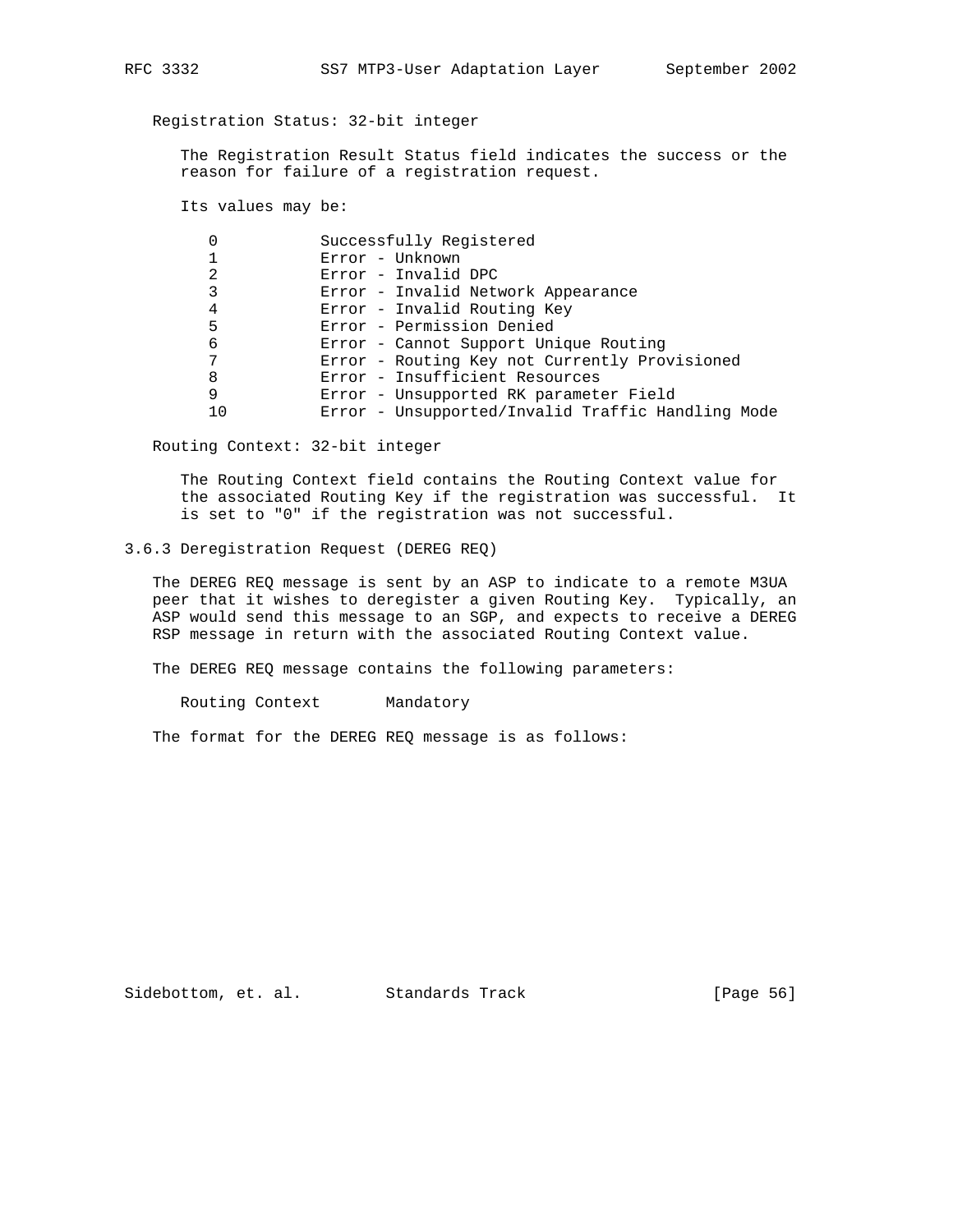$0$  1 2 3 0 1 2 3 4 5 6 7 8 9 0 1 2 3 4 5 6 7 8 9 0 1 2 3 4 5 6 7 8 9 0 1 +-+-+-+-+-+-+-+-+-+-+-+-+-+-+-+-+-+-+-+-+-+-+-+-+-+-+-+-+-+-+-+-+ | Tag = 0x0006 | Length | +-+-+-+-+-+-+-+-+-+-+-+-+-+-+-+-+-+-+-+-+-+-+-+-+-+-+-+-+-+-+-+-+  $\lambda$  and  $\lambda$  and  $\lambda$  and  $\lambda$  and  $\lambda$  and  $\lambda$  and  $\lambda$  and  $\lambda$  and  $\lambda$  and  $\lambda$  and  $\lambda$  and  $\lambda$  and  $\lambda$  and  $\lambda$  and  $\lambda$  and  $\lambda$  and  $\lambda$  and  $\lambda$  and  $\lambda$  and  $\lambda$  and  $\lambda$  and  $\lambda$  and  $\lambda$  and  $\lambda$  and  $\lambda$  / Routing Context /  $\lambda$  and  $\lambda$  and  $\lambda$  and  $\lambda$  and  $\lambda$  and  $\lambda$  and  $\lambda$  and  $\lambda$  and  $\lambda$  and  $\lambda$  and  $\lambda$  and  $\lambda$  and  $\lambda$  and  $\lambda$  and  $\lambda$  and  $\lambda$  and  $\lambda$  and  $\lambda$  and  $\lambda$  and  $\lambda$  and  $\lambda$  and  $\lambda$  and  $\lambda$  and  $\lambda$  and  $\lambda$  +-+-+-+-+-+-+-+-+-+-+-+-+-+-+-+-+-+-+-+-+-+-+-+-+-+-+-+-+-+-+-+-+

Routing Context: n X 32-bit integers

 The Routing Context parameter contains (a list of) integers indexing the Application Server traffic that the sending ASP is currently registered to receive from the SGP but now wishes to deregister.

3.6.4 Deregistration Response (DEREG RSP)

 The DEREG RSP message is used as a response to the DEREG REQ message from a remote M3UA peer.

The DEREG RSP message contains the following parameters:

Deregistration Result Mandatory

 One or more Deregistration Result parameters MUST be included. The format for the DEREG RSP message is as follows:

| 0              | 1 2 3 4 5 6 7 8 9 0 1 2 3 4 5 6 7 8 9 0 1 2 3 4 5 6 7 8 9 |                         |                    |
|----------------|-----------------------------------------------------------|-------------------------|--------------------|
|                |                                                           |                         |                    |
|                | $Taq = 0x0209$                                            |                         | Length             |
| +-+-+-+-+-+-+- | -+-+-+-+                                                  |                         | -+-+-+-+-+-+-+-+-+ |
|                |                                                           | Deregistration Result 1 |                    |
|                |                                                           |                         |                    |
|                |                                                           |                         |                    |
|                |                                                           |                         |                    |
|                |                                                           |                         |                    |
|                |                                                           |                         |                    |
|                | $Taq = 0x0209$                                            | Length                  |                    |
|                |                                                           |                         |                    |
|                |                                                           | Deregistration Result n |                    |
|                |                                                           |                         |                    |

Sidebottom, et. al. Standards Track [Page 57]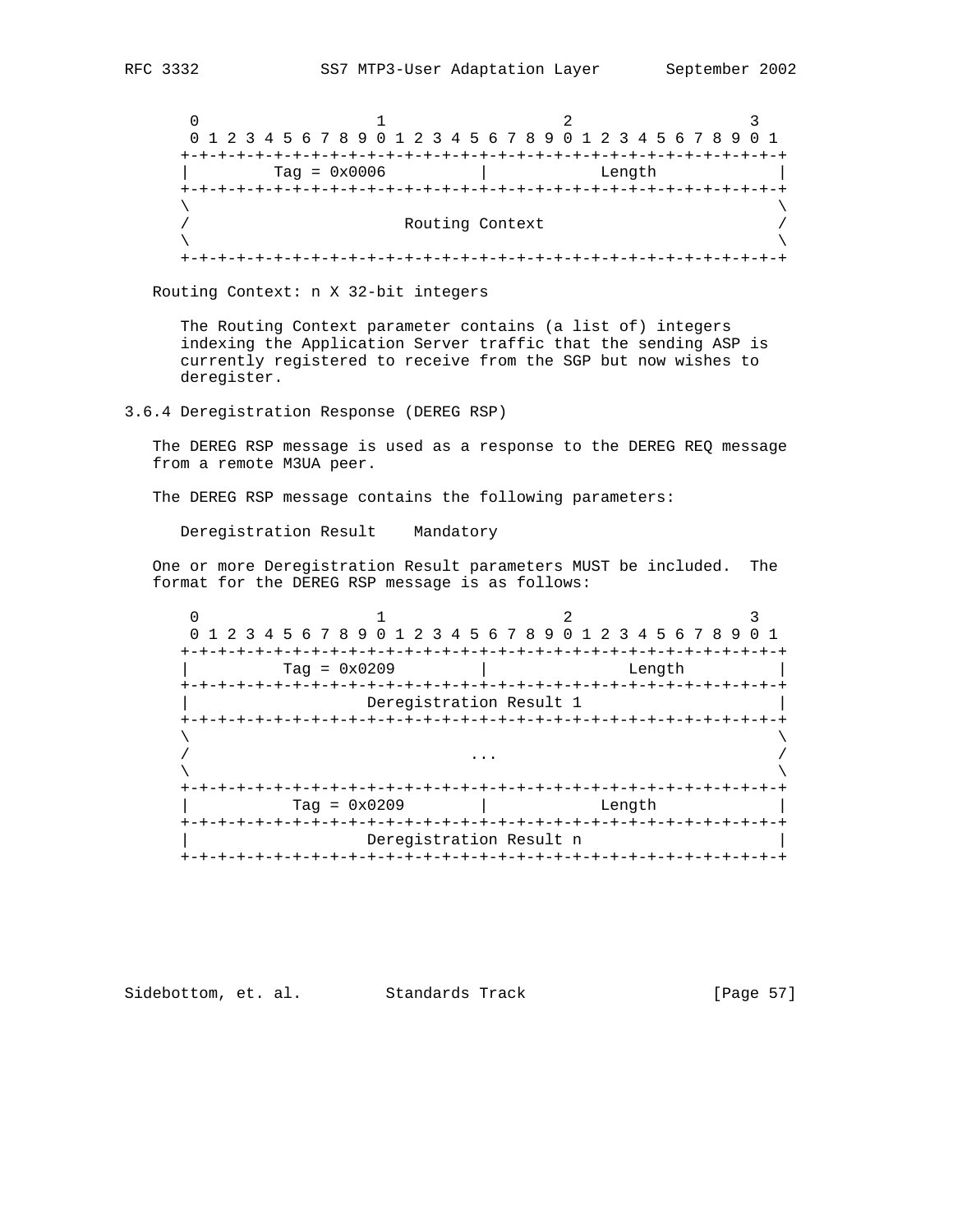### Deregistration Results:

 The Deregistration Result parameter contains the deregistration status for a single Routing Context in a DEREG REQ message. The number of results in a single DEREG RSP message MAY be anywhere from one to the total number of number of Routing Context values found in the corresponding DEREG REQ message.

 Where multiple DEREG RSP messages are used in reply to DEREG REQ message, a specific result SHOULD be in only one DEREG RSP message. The format of each result is as follows:

| 0 1 2 3 4 5 6 7 8 9 0 1 2 3 4 5 6 7 8 9 0 1 2 3 4 5 6 7 8 9 |                       |              |
|-------------------------------------------------------------|-----------------------|--------------|
| $Taq = 0x0006$                                              |                       | Length = $8$ |
|                                                             | Routing Context       |              |
| $Taq = 0x0213$                                              |                       | Length $= 8$ |
|                                                             | Deregistration Status |              |

Routing Context: 32-bit integer

 The Routing Context field contains the Routing Context value of the matching Routing Key to deregister, as found in the DEREG REQ message.

Deregistration Status: 32-bit integer

 The Deregistration Result Status field indicates the success or the reason for failure of the deregistration.

Its values may be:

|   | Successfully Deregistered                        |
|---|--------------------------------------------------|
|   | Error - Unknown                                  |
|   | Error - Invalid Routing Context                  |
|   | Error - Permission Denied                        |
|   | Error - Not Registered                           |
| ᄃ | Error - ASP Currently Active for Routing Context |
|   |                                                  |

Sidebottom, et. al. Standards Track [Page 58]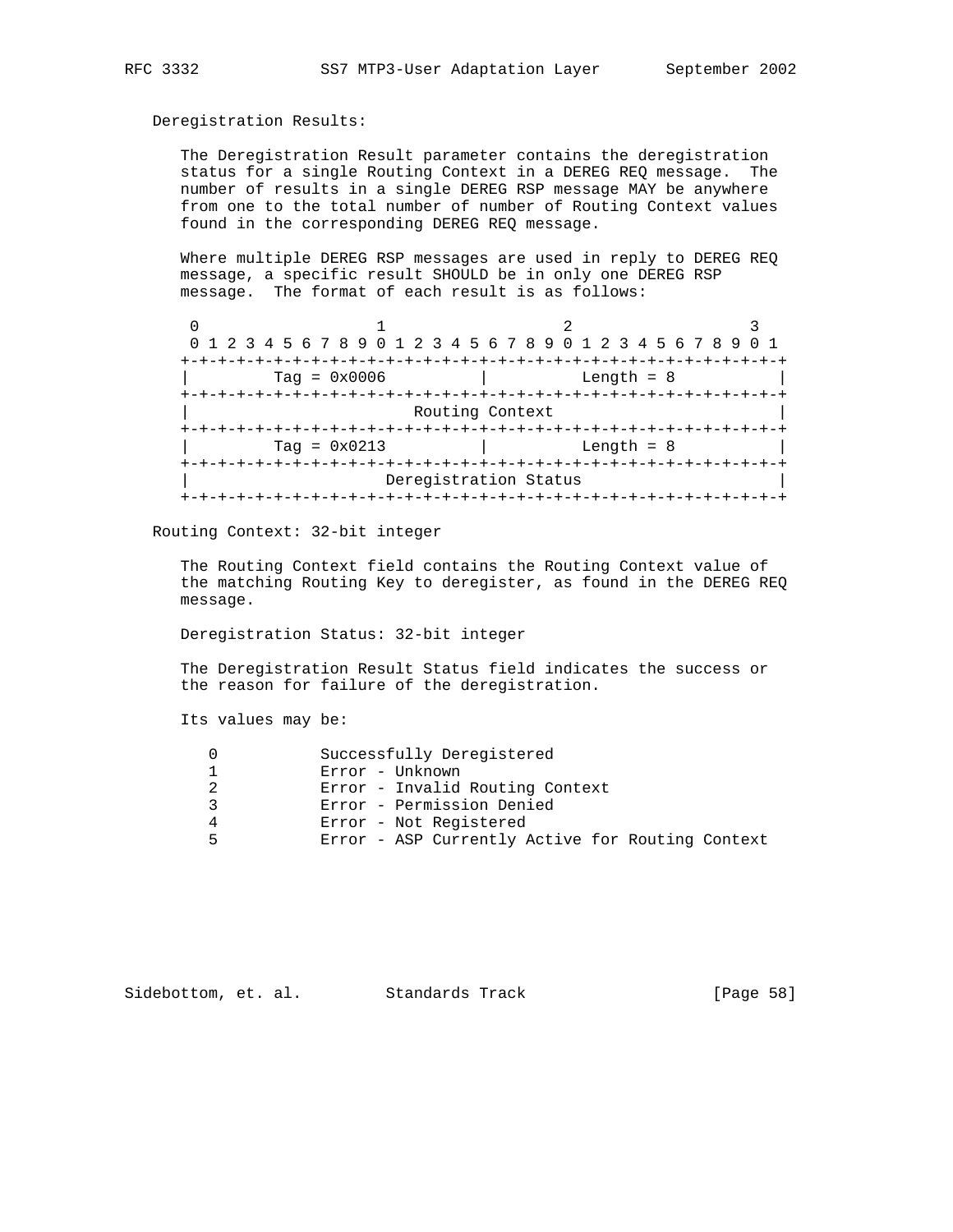3.7 ASP Traffic Maintenance (ASPTM) Messages

3.7.1 ASP Active

 The ASP Active message is sent by an ASP to indicate to a remote M3UA peer that it is ready to process signalling traffic for a particular Application Server. The ASP Active message affects only the ASP state for the Routing Keys identified by the Routing Contexts, if present.

The ASP Active message contains the following parameters:

| Traffic Mode Type | Optional |
|-------------------|----------|
| Routing Context   | Optional |
| INFO String       | Optional |

The format for the ASP Active message is as follows:

| 1 2 3 4 5 6 7 8 9 0 1 2 3 4 5 6 7 8 9 0 1 2 3 4 5 6 7 8 9 0 1 |                    |  |
|---------------------------------------------------------------|--------------------|--|
| -+-+-+-+                                                      |                    |  |
| $Taq = 0x000b$                                                | Length $= 8$       |  |
|                                                               |                    |  |
| Traffic Mode Type                                             |                    |  |
|                                                               |                    |  |
| $Taq = 0x0006$                                                | Length             |  |
|                                                               |                    |  |
| Routing Context                                               |                    |  |
|                                                               |                    |  |
|                                                               |                    |  |
| $Taq = 0x0004$                                                | Length             |  |
| +-+-+-+-+-+-+-+-+-+-+-+-+-+                                   | -+-+-+-+-+-+-+-+-+ |  |
|                                                               |                    |  |
| INFO String                                                   |                    |  |
|                                                               |                    |  |
|                                                               |                    |  |

Traffic Mode Type: 32-bit (unsigned integer)

 The Traffic Mode Type parameter identifies the traffic mode of operation of the ASP within an AS. The valid values for Traffic Mode Type are shown in the following table:

| Override  |
|-----------|
| Loadshare |
| Broadcast |
|           |

| Sidebottom, et. al.<br>Standards Track | [Page 59] |  |  |
|----------------------------------------|-----------|--|--|
|----------------------------------------|-----------|--|--|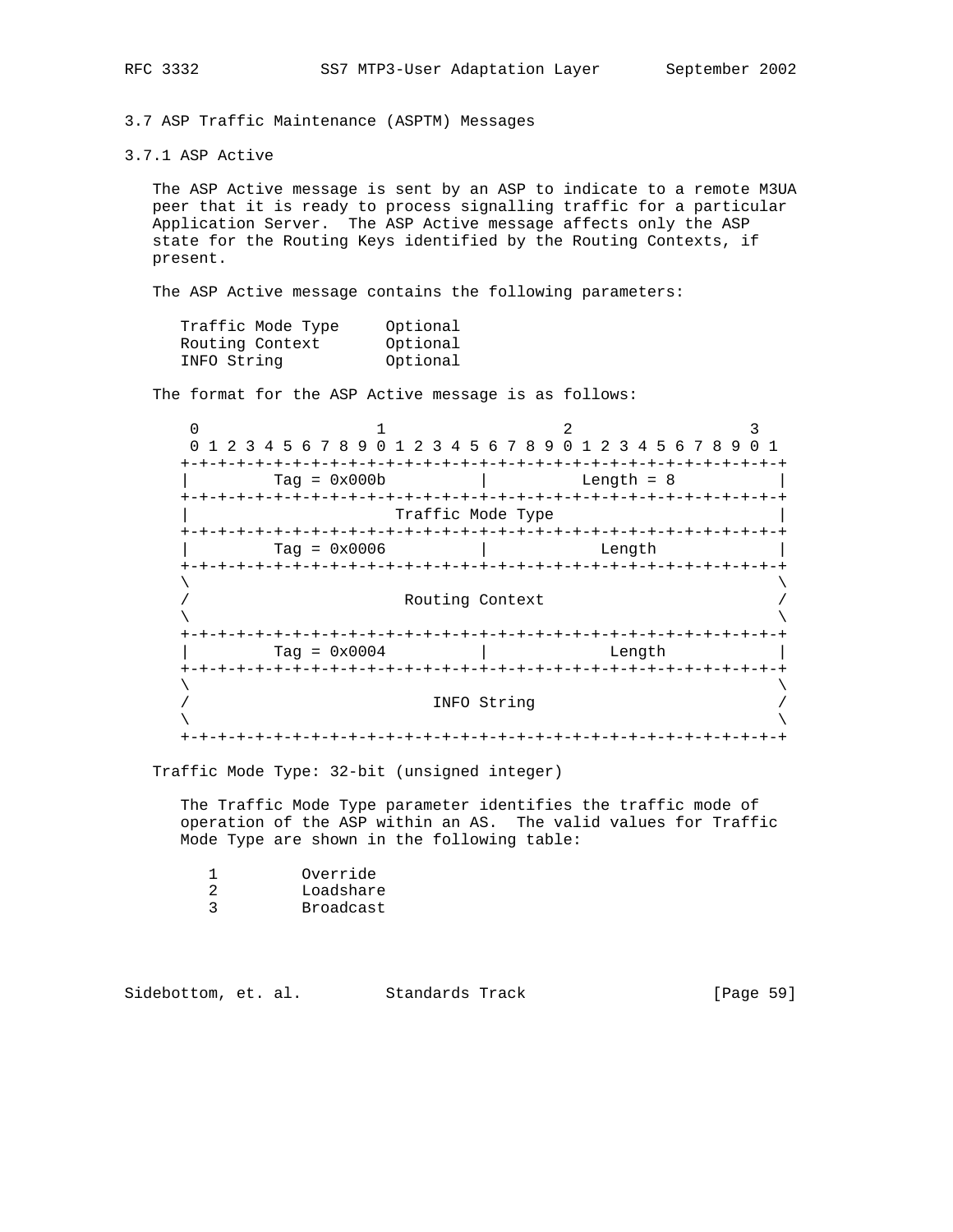Within a particular Routing Context, Override, Loadshare and Broadcast SHOULD NOT be mixed. The Override value indicates that the ASP is operating in Override mode, and the ASP takes over all traffic in an Application Server (i.e., primary/backup operation), overriding any currently active ASPs in the AS. In Loadshare mode, the ASP will share in the traffic distribution with any other currently active ASPs. In Broadcast mode, the ASP will receive the same messages as any other currently active ASP.

Routing Context: n X 32-bit integers

 The optional Routing Context parameter contains (a list of) integers indexing the Application Server traffic that the sending ASP is configured/registered to receive.

 There is one-to-one relationship between an index entry and an SGP Routing Key or AS Name. Because an AS can only appear in one Network Appearance, the Network Appearance parameter is not required in the ASP Active message.

 An Application Server Process may be configured to process traffic for more than one logical Application Server. From the perspective of an ASP, a Routing Context defines a range of signalling traffic that the ASP is currently configured to receive from the SGP. For example, an ASP could be configured to support call processing for multiple ranges of PSTN trunks and therefore receive related signalling traffic, identified by separate SS7 DPC/OPC/CIC ranges.

 The format and description of the optional INFO String parameter is the same as for the DUNA message (See Section 3.4.1).

3.7.2 ASP Active Acknowledgement (ASP Active Ack)

 The ASP Active Ack message is used to acknowledge an ASP Active message received from a remote M3UA peer.

The ASP Active Ack message contains the following parameters:

| Traffic Mode Type | Optional |
|-------------------|----------|
| Routing Context   | Optional |
| INFO String       | Optional |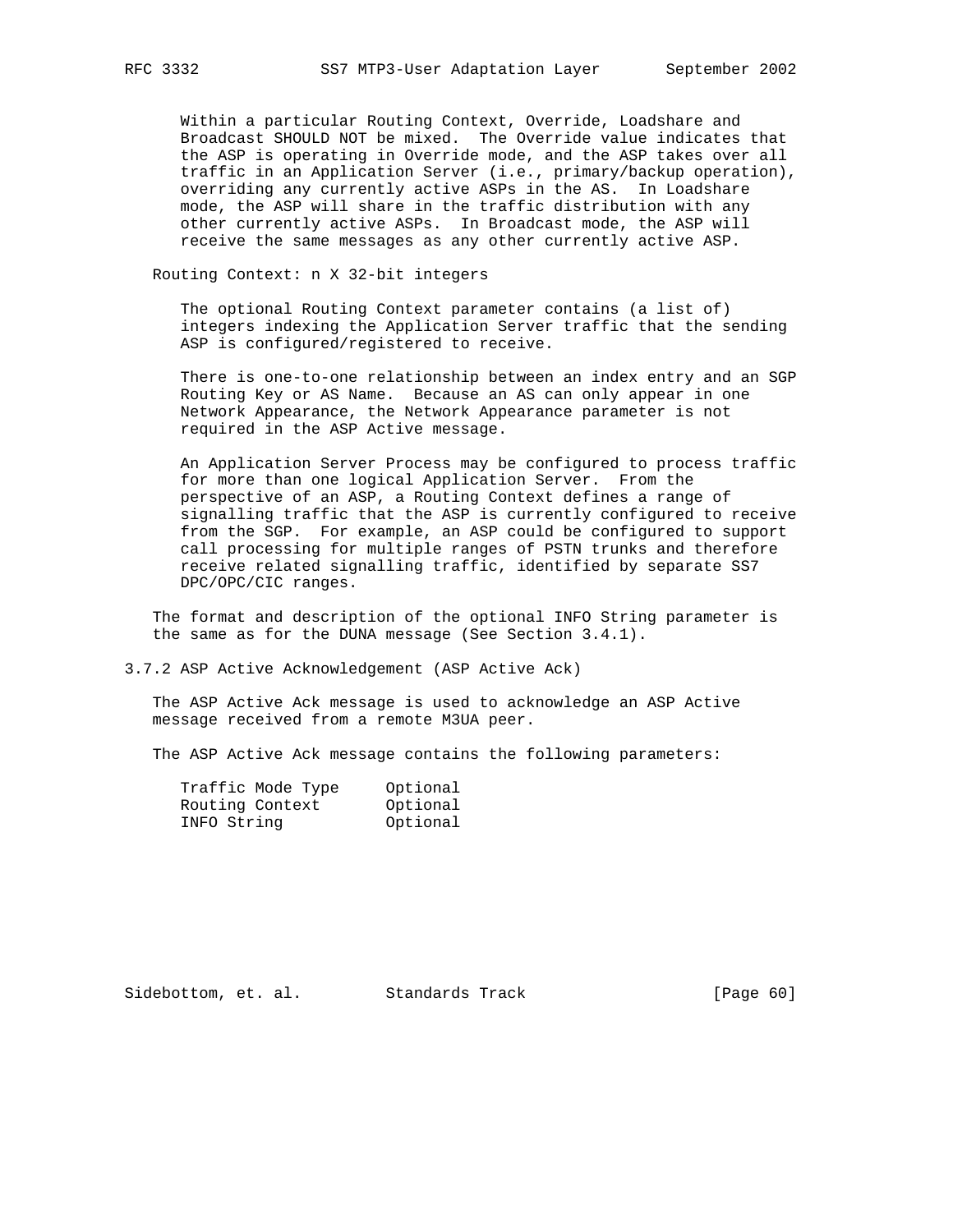The format for the ASP Active Ack message is as follows:

0  $1$  2 3 0 1 2 3 4 5 6 7 8 9 0 1 2 3 4 5 6 7 8 9 0 1 2 3 4 5 6 7 8 9 0 1 +-+-+-+-+-+-+-+-+-+-+-+-+-+-+-+-+-+-+-+-+-+-+-+-+-+-+-+-+-+-+-+-+  $\text{Tag} = 0 \times 000b$  | Length = 8 +-+-+-+-+-+-+-+-+-+-+-+-+-+-+-+-+-+-+-+-+-+-+-+-+-+-+-+-+-+-+-+-+ | Traffic Mode Type | +-+-+-+-+-+-+-+-+-+-+-+-+-+-+-+-+-+-+-+-+-+-+-+-+-+-+-+-+-+-+-+-+ | Tag = 0x0006 | Length | +-+-+-+-+-+-+-+-+-+-+-+-+-+-+-+-+-+-+-+-+-+-+-+-+-+-+-+-+-+-+-+-+  $\lambda$  and  $\lambda$  and  $\lambda$  and  $\lambda$  and  $\lambda$  and  $\lambda$  and  $\lambda$  and  $\lambda$  and  $\lambda$  and  $\lambda$  and  $\lambda$  and  $\lambda$  and  $\lambda$  and  $\lambda$  and  $\lambda$  and  $\lambda$  and  $\lambda$  and  $\lambda$  and  $\lambda$  and  $\lambda$  and  $\lambda$  and  $\lambda$  and  $\lambda$  and  $\lambda$  and  $\lambda$  Routing Context  $\lambda$  and  $\lambda$  and  $\lambda$  and  $\lambda$  and  $\lambda$  and  $\lambda$  and  $\lambda$  and  $\lambda$  and  $\lambda$  and  $\lambda$  and  $\lambda$  and  $\lambda$  and  $\lambda$  and  $\lambda$  and  $\lambda$  and  $\lambda$  and  $\lambda$  and  $\lambda$  and  $\lambda$  and  $\lambda$  and  $\lambda$  and  $\lambda$  and  $\lambda$  and  $\lambda$  and  $\lambda$  +-+-+-+-+-+-+-+-+-+-+-+-+-+-+-+-+-+-+-+-+-+-+-+-+-+-+-+-+-+-+-+-+  $\text{Tag} = 0 \times 0004$  | Length +-+-+-+-+-+-+-+-+-+-+-+-+-+-+-+-+-+-+-+-+-+-+-+-+-+-+-+-+-+-+-+-+  $\lambda$  and  $\lambda$  and  $\lambda$  and  $\lambda$  and  $\lambda$  and  $\lambda$  and  $\lambda$  and  $\lambda$  and  $\lambda$  and  $\lambda$  and  $\lambda$  and  $\lambda$  and  $\lambda$  and  $\lambda$  and  $\lambda$  and  $\lambda$  and  $\lambda$  and  $\lambda$  and  $\lambda$  and  $\lambda$  and  $\lambda$  and  $\lambda$  and  $\lambda$  and  $\lambda$  and  $\lambda$  / INFO String /  $\lambda$  and  $\lambda$  and  $\lambda$  and  $\lambda$  and  $\lambda$  and  $\lambda$  and  $\lambda$  and  $\lambda$  and  $\lambda$  and  $\lambda$  and  $\lambda$  and  $\lambda$  and  $\lambda$  and  $\lambda$  and  $\lambda$  and  $\lambda$  and  $\lambda$  and  $\lambda$  and  $\lambda$  and  $\lambda$  and  $\lambda$  and  $\lambda$  and  $\lambda$  and  $\lambda$  and  $\lambda$  +-+-+-+-+-+-+-+-+-+-+-+-+-+-+-+-+-+-+-+-+-+-+-+-+-+-+-+-+-+-+-+-+

 The format and description of the optional INFO String parameter is the same as for the DUNA message (See Section 3.4.1).

 The INFO String in an ASP Active Ack message is independent from the INFO String in the ASP Active message (i.e., it does not have to echo back the INFO String received).

 The format of the Traffic Mode Type and Routing Context parameters is the same as for the ASP Active message. (See Section 3.7.1).

3.7.3 ASP Inactive

 The ASP Inactive message is sent by an ASP to indicate to a remote M3UA peer that it is no longer an active ASP to be used from within a list of ASPs. The ASP Inactive message affects only the ASP state in the Routing Keys identified by the Routing Contexts, if present.

The ASP Inactive message contains the following parameters:

| Routing Context | Optional |
|-----------------|----------|
| INFO String     | Optional |

Sidebottom, et. al. Standards Track [Page 61]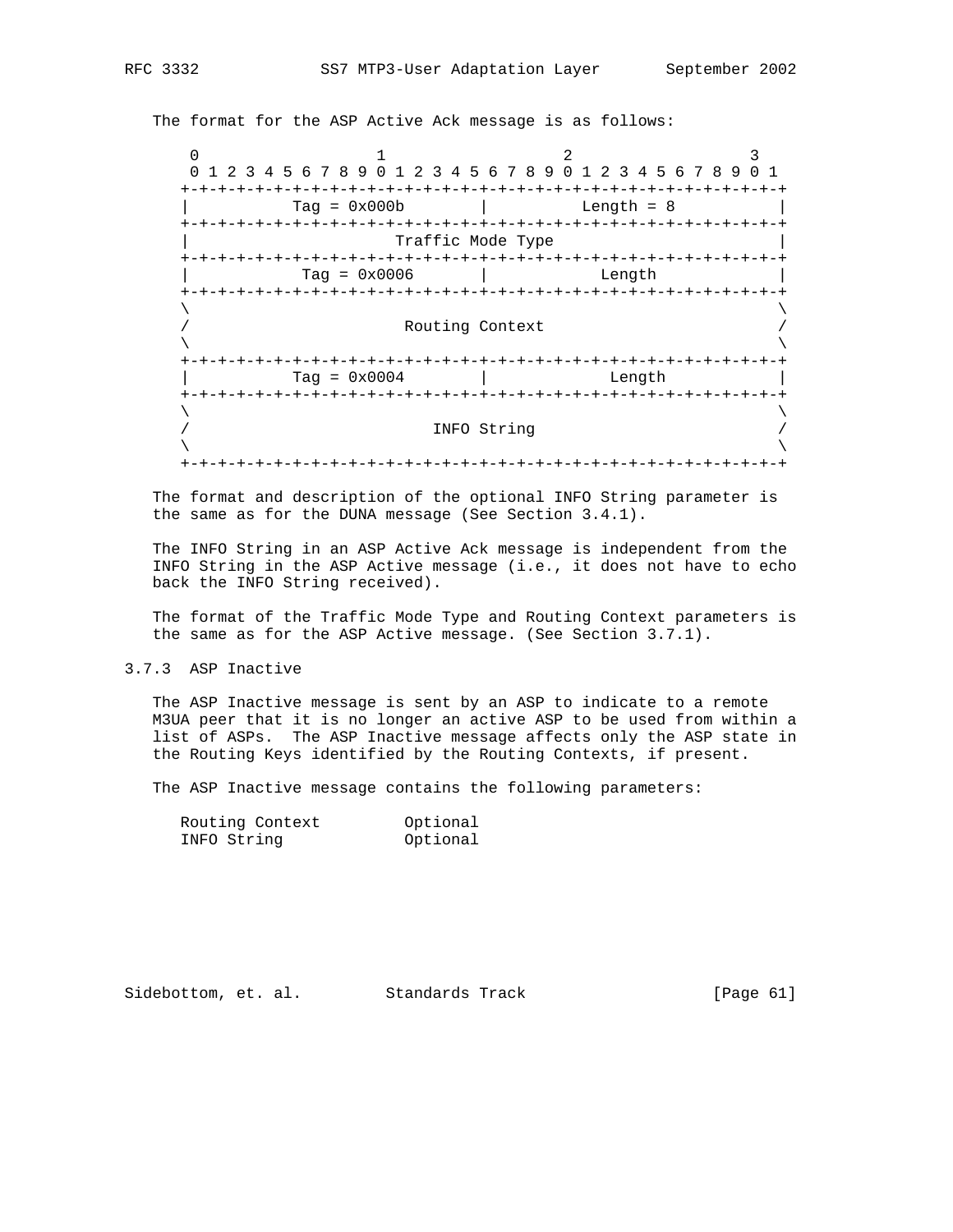The format for the ASP Inactive message parameters is as follows:

0  $1$  2 3 0 1 2 3 4 5 6 7 8 9 0 1 2 3 4 5 6 7 8 9 0 1 2 3 4 5 6 7 8 9 0 1 +-+-+-+-+-+-+-+-+-+-+-+-+-+-+-+-+-+-+-+-+-+-+-+-+-+-+-+-+-+-+-+-+ | Tag = 0x0006 | Length | +-+-+-+-+-+-+-+-+-+-+-+-+-+-+-+-+-+-+-+-+-+-+-+-+-+-+-+-+-+-+-+-+  $\lambda$  and  $\lambda$  and  $\lambda$  and  $\lambda$  and  $\lambda$  and  $\lambda$  and  $\lambda$  and  $\lambda$  and  $\lambda$  and  $\lambda$  and  $\lambda$  and  $\lambda$  and  $\lambda$  and  $\lambda$  and  $\lambda$  and  $\lambda$  and  $\lambda$  and  $\lambda$  and  $\lambda$  and  $\lambda$  and  $\lambda$  and  $\lambda$  and  $\lambda$  and  $\lambda$  and  $\lambda$  Routing Context  $\lambda$  and  $\lambda$  and  $\lambda$  and  $\lambda$  and  $\lambda$  and  $\lambda$  and  $\lambda$  and  $\lambda$  and  $\lambda$  and  $\lambda$  and  $\lambda$  and  $\lambda$  and  $\lambda$  and  $\lambda$  and  $\lambda$  and  $\lambda$  and  $\lambda$  and  $\lambda$  and  $\lambda$  and  $\lambda$  and  $\lambda$  and  $\lambda$  and  $\lambda$  and  $\lambda$  and  $\lambda$  +-+-+-+-+-+-+-+-+-+-+-+-+-+-+-+-+-+-+-+-+-+-+-+-+-+-+-+-+-+-+-+-+ | Tag = 0x0004 | Length | +-+-+-+-+-+-+-+-+-+-+-+-+-+-+-+-+-+-+-+-+-+-+-+-+-+-+-+-+-+-+-+-+  $\lambda$  and  $\lambda$  and  $\lambda$  and  $\lambda$  and  $\lambda$  and  $\lambda$  and  $\lambda$  and  $\lambda$  and  $\lambda$  and  $\lambda$  and  $\lambda$  and  $\lambda$  and  $\lambda$  and  $\lambda$  and  $\lambda$  and  $\lambda$  and  $\lambda$  and  $\lambda$  and  $\lambda$  and  $\lambda$  and  $\lambda$  and  $\lambda$  and  $\lambda$  and  $\lambda$  and  $\lambda$  / INFO String /  $\lambda$  and  $\lambda$  and  $\lambda$  and  $\lambda$  and  $\lambda$  and  $\lambda$  and  $\lambda$  and  $\lambda$  and  $\lambda$  and  $\lambda$  and  $\lambda$  and  $\lambda$  and  $\lambda$  and  $\lambda$  and  $\lambda$  and  $\lambda$  and  $\lambda$  and  $\lambda$  and  $\lambda$  and  $\lambda$  and  $\lambda$  and  $\lambda$  and  $\lambda$  and  $\lambda$  and  $\lambda$  +-+-+-+-+-+-+-+-+-+-+-+-+-+-+-+-+-+-+-+-+-+-+-+-+-+-+-+-+-+-+-+-+

 The format and description of the optional Routing Context and INFO String parameters is the same as for the ASP Active message (See Section 3.5.5.)

3.7.4 ASP Inactive Acknowledgement (ASP Inactive Ack)

 The ASP Inactive Ack message is used to acknowledge an ASP Inactive message received from a remote M3UA peer.

The ASP Inactive Ack message contains the following parameters:

| Routing Context | Optional |
|-----------------|----------|
| INFO String     | Optional |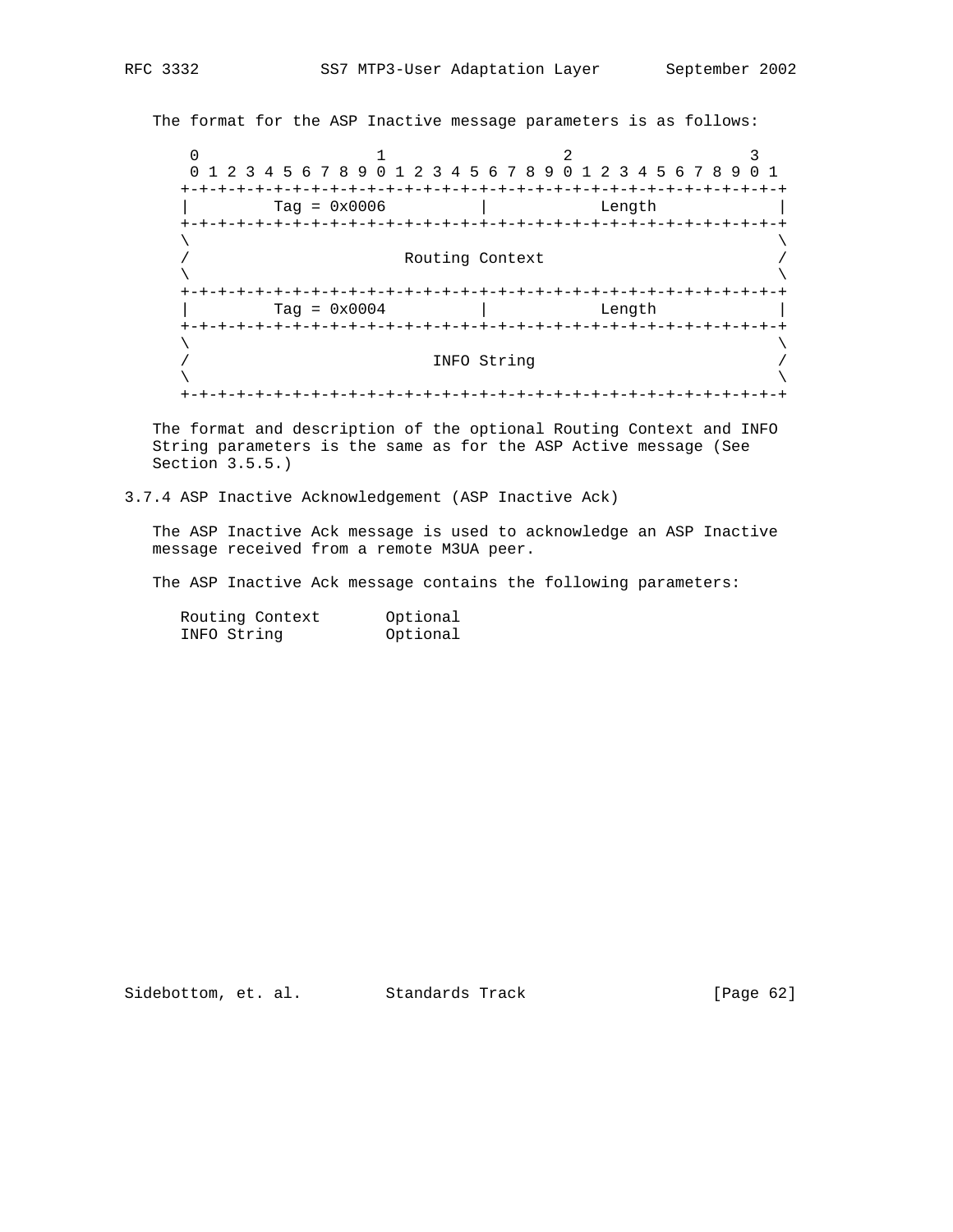The format for the ASP Inactive Ack message is as follows:

0  $1$  2 3 0 1 2 3 4 5 6 7 8 9 0 1 2 3 4 5 6 7 8 9 0 1 2 3 4 5 6 7 8 9 0 1 +-+-+-+-+-+-+-+-+-+-+-+-+-+-+-+-+-+-+-+-+-+-+-+-+-+-+-+-+-+-+-+-+ | Tag = 0x0006 | Length | +-+-+-+-+-+-+-+-+-+-+-+-+-+-+-+-+-+-+-+-+-+-+-+-+-+-+-+-+-+-+-+-+  $\lambda$  and  $\lambda$  and  $\lambda$  and  $\lambda$  and  $\lambda$  and  $\lambda$  and  $\lambda$  and  $\lambda$  and  $\lambda$  and  $\lambda$  and  $\lambda$  and  $\lambda$  and  $\lambda$  and  $\lambda$  and  $\lambda$  and  $\lambda$  and  $\lambda$  and  $\lambda$  and  $\lambda$  and  $\lambda$  and  $\lambda$  and  $\lambda$  and  $\lambda$  and  $\lambda$  and  $\lambda$  Routing Context  $\lambda$  and  $\lambda$  and  $\lambda$  and  $\lambda$  and  $\lambda$  and  $\lambda$  and  $\lambda$  and  $\lambda$  and  $\lambda$  and  $\lambda$  and  $\lambda$  and  $\lambda$  and  $\lambda$  and  $\lambda$  and  $\lambda$  and  $\lambda$  and  $\lambda$  and  $\lambda$  and  $\lambda$  and  $\lambda$  and  $\lambda$  and  $\lambda$  and  $\lambda$  and  $\lambda$  and  $\lambda$  +-+-+-+-+-+-+-+-+-+-+-+-+-+-+-+-+-+-+-+-+-+-+-+-+-+-+-+-+-+-+-+-+ | Tag = 0x0004 | Length | +-+-+-+-+-+-+-+-+-+-+-+-+-+-+-+-+-+-+-+-+-+-+-+-+-+-+-+-+-+-+-+-+  $\lambda$  and  $\lambda$  and  $\lambda$  and  $\lambda$  and  $\lambda$  and  $\lambda$  and  $\lambda$  and  $\lambda$  and  $\lambda$  and  $\lambda$  and  $\lambda$  and  $\lambda$  and  $\lambda$  and  $\lambda$  and  $\lambda$  and  $\lambda$  and  $\lambda$  and  $\lambda$  and  $\lambda$  and  $\lambda$  and  $\lambda$  and  $\lambda$  and  $\lambda$  and  $\lambda$  and  $\lambda$  / INFO String /  $\lambda$  and  $\lambda$  and  $\lambda$  and  $\lambda$  and  $\lambda$  and  $\lambda$  and  $\lambda$  and  $\lambda$  and  $\lambda$  and  $\lambda$  and  $\lambda$  and  $\lambda$  and  $\lambda$  and  $\lambda$  and  $\lambda$  and  $\lambda$  and  $\lambda$  and  $\lambda$  and  $\lambda$  and  $\lambda$  and  $\lambda$  and  $\lambda$  and  $\lambda$  and  $\lambda$  and  $\lambda$  +-+-+-+-+-+-+-+-+-+-+-+-+-+-+-+-+-+-+-+-+-+-+-+-+-+-+-+-+-+-+-+-+

 The format and description of the optional INFO String parameter is the same as for the DUNA message (See Section 3.4.1.)

 The INFO String in an ASP Inactive Ack message is independent from the INFO String in the ASP Inactive message (i.e., it does not have to echo back the INFO String received).

 The format of the Routing Context parameter is the same as for the ASP Inactive message. (See Section 3.7.3).

3.8 Management (MGMT) Messages

3.8.1 Error

 The Error message is used to notify a peer of an error event associated with an incoming message. For example, the message type might be unexpected given the current state, or a parameter value might be invalid.

The Error message contains the following parameters:

| Error Code             | Mandatory  |
|------------------------|------------|
| Routing Context        | Mandatory* |
| Network Appearance     | Mandatory* |
| Affected Point Code    | Mandatory* |
| Diagnostic Information | Optional   |
|                        |            |

(\*) Only mandatory for specific Error Codes

Sidebottom, et. al. Standards Track [Page 63]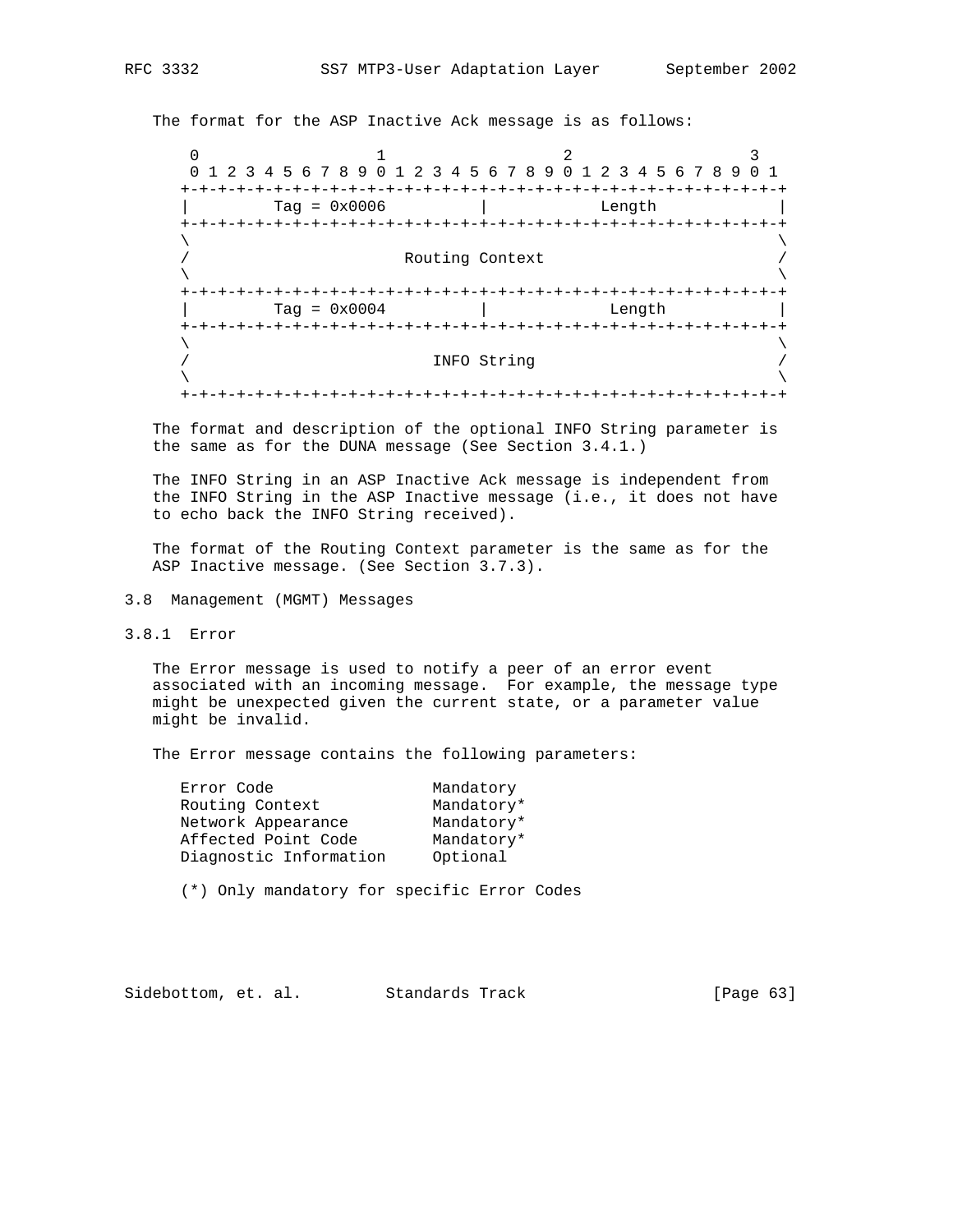0  $1$  2 3 0 1 2 3 4 5 6 7 8 9 0 1 2 3 4 5 6 7 8 9 0 1 2 3 4 5 6 7 8 9 0 1 +-+-+-+-+-+-+-+-+-+-+-+-+-+-+-+-+-+-+-+-+-+-+-+-+-+-+-+-+-+-+-+-+  $Tag = 0x000c$  | Length = 8 +-+-+-+-+-+-+-+-+-+-+-+-+-+-+-+-+-+-+-+-+-+-+-+-+-+-+-+-+-+-+-+-+ Error Code +-+-+-+-+-+-+-+-+-+-+-+-+-+-+-+-+-+-+-+-+-+-+-+-+-+-+-+-+-+-+-+-+  $Tag = 0x0006$  | +-+-+-+-+-+-+-+-+-+-+-+-+-+-+-+-+-+-+-+-+-+-+-+-+-+-+-+-+-+-+-+-+  $\lambda$  and  $\lambda$  and  $\lambda$  and  $\lambda$  and  $\lambda$  and  $\lambda$  and  $\lambda$  and  $\lambda$  and  $\lambda$  and  $\lambda$  and  $\lambda$  and  $\lambda$  and  $\lambda$  and  $\lambda$  and  $\lambda$  and  $\lambda$  and  $\lambda$  and  $\lambda$  and  $\lambda$  and  $\lambda$  and  $\lambda$  and  $\lambda$  and  $\lambda$  and  $\lambda$  and  $\lambda$  Routing Context  $\lambda$  and  $\lambda$  and  $\lambda$  and  $\lambda$  and  $\lambda$  and  $\lambda$  and  $\lambda$  and  $\lambda$  and  $\lambda$  and  $\lambda$  and  $\lambda$  and  $\lambda$  and  $\lambda$  and  $\lambda$  and  $\lambda$  and  $\lambda$  and  $\lambda$  and  $\lambda$  and  $\lambda$  and  $\lambda$  and  $\lambda$  and  $\lambda$  and  $\lambda$  and  $\lambda$  and  $\lambda$  +-+-+-+-+-+-+-+-+-+-+-+-+-+-+-+-+-+-+-+-+-+-+-+-+-+-+-+-+-+-+-+-+ | Tag - 0x0012 | Length | +-+-+-+-+-+-+-+-+-+-+-+-+-+-+-+-+-+-+-+-+-+-+-+-+-+-+-+-+-+-+-+-+ Mask | Affected Point Code 1 +-+-+-+-+-+-+-+-+-+-+-+-+-+-+-+-+-+-+-+-+-+-+-+-+-+-+-+-+-+-+-+-+  $\lambda$  and  $\lambda$  and  $\lambda$  and  $\lambda$  and  $\lambda$  and  $\lambda$  and  $\lambda$  and  $\lambda$  and  $\lambda$  and  $\lambda$  and  $\lambda$  and  $\lambda$  and  $\lambda$  and  $\lambda$  and  $\lambda$  and  $\lambda$  and  $\lambda$  and  $\lambda$  and  $\lambda$  and  $\lambda$  and  $\lambda$  and  $\lambda$  and  $\lambda$  and  $\lambda$  and  $\lambda$  / ... /  $\lambda$  and  $\lambda$  and  $\lambda$  and  $\lambda$  and  $\lambda$  and  $\lambda$  and  $\lambda$  and  $\lambda$  and  $\lambda$  and  $\lambda$  and  $\lambda$  and  $\lambda$  and  $\lambda$  and  $\lambda$  and  $\lambda$  and  $\lambda$  and  $\lambda$  and  $\lambda$  and  $\lambda$  and  $\lambda$  and  $\lambda$  and  $\lambda$  and  $\lambda$  and  $\lambda$  and  $\lambda$  +-+-+-+-+-+-+-+-+-+-+-+-+-+-+-+-+-+-+-+-+-+-+-+-+-+-+-+-+-+-+-+-+ | Mask | Affected Point Code n | +-+-+-+-+-+-+-+-+-+-+-+-+-+-+-+-+-+-+-+-+-+-+-+-+-+-+-+-+-+-+-+-+  $Tag = 0x0200$  | Length = 8 +-+-+-+-+-+-+-+-+-+-+-+-+-+-+-+-+-+-+-+-+-+-+-+-+-+-+-+-+-+-+-+-+ Network Appearance +-+-+-+-+-+-+-+-+-+-+-+-+-+-+-+-+-+-+-+-+-+-+-+-+-+-+-+-+-+-+-+-+ | Tag = 0x0007 | Length | +-+-+-+-+-+-+-+-+-+-+-+-+-+-+-+-+-+-+-+-+-+-+-+-+-+-+-+-+-+-+-+-+  $\lambda$  and  $\lambda$  and  $\lambda$  and  $\lambda$  and  $\lambda$  and  $\lambda$  and  $\lambda$  and  $\lambda$  and  $\lambda$  and  $\lambda$  and  $\lambda$  and  $\lambda$  and  $\lambda$  and  $\lambda$  and  $\lambda$  and  $\lambda$  and  $\lambda$  and  $\lambda$  and  $\lambda$  and  $\lambda$  and  $\lambda$  and  $\lambda$  and  $\lambda$  and  $\lambda$  and  $\lambda$  / Diagnostic Information /  $\lambda$  and  $\lambda$  and  $\lambda$  and  $\lambda$  and  $\lambda$  and  $\lambda$  and  $\lambda$  and  $\lambda$  and  $\lambda$  and  $\lambda$  and  $\lambda$  and  $\lambda$  and  $\lambda$  and  $\lambda$  and  $\lambda$  and  $\lambda$  and  $\lambda$  and  $\lambda$  and  $\lambda$  and  $\lambda$  and  $\lambda$  and  $\lambda$  and  $\lambda$  and  $\lambda$  and  $\lambda$  +-+-+-+-+-+-+-+-+-+-+-+-+-+-+-+-+-+-+-+-+-+-+-+-+-+-+-+-+-+-+-+-+

The format for the Error message is as follows:

Error Code: 32-bits (unsigned integer)

 The Error Code parameter indicates the reason for the Error Message. The Error parameter value can be one of the following values:

| 0x01          | Invalid Version               |
|---------------|-------------------------------|
| 0x02          | Not Used in M3UA              |
| 0x03          | Unsupported Message Class     |
| $0 \times 04$ | Unsupported Message Type      |
| 0x05          | Unsupported Traffic Mode Type |
| 0x06          | Unexpected Message            |

Sidebottom, et. al. Standards Track [Page 64]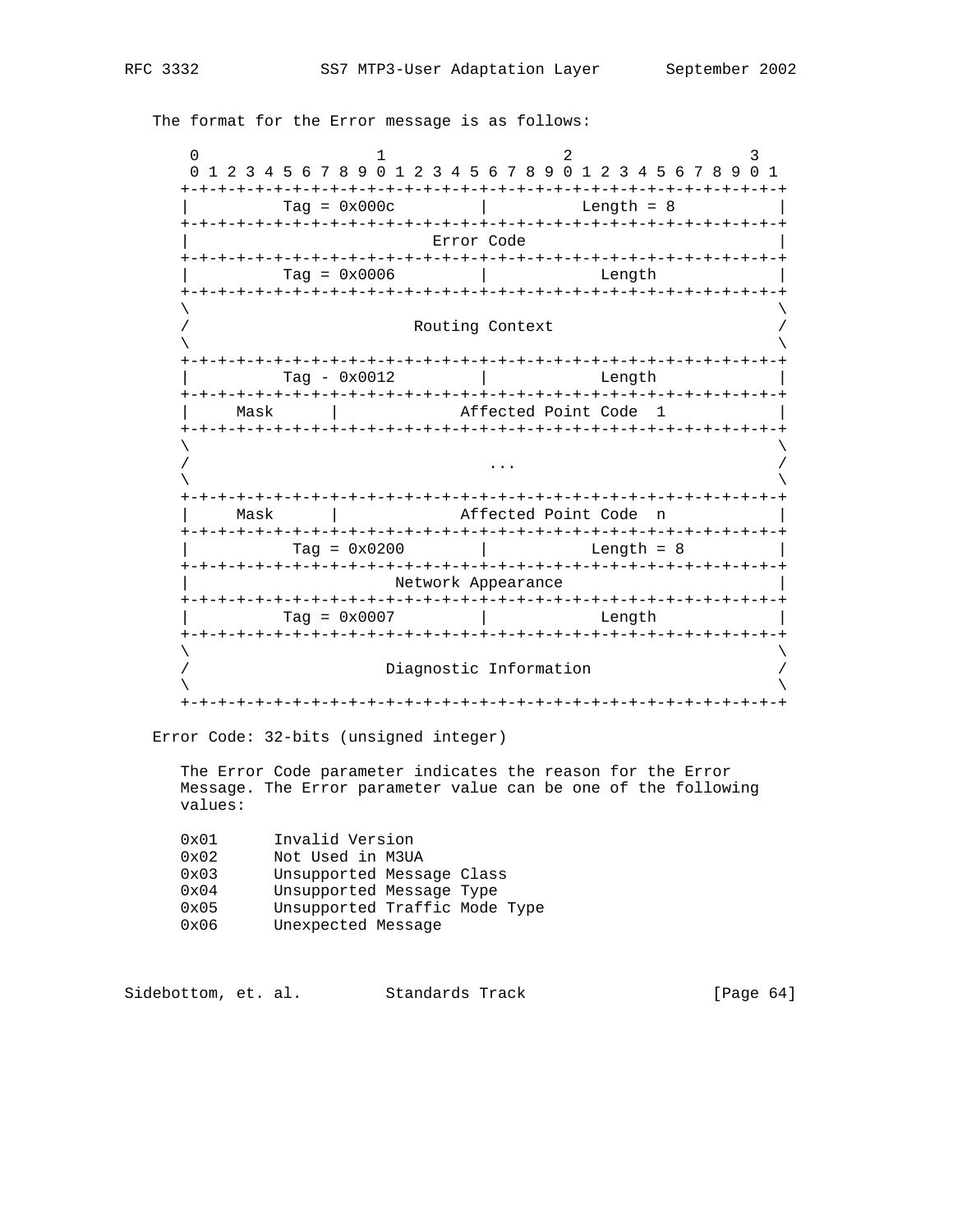| 0x07           | Protocol Error                |
|----------------|-------------------------------|
| 0x08           | Not used in M3UA              |
| 0x09           | Invalid Stream Identifier     |
| 0x0a           | Not used in M3UA              |
| 0x0b           | Not used in M3UA              |
| $0 \times 0$ c | Not used in M3UA              |
| 0x0d           | Refused - Management Blocking |
| 0x0e           | ASP Identifier Required       |
| 0x0f           | Invalid ASP Identifier        |
| 0x10           | Not Used in M3UA              |
| 0x11           | Invalid Parameter Value       |
| 0x12           | Parameter Field Error         |
| 0x13           | Unexpected Parameter          |
| 0x14           | Destination Status Unknown    |
| 0x15           | Invalid Network Appearance    |
| 0x16           | Missing Parameter             |
| 0x17           | Not Used in M3UA              |
| 0x18           | Not Used in M3UA              |
| 0x19           | Invalid Routing Context       |
| 0x1a           | No Configured AS for ASP      |
|                |                               |

 The "Invalid Stream Identifier" error is sent if a message is received on an unexpected SCTP stream (e.g., a MGMT message was received on a stream other than "0"). Error messages MUST NOT be generated in response to other Error messages.

 The "Unsupported Message Class" error is sent if a message with an unexpected or unsupported Message Class is received.

 The "Unsupported Message Type" error is sent if a message with an unexpected or unsupported Message Type is received.

 The "Unsupported Traffic Mode Type" error is sent by a SGP if an ASP sends an ASP Active message with an unsupported Traffic Mode Type or a Traffic Mode Type that is inconsistent with the presently configured mode for the Application Server. An example would be a case in which the SGP did not support loadsharing.

 The "Unexpected Message" error MAY be sent if a defined and recognized message is received that is not expected in the current state (in some cases the ASP may optionally silently discard the message and not send an Error message). For example, silent discard is used by an ASP if it received a DATA message from an SGP while it was in the ASP-INACTIVE state. If the Unexpected message contained Routing Context(s), the Routing Context(s) SHOULD be included in the Error message.

Sidebottom, et. al. Standards Track [Page 65]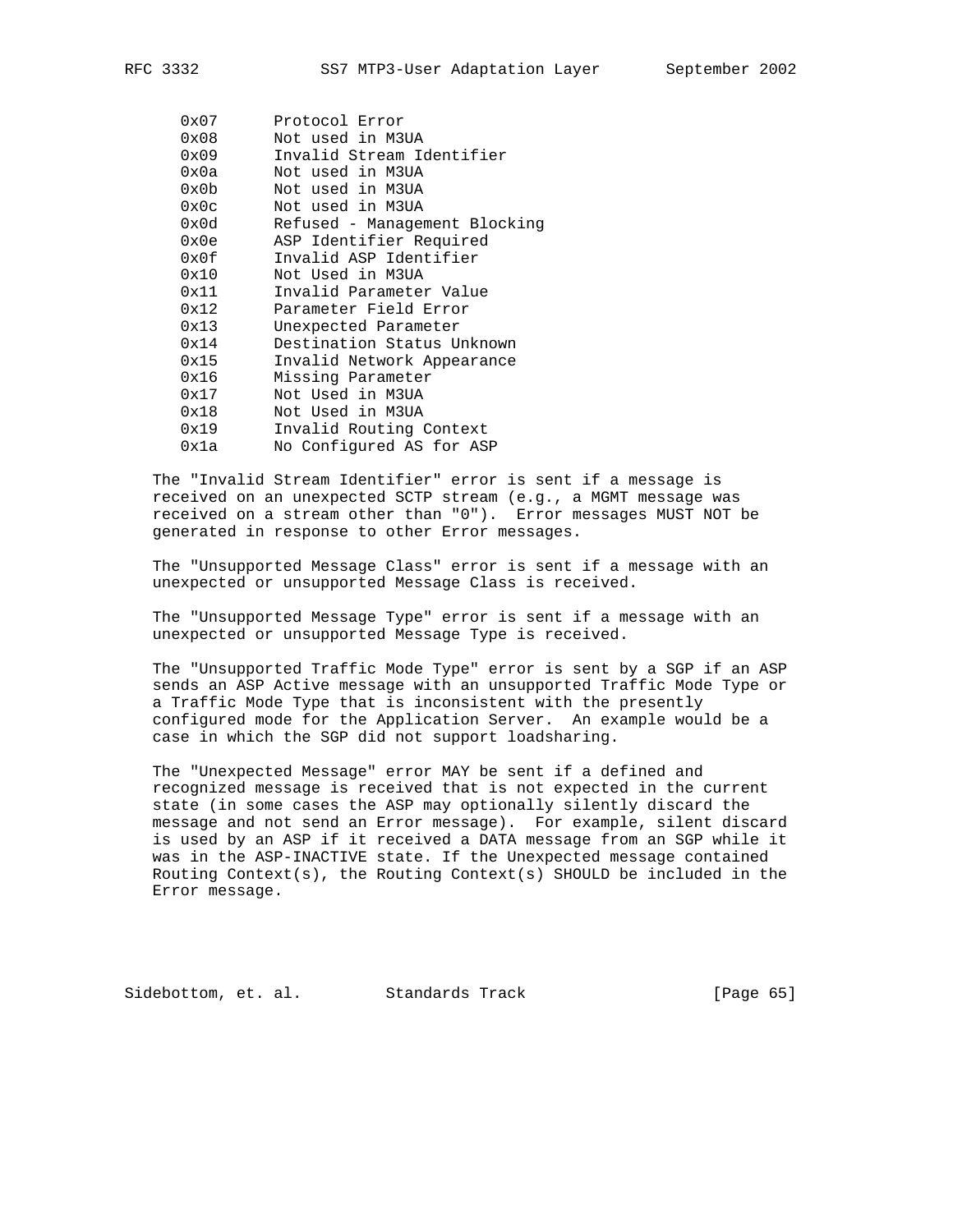The "Protocol Error" error is sent for any protocol anomaly (i.e., reception of a parameter that is syntactically correct but unexpected in the current situation.

 The "Invalid Stream Identifier" error is sent if a message is received on an unexpected SCTP stream (e.g., a Management message was received on a stream other than "0").

 The "Refused - Management Blocking" error is sent when an ASP Up or ASP Active message is received and the request is refused for management reasons (e.g., management lockout"). If this error is in response to an ASP Active message, the Routing Context(s) in the ASP Active message SHOULD be included in the Error message.

 The "ASP Identifier Required" is sent by a SGP in response to an ASP Up message which does not contain an ASP Identifier parameter when the SGP requires one. The ASP SHOULD resend the ASP Up message with an ASP Identifier.

 The "Invalid ASP Identifier" is sent by an SGP in response to an ASP Up message with an invalid (i.e., non-unique) ASP Identifier.

 The "Invalid Parameter Value " error is sent if a message is received with an invalid parameter value (e.g., a DUPU message was received with a Mask value other than "0".

 The "Parameter Field Error" would be sent if a message is received with a parameter having a wrong length field.

 The "Unexpected Parameter" error would be sent if a message contains an invalid parameter.

 The "Destination Status Unknown" Error MAY be sent if a DAUD is received at an SG enquiring of the availability/congestion status of a destination, and the SG does not wish to provide the status (e.g., the sender is not authorized to know the status). For this error, the invalid or unauthorized Point Code(s) MUST be included along with the Network Appearance and/or Routing Context associated with the Point Code(s).

 The "Invalid Network Appearance" error is sent by a SGP if an ASP sends a message with an invalid (unconfigured) Network Appearance value. For this error, the invalid (unconfigured) Network Appearance MUST be included in the Network Appearance parameter.

Sidebottom, et. al. Standards Track [Page 66]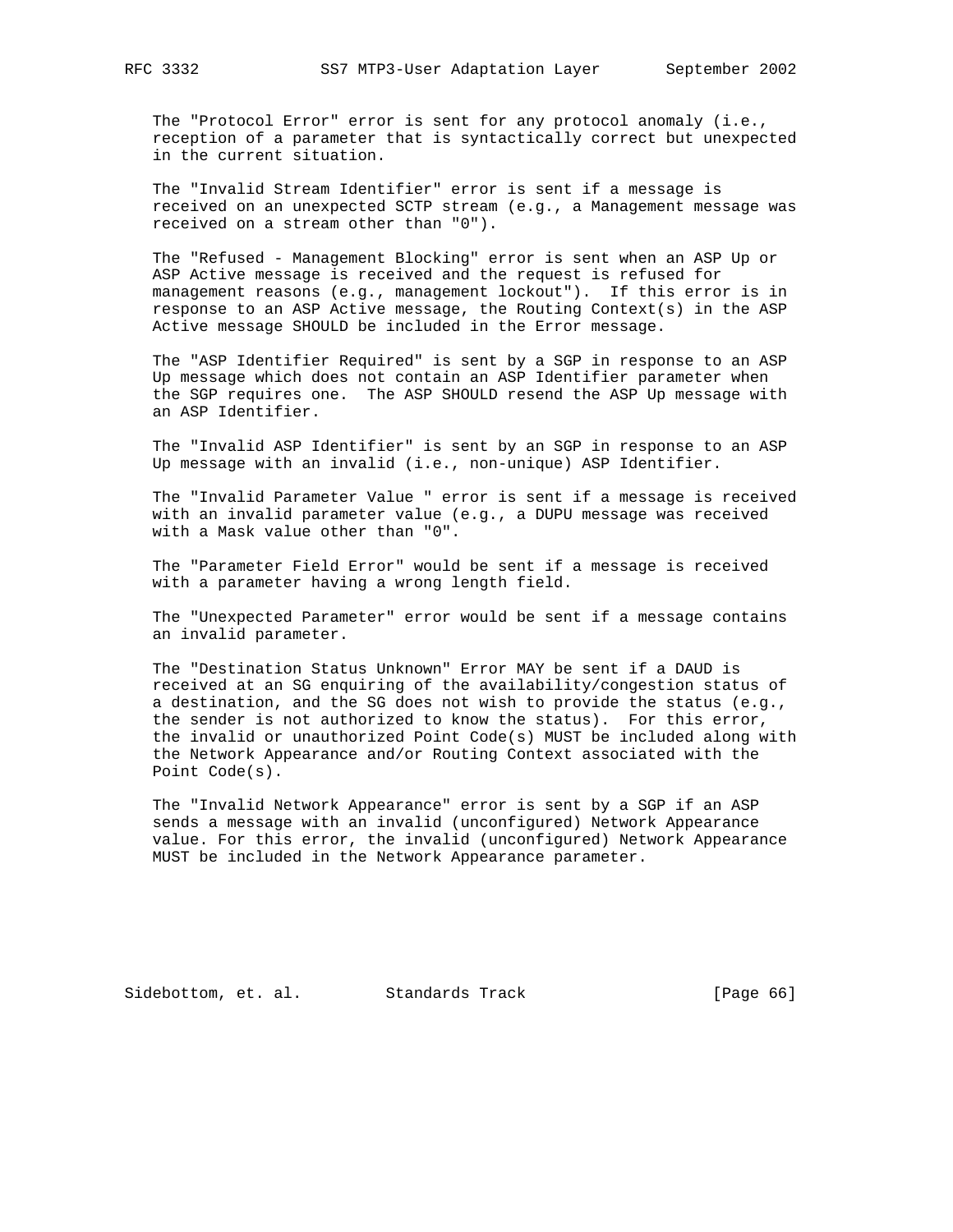The "Missing Parameter" error would be sent if a mandatory parameter were not included in a message.

 The "Invalid Routing Context" error is sent if a message is received from a peer with an invalid (unconfigured) Routing Context value. For this error, the invalid Routing Context(s) MUST be included in the Error message.

 The "No Configured AS for ASP" error is sent if a message is received from a peer without a Routing Context parameter and it is not known by configuration data which Application Servers are referenced.

Diagnostic Information: variable length

 When included, the optional Diagnostic information can be any information germane to the error condition, to assist in identification of the error condition. The Diagnostic information SHOULD contain the offending message.

# 3.8.2 Notify

 The Notify message used to provide an autonomous indication of M3UA events to an M3UA peer.

The Notify message contains the following parameters:

| Status          | Mandatory |
|-----------------|-----------|
| ASP Identifier  | Optional  |
| Routing Context | Optional  |
| INFO String     | Optional  |
|                 |           |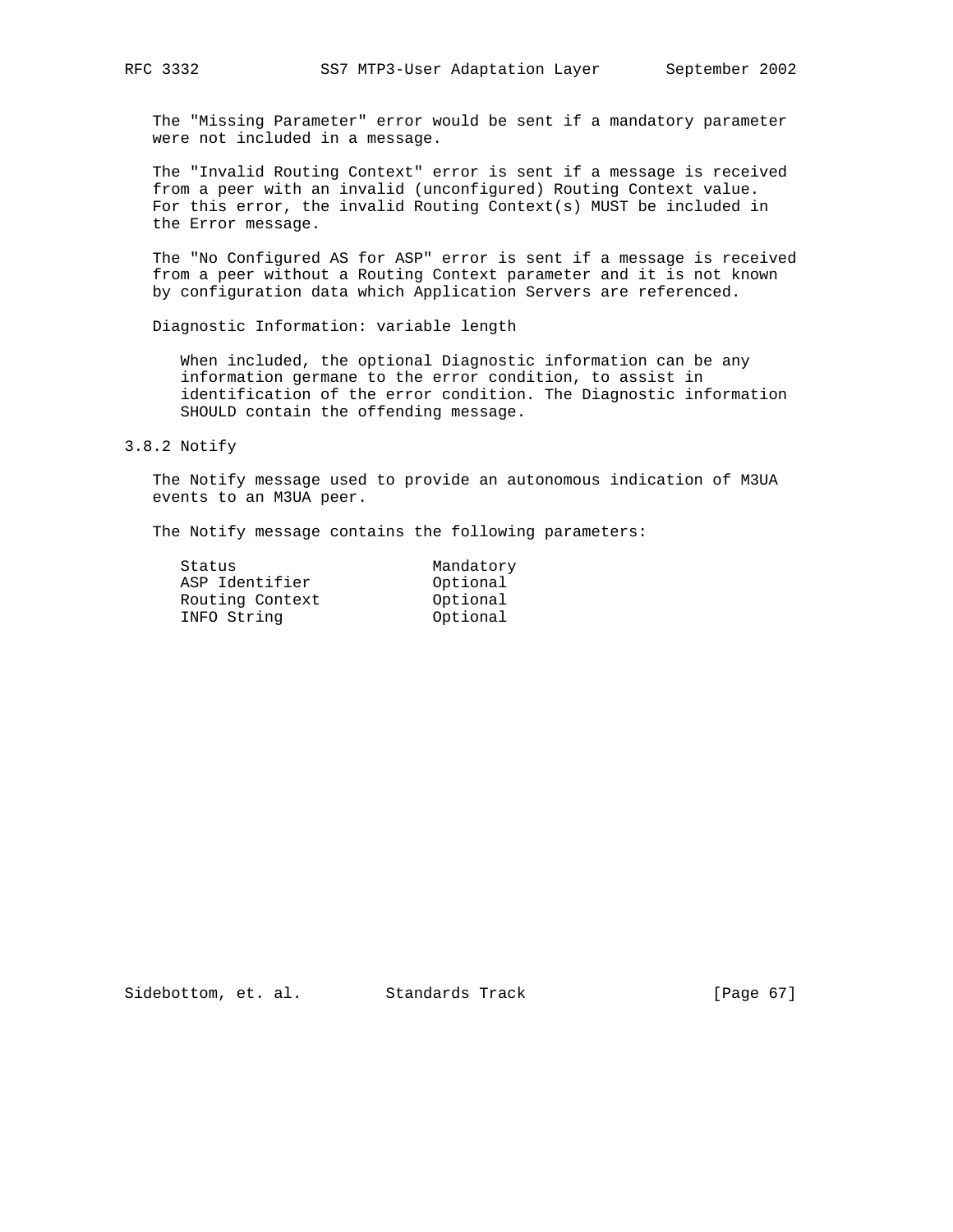The format for the Notify message is as follows:

| O                         |                                                           |                              |             | 2                    |              |                            |  |
|---------------------------|-----------------------------------------------------------|------------------------------|-------------|----------------------|--------------|----------------------------|--|
| $\Omega$                  | 1 2 3 4 5 6 7 8 9 0 1 2 3 4 5 6 7 8 9 0 1 2 3 4 5 6 7 8 9 |                              |             |                      |              |                            |  |
| -+-+-+-+-+-+-+-+-+        | $Taq = 0x000d$                                            |                              |             |                      | Length $= 8$ |                            |  |
|                           | Status Type                                               |                              |             |                      |              | Status Information         |  |
|                           | $Tag = 0x0011$                                            |                              |             |                      |              | Length = $8$               |  |
| +-+-+-+-+-+-+-+-+-+-+-+   |                                                           | ASP Identifier<br>-+-+-+-+-+ |             | -+-+-+-+-+-+-+-+-+-+ |              |                            |  |
|                           | $Taq = 0x0006$                                            |                              |             |                      |              | Length                     |  |
| +-+-+-+-+-+-+-+-+-+-+-+-+ |                                                           | Routing Context              |             |                      |              | -+-+-+-+-+-+-+-+-+-+-+     |  |
| +-+-+-+-+-+-+-+-+-+-+-+-+ | Tag = $0 \times 0004$                                     |                              |             |                      |              | -+-+-+-+-+-+-+-+<br>Length |  |
| -+-+-+-+-                 |                                                           |                              | INFO String |                      |              | -+-+-+-+-+-+-+             |  |
|                           |                                                           |                              |             | -+-+-+-+-+-+-+-+     |              |                            |  |

Status Type: 16-bits (unsigned integer)

 The Status Type parameter identifies the type of the Notify message. The following are the valid Status Type values:

1 Application Server State Change (AS-State\_Change)<br>2 Other 0ther

Status Information: 16-bits (unsigned integer)

 The Status Information parameter contains more detailed information for the notification, based on the value of the Status Type. If the Status Type is AS-State\_Change the following Status Information values are used:

- 1 reserved
- 2 Application Server Inactive (AS-INACTIVE)
- 3 Application Server Active (AS-ACTIVE)
- 4 Application Server Pending (AS-PENDING)

Sidebottom, et. al. Standards Track [Page 68]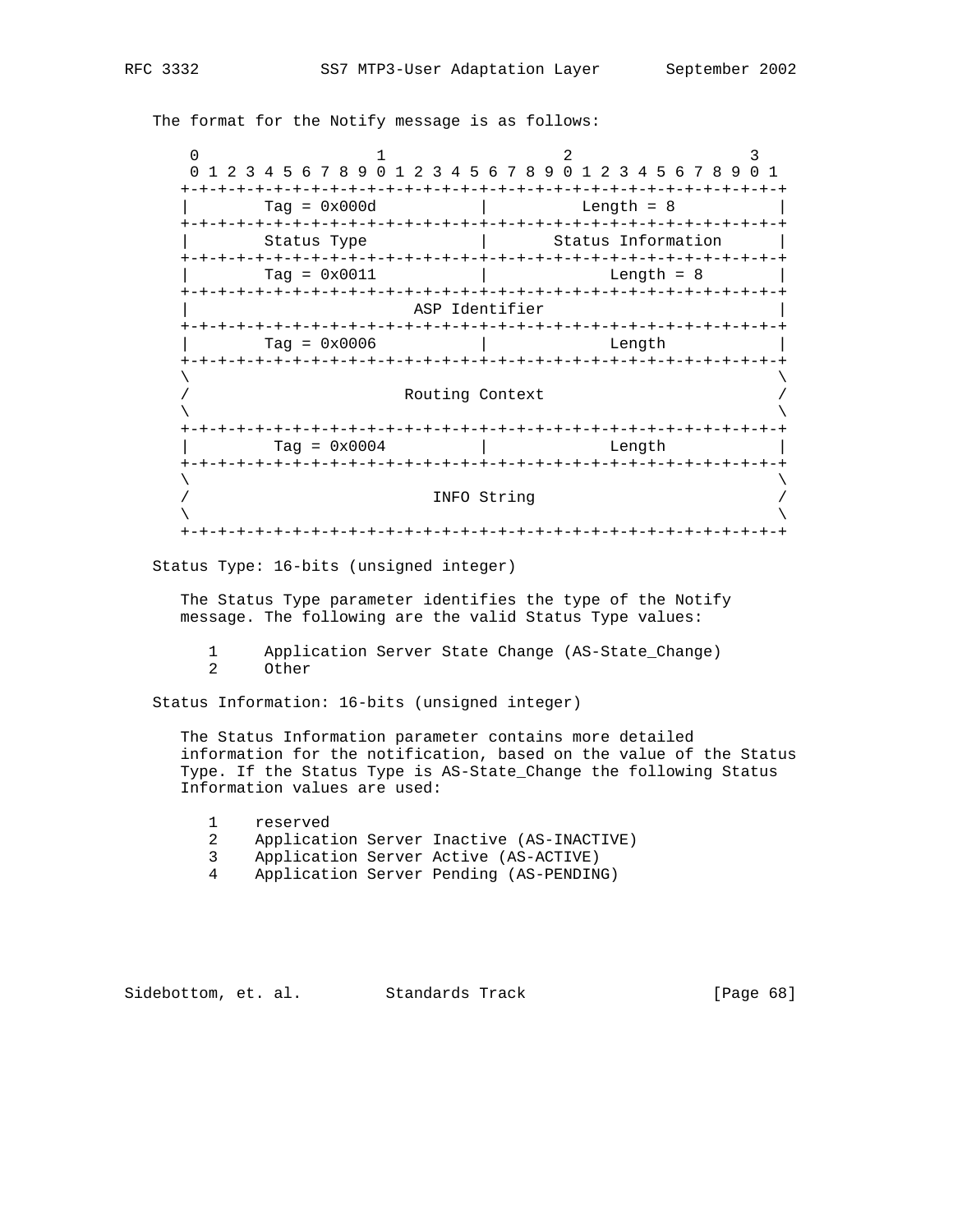These notifications are sent from an SGP to an ASP upon a change in status of a particular Application Server. The value reflects the new state of the Application Server.

 If the Status Type is Other, then the following Status Information values are defined:

- 1 Insufficient ASP Resources Active in AS
- 2 Alternate ASP Active
- 3 ASP Failure

 These notifications are not based on the SGP reporting the state change of an ASP or AS. In the Insufficient ASP Resources case, the SGP is indicating to an ASP\_INACTIVE ASP in the AS that another ASP is required to handle the load of the AS (Loadsharing or Broadcast mode). For the Alternate ASP Active case, an ASP is informed when an alternate ASP transitions to the ASP-ACTIVE state in Override mode. The ASP Identifier (if available) of the Alternate ASP MUST be placed in the message. For the ASP Failure case, the SGP is indicating to ASP(s) in the AS that one of the ASPs has transitioned to ASP-DOWN. The ASP Identifier (if available) of the failed ASP MUST be placed in the message.

 The format and description of the optional ASP Identifier is the same as for the ASP Up message (See Section 3.5.1). The format and description of the Routing Context and Info String parameters is the same as for the ASP Active message (See Section 3.7.1)

4. Procedures

 The M3UA layer needs to respond to various local primitives it receives from other layers as well as the messages that it receives from the peer M3UA layer. This section describes the M3UA procedures in response to these events.

- 4.1 Procedures to Support the M3UA-User
- 4.1.1 Receipt of Primitives from the M3UA-User

 On receiving an MTP-TRANSFER request primitive from an upper layer at an ASP/IPSP, or the nodal interworking function at an SGP, the M3UA layer sends a corresponding DATA message (see Section 3) to its M3UA peer. The M3UA peer receiving the DATA message sends an MTP-TRANSFER indication primitive to the upper layer.

Sidebottom, et. al. Standards Track [Page 69]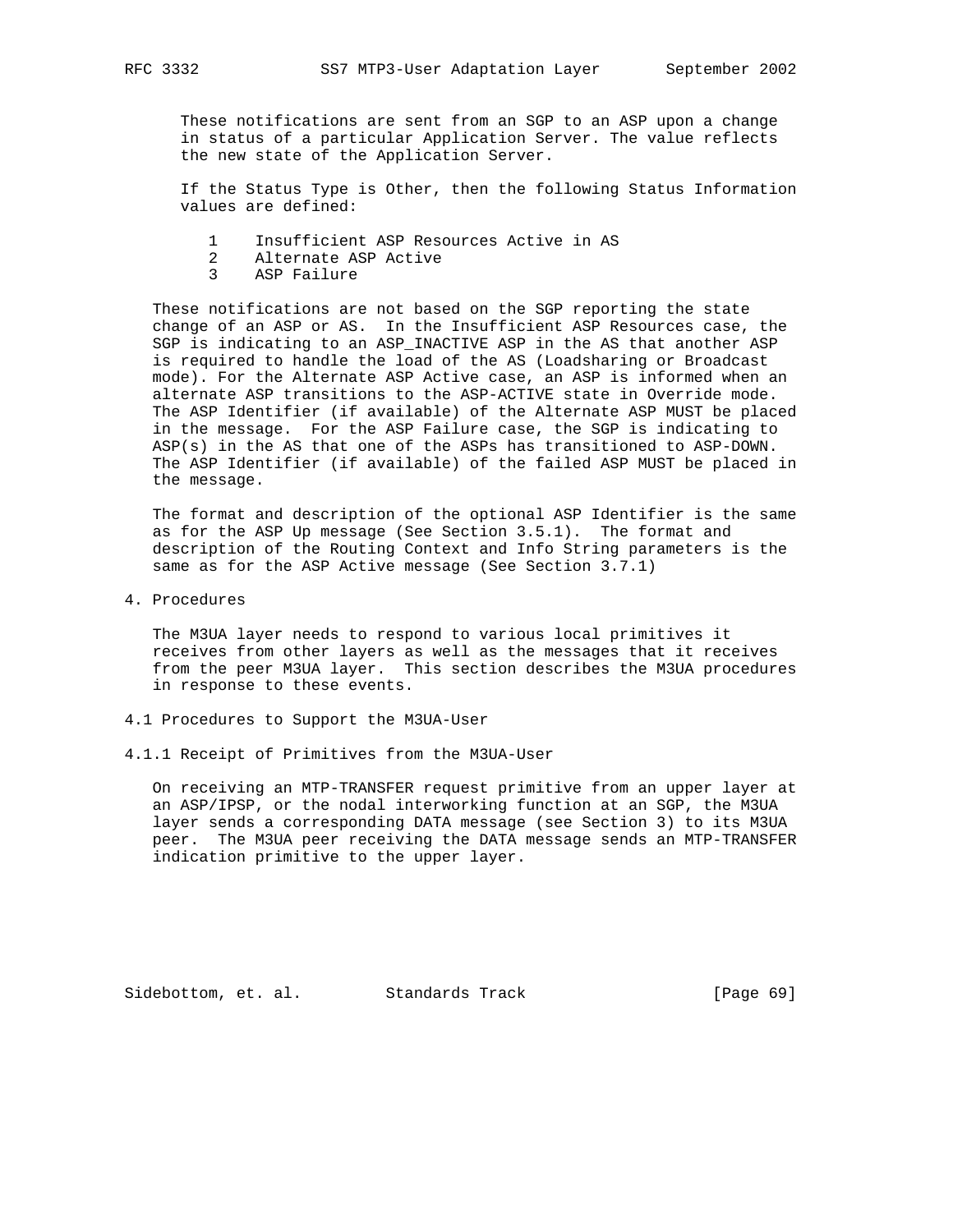The M3UA message distribution function (see Section 1.4.2.1) determines the Application Server (AS) based on comparing the information in the MTP-TRANSFER request primitive with a provisioned Routing Key.

 From the list of ASPs within the AS table, an ASP in the ASP-ACTIVE state is selected and a DATA message is constructed and issued on the corresponding SCTP association. If more than one ASP is in the ASP- ACTIVE state (i.e., traffic is to be loadshared across more than one ASP), one of the ASPs in the ASP-ACTIVE state is selected from the list. If the ASPs are in Broadcast Mode, all active ASPs will be selected and the message sent to each of the active ASPs. The selection algorithm is implementation dependent but could, for example, be round robin or based on the SLS or ISUP CIC. The appropriate selection algorithm must be chosen carefully as it is dependent on application assumptions and understanding of the degree of state coordination between the ASP-ACTIVE ASPs in the AS.

 In addition, the message needs to be sent on the appropriate SCTP stream, again taking care to meet the message sequencing needs of the signalling application. DATA messages MUST be sent on an SCTP stream other than stream '0'.

 When there is no Routing Key match, or only a partial match, for an incoming SS7 message, a default treatment MAY be specified. Possible solutions are to provide a default Application Server at the SGP that directs all unallocated traffic to a (set of) default ASP(s), or to drop the message and provide a notification to Layer Management in an M-ERROR indication primitive. The treatment of unallocated traffic is implementation dependent.

4.2 Receipt of Primitives from the Layer Management

 On receiving primitives from the local Layer Management, the M3UA layer will take the requested action and provide an appropriate response primitive to Layer Management.

 An M-SCTP\_ESTABLISH request primitive from Layer Management at an ASP or IPSP will initiate the establishment of an SCTP association. The M3UA layer will attempt to establish an SCTP association with the remote M3UA peer by sending an SCTP-ASSOCIATE primitive to the local SCTP layer.

 When an SCTP association has been successfully established, the SCTP will send an SCTP-COMMUNICATION\_UP notification primitive to the local M3UA layer. At the SGP or IPSP that initiated the request, the M3UA layer will send an M-SCTP\_ESTABLISH confirm primitive to Layer Management when the association setup is complete. At the peer M3UA

Sidebottom, et. al. Standards Track [Page 70]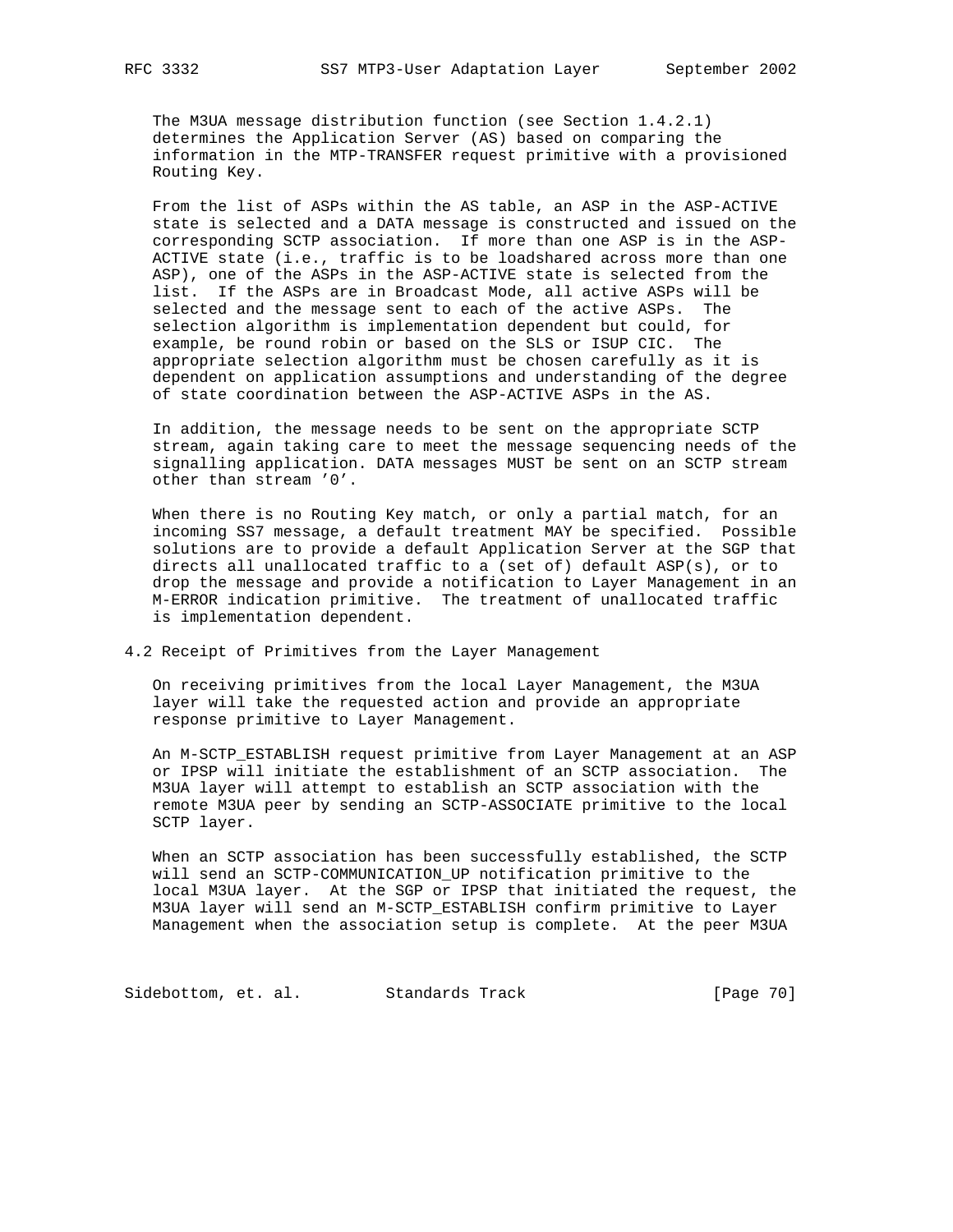layer, an M-SCTP\_ESTABLISH indication primitive is sent to Layer Management upon successful completion of an incoming SCTP association setup.

 An M-SCTP\_RELEASE request primitive from Layer Management initiates the teardown of an SCTP association. The M3UA layer accomplishes a graceful shutdown of the SCTP association by sending an SCTP-SHUTDOWN primitive to the SCTP layer.

 When the graceful shutdown of the SCTP association has been accomplished, the SCTP layer returns an SCTP-SHUTDOWN\_COMPLETE notification primitive to the local M3UA layer. At the M3UA Layer that initiated the request, the M3UA layer will send an M- SCTP\_RELEASE confirm primitive to Layer Management when the association shutdown is complete. At the peer M3UA Layer, an M- SCTP\_RELEASE indication primitive is sent to Layer Management upon abort or successful shutdown of an SCTP association.

 An M-SCTP\_STATUS request primitive supports a Layer Management query of the local status of a particular SCTP association. The M3UA layer simply maps the M-SCTP\_STATUS request primitive to an SCTP-STATUS primitive to the SCTP layer. When the SCTP responds, the M3UA layer maps the association status information to an M-SCTP\_STATUS confirm primitive. No peer protocol is invoked.

 Similar LM-to-M3UA-to-SCTP and/or SCTP-to-M3UA-to-LM primitive mappings can be described for the various other SCTP Upper Layer primitives in RFC2960 [17] such as INITIALIZE, SET PRIMARY, CHANGE HEARTBEAT, REQUEST HEARTBEAT, GET SRTT REPORT, SET FAILURE THRESHOLD, SET PROTOCOL PARAMETERS, DESTROY SCTP INSTANCE, SEND FAILURE, AND NETWORK STATUS CHANGE. Alternatively, these SCTP Upper Layer primitives (and Status as well) can be considered for modeling purposes as a Layer Management interaction directly with the SCTP Layer.

 M-NOTIFY indication and M-ERROR indication primitives indicate to Layer Management the notification or error information contained in a received M3UA Notify or Error message respectively. These indications can also be generated based on local M3UA events.

 An M-ASP\_STATUS request primitive supports a Layer Management query of the status of a particular local or remote ASP. The M3UA layer responds with the status in an M-ASP\_STATUS confirm primitive. No M3UA peer protocol is invoked.

Sidebottom, et. al. Standards Track [Page 71]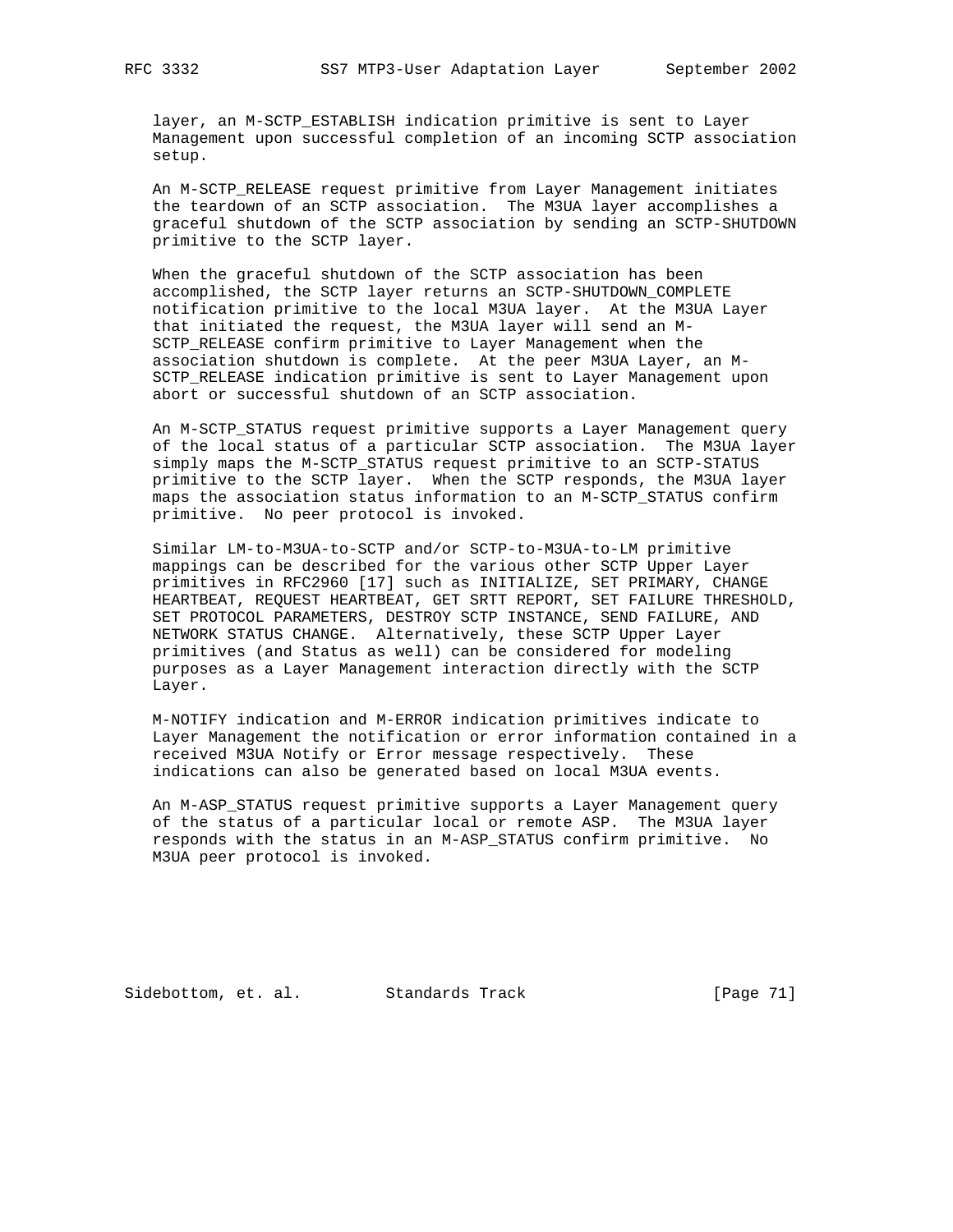An M-AS\_STATUS request supports a Layer Management query of the status of a particular AS. The M3UA responds with an M-AS\_STATUS confirm primitive. No M3UA peer protocol is invoked.

 M-ASP\_UP request, M-ASP\_DOWN request, M-ASP\_ACTIVE request and M- ASP\_INACTIVE request primitives allow Layer Management at an ASP to initiate state changes. Upon successful completion, a corresponding confirm primitive is provided by the M3UA layer to Layer Management. If an invocation is unsuccessful, an Error indication primitive is provided in the primitive. These requests result in outgoing ASP Up, ASP Down, ASP Active and ASP Inactive messages to the remote M3UA peer at an SGP or IPSP.

4.2.1 Receipt of M3UA Peer Management Messages

 Upon successful state changes resulting from reception of ASP Up, ASP Down, ASP Active and ASP Inactive messages from a peer M3UA, the M3UA layer MAY invoke corresponding M-ASP\_UP, M-ASP\_DOWN, M-ASP\_ACTIVE and M-ASP\_INACTIVE, M-AS\_ACTIVE, M-AS\_INACTIVE, and M-AS\_DOWN indication primitives to the local Layer Management.

 M-NOTIFY indication and M-ERROR indication primitives indicate to Layer Management the notification or error information contained in a received M3UA Notify or Error message. These indications can also be generated based on local M3UA events.

 All non-Transfer and non-SSNM, messages, except BEAT and BEAT Ack, SHOULD be sent with sequenced delivery to ensure ordering. ASPTM messages MAY be sent on one of the streams used to carry the data traffic related to the Routing Context(s), to minimize possible message loss. BEAT and BEAT Ack messages MAY be sent using out-of order delivery, and MAY be sent on any stream.

4.3 AS and ASP State Maintenance

 The M3UA layer on the SGP maintains the state of each remote ASP, in each Application Server that the ASP is configured to receive traffic, as input to the M3UA message distribution function. Similarly, where IPSPs use M3UA in a point-to-point fashion, the M3UA layer in an IPSP maintains the state of remote IPSPs. For the purposes of the following procedures, only the SGP/ASP case is described but the SGP side of the procedures also apply to an IPSP sending traffic to an AS consisting of a set of remote IPSPs.

Sidebottom, et. al. Standards Track [Page 72]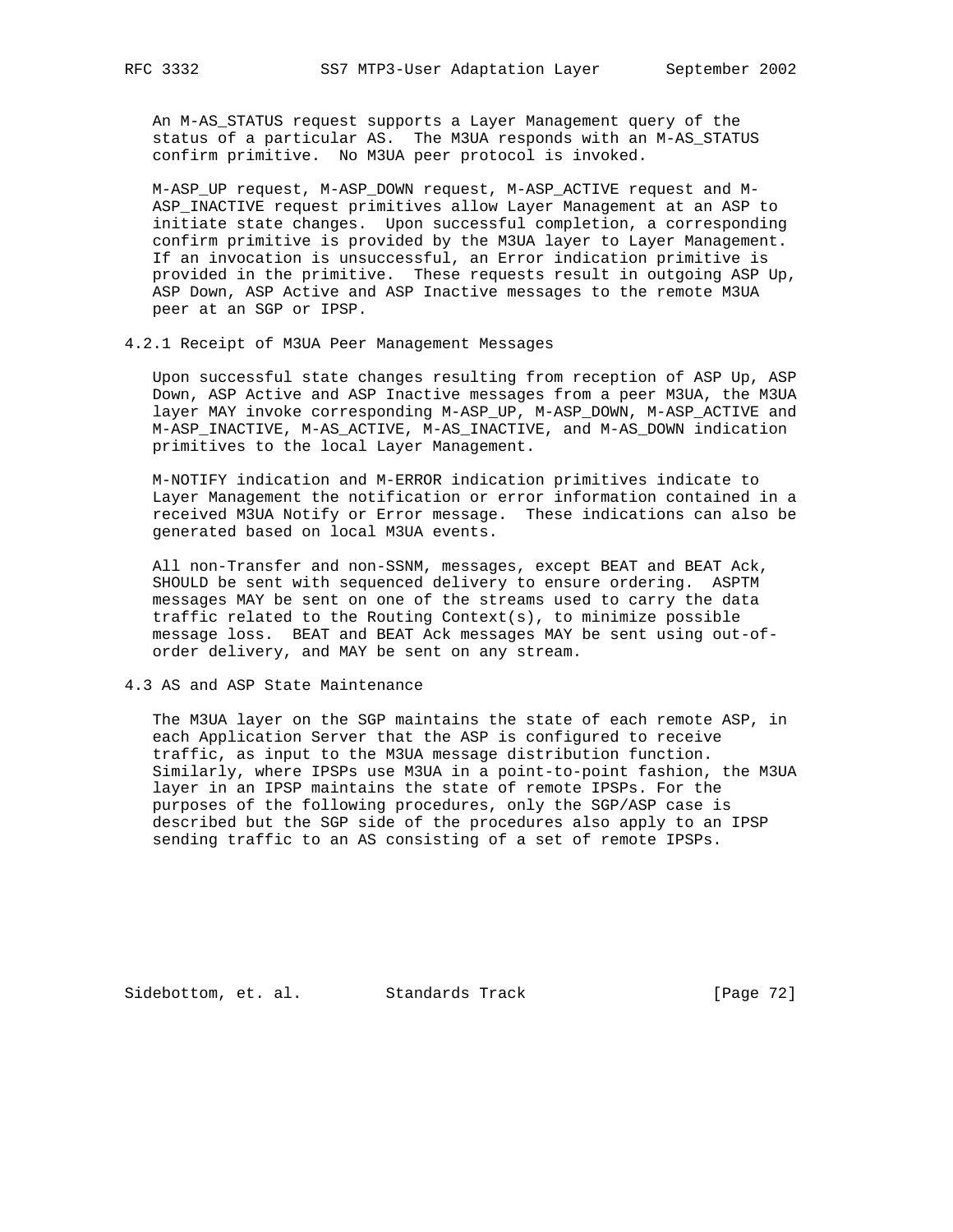## 4.3.1 ASP States

 The state of each remote ASP, in each AS that it is configured to operate, is maintained in the M3UA layer in the SGP. The state of a particular ASP in a particular AS changes due to events. The events include:

- \* Reception of messages from the peer M3UA layer at the ASP;
- \* Reception of some messages from the peer M3UA layer at other ASPs
- in the AS (e.g., ASP Active message indicating "Override");
- \* Reception of indications from the SCTP layer; or
- \* Local Management intervention.

 The ASP state transition diagram is shown in Figure 3. The possible states of an ASP are:

 ASP-DOWN: The remote M3UA peer at the ASP is unavailable and/or the related SCTP association is down. Initially all ASPs will be in this state. An ASP in this state SHOULD NOT be sent any M3UA messages, with the exception of Heartbeat, ASP Down Ack and Error messages.

 ASP-INACTIVE: The remote M3UA peer at the ASP is available (and the related SCTP association is up) but application traffic is stopped. In this state the ASP SHOULD NOT be sent any DATA or SSNM messages for the AS for which the ASP is inactive.

 ASP-ACTIVE: The remote M3UA peer at the ASP is available and application traffic is active (for a particular Routing Context or set of Routing Contexts).

 SCTP CDI: The SCTP CDI denotes the local SCTP layer's Communication Down Indication to the Upper Layer Protocol (M3UA) on an SGP. The local SCTP layer will send this indication when it detects the loss of connectivity to the ASP's peer SCTP layer. SCTP CDI is understood as either a SHUTDOWN\_COMPLETE notification or COMMUNICATION\_LOST notification from the SCTP layer.

 SCTP RI: The local SCTP layer's Restart indication to the upper layer protocol (M3UA) on an SG. The local SCTP will send this indication when it detects a restart from the ASP's peer SCTP layer.

Sidebottom, et. al. Standards Track [Page 73]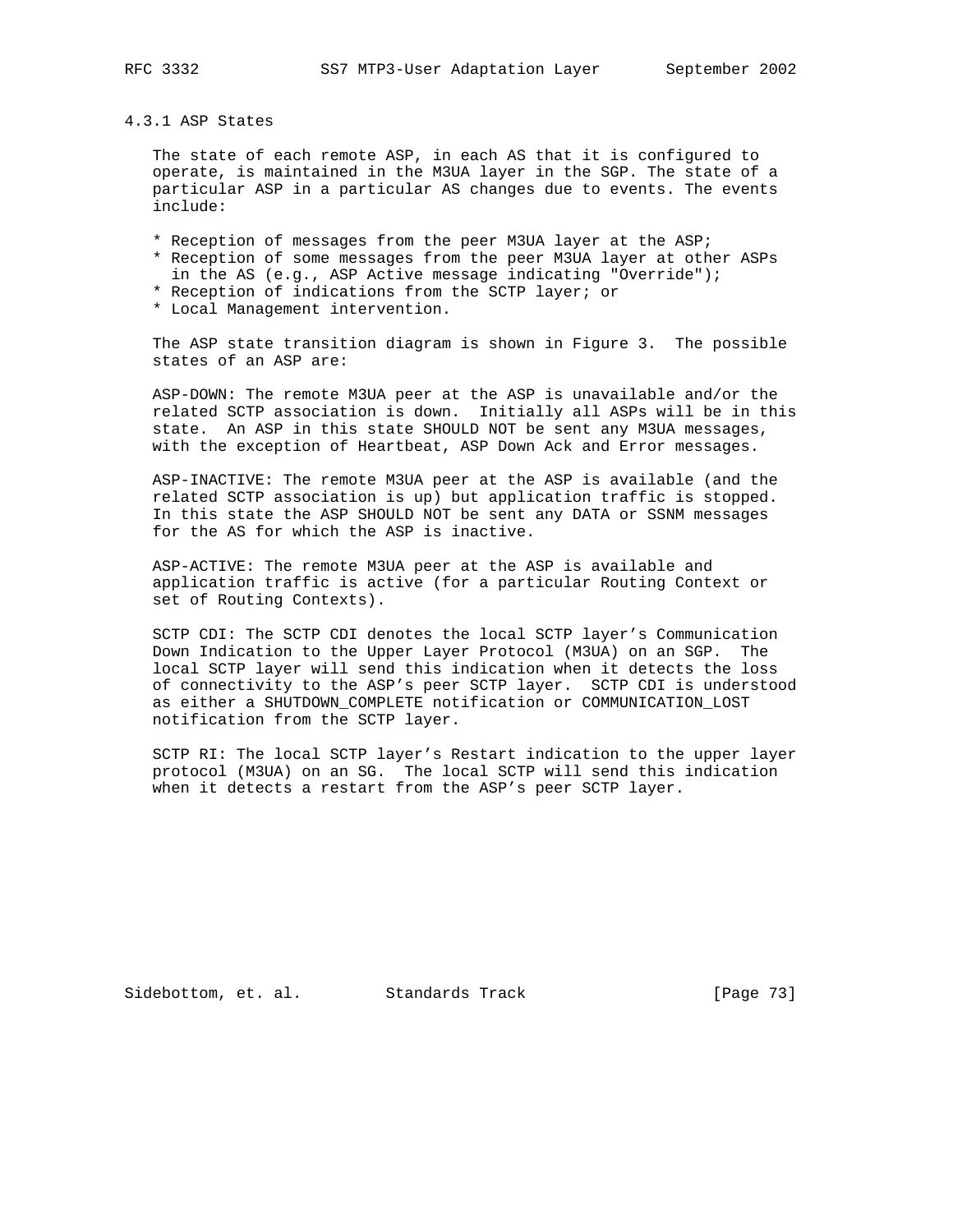

Figure 3: ASP State Transition Diagram, per AS

## 4.3.2 AS States

 The state of the AS is maintained in the M3UA layer on the SGPs. The state of an AS changes due to events. These events include:

- \* ASP state transitions
- \* Recovery timer triggers

The possible states of an AS are:

 AS-DOWN: The Application Server is unavailable. This state implies that all related ASPs are in the ASP-DOWN state for this AS. Initially the AS will be in this state. An Application Server is in the AS-DOWN state when it is removed from a configuration.

 AS-INACTIVE: The Application Server is available but no application traffic is active (i.e., one or more related ASPs are in the ASP- INACTIVE state, but none in the ASP-ACTIVE state). The recovery timer  $T(r)$  is not running or has expired.

Sidebottom, et. al. Standards Track [Page 74]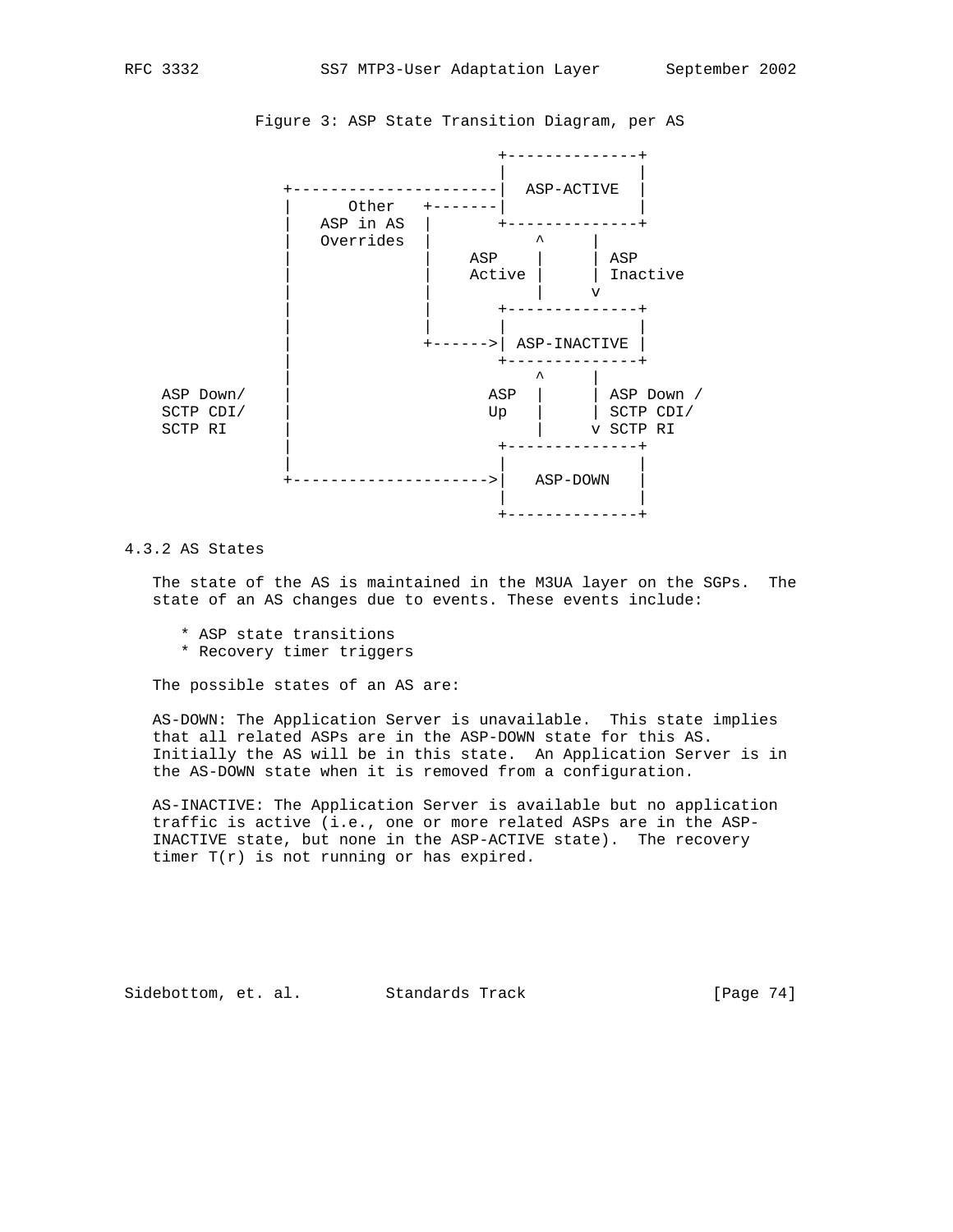AS-ACTIVE: The Application Server is available and application traffic is active. This state implies that at least one ASP is in the ASP-ACTIVE state.

 AS-PENDING: An active ASP has transitioned to ASP-INACTIVE or ASP- DOWN and it was the last remaining active ASP in the AS. A recovery timer  $T(r)$  SHOULD be started and all incoming signalling messages SHOULD be queued by the SGP. If an ASP becomes ASP-ACTIVE before  $T(r)$  expires, the AS is moved to the AS-ACTIVE state and all the queued messages will be sent to the ASP.

If  $T(r)$  expires before an ASP becomes ASP-ACTIVE, and the SGP has no alternative, the SGP may stops queuing messages and discards all previously queued messages. The AS will move to the AS-INACTIVE state.

 If at least one ASP is in ASP-INACTIVE state, otherwise it will move to AS-DOWN state.

 Figure 4 shows an example AS state machine for the case where the AS/ASP data is preconfigured. For other cases where the AS/ASP configuration data is created dynamically, there would be differences in the state machine, especially at creation of the AS.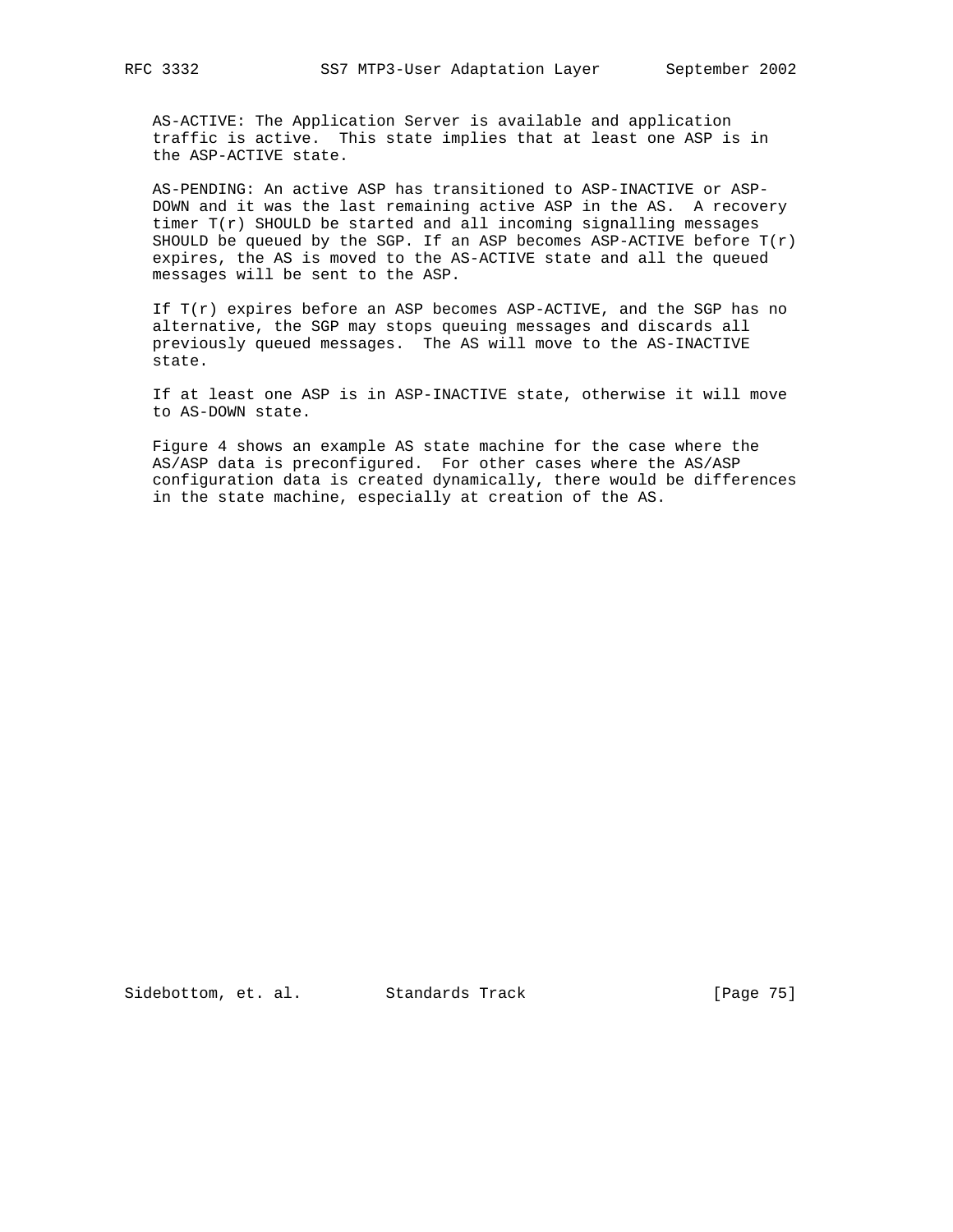

Figure 4: AS State Transition Diagram

 For example, where the AS/ASP configuration data is not created until Registration of the first ASP, the AS-INACTIVE state is entered directly upon the first successful REG REQ from an ASP. Another example is where the AS/ASP configuration data is not created until the first ASP successfully enters the ASP-ACTIVE state. In this case the AS-ACTIVE state is entered directly.

4.3.3 M3UA Management Procedures for Primitives

 Before the establishment of an SCTP association the ASP state at both the SGP and ASP is assumed to be in the state ASP-DOWN.

 Once the SCTP association is established (see Section 4.2) and assuming that the local M3UA-User is ready, the local M3UA ASP Maintenance (ASPM) function will initiate the relevant procedures, using the ASP Up/ASP Down/ASP Active/ASP Inactive messages to convey the ASP state to the SGP (see Section 4.3.4).

Sidebottom, et. al. Standards Track [Page 76]

Tr = Recovery Timer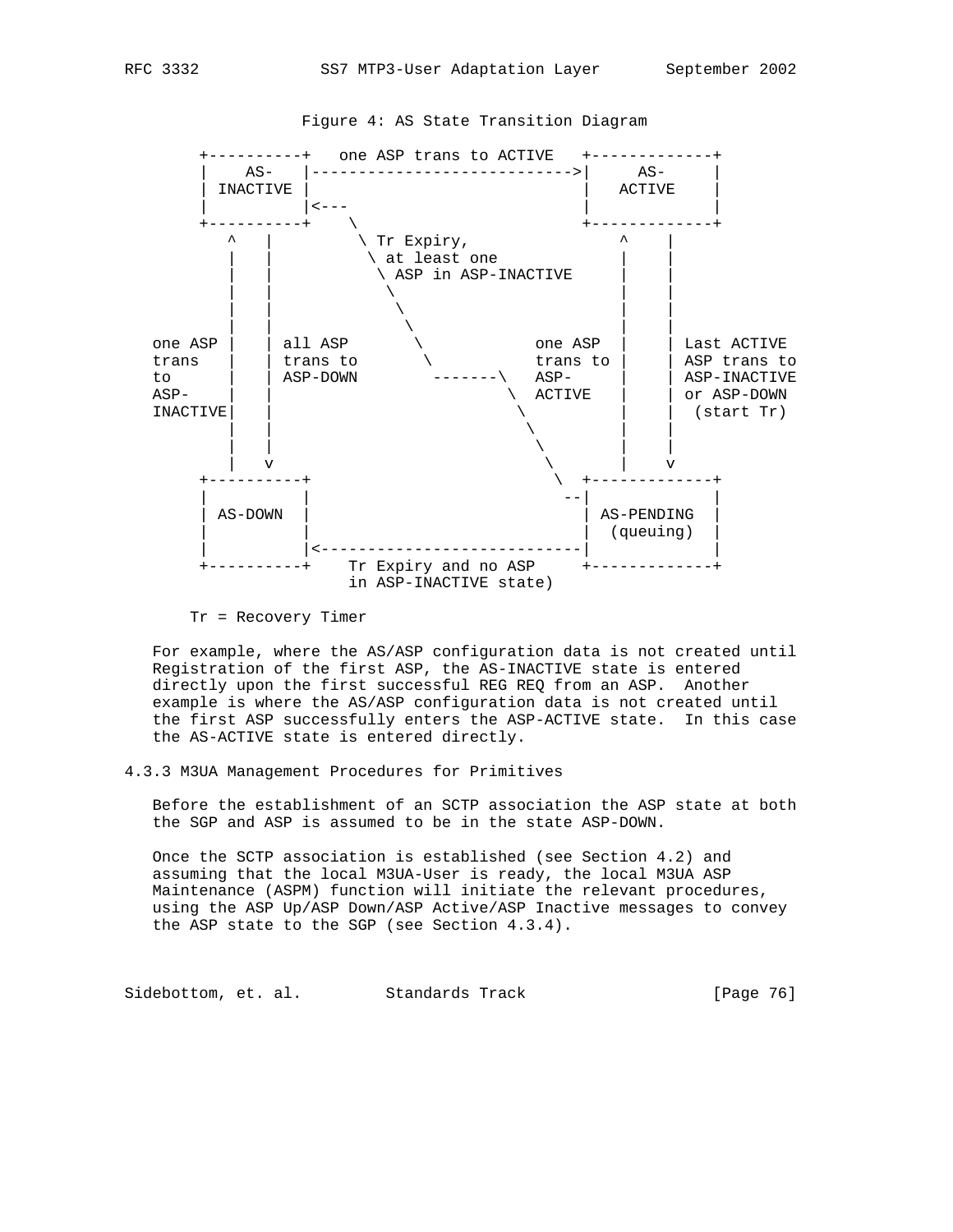If the M3UA layer subsequently receives an SCTP-COMMUNICATION\_DOWN or SCTP-RESTART indication primitive from the underlying SCTP layer, it will inform the Layer Management by invoking the M-SCTP\_STATUS indication primitive. The state of the ASP will be moved to ASP-DOWN. At an ASP, the MTP3-User will be informed of the unavailability of any affected SS7 destinations through the use of MTP-PAUSE indication primitives.

 In the case of SCTP-COMMUNICATION\_DOWN, the SCTP client MAY try to re-establish the SCTP Association. This MAY be done by the M3UA layer automatically, or Layer Management MAY re-establish using the M-SCTP\_ESTABLISH request primitive.

 In the case of an SCTP-RESTART indication at an ASP, the ASP is now considered by its M3UA peer to be in the ASP-DOWN state. The ASP, if it is to recover, must begin any recovery with the ASP-Up procedure.

4.3.4 ASPM Procedures for Peer-to-Peer Messages

4.3.4.1 ASP Up Procedures

 After an ASP has successfully established an SCTP association to an SGP, the SGP waits for the ASP to send an ASP Up message, indicating that the ASP M3UA peer is available. The ASP is always the initiator of the ASP Up message. This action MAY be initiated at the ASP by an M-ASP\_UP request primitive from Layer Management or MAY be initiated automatically by an M3UA management function.

 When an ASP Up message is received at an SGP and internally the remote ASP is in the ASP-DOWN state and not considered locked out for local management reasons, the SGP marks the remote ASP in the state ASP-INACTIVE and informs Layer Management with an M-ASP\_Up indication primitive. If the SGP is aware, via current configuration data, which Application Servers the ASP is configured to operate in, the SGP updates the ASP state to ASP-INACTIVE in each AS that it is a member.

 Alternatively, the SGP may move the ASP into a pool of Inactive ASPs available for future configuration within Application Server(s), determined in a subsequent Registration Request or ASP Active procedure. If the ASP Up message contains an ASP Identifier, the SGP should save the ASP Identifier for that ASP. The SGP MUST send an ASP Up Ack message in response to a received ASP Up message even if the ASP is already marked as ASP-INACTIVE at the SGP.

Sidebottom, et. al. Standards Track [Page 77]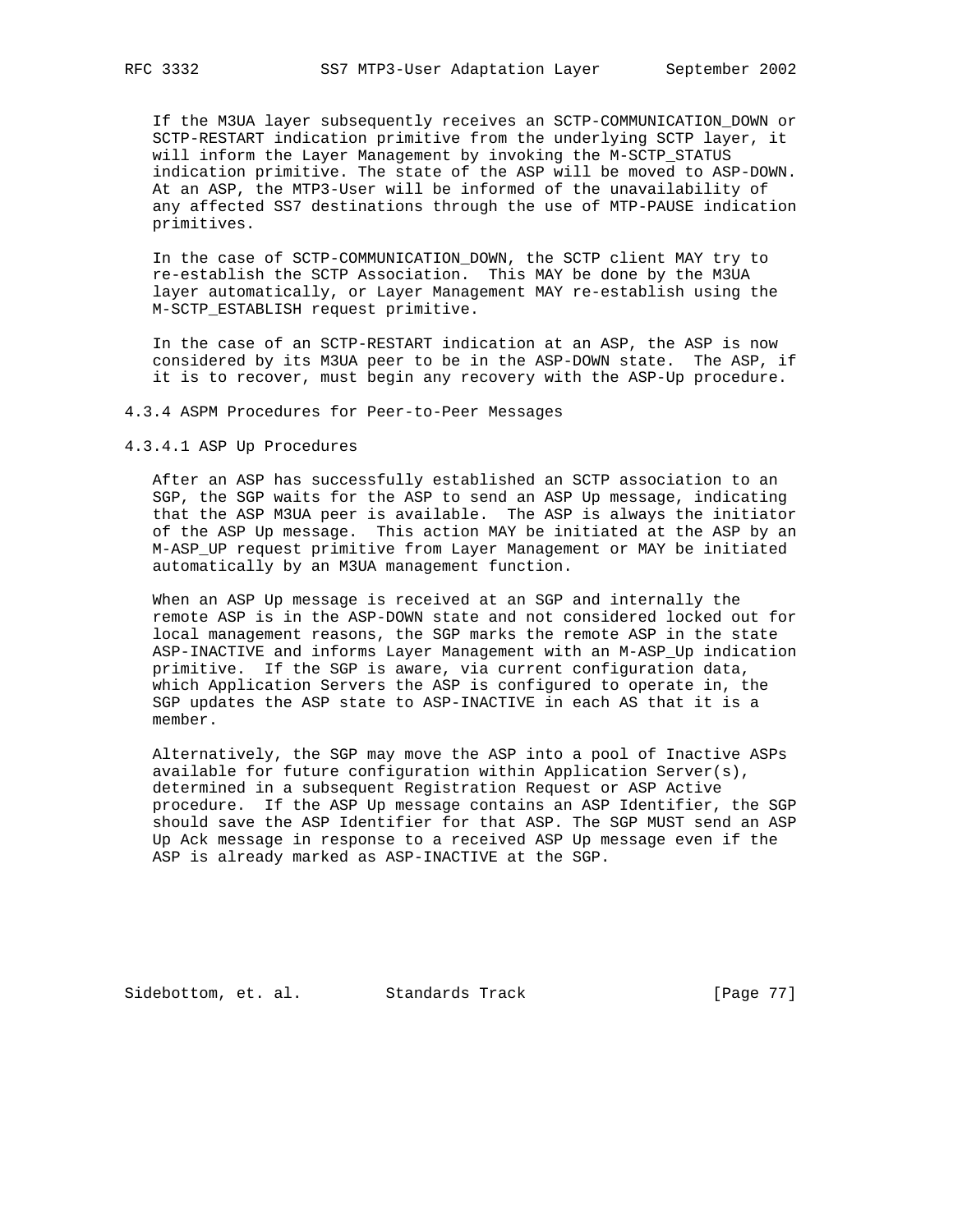If for any local reason (e.g., management lockout) the SGP cannot respond with an ASP Up Ack message, the SGP responds to an ASP Up message with an Error message with reason "Refused - Management Blocking".

 At the ASP, the ASP Up Ack message received is not acknowledged. Layer Management is informed with an M-ASP\_UP confirm primitive.

 When the ASP sends an ASP Up message it starts timer T(ack). If the ASP does not receive a response to an ASP Up message within T(ack), the ASP MAY restart T(ack) and resend ASP Up messages until it receives an ASP Up Ack message. T(ack) is provisionable, with a default of 2 seconds. Alternatively, retransmission of ASP Up messages MAY be put under control of Layer Management. In this method, expiry of T(ack) results in an M-ASP\_UP confirm primitive carrying a negative indication.

 The ASP must wait for the ASP Up Ack message before sending any other M3UA messages (e.g., ASP Active or REG REQ). If the SGP receives any other M3UA messages before an ASP Up message is received (other than ASP Down - see Section 4.3.4.2), the SGP MAY discard them.

 If an ASP Up message is received and internally the remote ASP is in the ASP-ACTIVE state, an ASP Up Ack message is returned, as well as an Error message ("Unexpected Message), and the remote ASP state is changed to ASP-INACTIVE in all relevant Application Servers.

 If an ASP Up message is received and internally the remote ASP is already in the ASP-INACTIVE state, an ASP Up Ack message is returned and no further action is taken.

4.3.4.1.1 M3UA Version Control

 If an ASP Up message with an unsupported version is received, the receiving end responds with an Error message, indicating the version the receiving node supports and notifies Layer Management.

 This is useful when protocol version upgrades are being performed in a network. A node upgraded to a newer version should support the older versions used on other nodes it is communicating with. Because ASPs initiate the ASP Up procedure it is assumed that the Error message would normally come from the SGP.

Sidebottom, et. al. Standards Track [Page 78]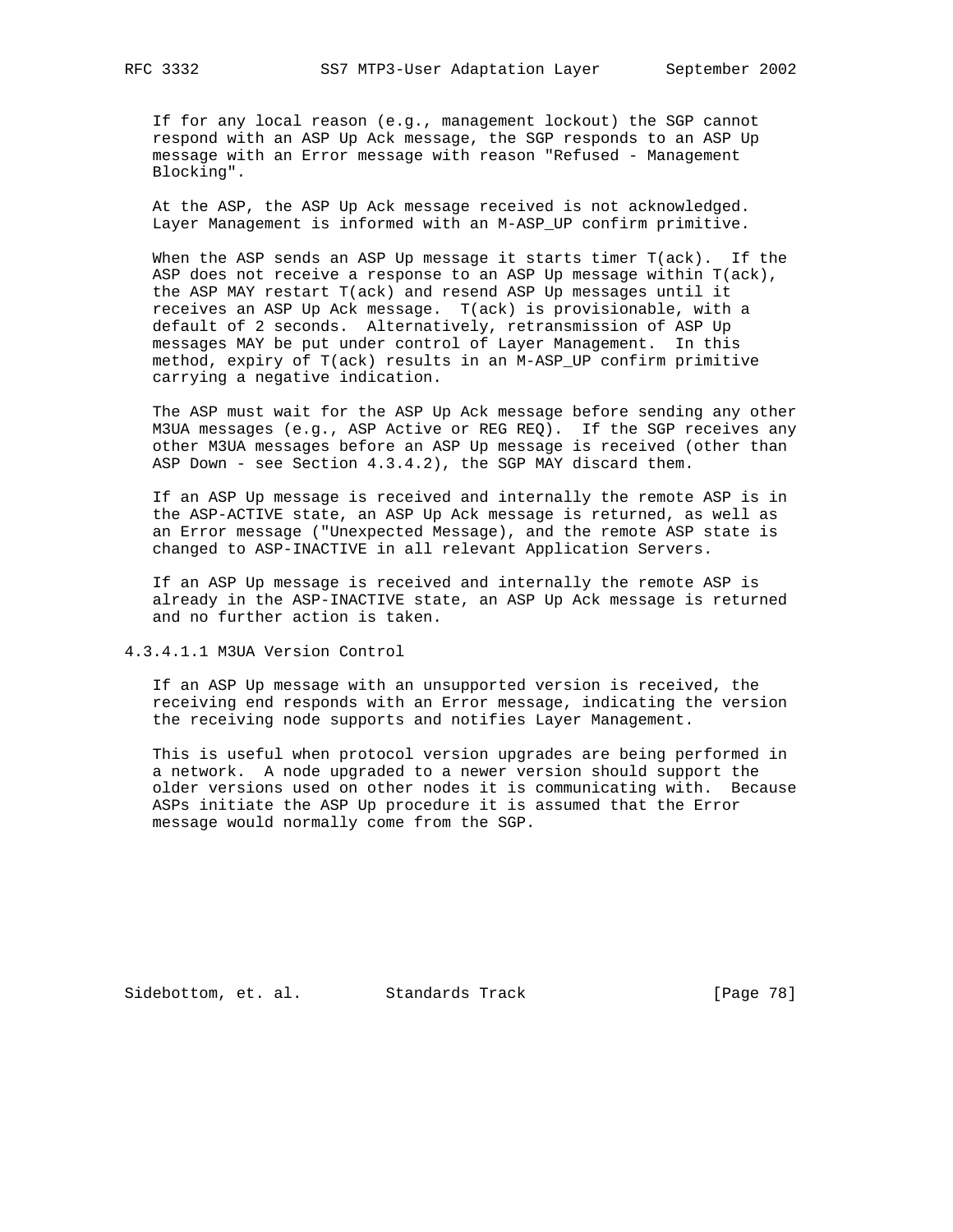# 4.3.4.1.2 IPSP Considerations (ASP Up)

 An IPSP may be considered in the ASP-INACTIVE state after an ASP Up or ASP Up Ack has been received from it. An IPSP can be considered in the ASP-DOWN state after an ASP Down or ASP Down Ack has been received from it. The IPSP may inform Layer Management of the change in state of the remote IPSP using M-ASP\_UP or M-ASP\_DN indication or confirmation primitives.

 Alternatively, an interchange of ASP Up messages from each end can be performed. This option follows the ASP state transition diagram. It would need four messages for completion.

 If for any local reason (e.g., management lockout) an IPSP cannot respond to an ASP Up message with an ASP Up Ack message, it responds to an ASP Up message with an Error message with reason "Refused Management Blocking" and leaves the remote IPSP in the ASP-DOWN state.

## 4.3.4.2 ASP-Down Procedures

 The ASP will send an ASP Down message to an SGP when the ASP wishes to be removed from service in all Application Servers that it is a member and no longer receive any DATA, SSNM or ASPTM messages. This action MAY be initiated at the ASP by an M-ASP\_DOWN request primitive from Layer Management or MAY be initiated automatically by an M3UA management function.

 Whether the ASP is permanently removed from any AS is a function of configuration management. In the case where the ASP previously used the Registration procedures (see Section 4.4.1) to register within Application Servers but has not deregistered from all of them prior to sending the ASP Down message, the SGP MUST consider the ASP as Deregistered in all Application Servers that it is still a member.

 The SGP marks the ASP as ASP-DOWN, informs Layer Management with an M-ASP\_Down indication primitive, and returns an ASP Down Ack message to the ASP.

 The SGP MUST send an ASP Down Ack message in response to a received ASP Down message from the ASP even if the ASP is already marked as ASP-DOWN at the SGP.

 At the ASP, the ASP Down Ack message received is not acknowledged. Layer Management is informed with an M-ASP\_DOWN confirm primitive. If the ASP receives an ASP Down Ack without having sent an ASP Down message, the ASP should now consider itself as in the ASP-DOWN state.

Sidebottom, et. al. Standards Track [Page 79]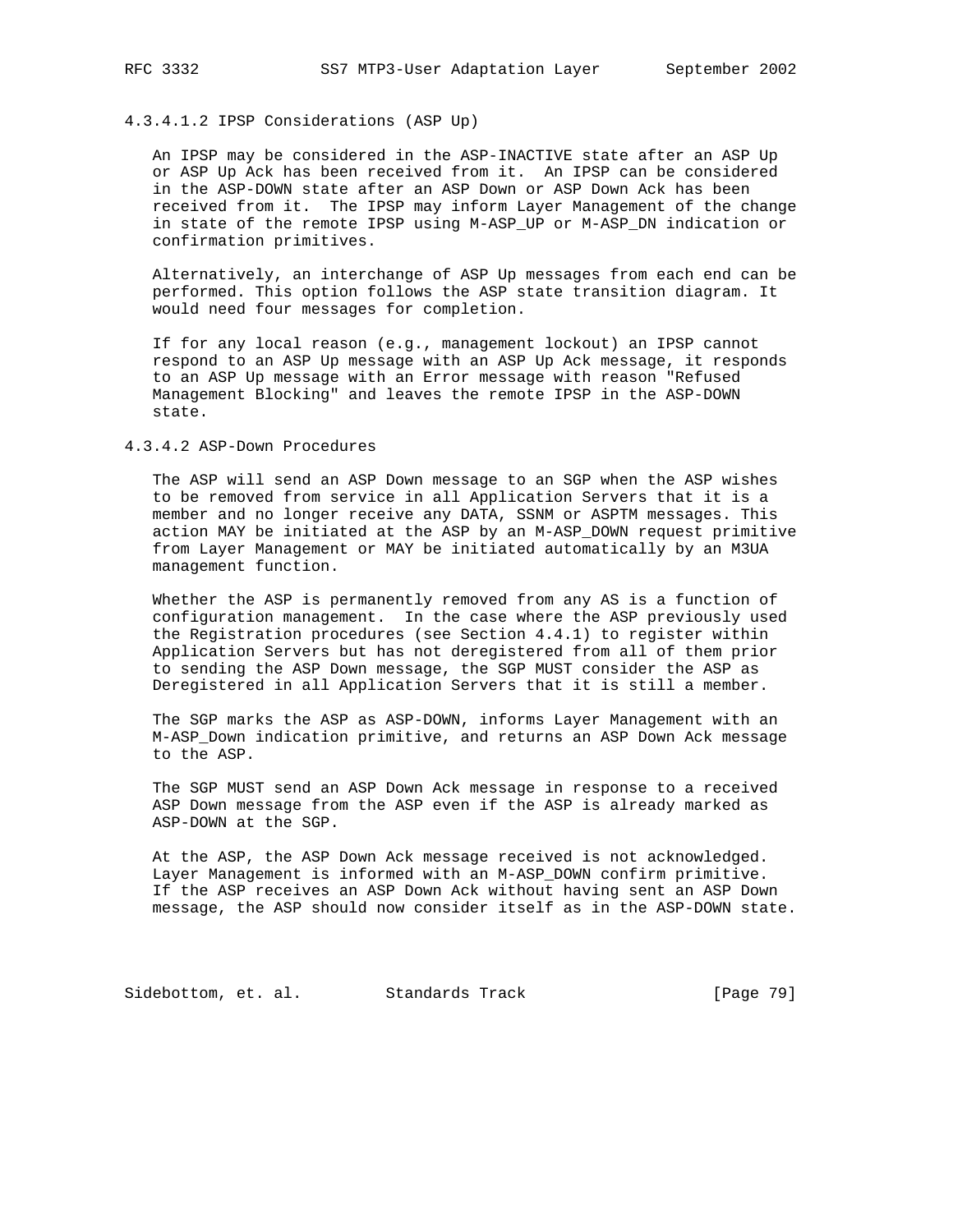If the ASP was previously in the ASP-ACTIVE or ASP-INACTIVE state, the ASP should then initiate procedures to return itself to its previous state.

 When the ASP sends an ASP Down message it starts timer T(ack). If the ASP does not receive a response to an ASP Down message within T(ack), the ASP MAY restart T(ack) and resend ASP Down messages until it receives an ASP Down Ack message. T(ack) is provisionable, with a default of 2 seconds. Alternatively, retransmission of ASP Down messages MAY be put under control of Layer Management. In this method, expiry of T(ack) results in an M-ASP\_DOWN confirm primitive carrying a negative indication.

## 4.3.4.3 ASP Active Procedures

 Anytime after the ASP has received an ASP Up Ack message from the SGP or IPSP, the ASP MAY send an ASP Active message to the SGP indicating that the ASP is ready to start processing traffic. This action MAY be initiated at the ASP by an M-ASP\_ACTIVE request primitive from Layer Management or MAY be initiated automatically by an M3UA management function. In the case where an ASP wishes to process the traffic for more than one Application Server across a common SCTP association, the ASP Active message(s) SHOULD contain a list of one or more Routing Contexts to indicate for which Application Servers the ASP Active message applies. It is not necessary for the ASP to include all Routing Contexts of interest in a single ASP Active message, thus requesting to become active in all Routing Contexts at the same time. Multiple ASP Active messages MAY be used to activate within the Application Servers independently, or in sets. In the case where an ASP Active message does not contain a Routing Context parameter, the receiver must know, via configuration data, which Application Server(s) the ASP is a member.

 For the Application Servers that the ASP can be successfully activated, the SGP or IPSP responds with one or more ASP Active Ack messages, including the associated Routing Context(s) and reflecting any Traffic Mode Type value present in the related ASP Active message. The Routing Context parameter MUST be included in the ASP Active Ack message(s) if the received ASP Active message contained any Routing Contexts. Depending on any Traffic Mode Type request in the ASP Active message, or local configuration data if there is no request, the SGP moves the ASP to the correct ASP traffic state within the associated Application Server(s). Layer Management is informed with an M-ASP\_Active indication. If the SGP or IPSP receives any Data messages before an ASP Active message is received, the SGP or IPSP MAY discard them. By sending an ASP Active Ack message, the SGP or IPSP is now ready to receive and send traffic for the related

Sidebottom, et. al. Standards Track [Page 80]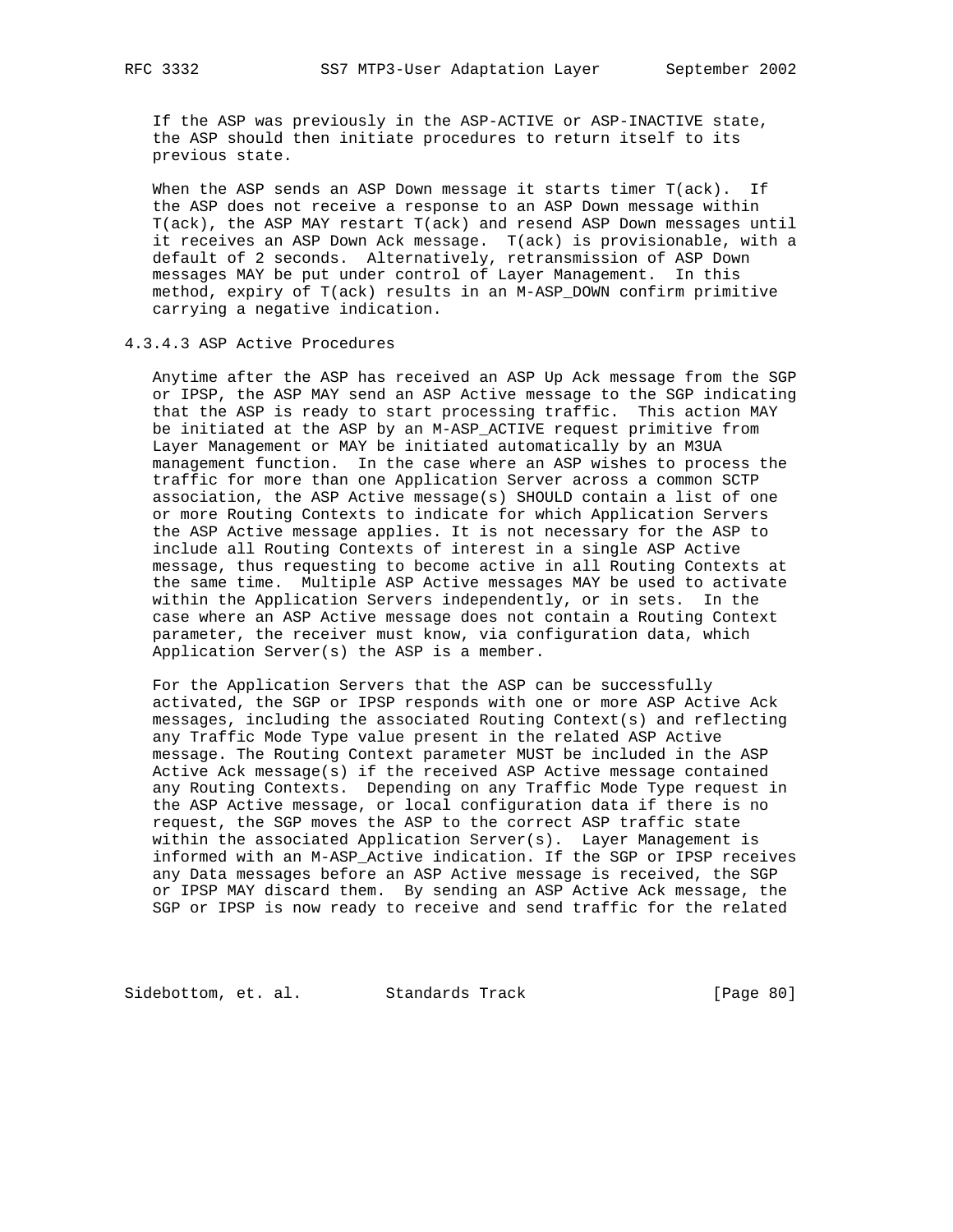Routing Context(s). The ASP SHOULD NOT send Data or SSNM messages for the related Routing Context(s) before receiving an ASP Active Ack message, or it will risk message loss.

 Multiple ASP Active Ack messages MAY be used in response to an ASP Active message containing multiple Routing Contexts, allowing the SGP or IPSP to independently acknowledge the ASP Active message for different (sets of) Routing Contexts. The SGP or IPSP MUST send an Error message ("Invalid Routing Context") for each Routing Context value that the ASP cannot be successfully activated .

 In the case where an "out-of-the-blue" ASP Active message is received (i.e., the ASP has not registered with the SG or the SG has no static configuration data for the ASP), the message MAY be silently discarded.

 The SGP MUST send an ASP Active Ack message in response to a received ASP Active message from the ASP, if the ASP is already marked in the ASP-ACTIVE state at the SGP.

 At the ASP, the ASP Active Ack message received is not acknowledged. Layer Management is informed with an M-ASP\_ACTIVE confirm primitive. It is possible for the ASP to receive Data message(s) before the ASP Active Ack message as the ASP Active Ack and Data messages from an SG or IPSP may be sent on different SCTP streams. Message loss is possible as the ASP does not consider itself in the ASP-ACTIVE state until reception of the ASP Active Ack message.

 When the ASP sends an ASP Active message it starts timer T(ack). If the ASP does not receive a response to an ASP Active message within T(ack), the ASP MAY restart T(ack) and resend ASP Active messages until it receives an ASP Active Ack message. T(ack) is provisionable, with a default of 2 seconds. Alternatively, retransmission of ASP Active messages MAY be put under control of Layer Management. In this method, expiry of T(ack) results in an M- ASP\_ACTIVE confirm primitive carrying a negative indication.

 There are three modes of Application Server traffic handling in the SGP M3UA layer: Override, Loadshare and Broadcast. When included, the Traffic Mode Type parameter in the ASP Active message indicates the traffic handling mode to be used in a particular Application Server. If the SGP determines that the mode indicated in an ASP Active message is unsupported or incompatible with the mode currently configured for the AS, the SGP responds with an Error message ("Unsupported / Invalid Traffic Handling Mode"). If the traffic handling mode of the Application Server is not already known via

Sidebottom, et. al. Standards Track [Page 81]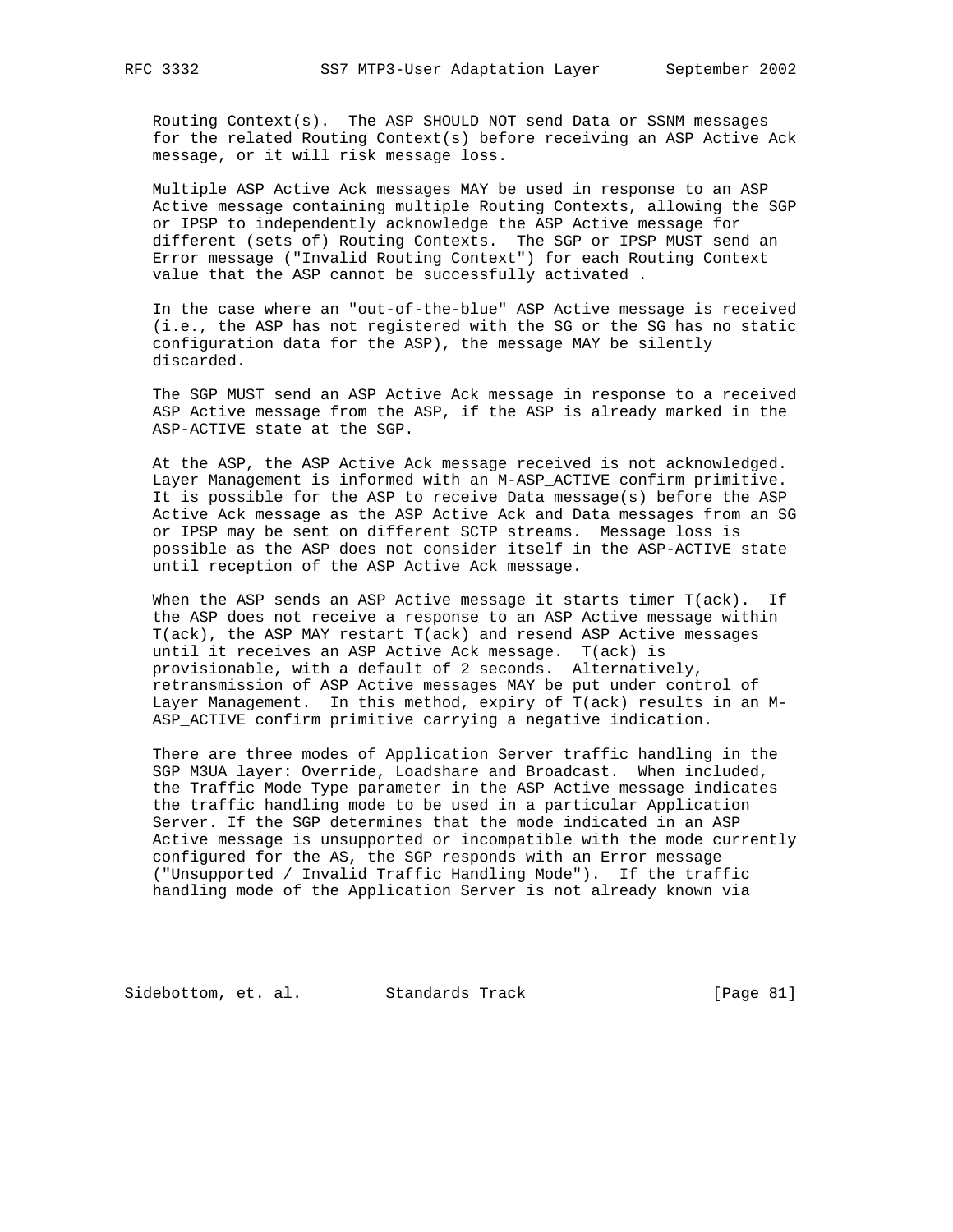configuration data, then the traffic handling mode indicated in the first ASP Active message causing the transition of the Application Server state to AS-ACTIVE MAY be used to set the mode.

 In the case of an Override mode AS, reception of an ASP Active message at an SGP causes the (re)direction of all traffic for the AS to the ASP that sent the ASP Active message. Any previously active ASP in the AS is now considered to be in state ASP-INACTIVE and SHOULD no longer receive traffic from the SGP within the AS. The SGP or IPSP then MUST send a Notify message ("Alternate ASP\_Active") to the previously active ASP in the AS, and SHOULD stop traffic to/from that ASP. The ASP receiving this Notify MUST consider itself now in the ASP-INACTIVE state, if it is not already aware of this via inter-ASP communication with the Overriding ASP.

 In the case of a Loadshare mode AS, reception of an ASP Active message at an SGP or IPSP causes the direction of traffic to the ASP sending the ASP Active message, in addition to all the other ASPs that are currently active in the AS. The algorithm at the SGP for loadsharing traffic within an AS to all the active ASPs is implementation dependent. The algorithm could, for example, be round-robin or based on information in the Data message (e.g., the SLS, SCCP SSN, ISUP CIC value).

 An SGP or IPSP, upon reception of an ASP Active message for the first ASP in a Loadshare AS, MAY choose not to direct traffic to a newly active ASP until it determines that there are sufficient resources to handle the expected load (e.g., until there are "n" ASPs in state ASP-ACTIVE in the AS). In this case, the SGP or IPSP SHOULD withhold the Notify (AS-ACTIVE) until there are sufficient resources.

 For the n+k redundancy case, ASPs which are in that AS should coordinate among themselves the number of active ASPs in the AS, and should start sending traffic only after n ASPs are active.

 All ASPs within a loadsharing mode AS must be able to process any Data message received for the AS, to accommodate any potential failover or rebalancing of the offered load.

 In the case of a Broadcast mode AS, reception of an ASP Active message at an SGP or IPSP causes the direction of traffic to the ASP sending the ASP Active message, in addition to all the other ASPs that are currently active in the AS. The algorithm at the SGP for broadcasting traffic within an AS to all the active ASPs is a simple broadcast algorithm, where every message is sent to each of the active ASPs.

Sidebottom, et. al. Standards Track [Page 82]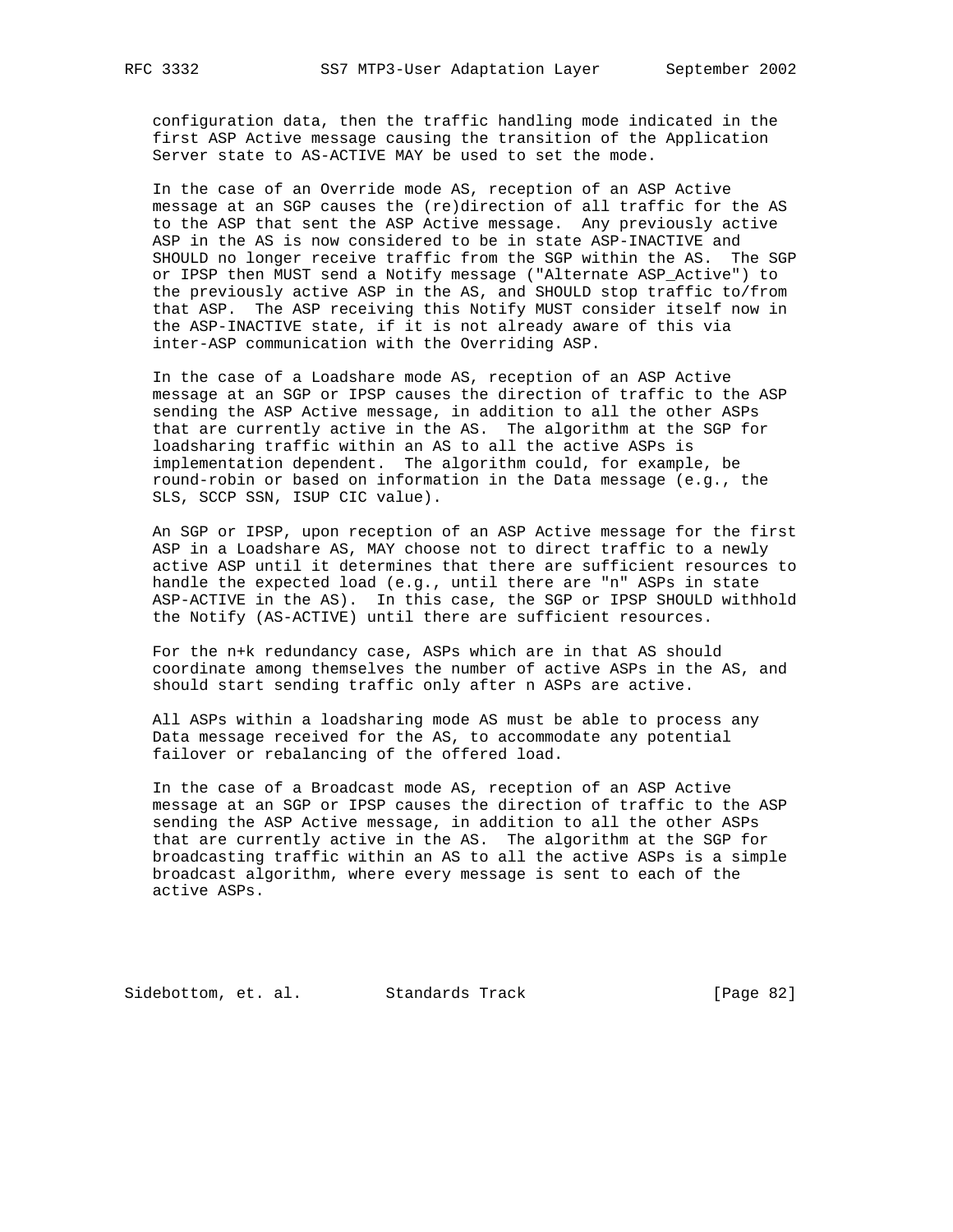An SGP or IPSP, upon reception of an ASP Active message for the first ASP in a Broadcast AS, MAY choose not to direct traffic to a newly active ASP until it determines that there are sufficient resources to handle the expected load (e.g., until there are "n" ASPs in state ASP-ACTIVE in the AS). In this case, the SGP or IPSP SHOULD withhold the Notify (AS-ACTIVE) until there are sufficient resources.

 For the n+k redundancy case, ASPs which are in that AS should coordinate among themselves the number of active ASPs in the AS, and should start sending traffic only after n ASPs are active.

 Whenever an ASP in a Broadcast mode AS becomes ASP-ACTIVE, the SGP MUST tag the first DATA message broadcast in each traffic flow with

 a unique Correlation Id parameter. The purpose of this Id is to permit the newly active ASP to synchronize its processing of traffic in each traffic flow with the other ASPs in the broadcast group.

4.3.4.3.1 IPSP Considerations (ASP Active)

 Either of the IPSPs can initiate communication. When an IPSP receives an ASP Active, it should mark the peer as ASP-ACTIVE and return an ASP Active Ack message. An ASP receiving an ASP Active Ack message may mark the peer as ASP-Active, if it is not already in the ASP- ACTIVE state.

 Alternatively, an interchange of ASP Active messages from each end can be performed. This option follows the ASP state transition diagram and gives the additional advantage of selecting a particular AS to be activated from each end. It is especially useful when an IPSP is serving more than one AS. It would need four messages for completion.

4.3.4.4 ASP Inactive Procedures

 When an ASP wishes to withdraw from receiving traffic within an AS, the ASP sends an ASP Inactive message to the SGP or IPSP. This action MAY be initiated at the ASP by an M-ASP\_INACTIVE request primitive from Layer Management or MAY be initiated automatically by an M3UA management function. In the case where an ASP is processing the traffic for more than one Application Server across a common SCTP association, the ASP Inactive message contains one or more Routing Contexts to indicate for which Application Servers the ASP Inactive message applies. In the case where an ASP Inactive message does not contain a Routing Context parameter, the receiver must know, via configuration data, which Application Servers the ASP is a member and move the ASP to the ASP-INACTIVE state in all Application Servers. In the case of an Override mode AS, where another ASP has already taken

Sidebottom, et. al. Standards Track [Page 83]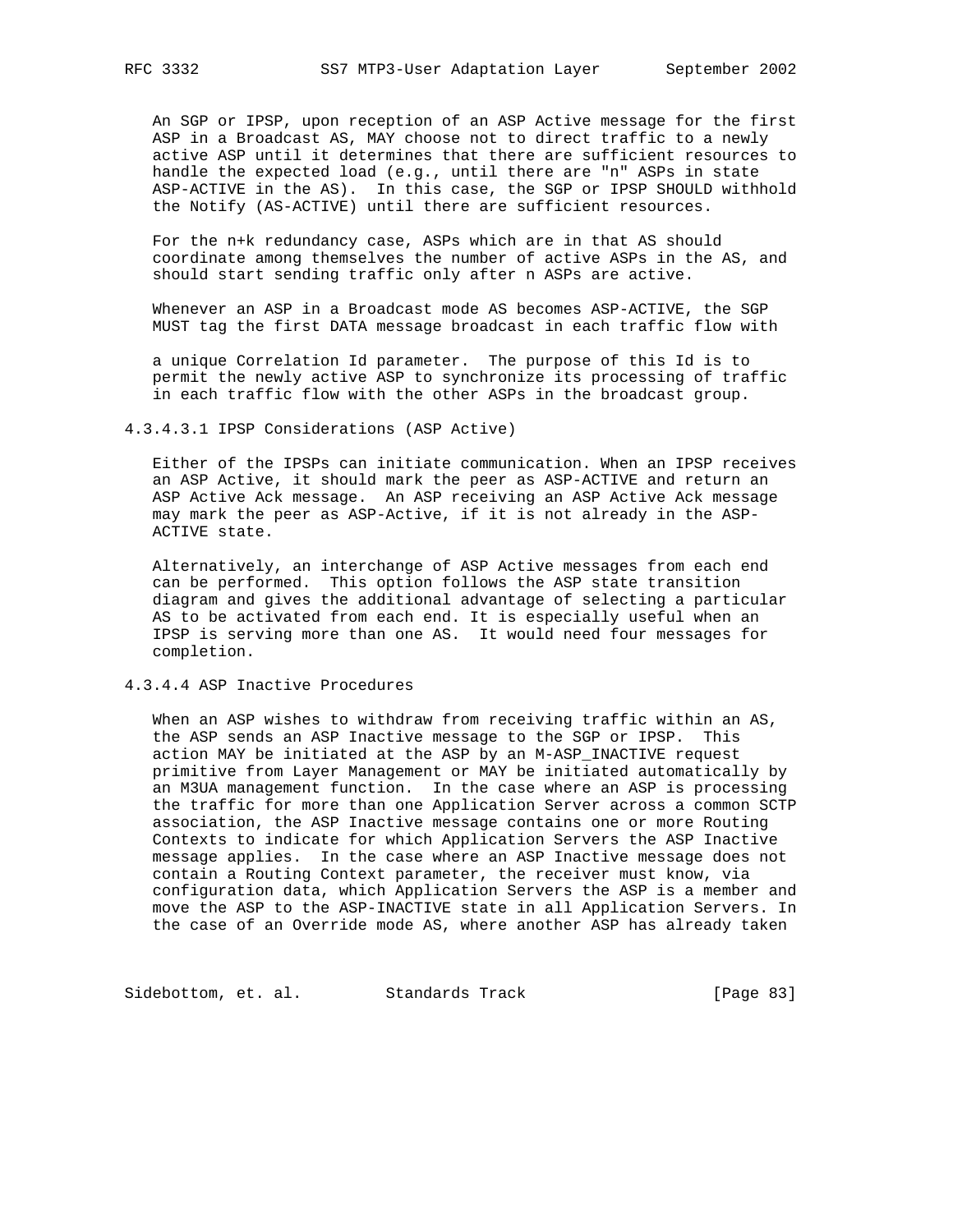over the traffic within the AS with an ASP Active ("Override") message, the ASP that sends the ASP Inactive message is already considered by the SGP to be in state ASP-INACTIVE. An ASP Inactive Ack message is sent to the ASP, after ensuring that all traffic is stopped to the ASP.

 In the case of a Loadshare mode AS, the SGP moves the ASP to the ASP-INACTIVE state and the AS traffic is reallocated across the remaining ASPs in the state ASP-ACTIVE, as per the loadsharing algorithm currently used within the AS. A Notify message ("Insufficient ASP resources active in AS") MAY be sent to all inactive ASPs, if required. An ASP Inactive Ack message is sent to the ASP after all traffic is halted and Layer Management is informed with an M-ASP\_INACTIVE indication primitive.

 In the case of a Broadcast mode AS, the SGP moves the ASP to the ASP-INACTIVE state and the AS traffic is broadcast only to the remaining ASPs in the state ASP-ACTIVE. A Notify message ("Insufficient ASP resources active in AS") MAY be sent to all inactive ASPs, if required. An ASP Inactive Ack message is sent to the ASP after all traffic is halted and Layer Management is informed with an M-ASP\_INACTIVE indication primitive.

 Multiple ASP Inactive Ack messages MAY be used in response to an ASP Inactive message containing multiple Routing Contexts, allowing the SGP or IPSP to independently acknowledge for different (sets of) Routing Contexts. The SGP or IPSP sends an Error message ("Invalid Routing Context") message for each invalid or unconfigured Routing Context value in a received ASP Inactive message.

 The SGP MUST send an ASP Inactive Ack message in response to a received ASP Inactive message from the ASP and the ASP is already marked as ASP-INACTIVE at the SGP.

 At the ASP, the ASP Inactive Ack message received is not acknowledged. Layer Management is informed with an M-ASP\_INACTIVE confirm primitive. If the ASP receives an ASP Inactive Ack without having sent an ASP Inactive message, the ASP should now consider itself as in the ASP-INACTIVE state. If the ASP was previously in the ASP-ACTIVE state, the ASP should then initiate procedures to return itself to its previous state.

 When the ASP sends an ASP Inactive message it starts timer T(ack). If the ASP does not receive a response to an ASP Inactive message within T(ack), the ASP MAY restart T(ack) and resend ASP Inactive messages until it receives an ASP Inactive Ack message. T(ack) is provisionable, with a default of 2 seconds. Alternatively,

Sidebottom, et. al. Standards Track [Page 84]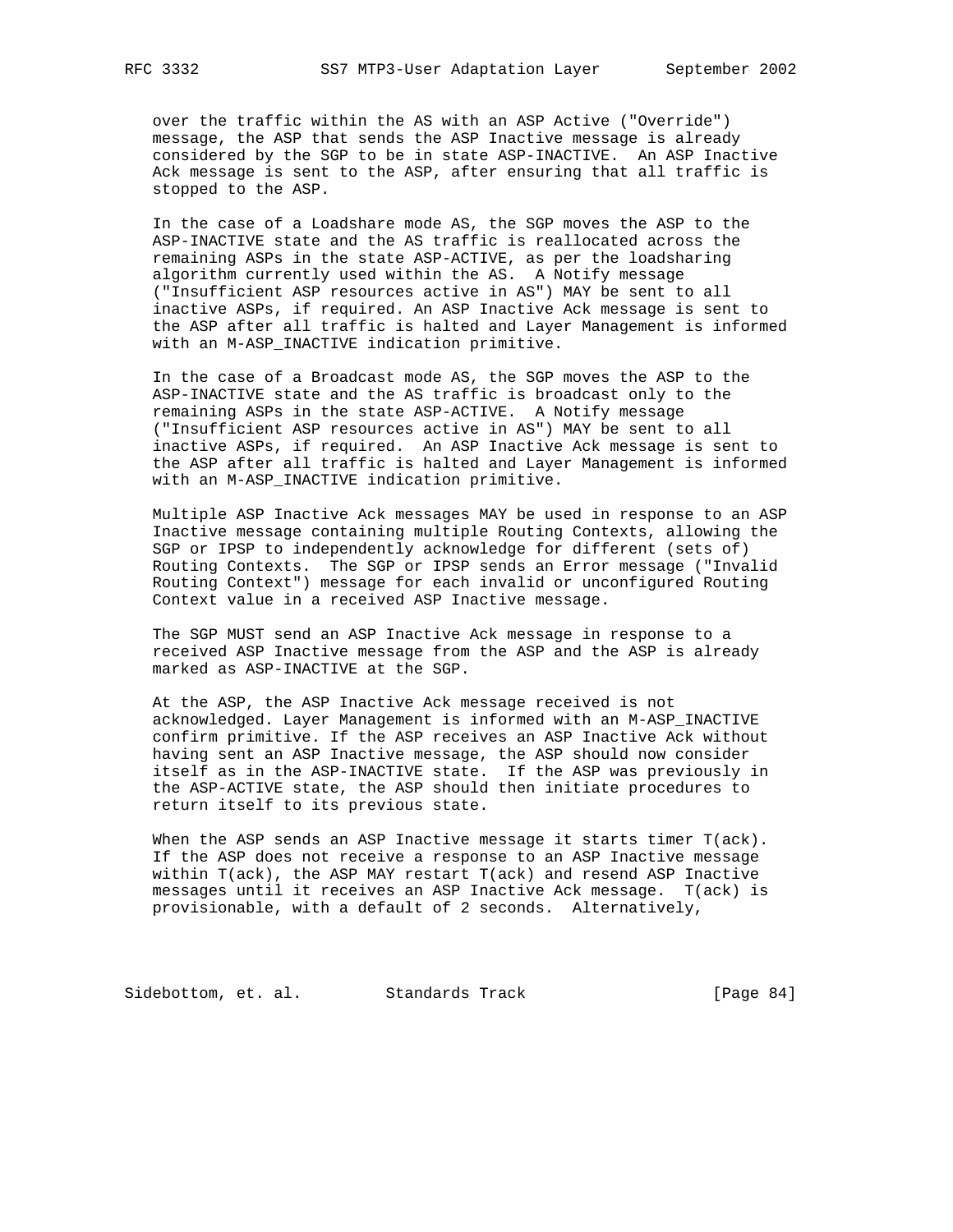retransmission of ASP Inactive messages MAY be put under control of Layer Management. In this method, expiry of T(ack) results in a M- ASP\_Inactive confirm primitive carrying a negative indication.

 If no other ASPs in the Application Server are in the state ASP- ACTIVE, the SGP MUST send a Notify message ("AS-Pending") to all of the ASPs in the AS which are in the state ASP-INACTIVE. The SGP SHOULD start buffering the incoming messages for  $T(r)$  seconds, after which messages MAY be discarded.  $T(r)$  is configurable by the network operator. If the SGP receives an ASP Active message from an ASP in the AS before expiry of  $T(r)$ , the buffered traffic is directed to that ASP and the timer is cancelled. If  $T(r)$  expires, the AS is moved to the AS-INACTIVE state.

4.3.4.4.1 IPSP Considerations (ASP Inactive)

 An IPSP may be considered in the ASP-INACTIVE state by a remote IPSP after an ASP Inactive or ASP Inactive Ack message has been received from it.

 Alternatively, an interchange of ASP Inactive messages from each end can be performed. This option follows the ASP state transition diagram and gives the additional advantage of selecting a particular AS to be deactivated from each end. It is especially useful when an IPSP is serving more than one AS. It would need four messages for completion.

## 4.3.4.5 Notify Procedures

 A Notify message reflecting a change in the AS state MUST be sent to all ASPs in the AS, except those in the ASP-DOWN state, with appropriate Status Information and any ASP Identifier of the failed ASP. At the ASP, Layer Management is informed with an M-NOTIFY indication primitive. The Notify message must be sent whether the AS state change was a result of an ASP failure or reception of an ASP State management (ASPSM) / ASP Traffic Management (ASPTM) message. In the second case, the Notify message MUST be sent after any related acknowledgement messages (e.g., ASP Up Ack, ASP Down Ack, ASP Active Ack, or ASP Inactive Ack).

 In the case where a Notify message ("AS-PENDING") message is sent by an SGP that now has no ASPs active to service the traffic, or where a Notify ("Insufficient ASP resources active in AS") message is sent in the Loadshare or Broadcast mode, the Notify message does not explicitly compel the ASP(s) receiving the message to become active. The ASPs remain in control of what (and when) traffic action is taken.

Sidebottom, et. al. Standards Track [Page 85]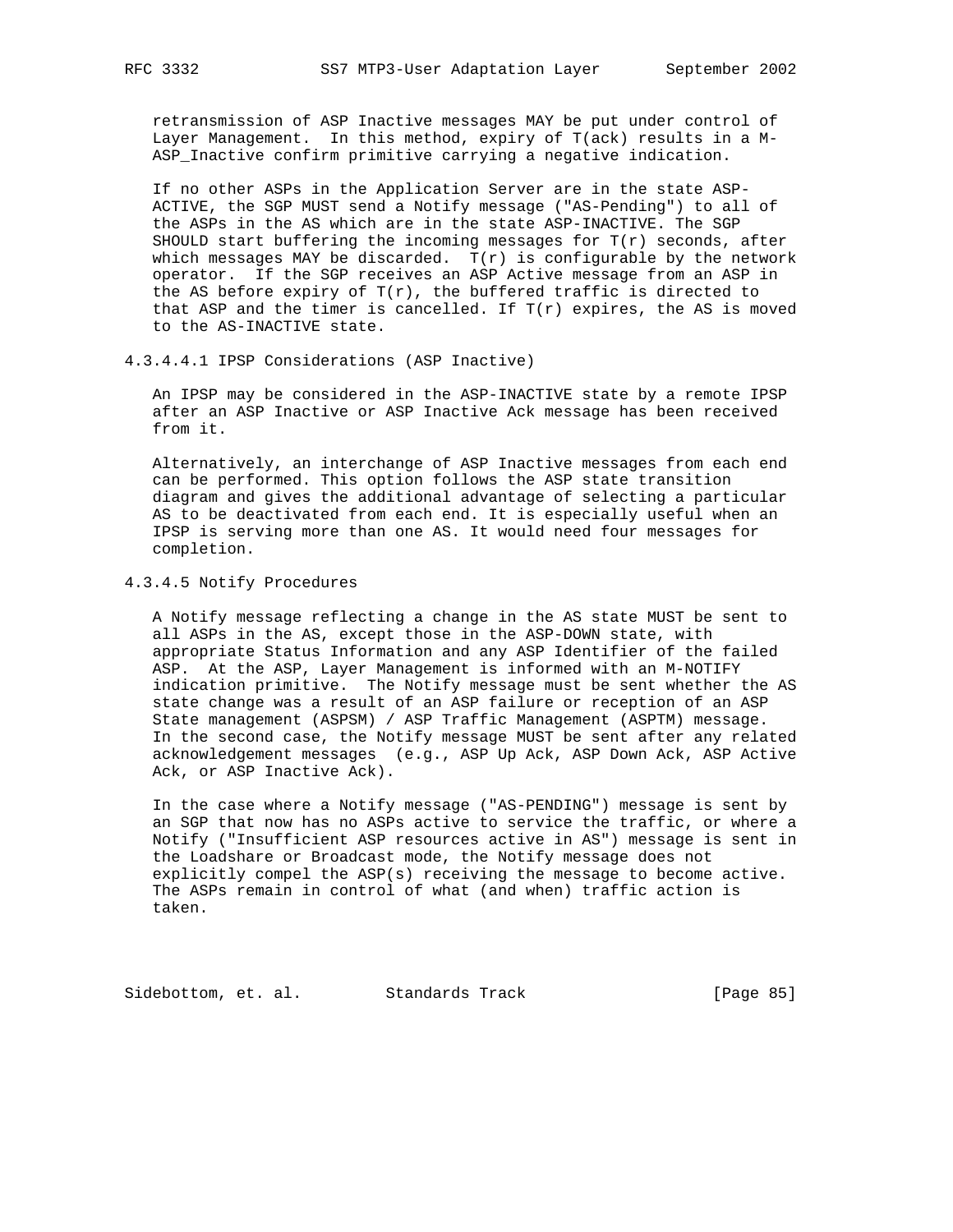In the case where a Notify message does not contain a Routing Context parameter, the receiver must know, via configuration data, of which Application Servers the ASP is a member and take the appropriate action in each AS.

4.3.4.5.1 IPSP Considerations (NTFY)

 Notify works in the same manner as in the SG-AS case. One of the IPSPs can send this message to any remote IPSP that is not in the ASP-DOWN state.

4.3.4.6 Heartbeat Procedures

 The optional Heartbeat procedures MAY be used when operating over transport layers that do not have their own heartbeat mechanism for detecting loss of the transport association (i.e., other than SCTP).

 Either M3UA peer may optionally send Heartbeat messages periodically, subject to a provisionable timer T(beat). Upon receiving a Heartbeat message, the M3UA peer MUST respond with a Heartbeat Ack message.

 If no Heartbeat Ack message (or any other M3UA message) is received from the M3UA peer within 2\*T(beat), the remote M3UA peer is considered unavailable. Transmission of Heartbeat messages is stopped and the signalling process SHOULD attempt to re-establish communication if it is configured as the client for the disconnected M3UA peer.

 The Heartbeat message may optionally contain an opaque Heartbeat Data parameter that MUST be echoed back unchanged in the related Heartbeat Ack message. The sender, upon examining the contents of the returned Heartbeat Ack message, MAY choose to consider the remote M3UA peer as unavailable. The contents/format of the Heartbeat Data parameter is implementation-dependent and only of local interest to the original sender. The contents may be used, for example, to support a Heartbeat sequence algorithm (to detect missing Heartbeats), and/or a timestamp mechanism (to evaluate delays).

 Note: Heartbeat related events are not shown in Figure 3 "ASP state transition diagram".

Sidebottom, et. al. Standards Track [Page 86]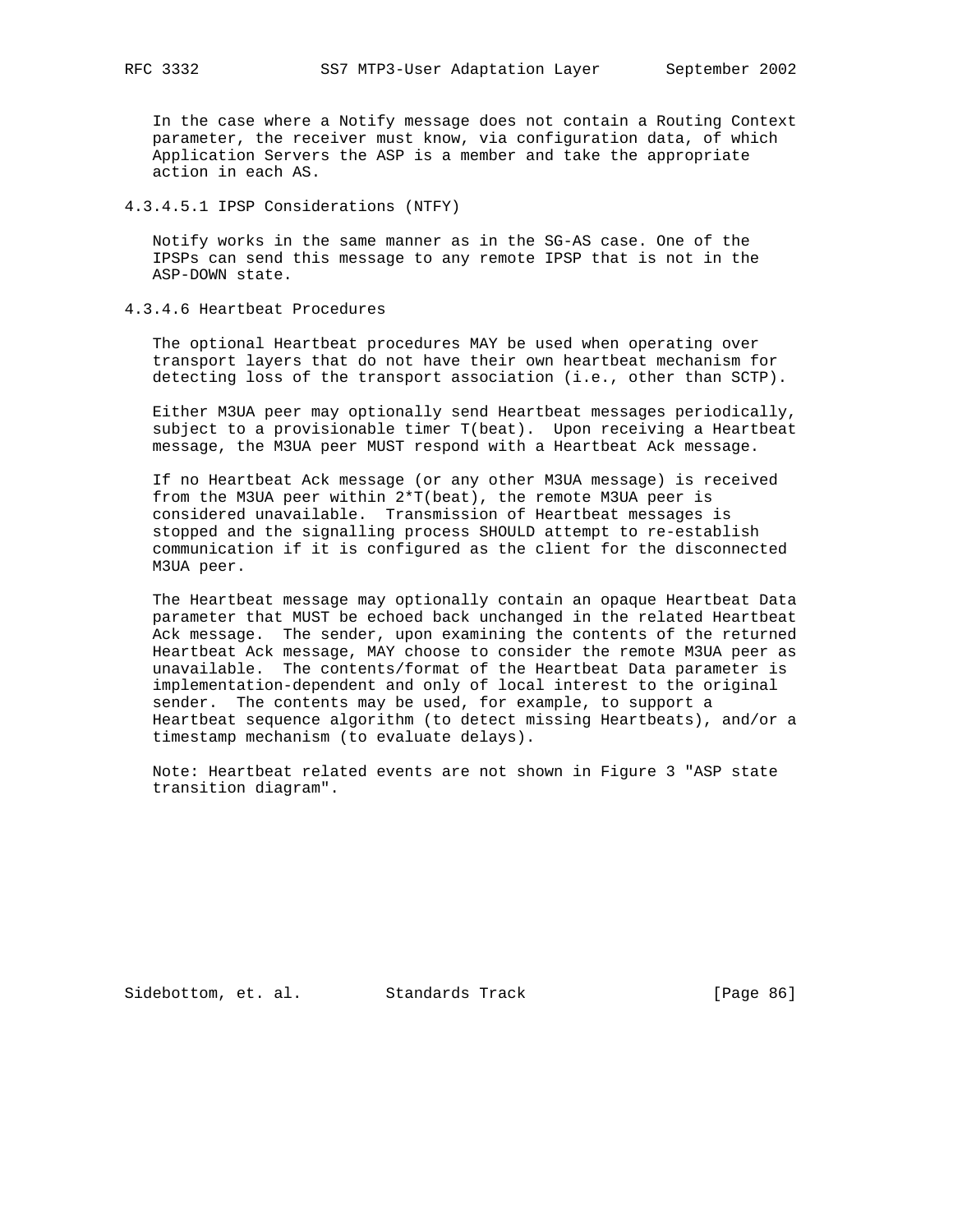## 4.4 Routing Key Management Procedures [Optional]

#### 4.4.1 Registration

 An ASP MAY dynamically register with an SGP as an ASP within an Application Server using the REG REQ message. A Routing Key parameter in the REG REQ message specifies the parameters associated with the Routing Key.

 The SGP examines the contents of the received Routing Key parameter and compares it with the currently provisioned Routing Keys. If the received Routing Key matches an existing SGP Routing Key entry, and the ASP is not currently included in the list of ASPs for the related Application Server, the SGP MAY authorize the ASP to be added to the AS. Or, if the Routing Key does not currently exist and the received Routing Key data is valid and unique, an SGP supporting dynamic configuration MAY authorize the creation of a new Routing Key and related Application Server and add the ASP to the new AS. In either case, the SGP returns a Registration Response message to the ASP, containing the same Local-RK-Identifier as provided in the initial request, and a Registration Result "Successfully Registered". A unique Routing Context value assigned to the SGP Routing Key is included. The method of Routing Context value assignment at the SGP is implementation dependent but must be guaranteed to be unique for each Application Server or Routing Key supported by the SGP.

 If the SGP does not support the registration procedure, the SGP returns an Error message to the ASP, with an error code of "Unsupported Message Type".

 If the SGP determines that the received Routing Key data is invalid, or contains invalid parameter values, the SGP returns a Registration Response message to the ASP, containing a Registration Result "Error Invalid Routing Key", "Error - Invalid DPC", "Error - Invalid Network Appearance" as appropriate.

 If the SGP determines that a unique Routing Key cannot be created, the SGP returns a Registration Response message to the ASP, with a Registration Status of "Error - "Cannot Support Unique Routing" An incoming signalling message received at an SGP should not match against more than one Routing Key.

 If the SGP does not authorize an otherwise valid registration request, the SGP returns a REG RSP message to the ASP containing the Registration Result "Error - Permission Denied".

Sidebottom, et. al. Standards Track [Page 87]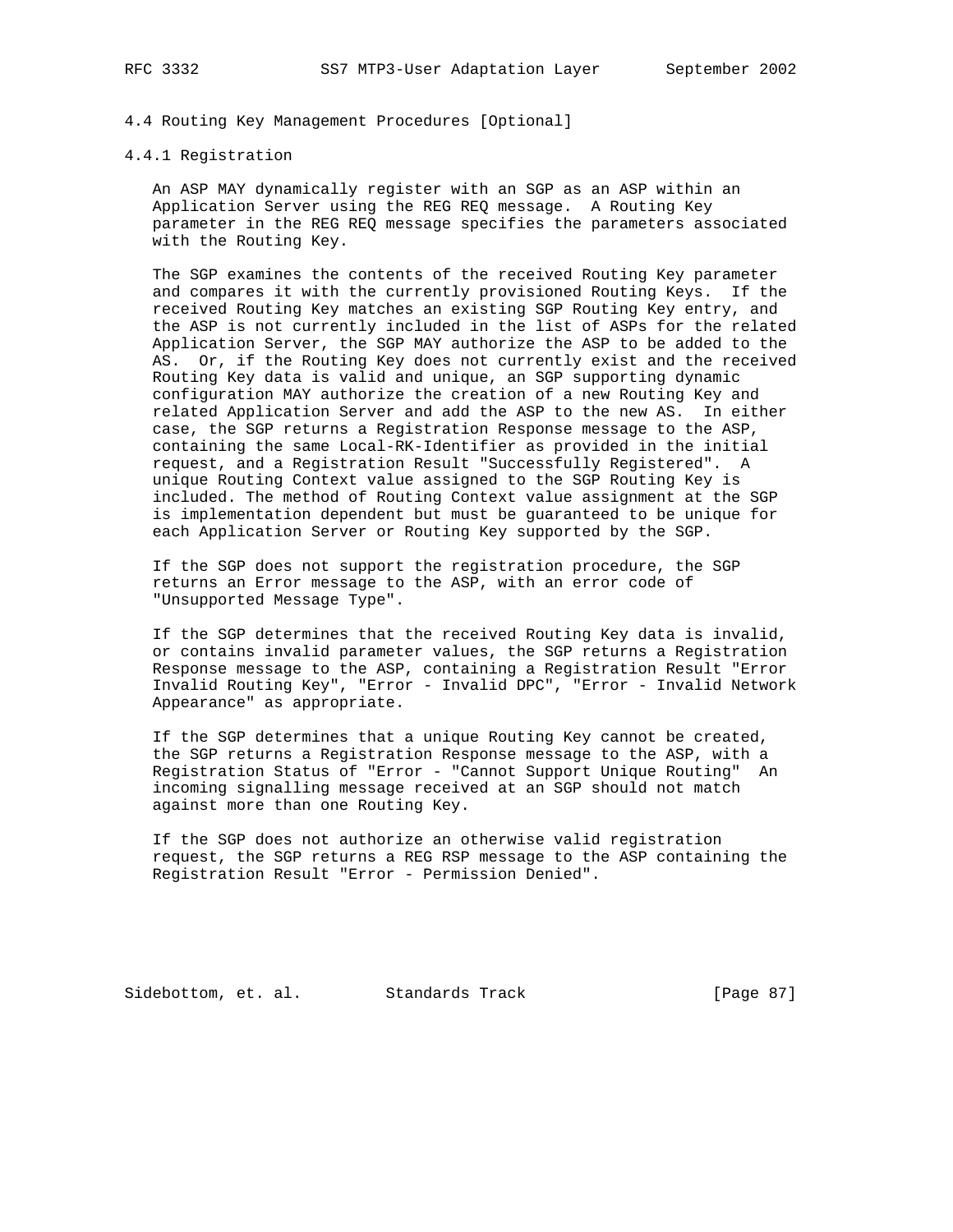If an SGP determines that a received Routing Key does not currently exist and the SGP does not support dynamic configuration, the SGP returns a Registration Response message to the ASP, containing a Registration Result "Error - Routing Key not Currently Provisioned".

 If an SGP determines that a received Routing Key does not currently exist and the SGP supports dynamic configuration but does not have the capacity to add new Routing Key and Application Server entries, the SGP returns a Registration Response message to the ASP, containing a Registration Result "Error - Insufficient Resources".

 If an SGP determines that one or more of the Routing Key parameters are not supported for the purpose of creating new Routing Key entries, the SGP returns a Registration Response message to the ASP, containing a Registration Result "Error - Unsupported RK parameter field". This result MAY be used if, for example, the SGP does not support RK Circuit Range Lists in a Routing Key because the SGP does not support ISUP traffic, or does not provide CIC range granularity.

 A Registration Response "Error - Unsupported Traffic Handling Mode" is returned if the Routing Key in the REG REQ contains an Traffic Handling Mode that is inconsistent with the presently configured mode for the matching Application Server.

 An ASP MAY register multiple Routing Keys at once by including a number of Routing Key parameters in a single REG REQ message. The SGP MAY respond to each registration request in a single REG RSP message, indicating the success or failure result for each Routing Key in a separate Registration Result parameter. Alternatively the SGP MAY respond with multiple REG RSP messages, each with one or more Registration Result parameters. The ASP uses the Local-RK-Identifier parameter to correlate the requests with the responses.

 Upon successful registration of an ASP in an AS, the SGP can now send related SS7 Signalling Network Management messaging, if this did not previously start upon the ASP transitioning to state ASP-INACTIVE

## 4.4.2 Deregistration

 An ASP MAY dynamically deregister with an SGP as an ASP within an Application Server using the DEREG REQ message. A Routing Context parameter in the DEREG REQ message specifies which Routing Keys to deregister. An ASP SHOULD move to the ASP-INACTIVE state for an Application Server before attempting to deregister the Routing Key (i.e., deregister after receiving an ASP Inactive Ack). Also, an ASP SHOULD deregister from all Application Servers that it is a member before attempting to move to the ASP-Down state.

Sidebottom, et. al. Standards Track [Page 88]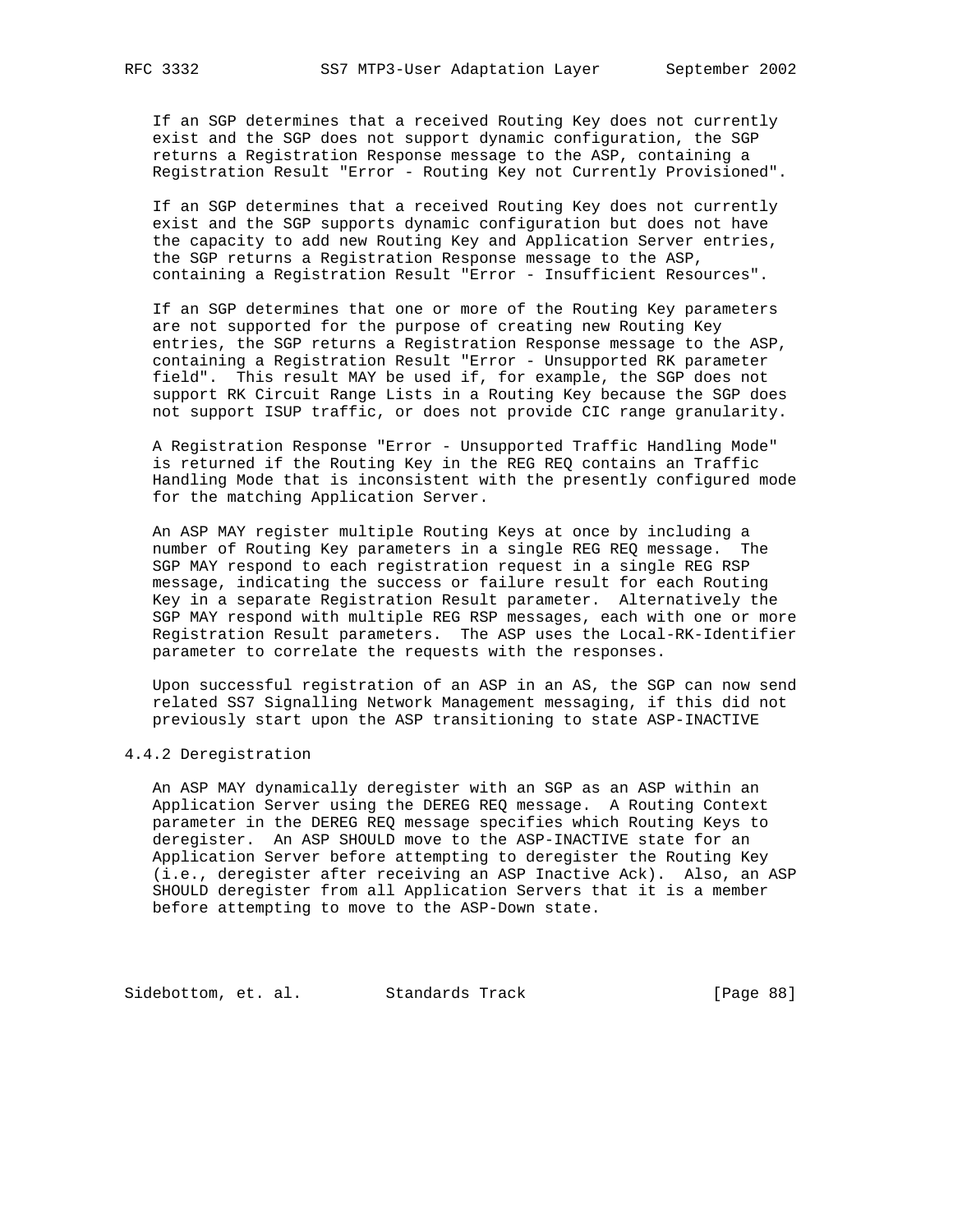The SGP examines the contents of the received Routing Context parameter and validates that the ASP is currently registered in the Application Server(s) related to the included Routing Context(s). If validated, the ASP is deregistered as an ASP in the related Application Server.

 The deregistration procedure does not necessarily imply the deletion of Routing Key and Application Server configuration data at the SG. Other ASPs may continue to be associated with the Application Server, in which case the Routing Key data SHOULD NOT be deleted. If a Deregistration results in no more ASPs in an Application Server, an SG MAY delete the Routing Key data.

 The SGP acknowledges the deregistration request by returning a DEREG RSP message to the requesting ASP. The result of the deregistration is found in the Deregistration Result parameter, indicating success or failure with cause.

 An ASP MAY deregister multiple Routing Contexts at once by including a number of Routing Contexts in a single DEREG REQ message. The SGP MAY respond to each deregistration request in a single DEREG RSP message, indicating the success or failure result for each Routing Context in a separate Deregistration Result parameter.

4.4.3 IPSP Considerations (REG/DEREG)

 The Registration/Deregistration procedures work in the IPSP cases in the same way as in AS-SG cases. An IPSP may register an RK in the remote IPSP. An IPSP is responsible for deregistering the RKs that it has registered.

- 4.5 Procedures to Support the Availability or Congestion Status of SS7 Destination
- 4.5.1 At an SGP

 On receiving an MTP-PAUSE, MTP-RESUME or MTP-STATUS indication primitive from the nodal interworking function at an SGP, the SGP M3UA layer will send a corresponding SS7 Signalling Network Management (SSNM) DUNA, DAVA, SCON, or DUPU message (see Section 3.4) to the M3UA peers at concerned ASPs. The M3UA layer must fill in various fields of the SSNM messages consistently with the information received in the primitives.

 The SGP M3UA layer determines the set of concerned ASPs to be informed based on the specific SS7 network for which the primitive indication is relevant. In this way, all ASPs configured to

Sidebottom, et. al. Standards Track [Page 89]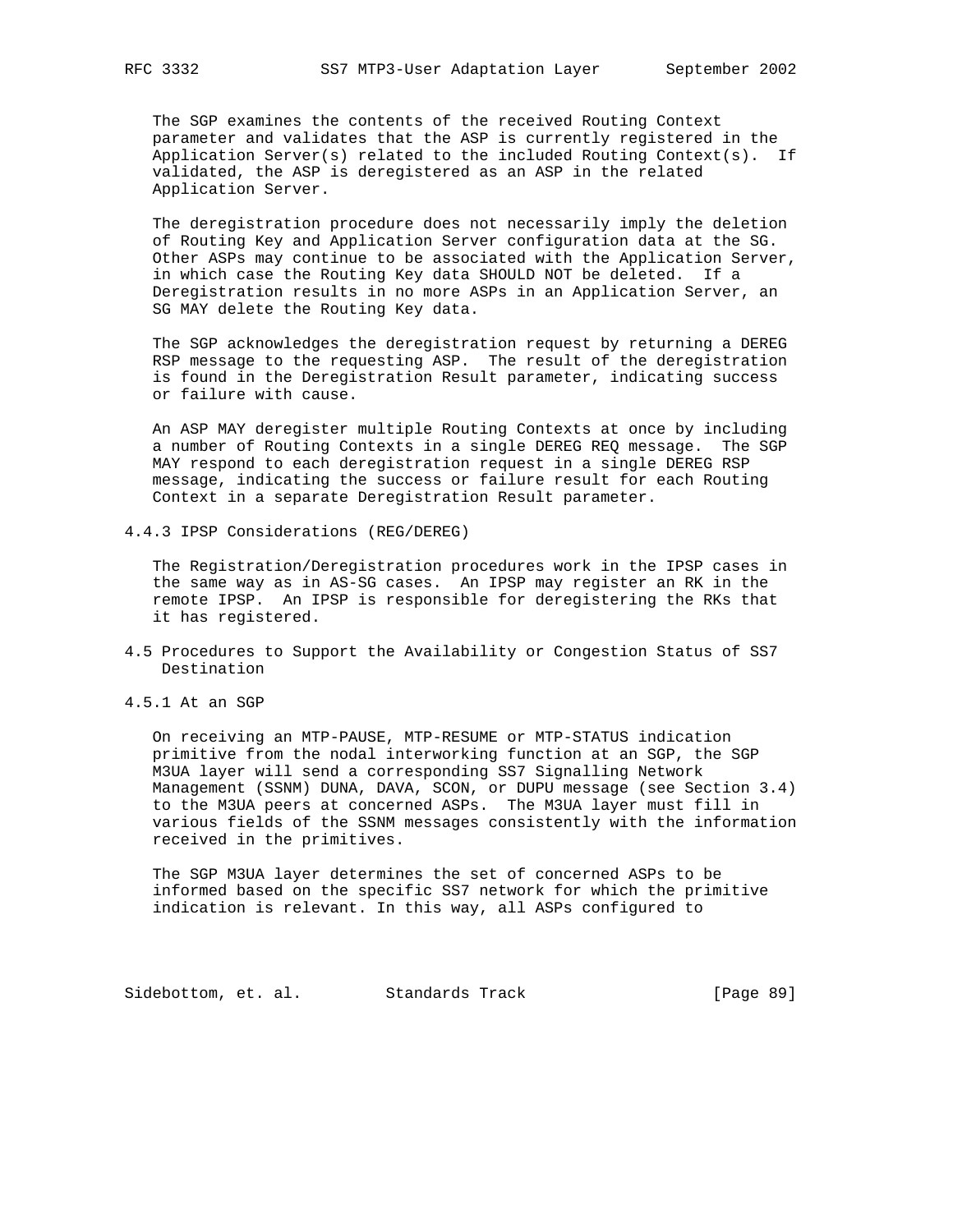send/receive traffic within a particular network appearance are informed. If the SGP operates within a single SS7 network appearance, then all ASPs are informed.

 DUNA, DAVA, SCON, and DRST messages may be sent sequentially and processed at the receiver in the order sent.

 Sequencing is not required for the DUPU or DAUD messages, which MAY be sent unsequenced.

4.5.2 At an ASP

4.5.2.1 Single SG Configurations

 At an ASP, upon receiving an SS7 Signalling Network Management (SSNM) message from the remote M3UA Peer, the M3UA layer invokes the appropriate primitive indications to the resident M3UA-Users. Local management is informed.

 In the case where a local event has caused the unavailability or congestion status of SS7 destinations, the M3UA layer at the ASP SHOULD pass up appropriate indications in the primitives to the M3UA User, as though equivalent SSNM messages were received. For example, the loss of an SCTP association to an SGP may cause the unavailability of a set of SS7 destinations. MTP-PAUSE indication primitives to the M3UA User are appropriate.

4.5.2.2 Multiple SG Configurations

 At an ASP, upon receiving a Signalling Network Management message from the remote M3UA Peer, the M3UA layer updates the status of the affected route(s) via the originating SG and determines, whether or not the overall availability or congestion status of the effected destination(s) has changed. If so, the M3UA layer invokes the appropriate primitive indications to the resident M3UA-Users. Local management is informed.

 Implementation Note: To accomplish this, the M3UA layer at an ASP maintains the status of routes via the SG, much like an MTP3 layer maintains route-set status.

4.5.3 ASP Auditing

 An ASP may optionally initiate an audit procedure to enquire of an SGP the availability and, if the national congestion method with multiple congestion levels and message priorities is used, congestion status of an SS7 destination or set of destinations. A Destination

Sidebottom, et. al. Standards Track [Page 90]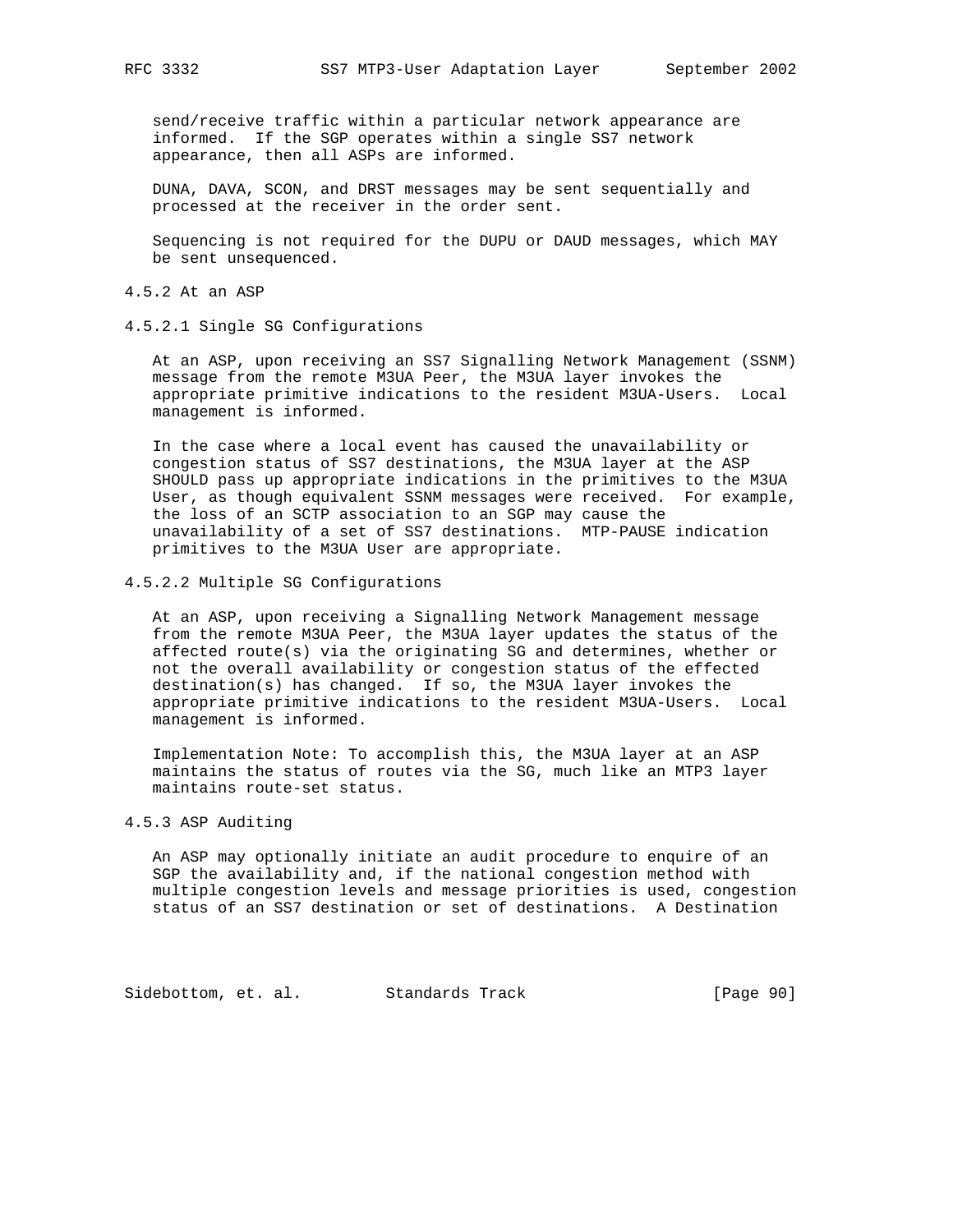Audit (DAUD) message is sent from the ASP to the SGP requesting the current availability and congestion status of one or more SS7 Destination Point Codes.

 The DAUD message MAY be sent unsequenced. The DAUD MAY be sent by the ASP in the following cases:

- Periodic. A Timer originally set upon reception of a DUNA, SCON or DRST message has expired without a subsequent DAVA, DUNA, SCON or DRST message updating the availability/congestion status of the affected Destination Point Codes. The Timer is reset upon issuing a DAUD. In this case the DAUD is sent to the SGP that originally sent the SSNM message.
- Isolation. The ASP is newly ASP-ACTIVE or has been isolated from an SGP for an extended period. The ASP MAY request the availability/congestion status of one or more SS7 destinations to which it expects to communicate.

 IMPLEMENTATION NOTE: In the first of the cases above, the auditing procedure must not be invoked for the case of a received SCON message containing a congestion level value of "no congestion" or undefined" (i.e., congestion Level = "0"). This is because the value indicates either congestion abatement or that the ITU MTP3 international congestion method is being used. In the international congestion method, the MTP3 layer at the SGP does not maintain the congestion status of any destinations and therefore the SGP cannot provide any congestion information in response to the DAUD. For the same reason, in the second of the cases above a DAUD message cannot reveal any congested destination(s).

 The SGP SHOULD respond to a DAUD message with the MTP3 availability/congested status of the routeset associated with each Destination Point Code(s) in the DAUD message. The status of each SS7 destination requested is indicated in a DUNA message (if unavailable), a DAVA message (if available), or a DRST (if restricted and the SGP supports this feature). Where the SGP maintains the congestion status of the SS7 destination, and the SS7 destination is congested, the SGP MUST additionally respond with an SCON message before the DAVA or DRST message. If the SS7 destination is available and congested, the SGP MUST respond with an SCON message and then a DAVA message. If the SS7 destination is restricted and congested, the SGP MUST respond with an SCON message immediately followed by a DRST message. If the SGP has no information on the availability

Sidebottom, et. al. Standards Track [Page 91]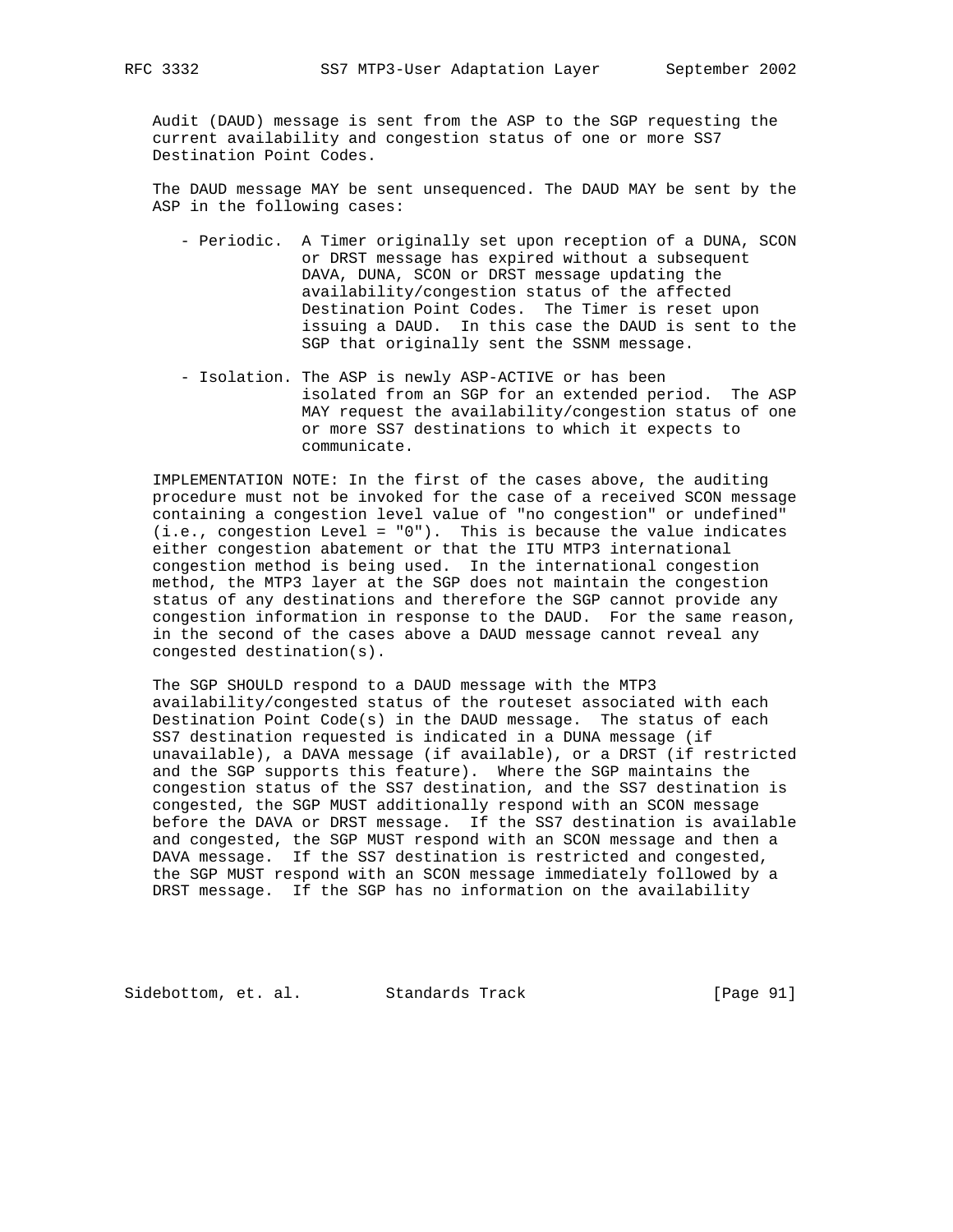status of the SS7 destination, the SGP responds with a DUNA message, as it has no routing information to allow it to route traffic to this destination.

 Any DUNA or DAVA message in response to a DAUD message MAY contain a list of Affected Point Codes.

 An SG MAY refuse to provide the availability or congestion status of a destination if, for example, the ASP is not authorized to know the status of the destination. The SG MAY respond with an Error Message (Error Code = "Destination Status Unknown")

4.6 MTP3 Restart

 In the case where the MTP3 in the SG undergoes an MTP restart, event communication SHOULD be handled as follows:

 When the SG discovers SS7 network isolation, the SGPs send an indication to all concerned available ASPs (i.e., ASPs in the ASP- ACTIVE state) using DUNA messages for the concerned destinations.

 When the SG has completed the MTP Restart procedure, the M3UA layers at the SGPs inform all concerned ASPs in the ASP-ACTIVE state of any available/restricted SS7 destinations using the DAVA/DRST messages. No message is necessary for those destinations still unavailable after the restart procedure.

 When the M3UA layer at an ASP receives a DUNA message indicating SS7 destination unavailability at an SG, MTP Users will receive an MTP- PAUSE indication and will stop any affected traffic to this destination. When the M3UA receives a DAVA/DRST message, MTP Users will receive an MTP-RESUME indication and can resume traffic to the newly available SS7 destination, provided the ASP is in the ASP- ACTIVE state towards this SGP.

 The ASP MAY choose to audit the availability of unavailable destinations by sending DAUD messages. This would be for example the case when an AS becomes active at an ASP and does not have current destination statuses. If MTP restart is in progress at the SG, the SGP returns a DUNA message for that destination, even if it received an indication that the destination became available or restricted.

 In the IPSP case, MTP restart could be considered if the IPSP also has connection to an SS7 network. In that case, the same behavior as described above for the SGP would apply to the restarting IPSP. This would also be the case if the IPSPs were perceived as exchanging MTP Peer PDUs, instead of MTP primitives between MTP User and MTP Provider. In other words, M3UA does not provide the equivalent to

Sidebottom, et. al. Standards Track [Page 92]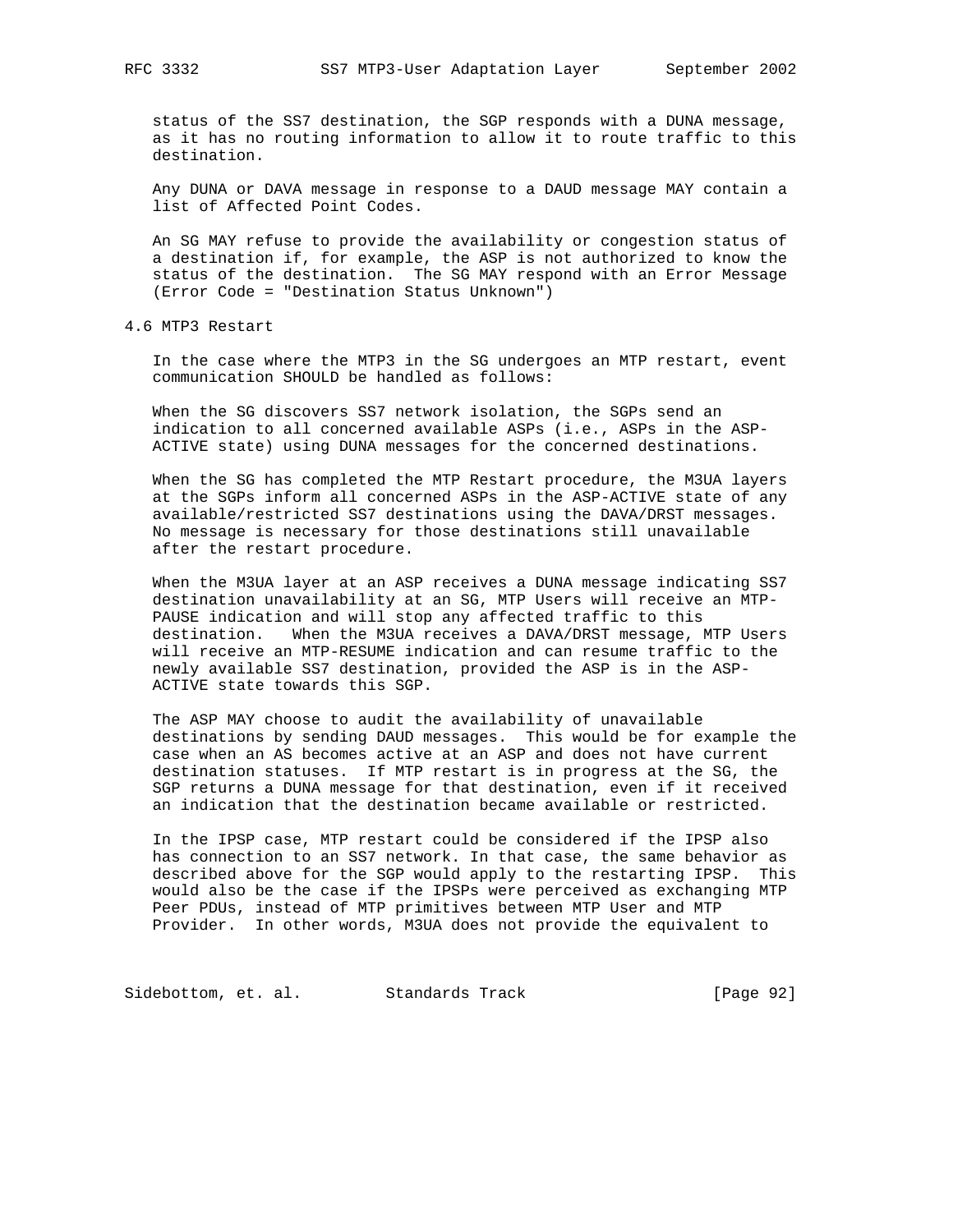Traffic Restart Allowed messages indicating the end of the restart procedure between peer IPSPs that would also be connected to an SS7 network.

5. Examples of M3UA Procedures

 NOTE: Not all the Notify messages that are appropriate per the Notify procedures are shown in these examples.

5.1 Establishment of Association and Traffic between SGPs and ASPs

 These scenarios show the example M3UA message flows for the establishment of traffic between an SGP and an ASP or between two IPSPs. In all cases it is assumed that the SCTP association is already set up.

5.1.1 Single ASP in an Application Server ("1+0" sparing),

 These scenarios show the example M3UA message flows for the establishment of traffic between an SGP and an ASP where only one ASP is configured within an AS (no backup).

5.1.1.1 Single ASP in an Application Server ("1+0" sparing), No Registration

| SGP |                                                                                                           | ASP1 |                                   |
|-----|-----------------------------------------------------------------------------------------------------------|------|-----------------------------------|
|     | ---------ASP Up--<br>-----ASP Up Ack--------->                                                            |      |                                   |
|     | $\leftarrow \leftarrow \leftarrow \leftarrow$ ASP Active(RCn) -------<br>$---ASP$ Active Ack $(RCn)--->>$ |      | RC: Routing Context<br>(optional) |
|     | ---NTFY(AS-ACTIVE)(RCn)----->                                                                             |      |                                   |

 Note: If the ASP Active message contains an optional Routing Context parameter, the ASP Active message only applies for the specified RC value(s). For an unknown RC value, the SGP responds with an Error message.

Sidebottom, et. al. Standards Track [Page 93]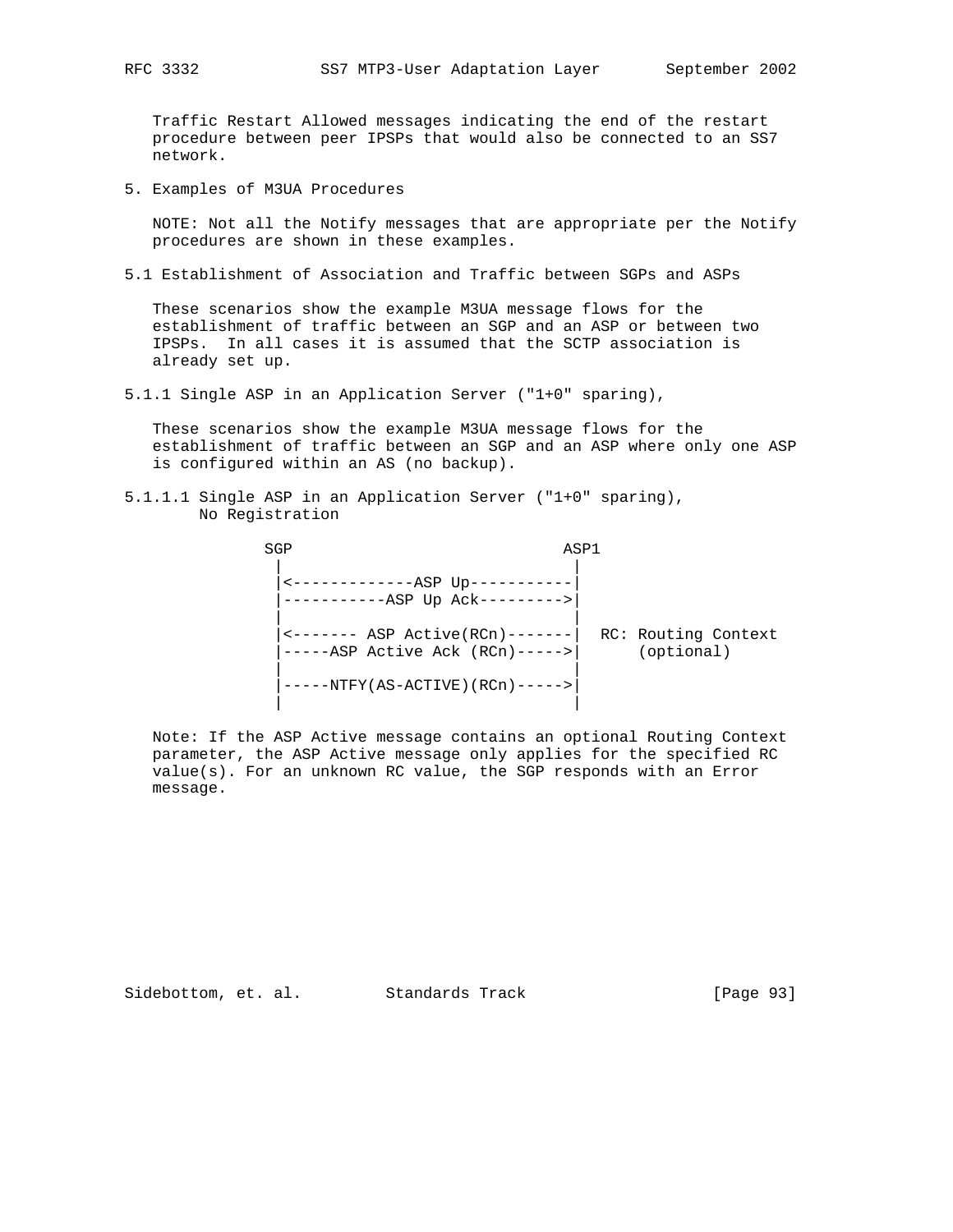5.1.1.2 Single ASP in Application Server ("1+0" sparing), Dynamic Registration

 This scenario is the same as for 5.1.1.1 but with the optional exchange of registration information. In this case the Registration is accepted by the SGP.

| SGP                                                                  | ASP1 |                                        |
|----------------------------------------------------------------------|------|----------------------------------------|
| <-------------ASP Up------<br>------ASP Up Ack---------->            |      |                                        |
| $\leftarrow$ ----REGISTER REQ(LRCn, RKn) ----                        |      | LRC: Local Routing<br>Context          |
| ---REGISTER RESP(LRCn,RCn)--->                                       |      | RK: Routing Key<br>RC: Routing Context |
| <------- ASP Active (RCn)-------<br>$---ASP$ Active Ack (RCn) -----> |      |                                        |
| $-NTFY (AS-ACTIVE) (RCD) --- ->$                                     |      |                                        |

 Note: In the case of an unsuccessful registration attempt (e.g., invalid RKn), the Register Response message will contain an unsuccessful indication and the ASP will not subsequently send an ASP Active message.

Sidebottom, et. al. Standards Track [Page 94]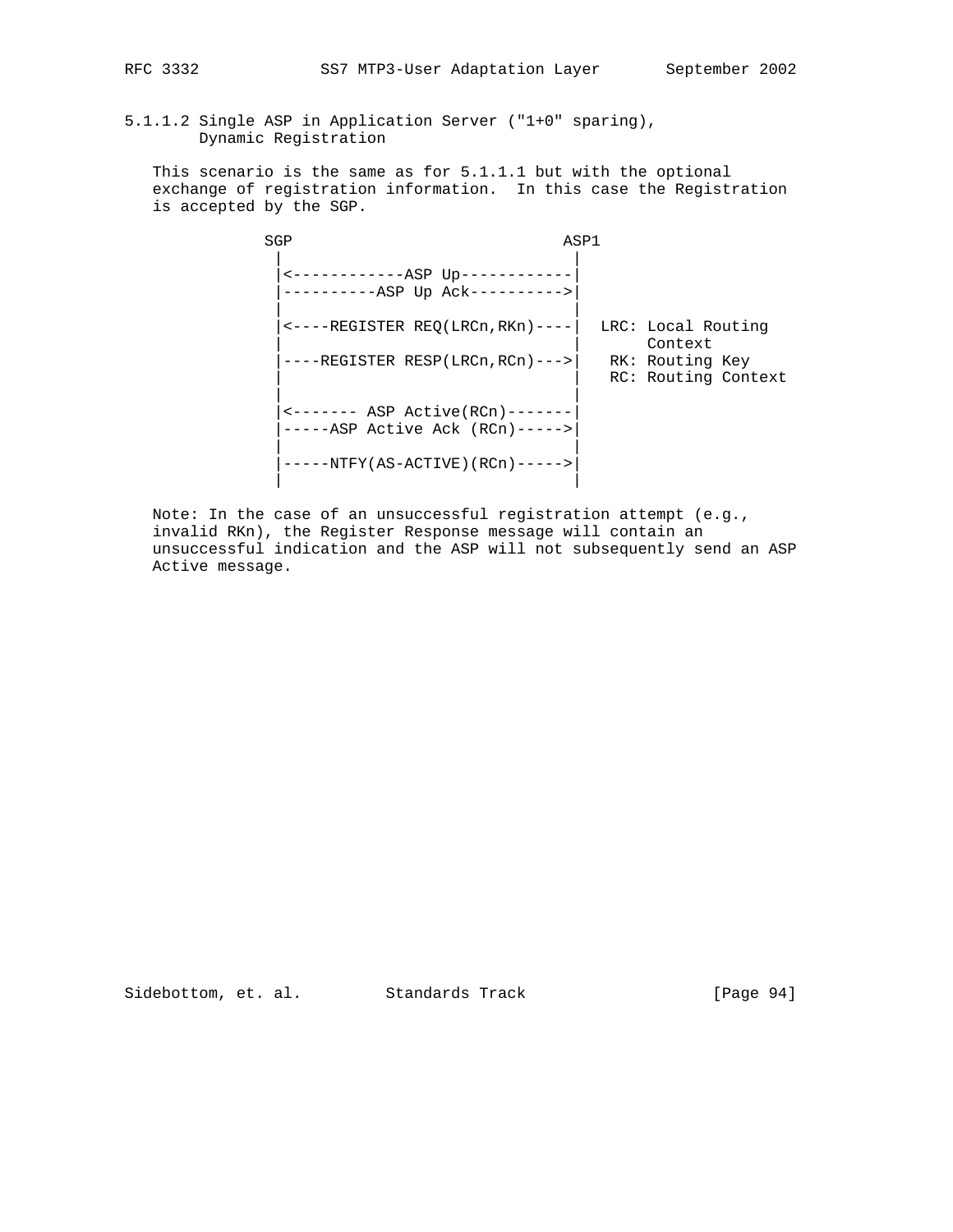5.1.1.3 Single ASP in Multiple Application Servers (each with "1+0" sparing), Dynamic Registration (Case 1 - Multiple Registration Requests)

| SGP                                                                              | ASP1 |                                        |  |
|----------------------------------------------------------------------------------|------|----------------------------------------|--|
| <-------------ASP Up------------<br>----------ASP Up Ack---------->              |      |                                        |  |
| $\leftarrow$ ----REGISTER REQ(LRC1,RK1)----                                      |      | LRC: Local Routing<br>Context          |  |
| $---REGISTER RESP(LRC1, RC1) ---$                                                |      | RK: Routing Key<br>RC: Routing Context |  |
| $\leftarrow$ ------- ASP Active(RC1)-------<br>$---ASP$ Active Ack (RC1) ----->  |      |                                        |  |
| $\leftarrow$ ----REGISTER REO (LRCn, RKn) ----                                   |      |                                        |  |
| $---REGISTER RESP(LRCn, RCn) ---$                                                |      |                                        |  |
| $\leftarrow$ ------- ASP Active(RCn)-------<br>$----ASP$ Active Ack (RCn) -----> |      |                                        |  |

 Note: In the case of an unsuccessful registration attempt (e.g., invalid RKn), the Register Response message will contain an unsuccessful indication and the ASP will not subsequently send an ASP Active message. Each LRC/RK pair registration is considered independently.

 It is not necessary to follow a Registration Request/Response message pair with an ASP Active message before sending the next Registration Request. The ASP Active message can be sent at any time after the related successful registration.

Sidebottom, et. al. Standards Track [Page 95]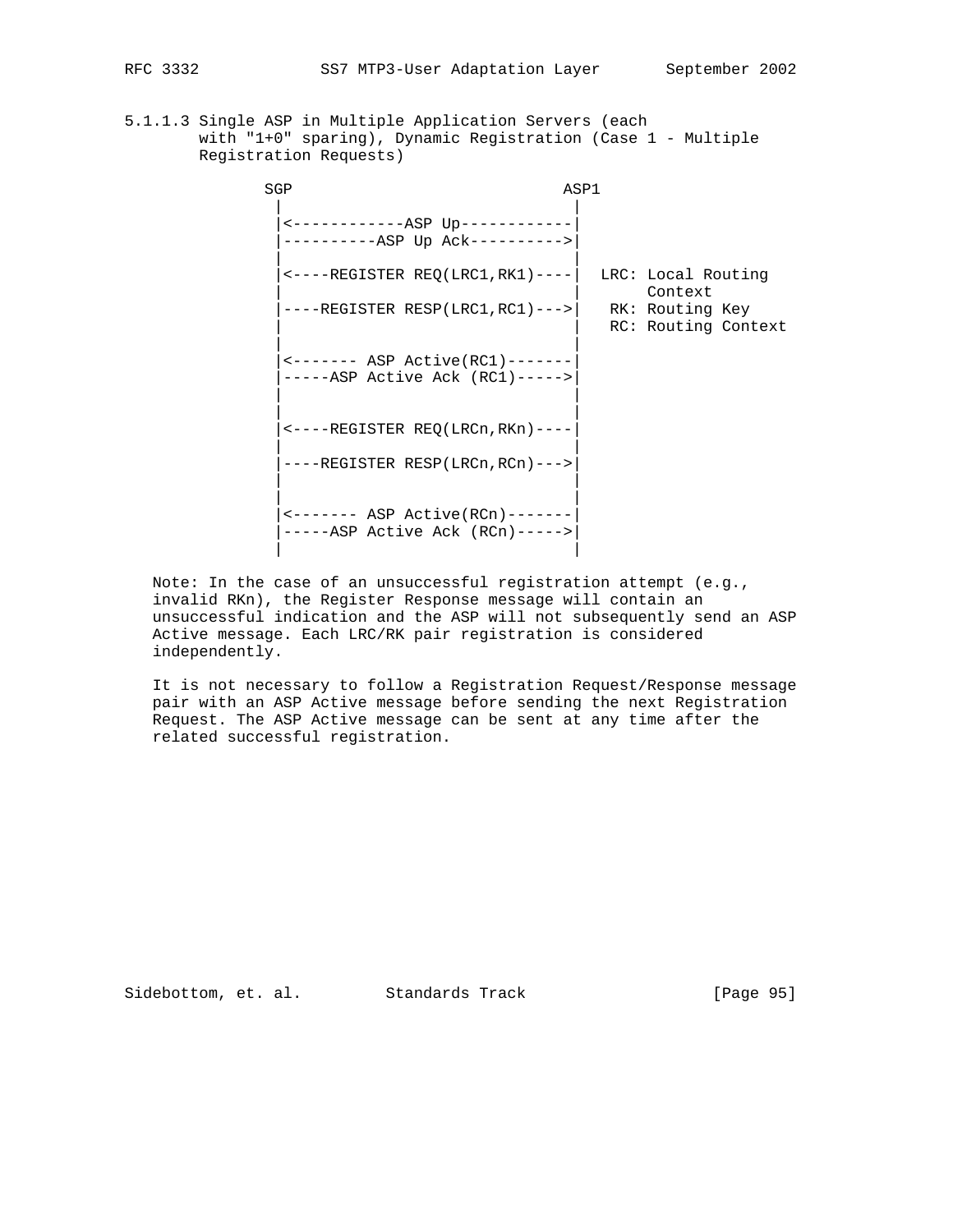- 
- 5.1.1.4 Single ASP in Multiple Application Servers (each with "1+0" sparing), Dynamic Registration (Case 2 - Single Registration Request)

SGP ASP1 | | |<------------ASP Up------------| |----------ASP Up Ack---------->| | | |<---REGISTER REQ({LRC1,RK1},---| | ..., |  $\{ LRCn, RKn \}$ ), -- | | |---REGISTER RESP({LRC1,RC1},-->| | ..., | | (LRCn,RCn}) | | | |<------- ASP Active(RC1)-------| |-----ASP Active Ack (RC1)----->| | | the contract of the contract of the contract of the contract of the contract of the contract of the contract of the contract of the contract of the contract of the contract of the contract of the contract of the contract of | | |<------- ASP Active(RCn)-------| |-----ASP Active Ack (RCn)----->| | |

 Note: In the case of an unsuccessful registration attempt (e.g., Invalid RKn), the Register Response message will contain an unsuccessful indication and the ASP will not subsequently send an ASP Active message. Each LRC/RK pair registration is considered independently.

 The ASP Active message can be sent at any time after the related successful registration, and may have more than one RC.

5.1.2 Two ASPs in Application Server ("1+1" sparing)

 This scenario shows the example M3UA message flows for the establishment of traffic between an SGP and two ASPs in the same Application Server, where ASP1 is configured to be in the ASP-ACTIVE state and ASP2 is to be a "backup" in the event of communication failure or the withdrawal from service of ASP1. ASP2 may act as a hot, warm, or cold backup depending on the extent to which ASP1 and ASP2 share call/transaction state or can communicate call state under failure/withdrawal events. The example message flow is the same

Sidebottom, et. al. Standards Track [Page 96]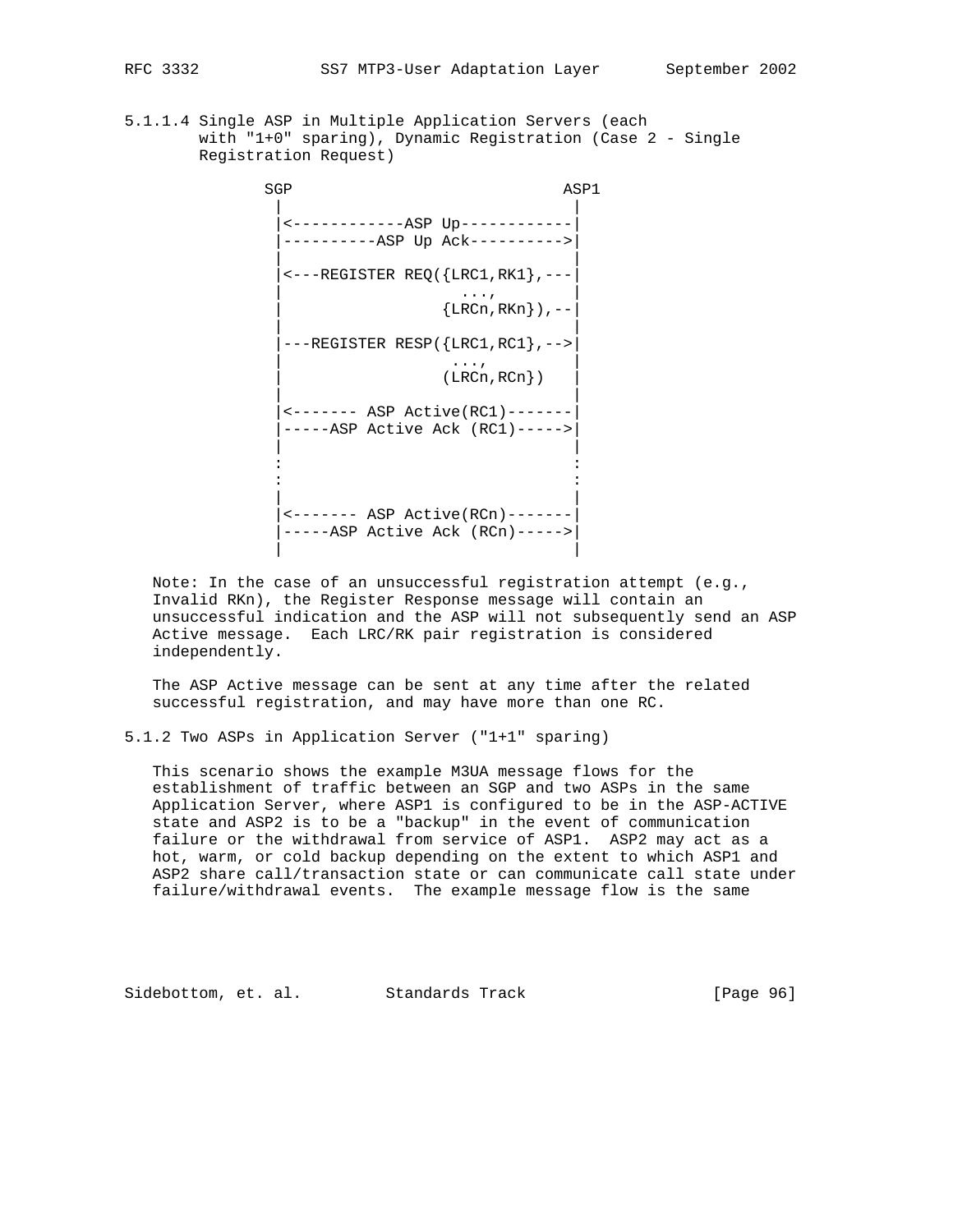whether the ASP Active messages indicate "Override", "Loadshare" or "Broadcast" mode, although typically this example would use an Override mode.

 SGP ASP1 ASP2 | | | |<--------ASP Up---------| | |-------ASP Up Ack------>| | | | | |<----------------------------ASP Up----------------| |----------------------------ASP Up Ack------------>| | | | | | | |<-------ASP Active------| | |------ASP Active Ack--->| | | | |

5.1.3 Two ASPs in an Application Server ("1+1" sparing, loadsharing case)

 This scenario shows a similar case to Section 5.1.2 but where the two ASPs are brought to the state ASP-ACTIVE and subsequently loadshare the traffic. In this case, one ASP is sufficient to handle the total traffic load.

| SGP                                                  | ASP1                                                                        | ASP2 |
|------------------------------------------------------|-----------------------------------------------------------------------------|------|
| $------ASP$ Up -------<br>--------ASP Up Ack----->   |                                                                             |      |
|                                                      | ------------------------ASP Up--------------<br>$-$ ASP Up Ack------------> |      |
| <--ASP Active (Ldshr)---<br>-----ASP-Active Ack----> |                                                                             |      |
| $---NOTIFY (AS-ACTIVE) ---$                          | -NOTIFY (AS-ACTIVE------>                                                   |      |
| ---------------------------                          | $--ASP$ Active (Ldshr) -----<br>--ASP Active Ack------>                     |      |
|                                                      |                                                                             |      |

Sidebottom, et. al. Standards Track [Page 97]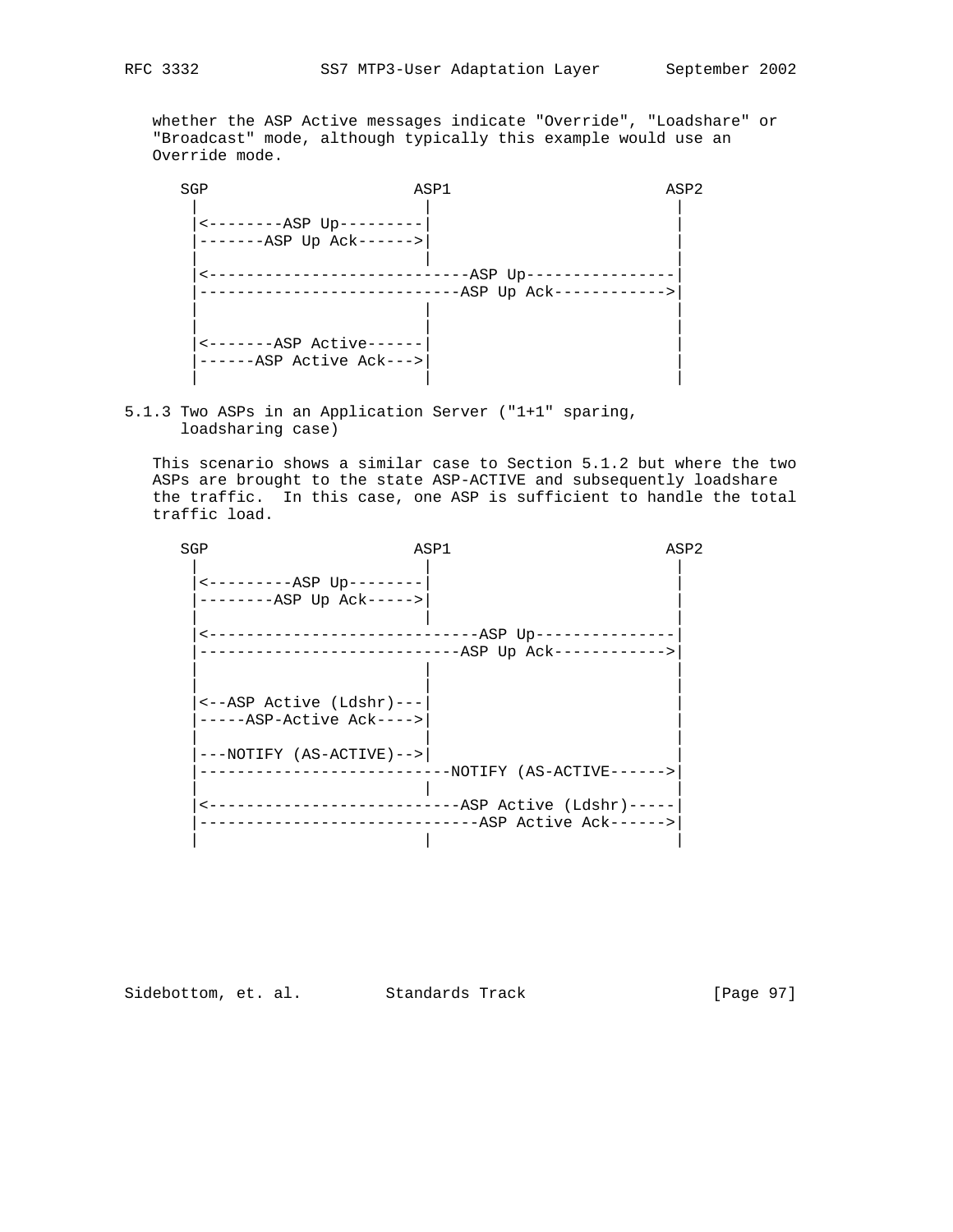# 5.1.4 Three ASPs in an Application Server ("n+k" sparing, loadsharing case)

 This scenario shows the example M3UA message flows for the establishment of traffic between an SGP and three ASPs in the same Application Server, where two of the ASPs are brought to the state ASP-ACTIVE and subsequently share the load. In this case, a minimum of two ASPs are required to handle the total traffic load (2+1 sparing).

| SGP                                                    | ASP1                                     | ASP2                                            | ASP3             |
|--------------------------------------------------------|------------------------------------------|-------------------------------------------------|------------------|
| $----ASP$ Up------<br>$---ABP$ Up $Ack---$             |                                          |                                                 |                  |
|                                                        | ------------ASP Up Ack---->              |                                                 |                  |
|                                                        |                                          | ---------------------------------ASP Up-------- | -ASP Up Ack----> |
| $\leftarrow -ASP$ Act (Ldshr)-<br>$---ASP$ Act Ack---> |                                          |                                                 |                  |
|                                                        | <--------------------ASP Act. (Ldshr)--- |                                                 |                  |
|                                                        | $-Notify (AS-ACTIVE)-----$               | ------Notify (AS-ACTIVE)--------                | --------->       |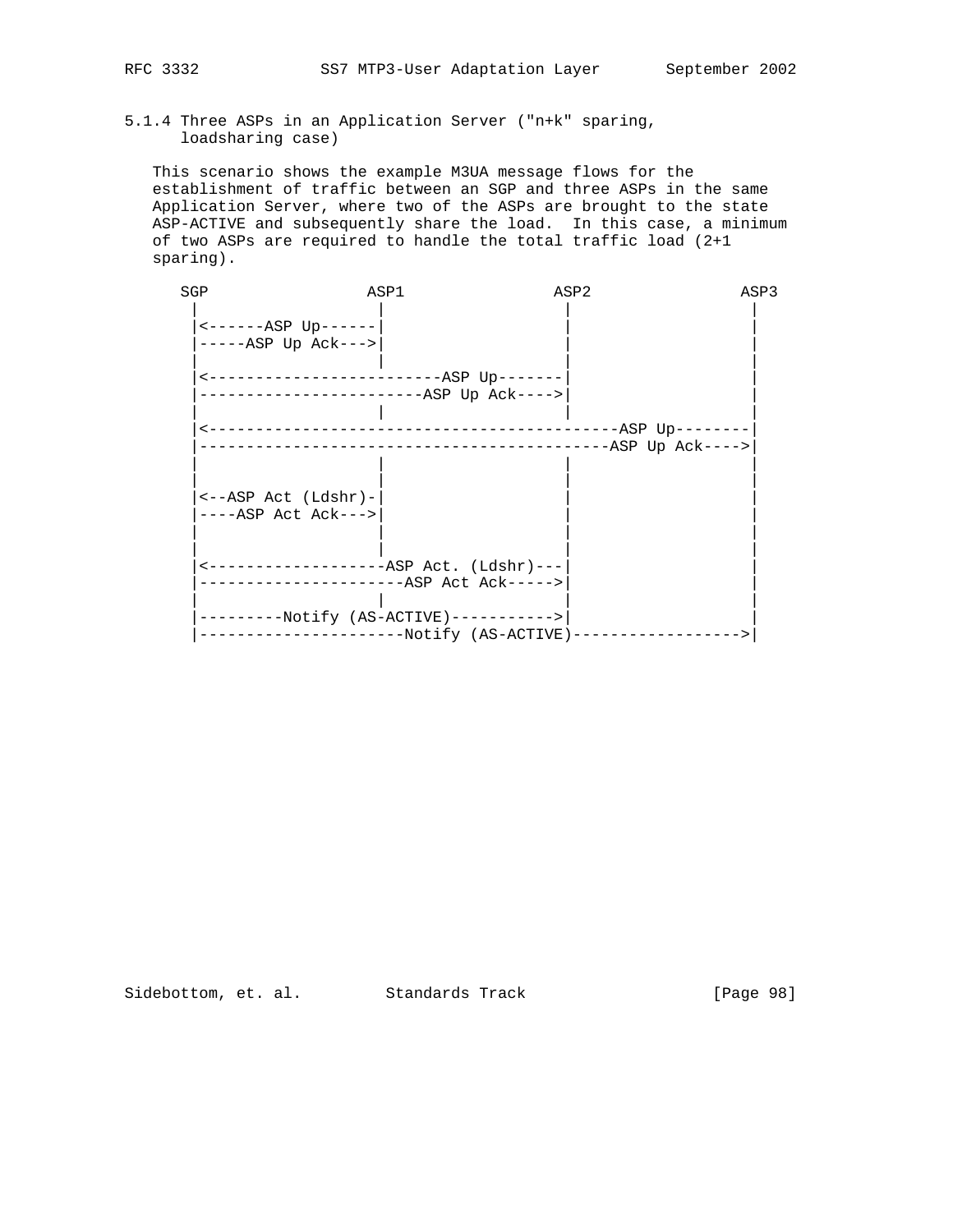RFC 3332 SS7 MTP3-User Adaptation Layer September 2002

# 5.2 ASP Traffic Failover Examples

5.2.1 (1+1 Sparing, Withdrawal of ASP, Backup Override)

 Following on from the example in Section 5.1.2, and ASP1 withdraws from service:

 SGP ASP1 ASP2 | | |  $|$  <-----ASP Inactive------ |----ASP Inactive Ack--->| | | | | |----NTFY(AS-PENDING)--->| | |-----------------------NTFY(AS-PENDING)----------->| | | | |<----------------------------- ASP Active----------| |-----------------------------ASP Active Ack------->| | | | |----NTFY(AS-ACTIVE)---->| | |-----------------------NTFY(AS-ACTIVE)------------>|

 Note: If the SGP M3UA layer detects the loss of the M3UA peer (e.g., M3UA heartbeat loss or detection of SCTP failure), the initial ASP Inactive message exchange (i.e., SGP to ASP1) would not occur.

## 5.2.2 (1+1 Sparing, Backup Override)

 Following on from the example in Section 5.1.2, ASP2 wishes to Override ASP1 and take over the traffic:

 SGP ASP1 ASP2 | | | |<----------------------------- ASP Active----------| |------------------------------ASP Active Ack------>| |----NTFY(Alt ASP-Act)-->| | | |

Sidebottom, et. al. Standards Track [Page 99]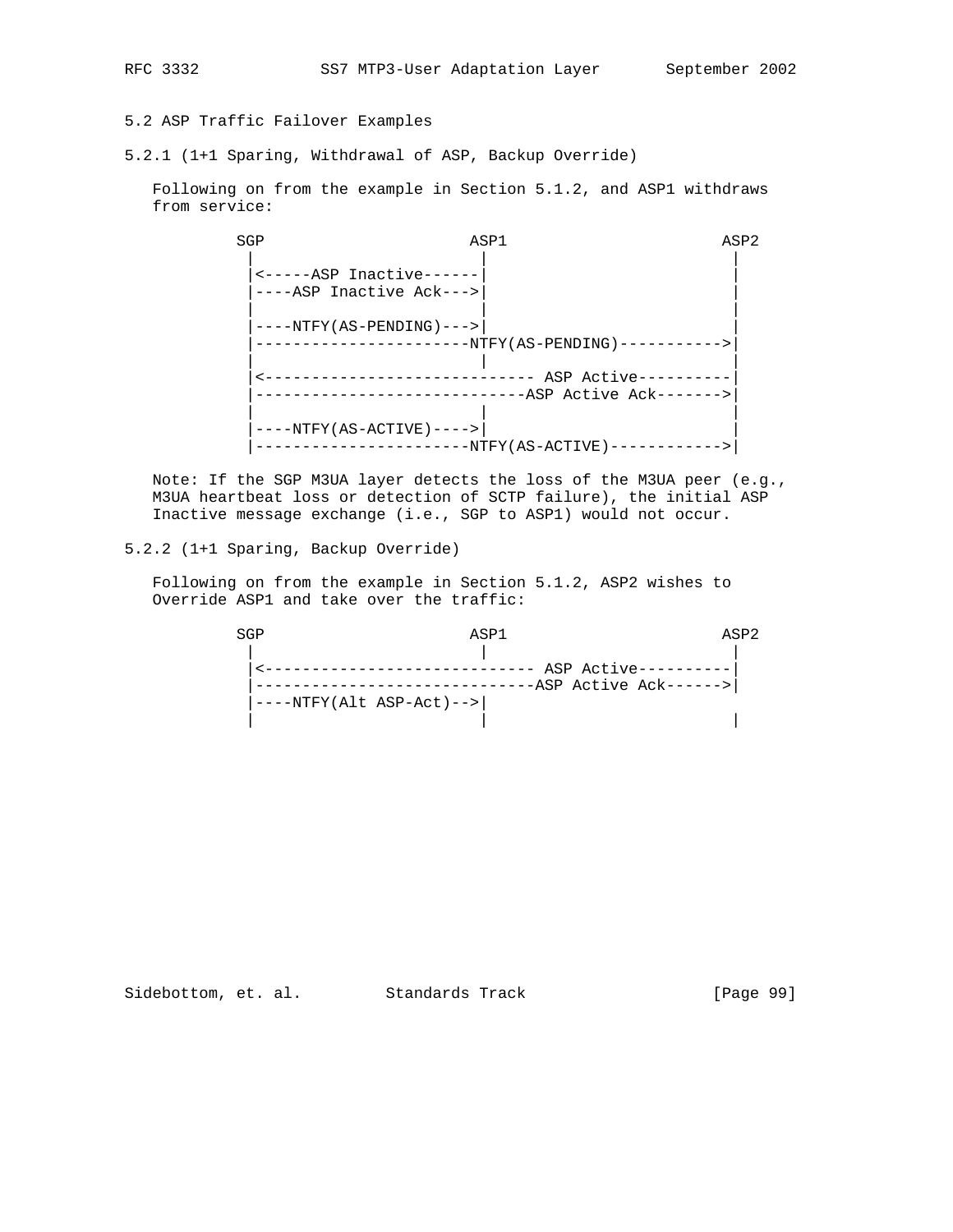# 5.2.3 (n+k Sparing, Loadsharing case, Withdrawal of ASP)

 Following on from the example in Section 5.1.4, and ASP1 withdraws from service:

| SGP                                                                            | ASP1 | ASP2                                           | ASP3 |
|--------------------------------------------------------------------------------|------|------------------------------------------------|------|
| $\left  \left. \text{---ABP}\right. \right.$ Inact.----<br>---ASP Inact Ack--> |      |                                                |      |
|                                                                                |      | $-NTFY(Ins. ASPs)$ ----------->                |      |
|                                                                                |      | -ASP Act (Ldshr)---<br>$-ASP$ Act $(Ack)$ ---> |      |
|                                                                                |      |                                                |      |

 For the Notify message to be sent, the SG maintains knowledge of the minimum ASP resources required (e.g., if the SG knows that "n+k" = "2+1" for a Loadshare AS and "n" currently equals "1").

 Note: If the SGP detects loss of the ASP1 M3UA peer (e.g., M3UA heartbeat loss or detection of SCTP failure), the initial ASP Inactive message exchange (i.e., SGP-ASP1) would not occur.

5.3 Normal Withdrawal of an ASP from an Application Server and Teardown of an Association

 An ASP which is now confirmed in the state ASP-INACTIVE (i.e., the ASP has received an ASP Inactive Ack message) may now proceed to the ASP-DOWN state, if it is to be removed from service. Following on from Section 5.2.1 or 5.2.3, where ASP1 has moved to the "Inactive" state:

Sidebottom, et. al. Standards Track [Page 100]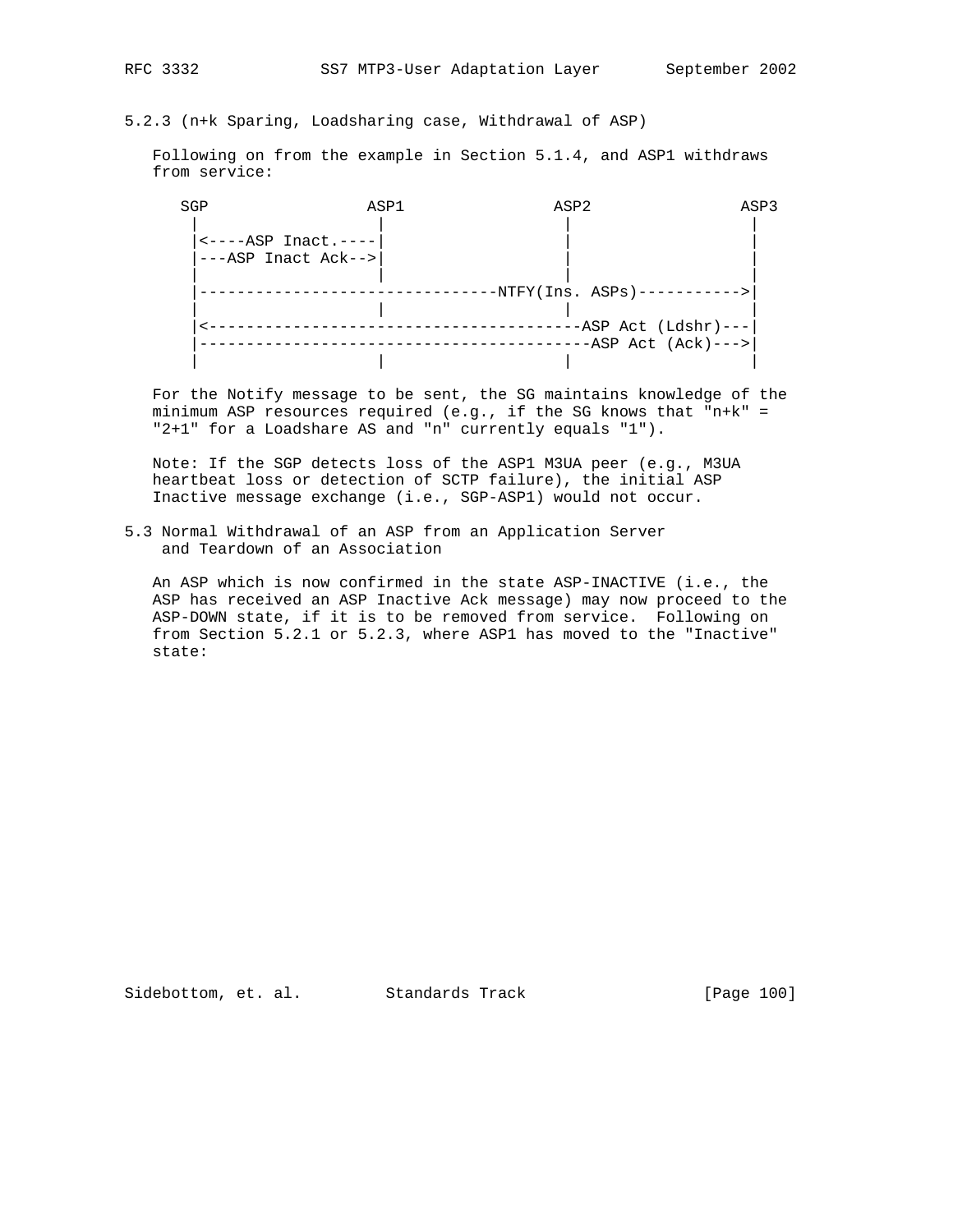SGP ASP1 | | |<-----ASP Inactive (RCn)------| RC: Routing Context |----ASP Inactive Ack (RCn)--->| | | |<-----DEREGISTER REQ(RCn)-----| See Notes | | |---DEREGISTER RESP(LRCn,RCn)->| | | the second control of the second control of the second control of the second control of the second control of | | |<-----------ASP Down----------| |---------ASP Down Ack-------->| | |

 Note: The Deregistration procedure will typically be used if the ASP previously used the Registration procedures for configuration within the Application Server. ASP Inactive and Deregister messages exchanges may contain multiple Routing Contexts.

 The ASP should be in the ASP-INACTIVE state and should have deregistered in all its Routing Contexts before attempting to move to the ASP-DOWN state.

- 5.4 M3UA/MTP3-User Boundary Examples
- 5.4.1 At an ASP

 This section describes the primitive mapping between the MTP3 User and the M3UA layer at an ASP.

- 5.4.1.1 Support for MTP-TRANSFER Primitives at the ASP
- 5.4.1.1.1 Support for MTP-TRANSFER Request Primitive

When the MTP3-User on the ASP has data to send to a remote MTP3-User, it uses the MTP-TRANSFER request primitive. The M3UA layer at the ASP will do the following when it receives an MTP-TRANSFER request primitive from the M3UA user:

- Determine the correct SGP;
- Determine the correct association to the chosen SGP;
- Determine the correct stream in the association (e.g., based on SLS);

Sidebottom, et. al. Standards Track [Page 101]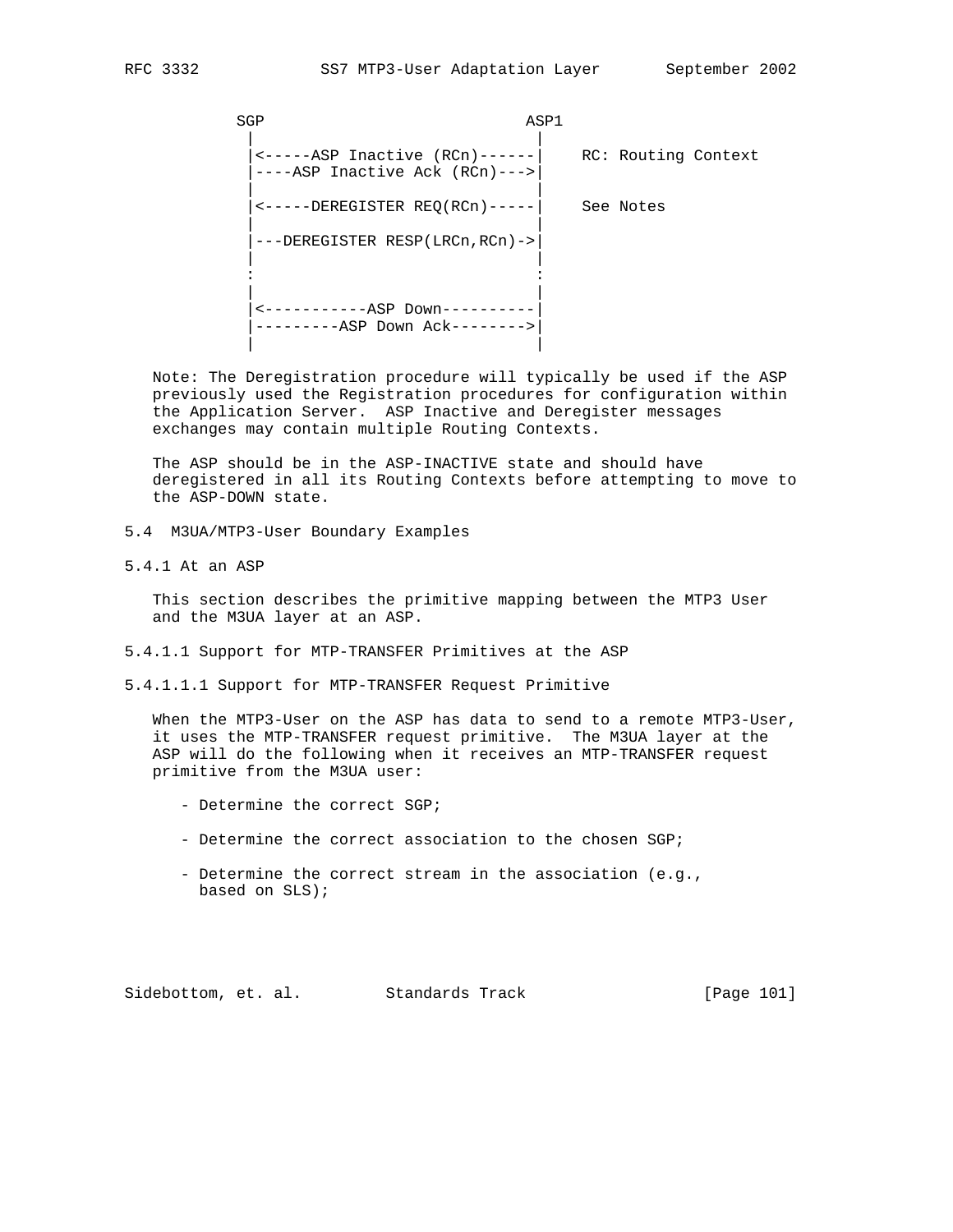- Determine whether to complete the optional fields of the DATA message;
- Map the MTP-TRANSFER request primitive into the Protocol Data field of a DATA message;
- Send the DATA message to the remote M3UA peer at the SGP, over the SCTP association.

SGP ASP | | |<-----DATA Message-------|<--MTP-TRANSFER req. | |

5.4.1.1.2 Support for the MTP-TRANSFER Indication Primitive

 When the M3UA layer on the ASP receives a DATA message from the M3UA peer at the remote SGP, it will do the following:

- Evaluate the optional fields of the DATA message, if present;
- Map the Protocol Data field of a DATA message into the MTP-TRANSFER indication primitive;
- Pass the MTP-TRANSFER indication primitive to the user part. In case of multiple user parts, the optional fields of the Data message are used to determine the concerned user part.

SGP ASP | | |------Data Message------>|-->MTP-Transfer ind. | |

5.4.1.1.3 Support for ASP Querying of SS7 Destination States

 There are situations such as temporary loss of connectivity to the SGP that may cause the M3UA layer at the ASP to audit SS7 destination availability/congestion states. Note: there is no primitive for the MTP3-User to request this audit from the M3UA layer as this is initiated by an internal M3UA management function.

Sidebottom, et. al. Standards Track [Page 102]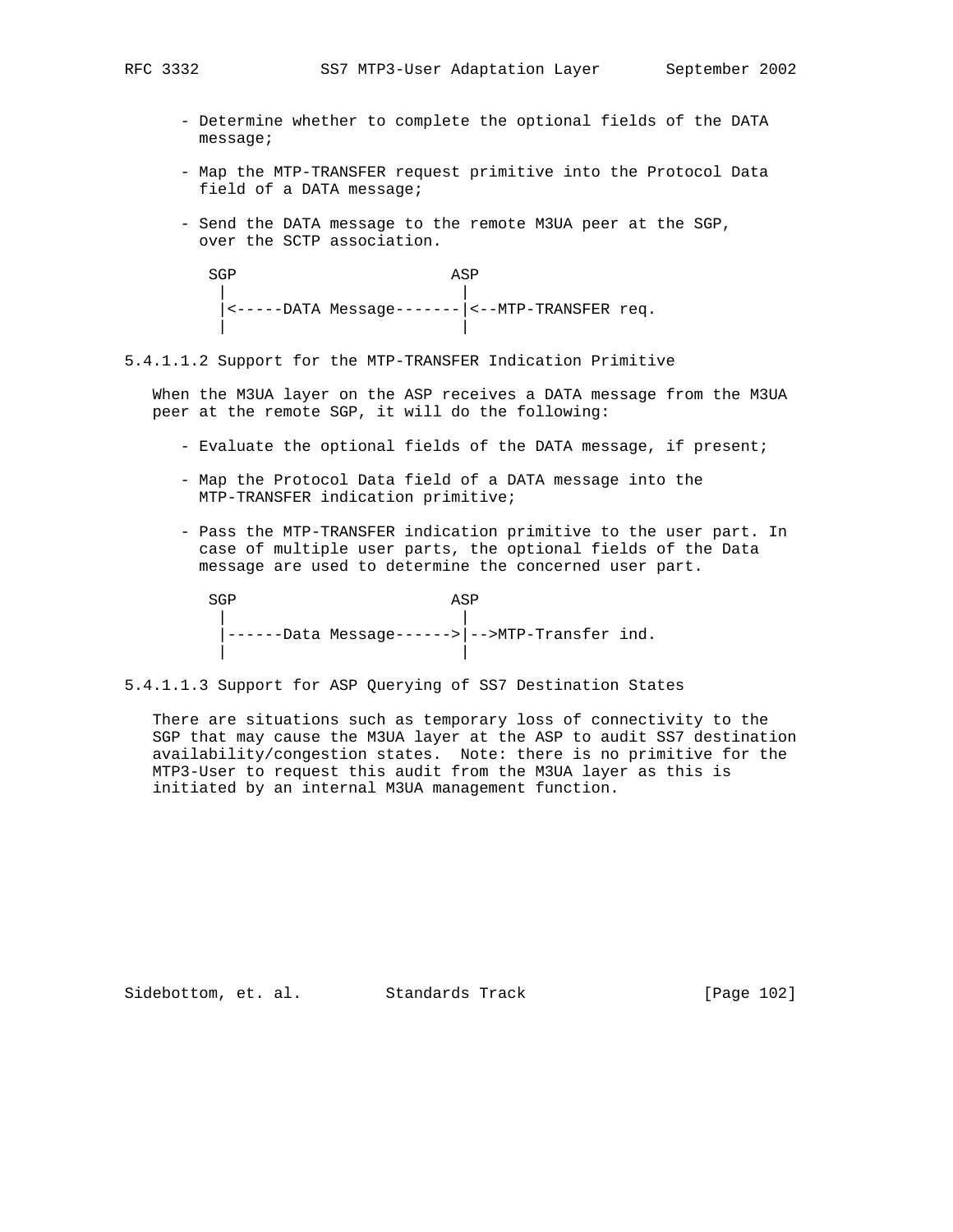SGP ASP | | |<----------DAUD-----------| |<----------DAUD-----------| |<----------DAUD-----------| | | | |

5.4.2 At an SGP

 This section describes the primitive mapping between the MTP3-User and the M3UA layer at an SGP.

5.4.2.1 Support for MTP-TRANSFER Request Primitive at the SGP

 When the M3UA layer at the SGP has received DATA messages from its peer destined to the SS7 network it will do the following:

- Evaluate the optional fields of the DATA message, if present, to determine the Network Appearance;
- Map the Protocol data field of the DATA message into an MTP-TRANSFER request primitive;
- Pass the MTP-TRANSFER request primitive to the MTP3 of the concerned Network Appearance.

SGP ASP | | <---MTP-TRANSFER req.|<---------DATA -----------| | |

5.4.2.2 Support for MTP-TRANSFER Indication Primitive at the SGP

 When the MTP3 layer at the SGP has data to pass its user parts, it will use the MTP-TRANSFER indication primitive. The M3UA layer at the SGP will do the following when it receives an MTP-TRANSFER indication primitive:

- Determine the correct AS using the distribution function;
- Select an ASP in the ASP-ACTIVE state
- Determine the correct association to the chosen ASP;
- Determine the correct stream in the SCTP association (e.g., based on SLS);

Sidebottom, et. al. Standards Track [Page 103]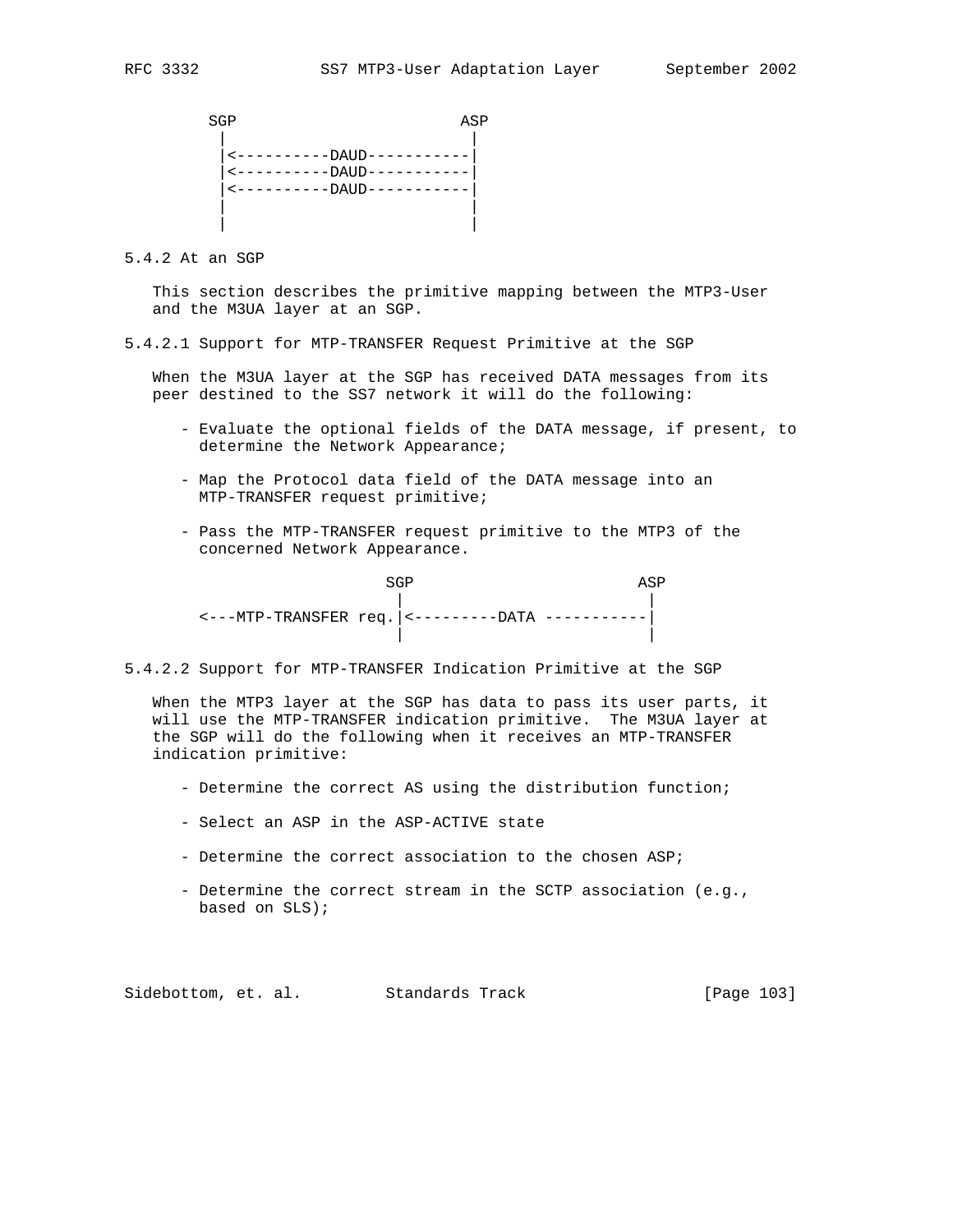- Determine whether to complete the optional fields of the DATA message;
- Map the MTP-TRANSFER indication primitive into the Protocol Data field of a DATA message;
- Send the DATA message to the remote M3UA peer in the ASP, over the SCTP association

SGP ASP | | --MTP-TRANSFER ind.->|-----------DATA --------->| | |

5.4.2.3 Support for MTP-PAUSE, MTP-RESUME, MTP-STATUS Indication Primitives

 The MTP-PAUSE, MTP-RESUME and MTP-STATUS indication primitives from the MTP3 upper layer interface at the SGP need to be made available to the remote MTP3 User Part lower layer interface at the concerned ASP(s).

5.4.2.3.1 Destination Unavailable

 The MTP3 layer at the SGP will generate an MTP-PAUSE indication primitive when it determines locally that an SS7 destination is unreachable. The M3UA layer will map this primitive to a DUNA message. The SGP M3UA layer determines the set of concerned ASPs to be informed based on internal SS7 network information associated with the MTP-PAUSE indication primitive indication.

|  | $--MTP-PAUSE$ ind.--> --------DUNA----------> --MTP-PAUSE ind.--> |  |
|--|-------------------------------------------------------------------|--|

5.4.2.3.2 Destination Available

 The MTP3 at the SGP will generate an MTP-RESUME indication primitive when it determines locally that an SS7 destination that was previously unreachable is now reachable. The M3UA layer will map this primitive to a DAVA message. The SGP M3UA determines the set of concerned ASPs to be informed based on internal SS7 network information associated with the MTP-RESUME indication primitive.

Sidebottom, et. al. Standards Track [Page 104]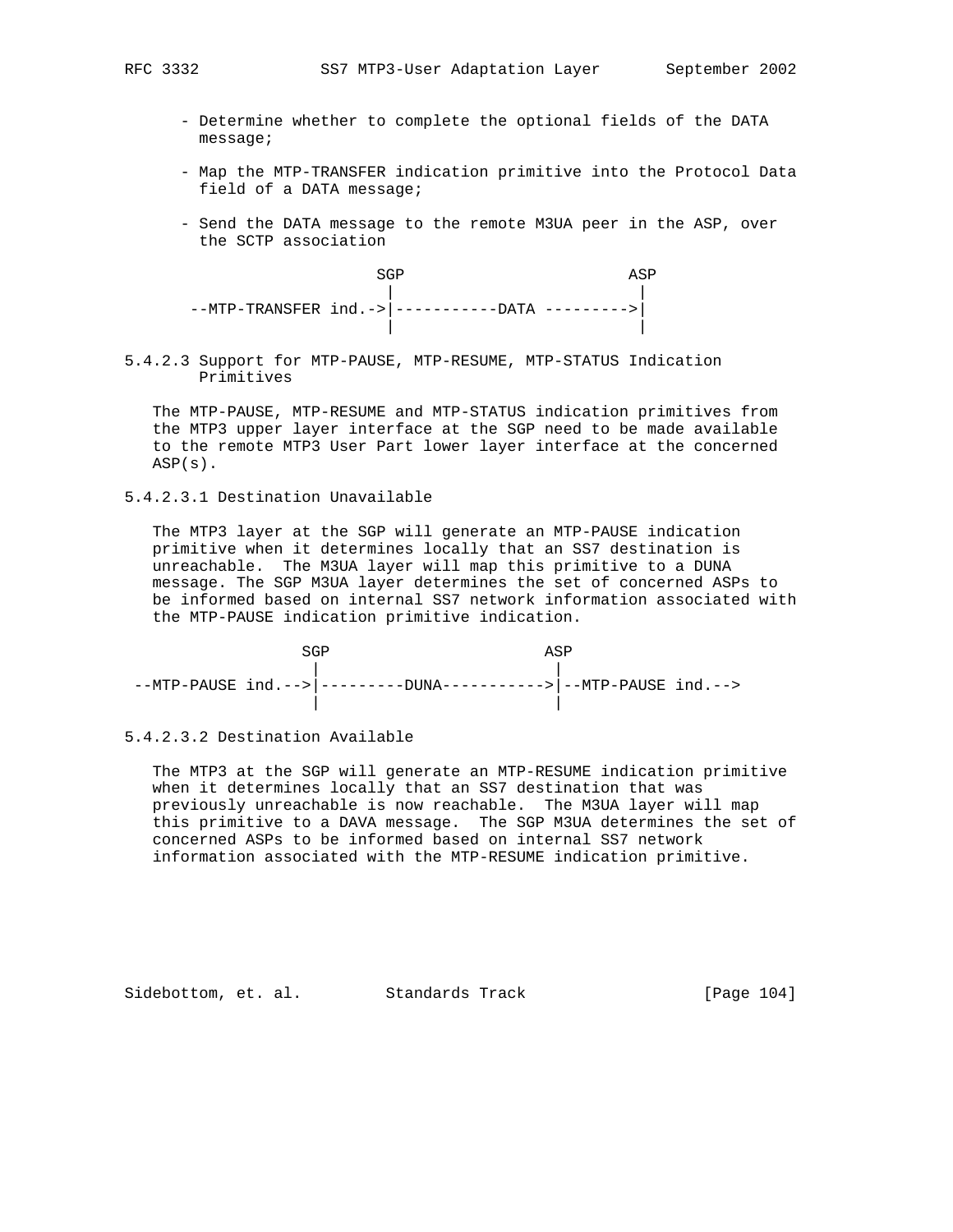SGP ASP | | --MTP-RESUME ind.-->|-----------DAVA--------->|--MTP-RESUME ind.--> | |

5.4.2.3.3 SS7 Network Congestion

 The MTP3 layer at the SGP will generate an MTP-STATUS indication primitive when it determines locally that the route to an SS7 destination is congested. The M3UA layer will map this primitive to a SCON message. It will determine which ASP(s) to send the SCON message to, based on the intended Application Server.

SGP ASP | | --MTP-STATUS ind.-->|-----------SCON--------->|--MTP-STATUS ind.--> | |

5.4.2.3.4 Destination User Part Unavailable

 The MTP3 layer at the SGP will generate an MTP-STATUS indication primitive when it receives an UPU message from the SS7 network. The M3UA layer will map this primitive to a DUPU message. It will determine which ASP(s) to send the DUPU based on the intended Application Server.

SGP ASP | | --MTP-STATUS ind.-->|----------DUPU---------->|--MTP-STATUS ind.--> | |

5.5 Examples for IPSP communication.

 These scenarios show a basic example for IPSP communication for the three phases of the connection (establishment, data exchange, disconnection). It is assumed that the SCTP association is already set up. Both single exchange and double exchange behavior are included for illustrative purposes.

Sidebottom, et. al. Standards Track [Page 105]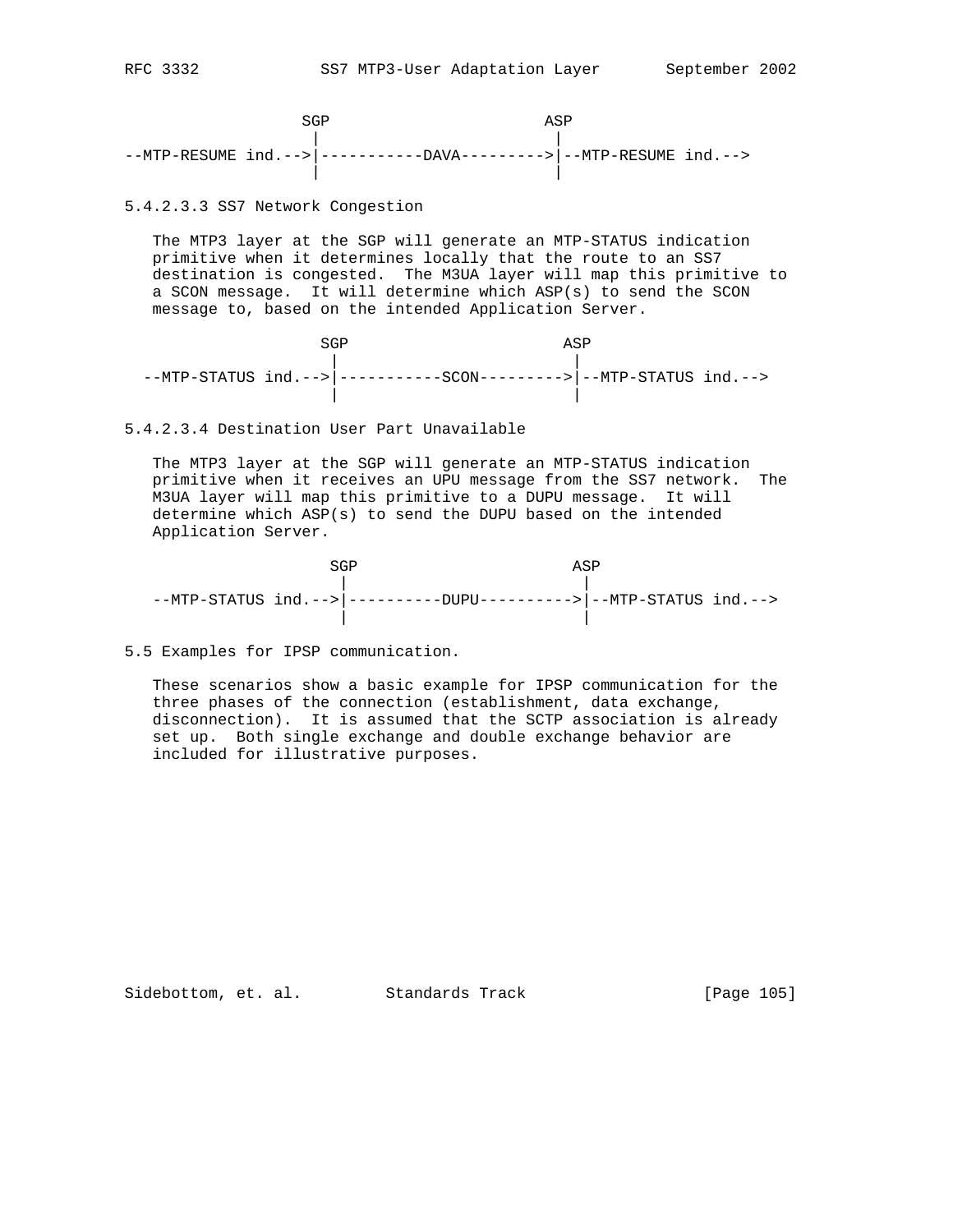# 5.5.1 Single exchange:

| IPSP-A                                                                              | IPSP-B |                                   |
|-------------------------------------------------------------------------------------|--------|-----------------------------------|
| -------------ASP Up------------><br><-----------ASP Up Ack-----------               |        |                                   |
| $\leftarrow$ ------ ASP Active(RCb)--------<br>$---ASP$ Active Ack $(RCb)---->$     |        | RC: Routing Context<br>(optional) |
| $\leftarrow$ ========= DATA (RCb) ========>                                         |        |                                   |
| $\leftarrow$ -----ASP Inactive (RCb)-------- <br>$---ASP$ Inactive Ack $(RCb)---->$ |        | RC: Routing Context<br>(optional) |
| <-----------ASP Down-----------<br>---------ASP Down Ack---------->                 |        |                                   |

 Routing Context are previously agreed to be the same in both directions.

Sidebottom, et. al. Standards Track [Page 106]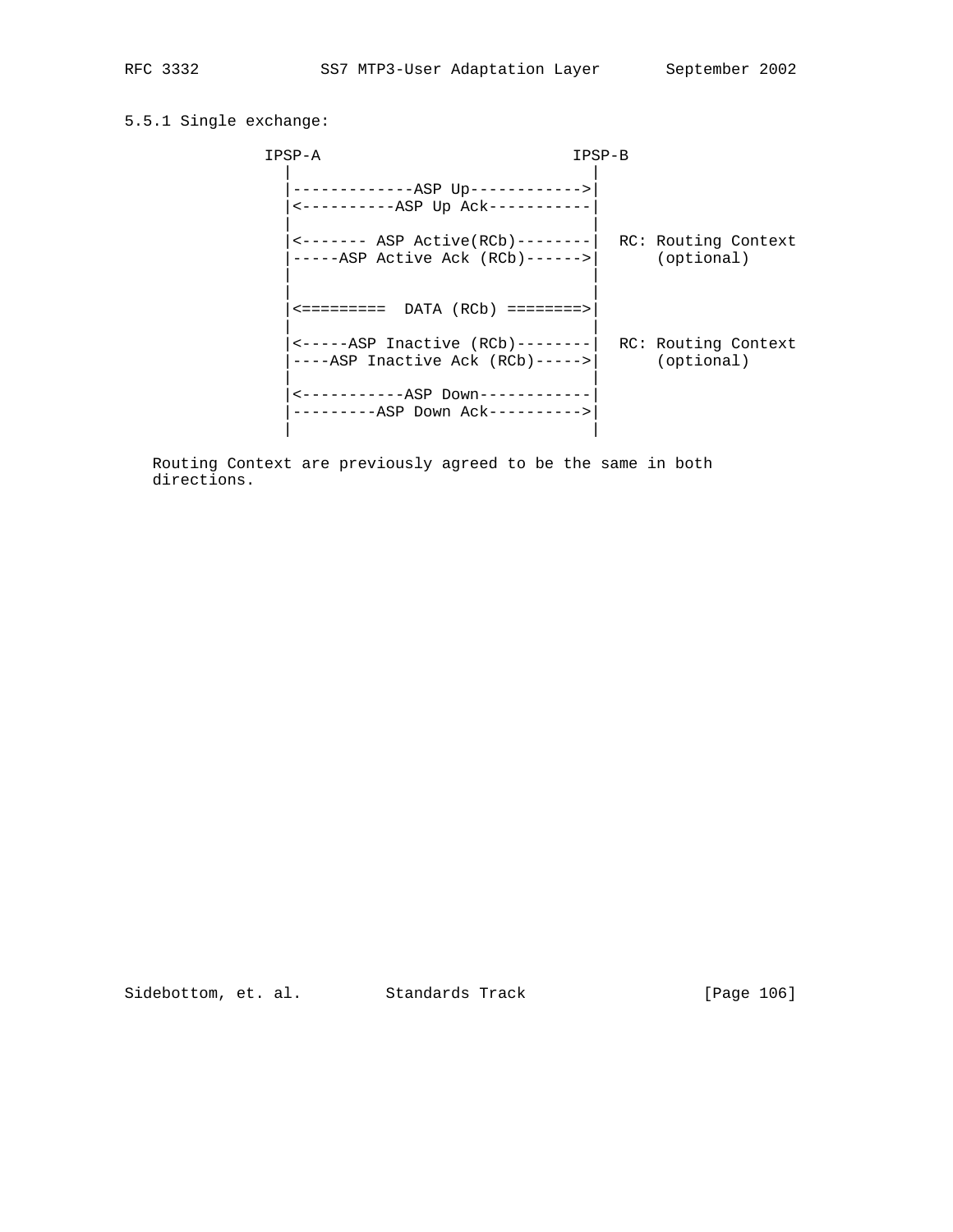## 5.5.2 Double exchange:

| IPSP-A                                                                                                     | IPSP-B |                                   |
|------------------------------------------------------------------------------------------------------------|--------|-----------------------------------|
| <--------------ASP Up-----------<br>-----------ASP Up Ack---------->                                       |        |                                   |
| -------------ASP Up------------> <br><----------ASP Up Ack-----------                                      |        | (optional)<br>(optional)          |
| $\leftarrow \leftarrow \leftarrow \leftarrow$ ASP Active(RCb) --------<br>$---ASP$ Active Ack $(RCb)---->$ |        | RC: Routing Context<br>(optional) |
| ------- ASP Active(RCa)--------> <br>$\leftarrow$ -----ASP Active Ack (RCa)------                          |        | RC: Routing Context<br>(optional) |
| $\leftarrow$ ========= DATA (RCa) =========                                                                |        |                                   |
| $\leftarrow$ -----ASP Inactive (RCb)-------- <br>----ASP Inactive Ack (RCb)----->                          |        | RC: Routing Context               |
| $----ASP$ Inactive (RCa) -------><br><----ASP Inactive Ack (RCa)-----                                      |        | RC: Routing Context               |
| <-----------ASP Down-----------<br>---------ASP Down Ack---------->                                        |        |                                   |
| ------------ASP Down-----------><br>$\leftarrow$ --------ASP Down Ack----------                            |        | (optional)<br>(optional)          |
|                                                                                                            |        |                                   |

 In this approach, only one single exchange of ASP Up message can be considered as enough since the response by the other peer can be considered as a notice that it is in ASP\_UP state.

 For the same reason, only one ASP Down message is needed since once that an IPSP receives ASP\_Down ack message it is itself considered as being in the ASP\_Down state and not allowed to receive ASPSM messages.

Sidebottom, et. al. Standards Track [Page 107]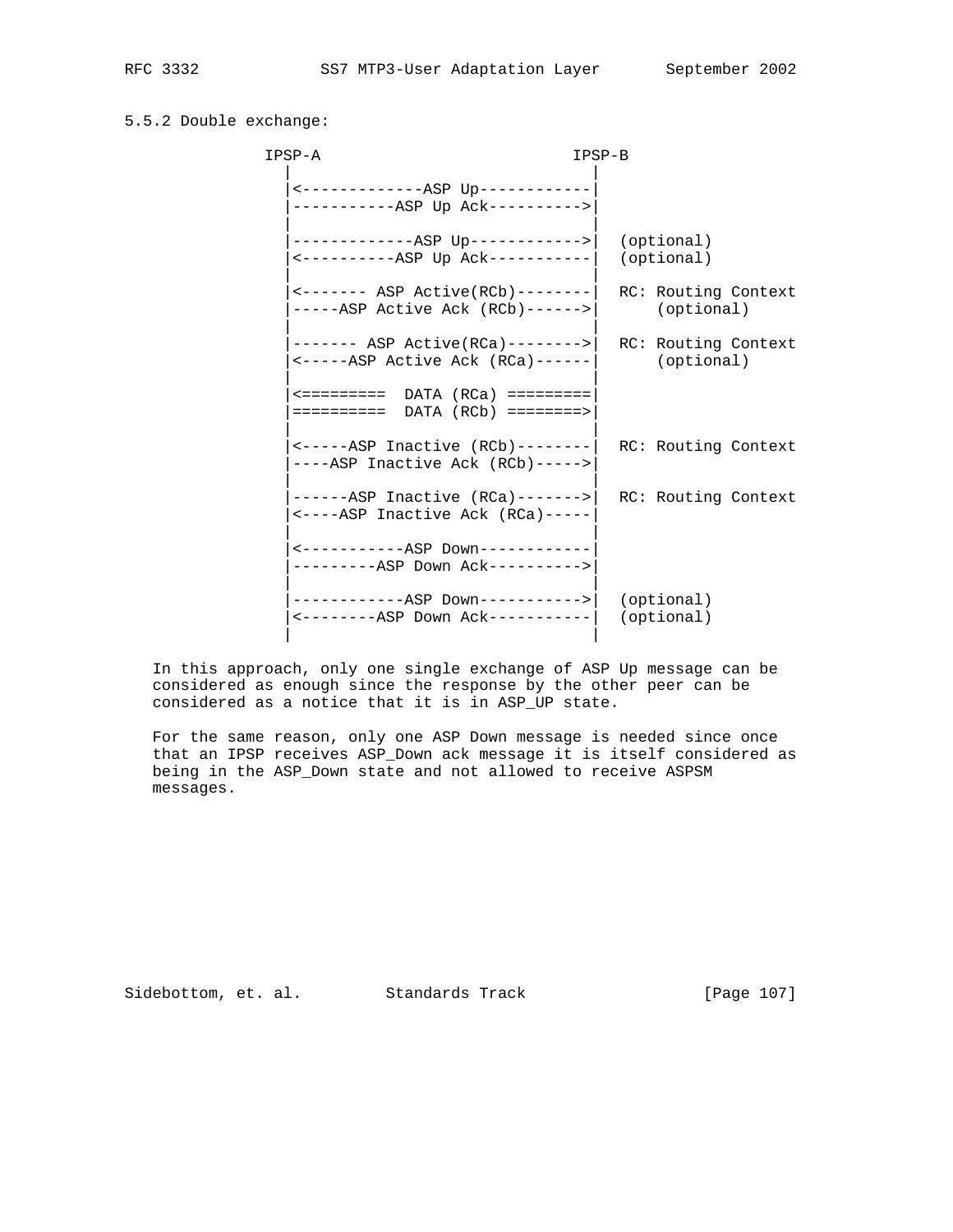## 6. Security Considerations

6.1 Introduction

 M3UA is designed to carry signalling messages for telephony services. As such, M3UA must involve the security needs of several parties: the end users of the services; the network providers and the applications involved. Additional requirements may come from local regulation. While having some overlapping security needs, any security solution should fulfill all of the different parties' needs.

# 6.2 Threats

 There is no quick fix, one-size-fits-all solution for security. As a transport protocol, M3UA has the following security objectives:

- \* Availability of reliable and timely user data transport.
- \* Integrity of user data transport.
- \* Confidentiality of user data.

 M3UA is recommended to be transported on SCTP. SCTP [17] provides certain transport related security features, such as some protection against:

- \* Blind Denial of Service Attacks
- \* Flooding
- \* Masquerade
- \* Improper Monopolization of Services

 When M3UA is running in professionally managed corporate or service provider network, it is reasonable to expect that this network includes an appropriate security policy framework. The "Site Security Handbook" [22] should be consulted for guidance.

 When the network in which M3UA runs in involves more than one party, it may not be reasonable to expect that all parties have implemented security in a sufficient manner. In such a case, it is recommended that IPSEC is used to ensure confidentiality of user payload. Consult [23] for more information on configuring IPSEC services.

# 6.3 Protecting Confidentiality

 Particularly for mobile users, the requirement for confidentiality may include the masking of IP addresses and ports. In this case application level encryption is not sufficient; IPSEC ESP [24] SHOULD be used instead. Regardless of which level performs the encryption, the IPSEC ISAKMP [25] service SHOULD be used for key management.

Sidebottom, et. al. Standards Track [Page 108]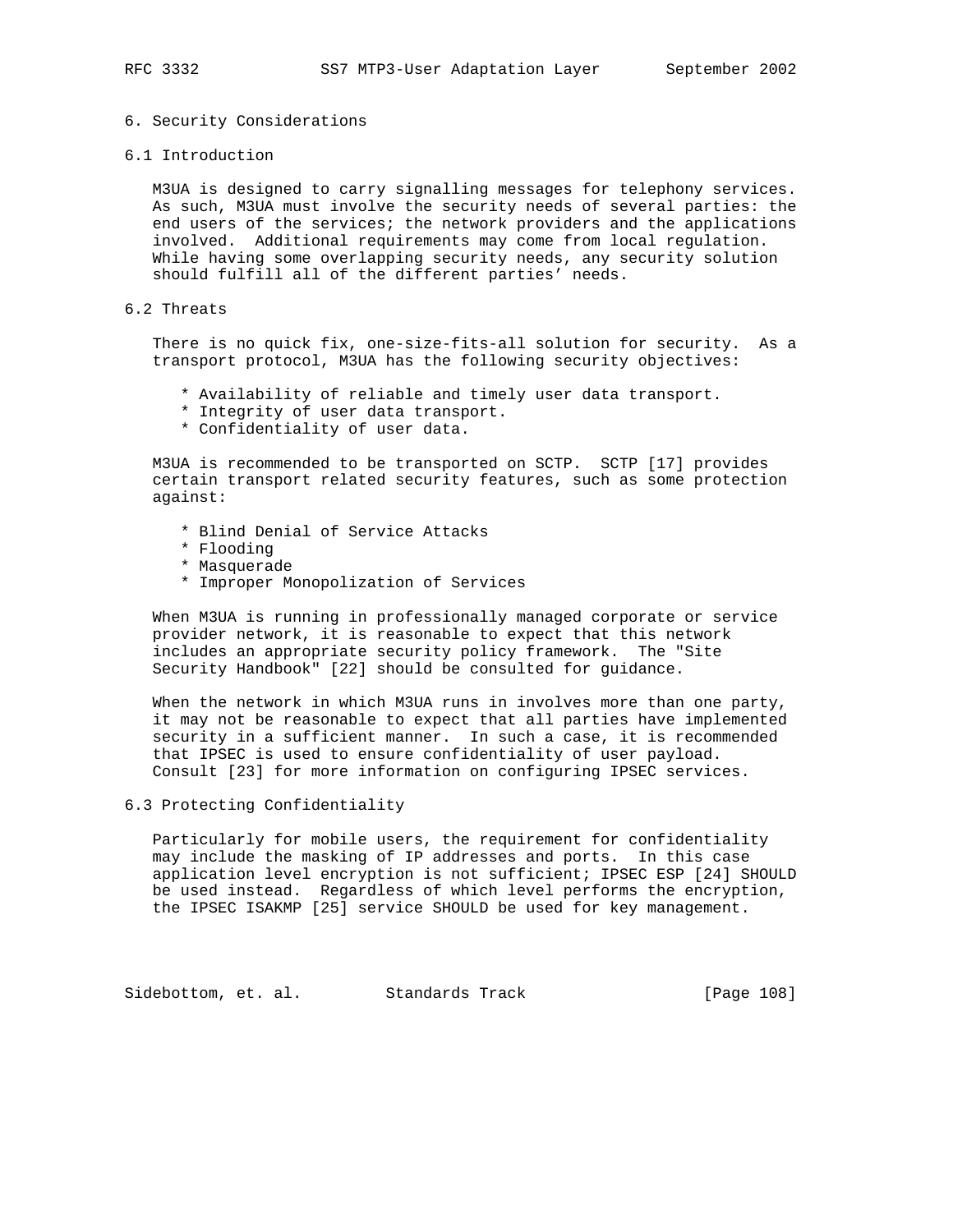# 7. IANA Considerations

7.1 SCTP Payload Protocol Identifier

 IANA has assigned an M3UA value for the Payload Protocol Identifier in the SCTP DATA chunk. The following SCTP Payload Protocol Identifier is registered:

M3UA "3"

 The SCTP Payload Protocol Identifier value "3" SHOULD be included in each SCTP DATA chunk, to indicate that the SCTP is carrying the M3UA protocol. The value "0" (unspecified) is also allowed but any other values MUST not be used. This Payload Protocol Identifier is not directly used by SCTP but MAY be used by certain network entities to identify the type of information being carried in a DATA chunk.

 The User Adaptation peer MAY use the Payload Protocol Identifier as a way of determining additional information about the data being presented to it by SCTP.

7.2 M3UA Port Number

 IANA has registered SCTP (and UDP/TCP) Port Number 2905 for M3UA. It is recommended that SGPs use this SCTP port number for listening for new connections. SGPs MAY also use statically configured SCTP port numbers instead.

7.3 M3UA Protocol Extensions

This protocol may also be extended through IANA in three ways:

- -- through definition of additional message classes,
- -- through definition of additional message types, and
- -- through definition of additional message parameters

 The definition and use of new message classes, types and parameters is an integral part of SIGTRAN adaptation layers. Thus these extensions are assigned by IANA through an IETF Consensus action as defined in Guidelines for Writing an IANA Considerations Section in RFCs (25]

 The proposed extension must in no way adversely affect the general working of the protocol.

Sidebottom, et. al. Standards Track [Page 109]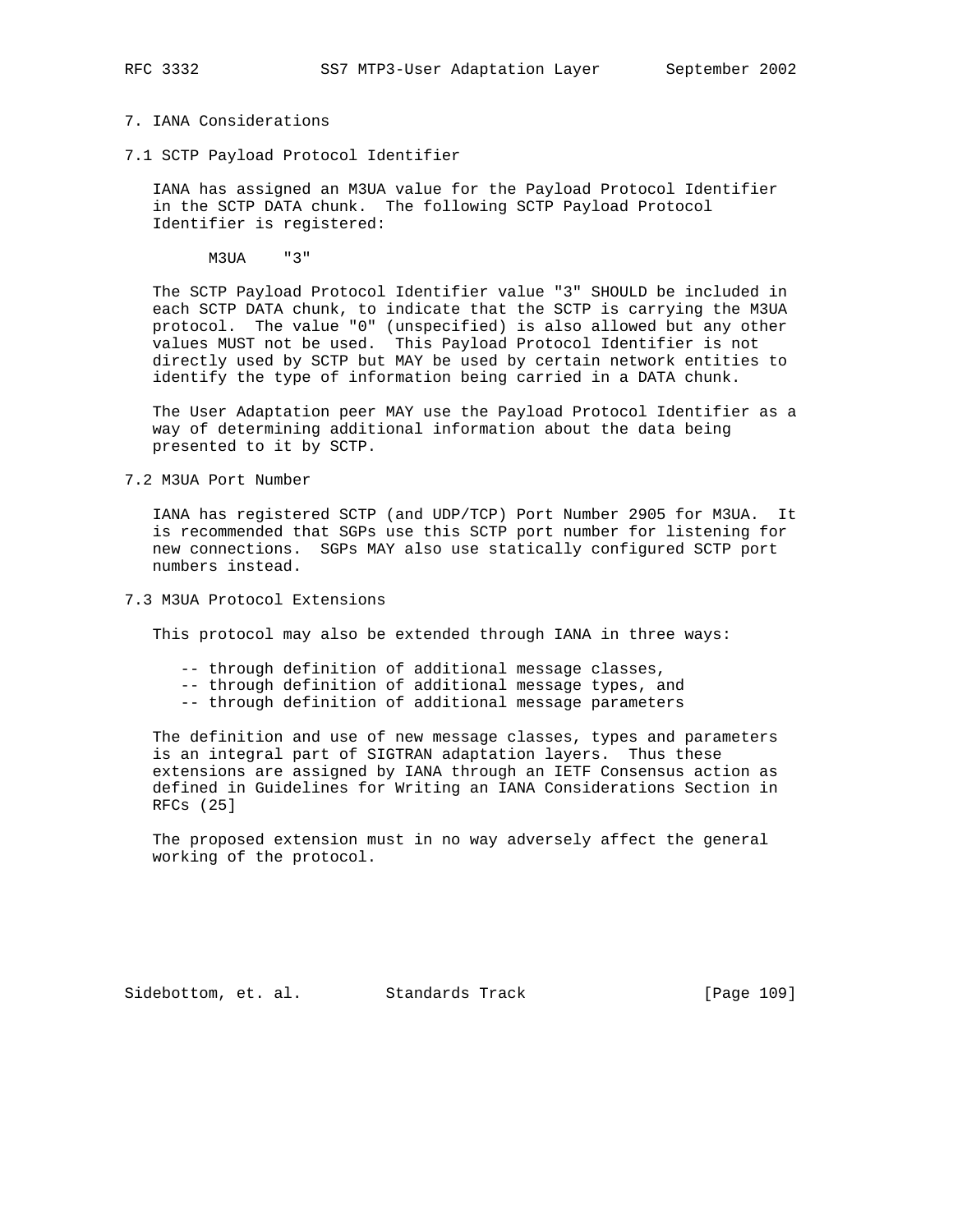## 7.3.1 IETF Defined Message Classes

 The documentation for a new message class MUST include the following information:

- (a) A long and short name for the new message class;
- (b) A detailed description of the purpose of the message class.

#### 7.3.2 IETF Defined Message Types

 The documentation for a new message type MUST include the following information:

- (a) A long and short name for the new message type;
- (b) A detailed description of the structure of the message;.
- (c) A detailed definition and description of intended use for each field within the message;
- (d) A detailed procedural description of the use of the new message type within the operation of the protocol;
- (e) A detailed description of error conditions when receiving this message type.

 When an implementation receives a message type which it does not support, it MUST respond with an Error (ERR) message ("Unsupported Message Type").

7.3.3 IETF Defined Parameter Extension

 Documentation of the message parameter MUST contain the following information:

- (a) Name of the parameter type;
- (b) Detailed description of the structure of the parameter field. This structure MUST conform to the general type-length-value format described in Section 3.2;
- (c) Detailed definition of each component of the parameter value;
- (d) Detailed description of the intended use of this parameter type, and an indication of whether and under what circumstances multiple instances of this parameter type may be found within the same message.

Sidebottom, et. al. Standards Track [Page 110]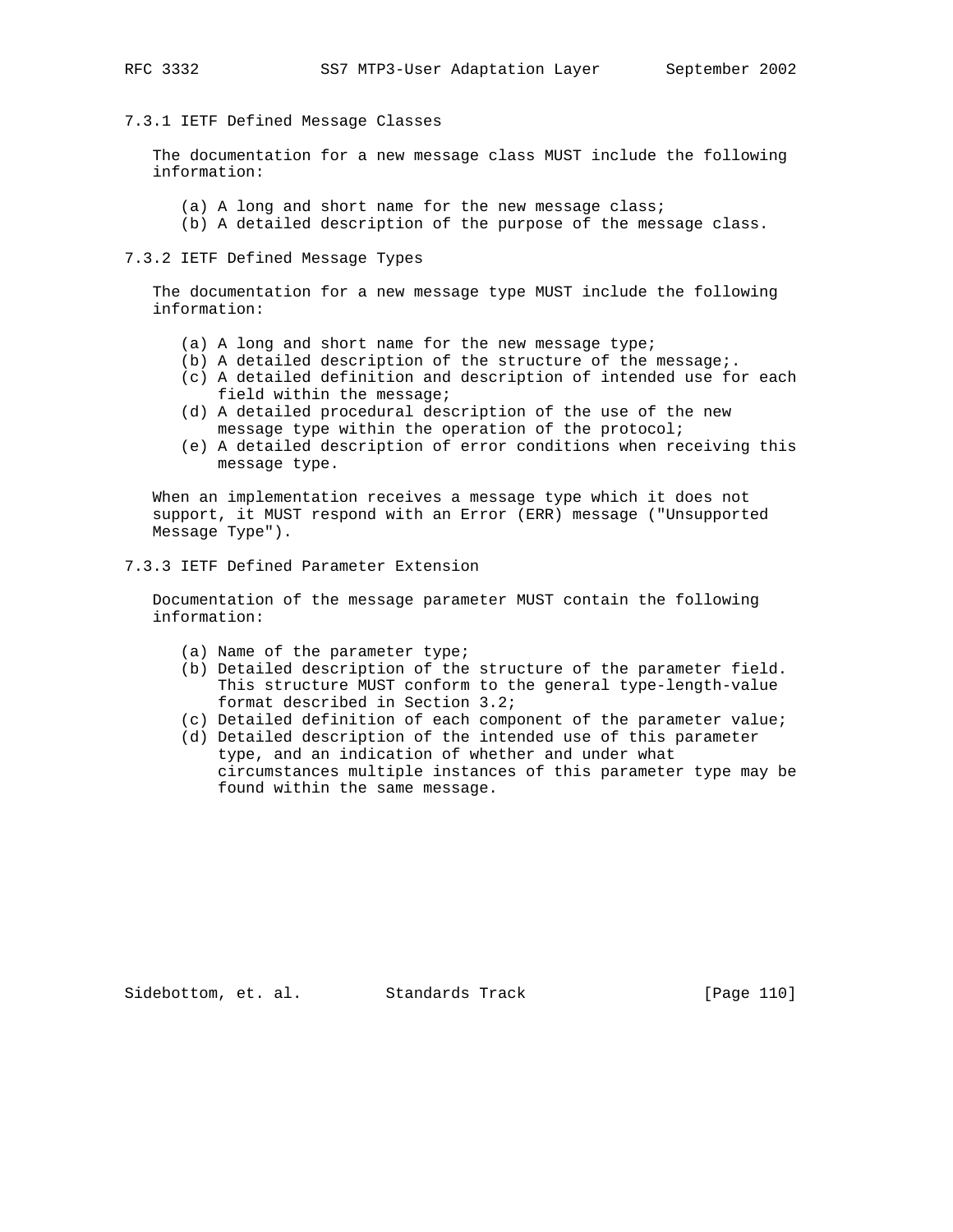#### 8. References

- 8.1 Normative References
	- [1] ITU-T Recommendations Q.761 to Q.767, "Signalling System No.7 (SS7) - ISDN User Part (ISUP)"
	- [2] ANSI T1.113 "Signaling System Number 7 ISDN User Part"
	- [3] ETSI ETS 300 356-1 "Integrated Services Digital Network (ISDN); Signalling System No.7; ISDN User Part (ISUP) version 2 for the international interface; Part 1: Basic services"
	- [4] ITU-T Recommendations Q.711 to Q.715, "Signalling System No. 7 (SS7) - Signalling Connection Control Part (SCCP)"
	- [5] ANSI T1.112 "Signaling System Number 7 Signaling Connection Control Part"
	- [6] ETSI ETS 300 009-1, "Integrated Services Digital Network (ISDN); Signalling System No.7; Signalling Connection Control Part (SCCP) (connectionless and connection-oriented class 2) to support international interconnection; Part 1: Protocol specification"
	- [7] ITU-T Recommendations Q.701 to Q.705, "Signalling System No. 7 (SS7) - Message Transfer Part (MTP)"
	- [8] ANSI T1.111 "Signaling System Number 7 Message Transfer Part"
	- [9] ETSI ETS 300 008-1, "Integrated Services Digital Network (ISDN); Signalling System No.7; Message Transfer Part (MTP) to support international interconnection; Part 1: Protocol specification"
	- [10] Yergeau, F., "UTF-8, a transformation format of ISO 10646", RFC 2279, January 1998.
- 8.2 Informative References
	- [11] Ong, L., Rytina, M., Garcia, H., Schwarzbauer, L., Coene, H., Lin, I., Juhasz, M. and C. Holdrege, "Framework Architecture for Signaling Transport", RFC 2719, October 1999.
	- [12] ITU-T Recommendation Q.720, "Telephone User Part"

Sidebottom, et. al. Standards Track [Page 111]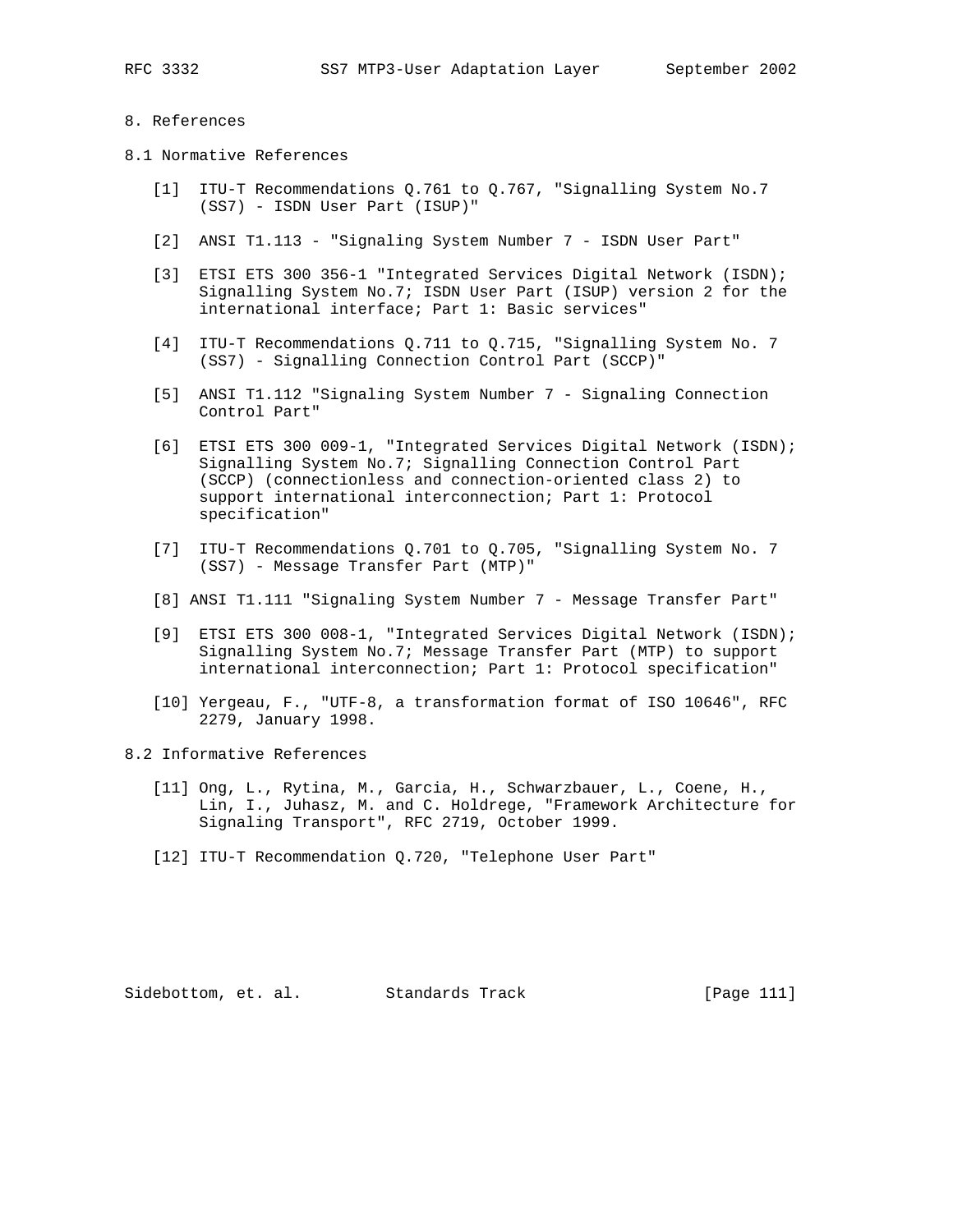- [13] ITU-T Recommendations Q.771 to Q.775 "Signalling System No. 7 (SS7) - Transaction Capabilities (TCAP)"
- [14] ANSI T1.114 "Signaling System Number 7 Transaction Capabilities Application Part"
- [15] ETSI ETS 300 287-1, "Integrated Services Digital Network (ISDN); Signalling System No.7; Transaction Capabilities (TC) version 2; Part 1: Protocol specification"
- [16] 3G TS 25.410 V4.0.0 (2001-04) "Technical Specification 3rd Generation partnership Project; Technical Specification Group Radio Access Network; UTRAN Iu Interface: General Aspects and Principles"
- [17] Stewart, R., Xie, Q., Mornmeault, K., Sharp, H., Taylor, T., Rytina, I., Kalla, M., Zhang, L. and V. Paxson, "Stream Control Transport Protocol", RFC 2960, October 2000.
- [18] ITU-T Recommendation Q.2140 "B-ISDN ATM Adaptation Layer Service Specific Coordination Function for signalling at the Network Node Interface (SSCF at NNI)"
- [19] ITU-T Recommendation Q.2110 "B-ISDN ATM Adaptation Layer Service Specific Connection Oriented Protocol (SSCOP)"
- [20] Bradner, S., "Key words for use in RFCs to Indicate Requirement Levels", BCP 14, RFC 2119, March 1997.
- [21] ITU-T Recommendation Q.2210 "Message Transfer Part Level 3 functions and messages using the services of ITU Recommendation Q.2140"
- [22] Fraser, B., "Site Security Handbook", FYI 8, RFC 2196, September 1997.
- [23] Ramakrishnan, S., Floyd, S. and D. Black, "Security Architecture for the Internet Protocol", RFC 3168, November 1998.
- [24] Kent, S. and R. Atkinson, "IP Encapsulating Security Payload (ESP)", RFC 2406, November 1998.
- [25] Maughan, D., Schertler, M., Schneider, M. and J. Turner, "Internet Security Association and Key Management Protocol", RFC 2408, November 1998.
- [26] Narten, T. and H. Alverstrand, "Guidelines for Writing an IANA Considerations Section in RFCs", BCP 26, RFC 2434, October 1998.

Sidebottom, et. al. Standards Track [Page 112]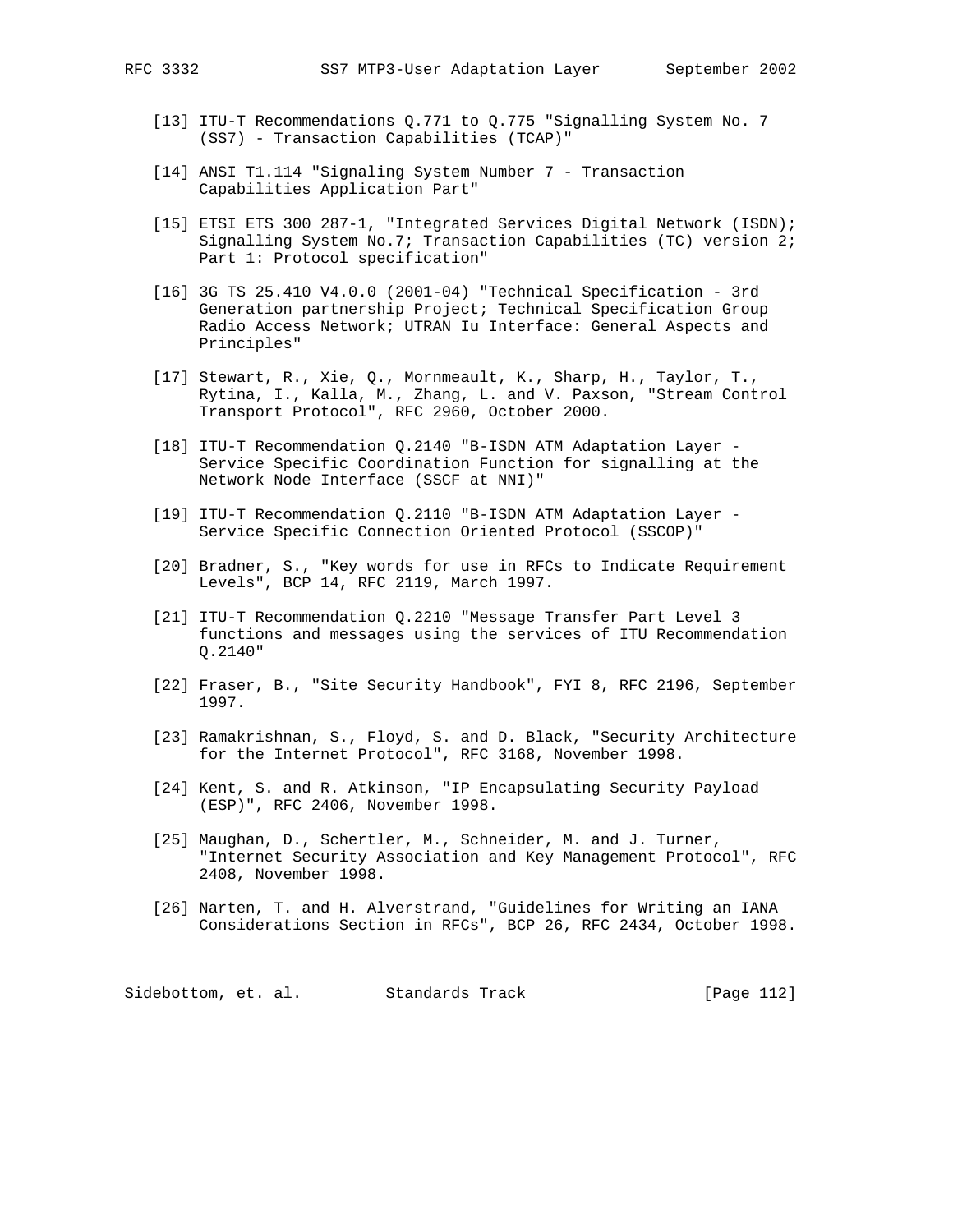- [27] Morneault, K., Dantu, R., Sidebottom, G., Bidulock, B. and J. Heitz, "Signaling System 7 (SS7) Message Transfer Part 2 (MTP2) - User Adaptation Layer", RFC 3331, August 2002.
- [28] George, T., et. al., "SS7 MTP2-User Peer-to-Peer Adaptation Layer", Work in Progress.
- [29] Telecommunication Technology Committee (TTC) Standard JT-Q704, "Message Transfer Part Signaling Network Functions", April 28, 1992.
- 9. Acknowledgements

 The authors would like to thank Antonio Roque Alvarez, Joyce Archibald, Tolga Asveren, Maria-Cruz Bartolome-Rodrigo, Dan Brendes, Antonio Caete, Nikhil Jain, Roland Jesske, Joe Keller, Kurt Kite, Ming Lin, Steve Lorusso, Naoto Makinae, Howard May, Francois Mouillaud, Barry Nagelberg, Neil Olson, Heinz Prantner, Shyamal Prasad, Mukesh Punhani, Selvam Rengasami, John Schantz, Ray Singh, Michael Tuexen, Nitin Tomar, Gery Verwimp, Tim Vetter, Kazuo Watanabe, Ben Wilson and many others for their valuable comments and suggestions.

10. Document Contributors

 Ian Rytina - Ericsson Guy Mousseau - Nortel Networks Lyndon Ong - Ciena Hanns Juergen Schwarzbauer - Siemens Klaus Gradischnig - Detecon Inc. Mallesh Kalla - Telcordia Normand Glaude - Performance Technologies Brian Bidulock - OpenSS7 John Loughney - Nokia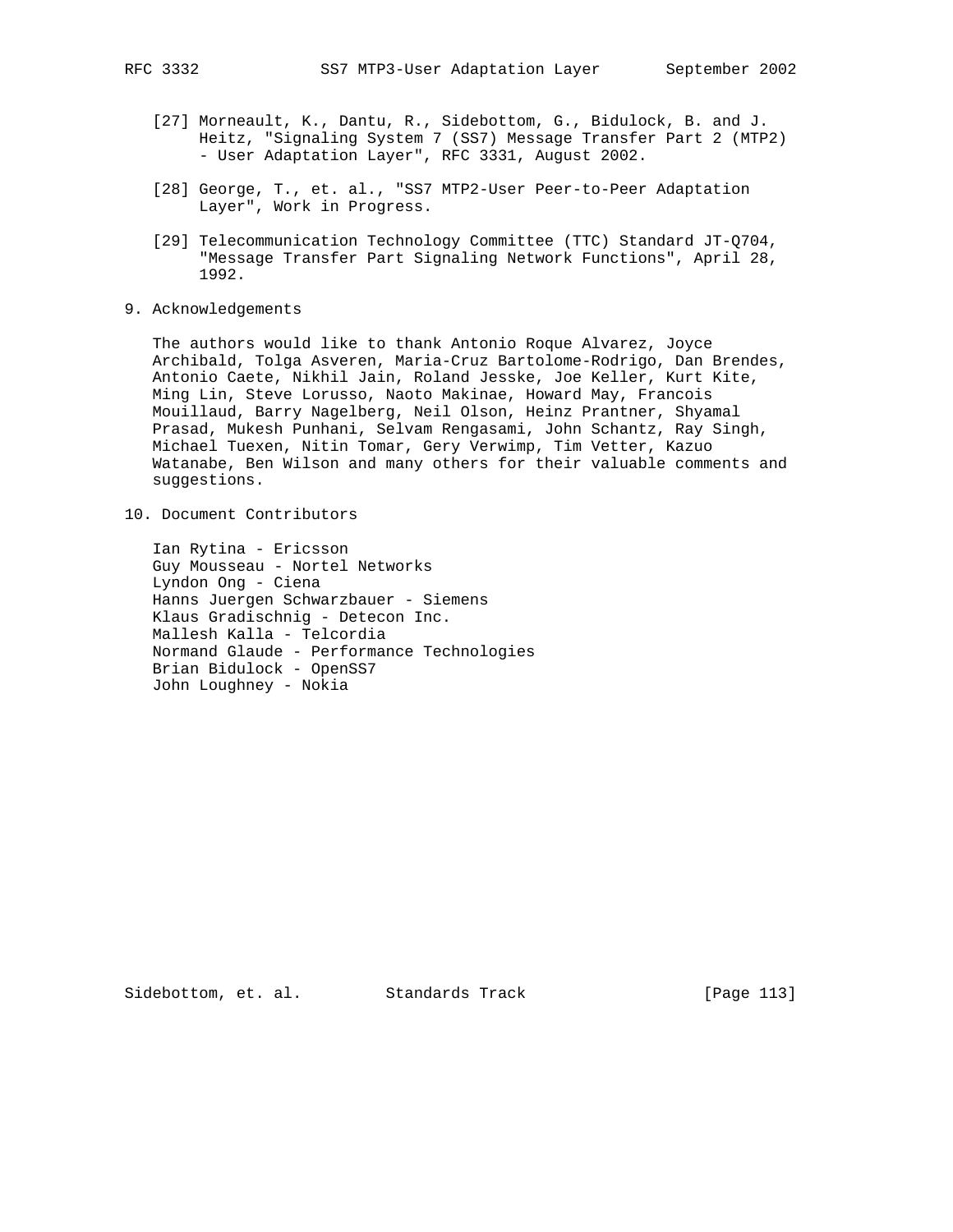#### Appendix A

# A.1 Signalling Network Architecture

 A Signalling Gateway is used to support the transport of MTP3-User signalling traffic received from the SS7 network to multiple distributed ASPs (e.g., MGCs and IP Databases). Clearly, the M3UA protocol is not designed to meet the performance and reliability requirements for such transport by itself. However, the conjunction of distributed architecture and redundant networks provides support for reliable transport of signalling traffic over IP. The M3UA protocol is flexible enough to allow its operation and management in a variety of physical configurations, enabling Network Operators to meet their performance and reliability requirements.

 To meet the stringent SS7 signalling reliability and performance requirements for carrier grade networks, Network Operators might require that no single point of failure is present in the end-to-end network architecture between an SS7 node and an IP-based application. This can typically be achieved through the use of redundant SGPs or SGs, redundant hosts, and the provision of redundant QOS-bounded IP network paths for SCTP Associations between SCTP End Points. Obviously, the reliability of the SG, the MGC and other IP-based functional elements also needs to be taken into account. The distribution of ASPs and SGPs within the available Hosts MAY also be considered. As an example, for a particular Application Server, the related ASPs could be distributed over at least two Hosts.

Sidebottom, et. al. Standards Track [Page 114]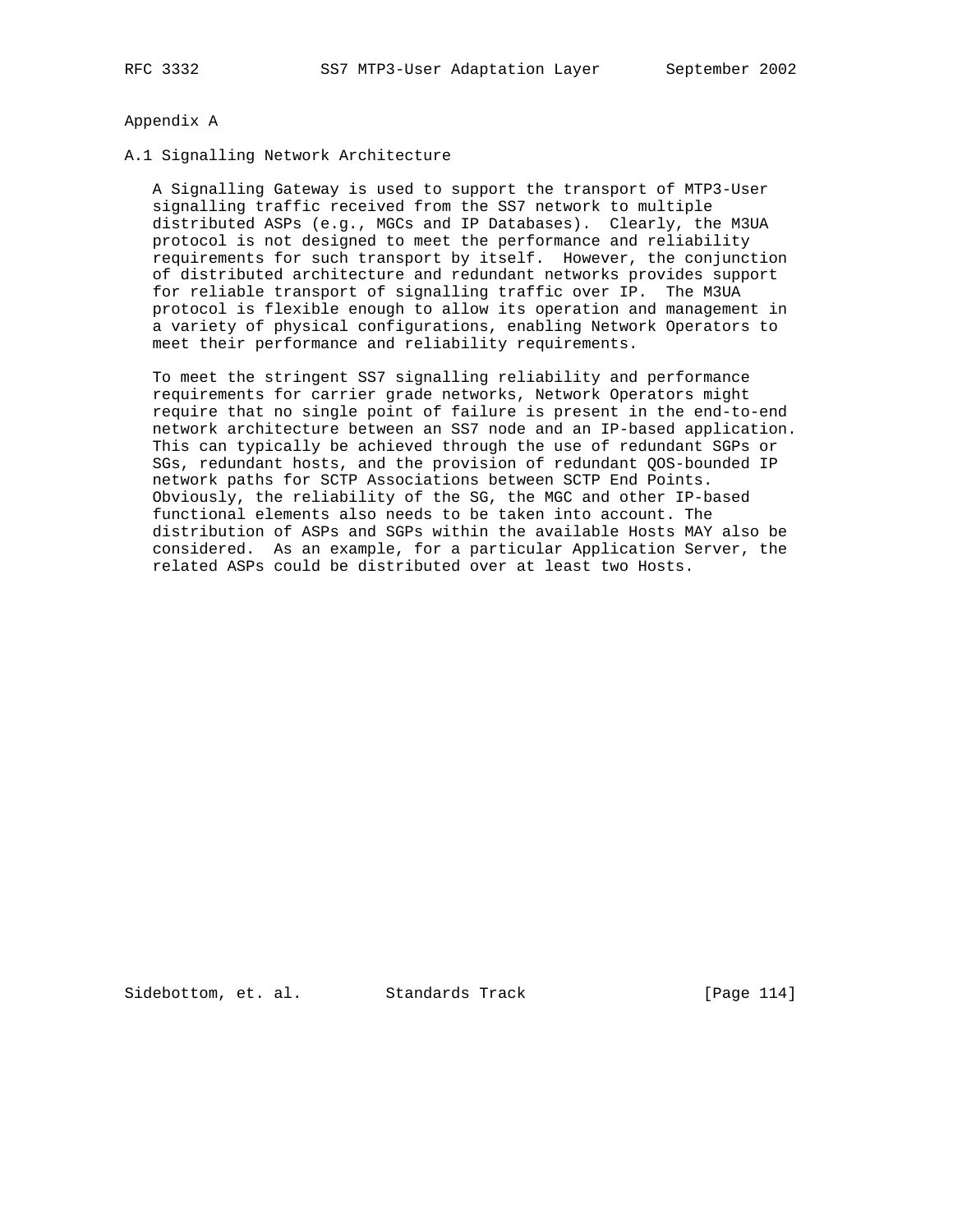One example of a physical network architecture relevant to SS7 carrier grade operation in the IP network domain is shown in Figure 5 below:



 SGP1.1 and SGP1.2 are part of SG1 SGP2.1 and SGP2.2 are part of SG2

## Figure 5 - Physical Model

 In this model, each host may have many application processes. In the case of the MGC, an ASP may provide service to one or more Application Servers, and is identified as an SCTP end point. One or more Signalling Gateway Processes make up a single Signalling Gateway.

 This example model can also be applied to IPSP-IPSP signalling. In this case, each IPSP may have its services distributed across 2 hosts or more, and may have multiple server processes on each host.

Sidebottom, et. al. Standards Track [Page 115]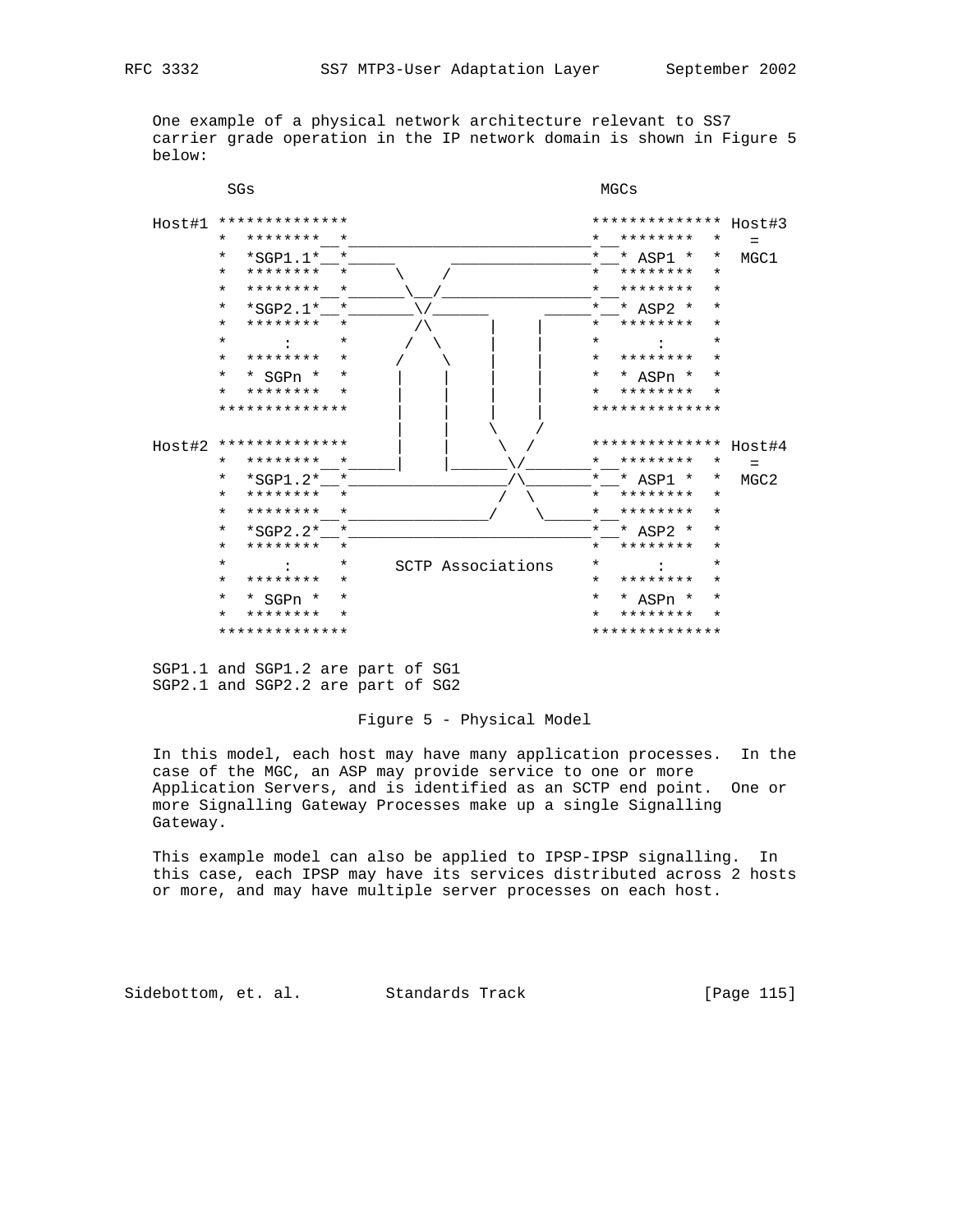In the example above, each signalling process (SGP, ASP or IPSP) is the end point to more than one SCTP association, leading to more than one other signalling processes. To support this, a signalling process must be able to support distribution of M3UA messages to many simultaneous active associations. This message distribution function is based on the status of provisioned Routing Keys, the status of the signalling routes to signalling points in the SS7 network, and the redundancy model (active-standby, load sharing, broadcast, n+k) of the remote signalling processes.

 For carrier grade networks, the failure or isolation of a particular signalling process should not cause stable calls or transactions to be lost. This implies that signalling processes need, in some cases, to share the call/transaction state or be able to pass the call state information between each other. In the case of ASPs performing call processing, coordination may also be required with the related Media Gateway to transfer the MGC control for a particular trunk termination. However, this sharing or communication of call/transaction state information is outside the scope of this document.

 This model serves as an example. M3UA imposes no restrictions as to the exact layout of the network elements, the message distribution algorithms and the distribution of the signalling processes. Instead, it provides a framework and a set of messages that allow for a flexible and scalable signalling network architecture, aiming to provide reliability and performance.

Sidebottom, et. al. Standards Track [Page 116]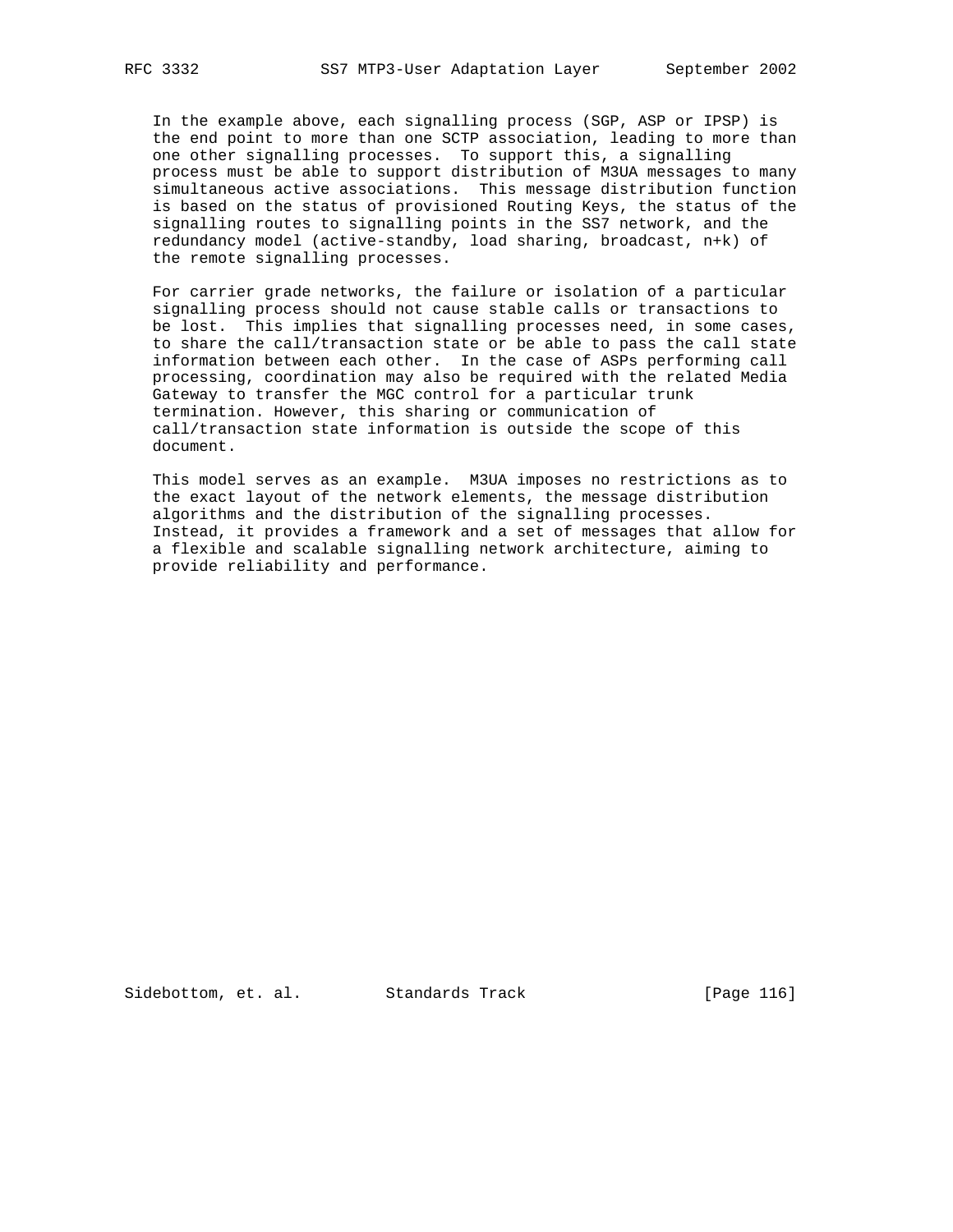A.2 Redundancy Models

A.2.1 Application Server Redundancy

 At the SGP, an Application Server list contains active and inactive ASPs to support ASP broadcast, loadsharing and failover procedures. The list of ASPs within a logical Application Server is kept updated in the SGP to reflect the active Application Server Process(es).

 For example, in the network shown in Figure 1, all messages to DPC x could be sent to ASP1 in Host3 or ASP1 in Host4. The AS list at SGP1 in Host 1 might look like the following:

 Routing Key {DPC=x) - "Application Server #1" ASP1/Host3 - State = Active ASP1/Host4 - State = Inactive

 In this "1+1" redundancy case, ASP1 in Host3 would be sent any incoming message with DPC=x. ASP1 in Host4 would normally be brought to the "active" state upon failure of, or loss of connectivity to, ASP1/Host1.

The AS List at SGP1 in Host1 might also be set up in loadshare mode:

 Routing Key {DPC=x) - "Application Server #1" ASP1/Host3 - State = Active ASP1/Host4 - State = Active

 In this case, both the ASPs would be sent a portion of the traffic. For example the two ASPs could together form a database, where incoming queries may be sent to any active ASP.

 Care might need to be exercised by a Network Operator in the selection of the routing information to be used as the Routing Key for a particular AS.

 For example, where Application Servers are defined using ranges of ISUP CIC values, the Operator is implicitly splitting up control of the related circuit groups. Some CIC value range assignments may interfere with ISUP circuit group management procedures.

 In the process of failover, it is recommended that in the case of ASPs supporting call processing, stable calls do not fail. It is possible that calls in "transition" may fail, although measures of communication between the ASPs involved can be used to mitigate this. For example, the two ASPs may share call state via shared memory, or

Sidebottom, et. al. Standards Track [Page 117]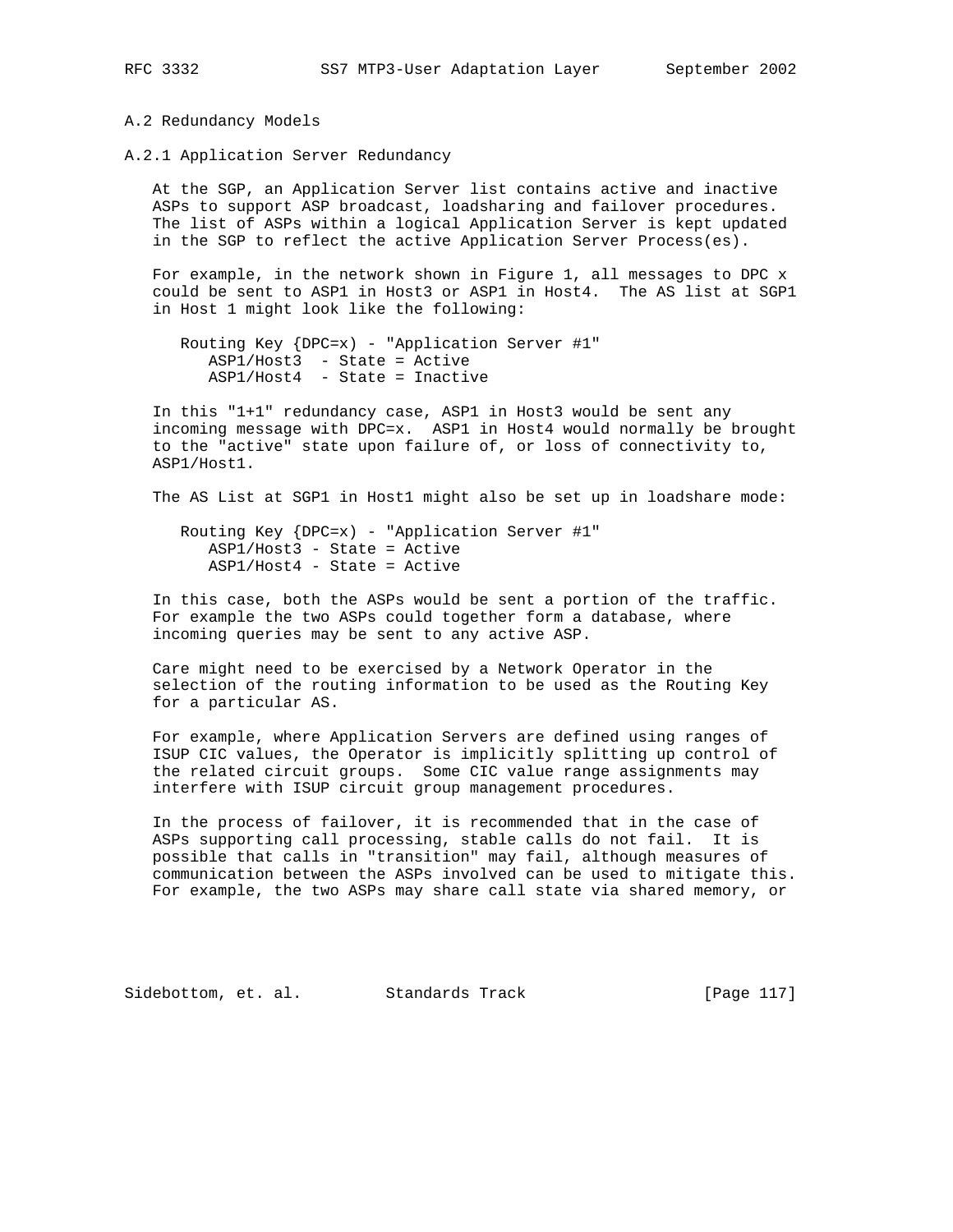may use an ASP to ASP protocol to pass call state information. Any ASP-to-ASP protocol to support this function is outside the scope of this document.

A.2.2 Signalling Gateway Redundancy

 Signalling Gateways may also be distributed over multiple hosts. Much like the AS model, SGs may comprise one or more SG Processes (SGPs), distributed over one or more hosts, using an active/backup or a loadsharing model. Should an SGP lose all or partial SS7 connectivity and other SGPs exist, the SGP may terminate the SCTP associations to the concerned ASPs.

 It is therefore possible for an ASP to route signalling messages destined to the SS7 network using more than one SGP. In this model, a Signalling Gateway is deployed as a cluster of hosts acting as a single SG. A primary/backup redundancy model is possible, where the unavailability of the SCTP association to a primary SGP could be used to reroute affected traffic to an alternate SGP. A loadsharing model is possible, where the signalling messages are loadshared between multiple SGPs. A broadcast model is also possible, where signalling messages are sent to each active SGP in the SG. The distribution of the MTP3-user messages over the SGPs should be done in such a way to minimize message missequencing, as required by the SS7 User Parts.

 It may also be possible for an ASP to use more than one SG to access a specific SS7 end point, in a model that resembles an SS7 STP mated pair. Typically, SS7 STPs are deployed in mated pairs, with traffic loadshared between them. Other models are also possible, subject to the limitations of the local SS7 network provisioning guidelines.

 From the perspective of the M3UA layer at an ASP, a particular SG is capable of transferring traffic to a provisioned SS7 destination X if an SCTP association with at least one SGP of the SG is established, the SGP has returned an acknowledgement to the ASP to indicate that the ASP is actively handling traffic for that destination X, the SGP has not indicated that the destination X is inaccessible and the SGP has not indicated MTP Restart. When an ASP is configured to use multiple SGPs for transferring traffic to the SS7 network, the ASP must maintain knowledge of the current capability of the SGPs to

 handle traffic to destinations of interest. This information is crucial to the overall reliability of the service, for active/backup, loadsharing and broadcast models, in the event of failures, recovery and maintenance activities. The ASP M3UA may also use this information for congestion avoidance purposes. The distribution of the MTP3-user messages over the SGPs should be done in such a way to minimize message missequencing, as required by the SS7 User Parts.

Sidebottom, et. al. Standards Track [Page 118]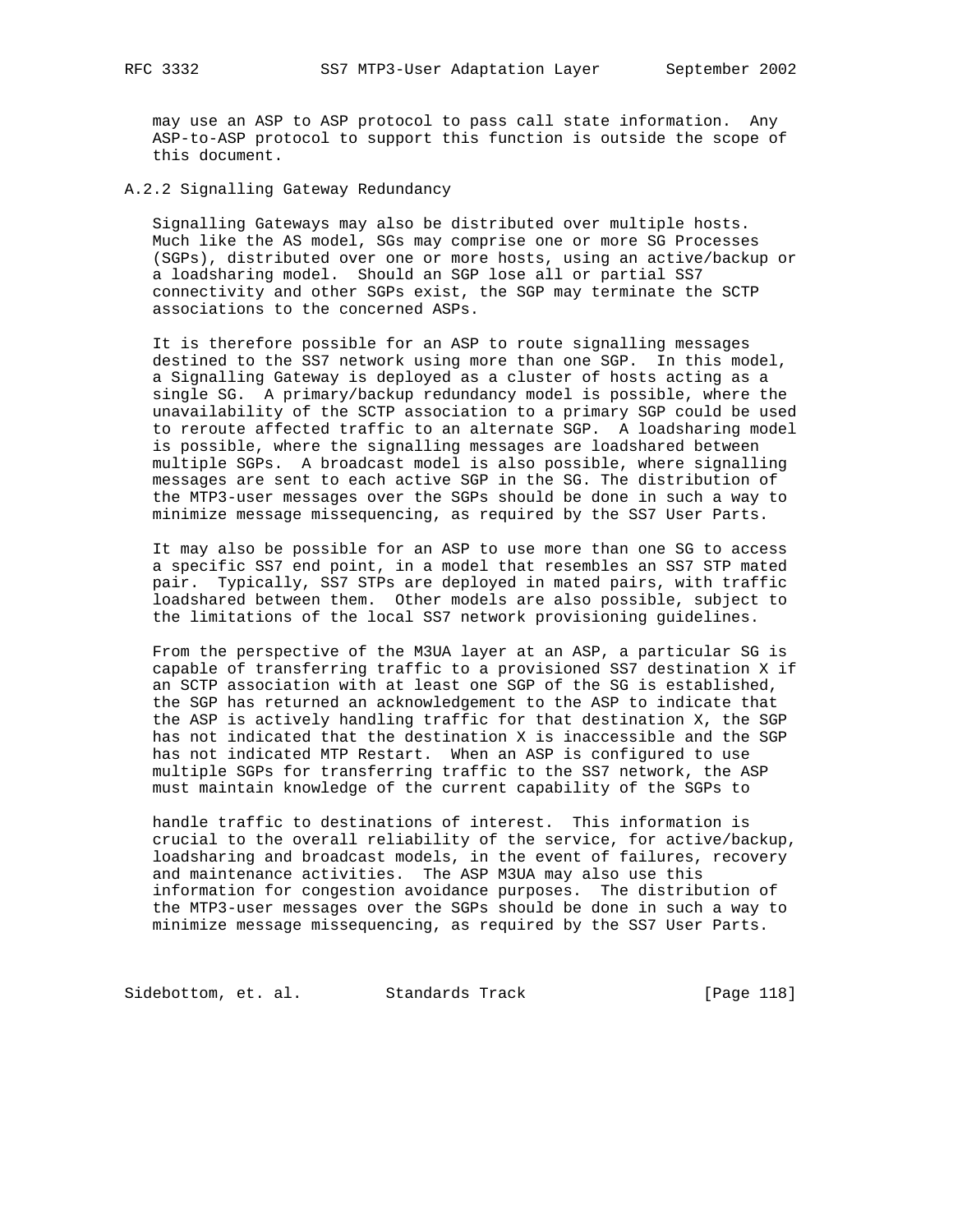Editors' Addresses

 Greg Sidebottom Signatus Technologies Kanata, Ontario, Canada

EMail: greg@signatustechnologies.com

 Ken Morneault Cisco Systems Inc. 13615 Dulles Technology Drive Herndon, VA, USA 20171

EMail: kmorneau@cisco.com

 Javier Pastor-Balbas Ericsson Espana S.A. C/ Retama 1 28045 Madrid - Spain

EMail: j.javier.pastor@ericsson.com

Sidebottom, et. al. Standards Track [Page 119]